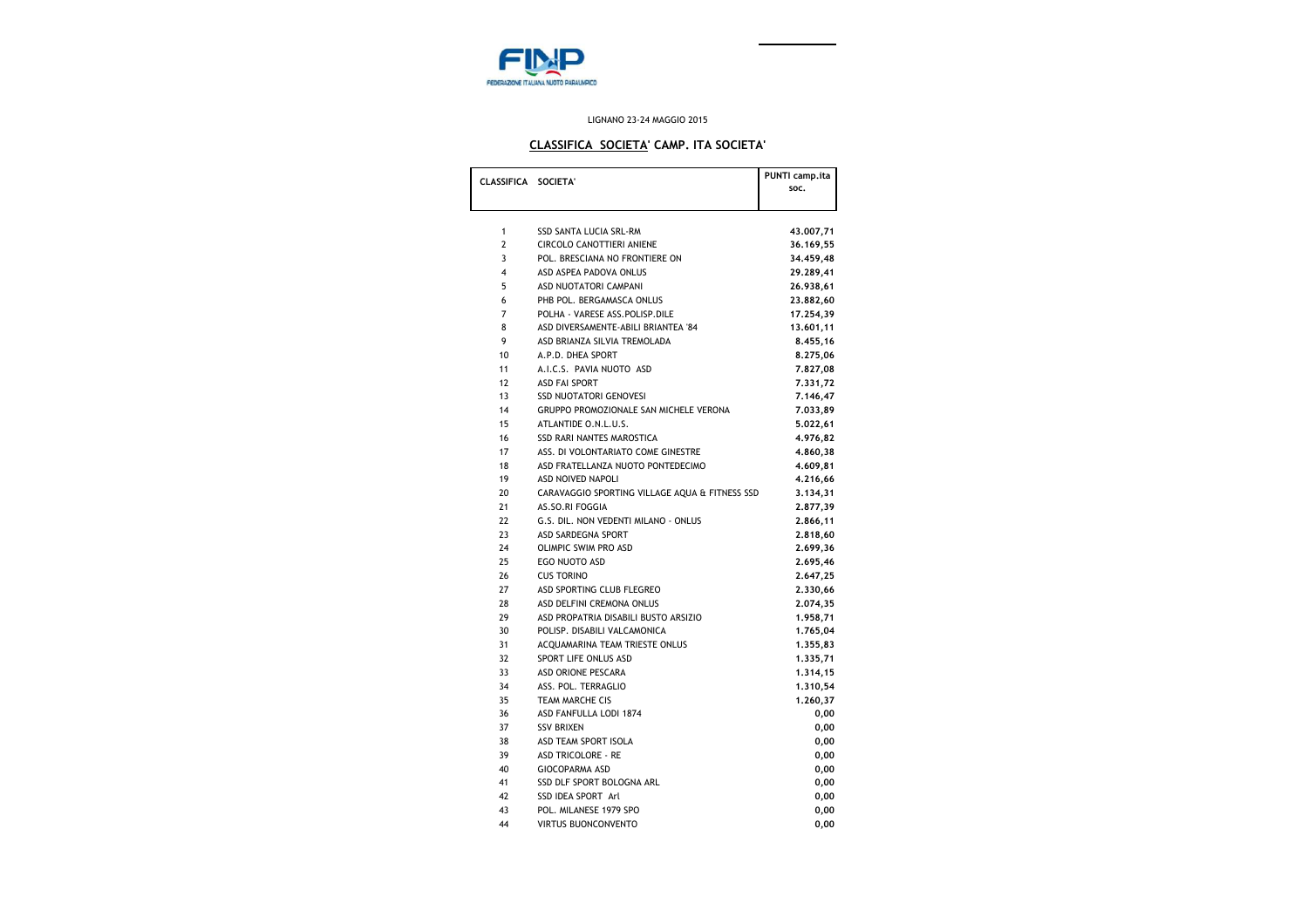

#### LIGNANO 23-24 MAGGIO 2015

#### **CLASSIFICA COPPA FEMMINILE CAMP. ITA SOCIETA'**

|                     |                                                | <b>PUNTI</b>  |
|---------------------|------------------------------------------------|---------------|
| CLASSIFICA SOCIETA' |                                                | coppa femm    |
|                     |                                                | camp. Ita soc |
|                     |                                                |               |
|                     |                                                |               |
| 1                   | POL. BRESCIANA NO FRONTIERE ON                 | 22,576,95     |
| 2                   | ASD NUOTATORI CAMPANI                          | 20,265,90     |
| 3                   | ASD ASPEA PADOVA ONLUS                         | 20,154,87     |
| 4                   | PHB POL. BERGAMASCA ONLUS                      | 13,660,84     |
| 5                   | A.I.C.S. PAVIA NUOTO ASD                       | 7.827,08      |
| 6                   | <b>ASD FAI SPORT</b>                           | 7.512,65      |
| 7                   | SSD SANTA LUCIA SRL-RM                         | 7.424,48      |
| 8                   | POLHA - VARESE ASS.POLISP.DILE                 | 7.210,11      |
| 9                   | CIRCOLO CANOTTIERI ANIENE                      | 5.972,34      |
| 10                  | ASD ORIONE PESCARA                             | 5.964,17      |
| 11                  | SPORT LIFE ONLUS ASD                           | 5,612,80      |
| 12                  | A.P.D. DHEA SPORT                              | 5,417,19      |
| 13                  | <b>SSD RARI NANTES MAROSTICA</b>               | 3,808,76      |
| 14                  | ATLANTIDE O.N.L.U.S.                           | 3,402,26      |
| 15                  | AS.SO.RI FOGGIA                                | 2.877,39      |
| 16                  | G.S. DIL. NON VEDENTI MILANO - ONLUS           | 2,866,11      |
| 17                  | ASD SARDEGNA SPORT                             | 2.818,60      |
| 18                  | <b>OLIMPIC SWIM PRO ASD</b>                    | 2.699,36      |
| 19                  | EGO NUOTO ASD                                  | 2.695,46      |
| 20                  | GRUPPO PROMOZIONALE SAN MICHELE VERONA         | 2.428,88      |
| 21                  | ACQUAMARINA TEAM TRIESTE ONLUS                 | 2,354,93      |
| 22                  | ASD DELFINI CREMONA ONLUS                      | 2,074,35      |
| 23                  | ASS. DI VOLONTARIATO COME GINESTRE             | 2,051,12      |
| 24                  | ASD DIVERSAMENTE-ABILI BRIANTEA '84            | 1,974,59      |
| 25                  | TEAM MARCHE CIS                                | 1.679,83      |
| 26                  | ASD NOIVED NAPOLI                              | 1,532,51      |
| 27                  | ASD BRIANZA SILVIA TREMOLADA                   | 1.437,45      |
| 28                  | <b>CUS TORINO</b>                              | 1.328,50      |
| 29                  | ASD FANFULLA LODI 1874                         | 985,05        |
| 30                  | <b>VIRTUS BUONCONVENTO</b>                     | 959,83        |
| 31                  | ASD PROPATRIA DISABILI BUSTO ARSIZIO           | 859,49        |
| 32                  | <b>GIOCOPARMA ASD</b>                          | 847,62        |
| 33                  | SSD DLF SPORT BOLOGNA ARL                      | 823,20        |
| 34                  | ASD TEAM SPORT ISOLA                           | 0,00          |
| 35                  | <b>SSV BRIXEN</b>                              | 0,00          |
| 36                  | <b>SSD NUOTATORI GENOVESI</b>                  | 0,00          |
| 37                  | CARAVAGGIO SPORTING VILLAGE AQUA & FITNESS SSI | 0,00          |
| 38                  | ASD FRATELLANZA NUOTO PONTEDECIMO              | 0,00          |
| 39                  | <b>ASD TRICOLORE - RE</b>                      | 0,00          |
| 40                  | ASD SPORTING CLUB FLEGREO                      | 0,00          |
| 41                  | ASS. POL. TERRAGLIO                            | 0,00          |
| 42                  | SSD IDEA SPORT Arl                             | 0,00          |
| 43                  | POL. MILANESE 1979 SPO                         | 0,00          |
| 44                  | POLISP. DISABILI VALCAMONICA                   | 0,00          |
|                     |                                                |               |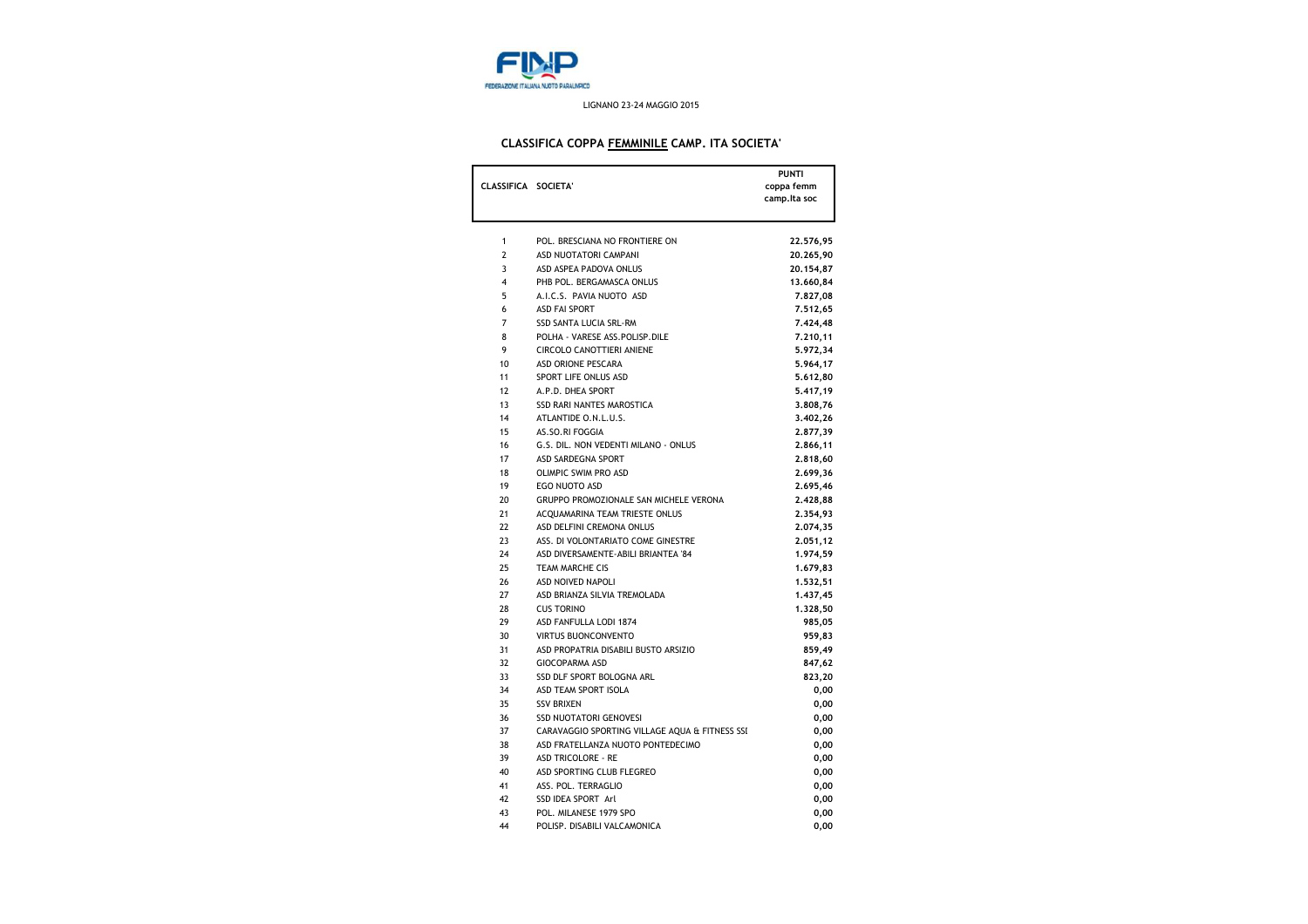

LIGNANO 23-24 MAGGIO 2015

### **CLASSIFICA COPPA MASCHILE CAMP. ITA SOCIETA'**

| CLASSIFICA     | SOCIETA'                                       | <b>PUNTI coppa</b><br>masc camp.lta<br>SOC |
|----------------|------------------------------------------------|--------------------------------------------|
| $\mathbf{1}$   | <b>SSD SANTA LUCIA SRL-RM</b>                  | 42,339,80                                  |
| 2              | <b>CIRCOLO CANOTTIERI ANIENE</b>               | 34,478,10                                  |
| 3              | PHB POL. BERGAMASCA ONLUS                      | 30,354,80                                  |
| $\overline{4}$ | ASD ASPEA PADOVA ONLUS                         | 27.520,63                                  |
| 5              | ASD NUOTATORI CAMPANI                          | 26,429,13                                  |
| 6              | POL. BRESCIANA NO FRONTIERE ON                 | 25,961,38                                  |
| 7              | ASD DIVERSAMENTE-ABILI BRIANTEA '84            | 22,224,61                                  |
| 8              | POLHA - VARESE ASS.POLISP.DILE                 | 16,217,47                                  |
| 9              | <b>ASD FAI SPORT</b>                           | 13,356,35                                  |
| 10             | ASD BRIANZA SILVIA TREMOLADA                   | 13, 147, 33                                |
| 11             | ATLANTIDE O.N.L.U.S.                           | 11,819,53                                  |
| 12             | SPORT LIFE ONLUS ASD                           | 10,800,24                                  |
| 13             | <b>SSD NUOTATORI GENOVESI</b>                  | 9,498,51                                   |
| 14             | <b>SSD RARI NANTES MAROSTICA</b>               | 6,608,10                                   |
| 15             | ASS. DI VOLONTARIATO COME GINESTRE             | 6.193,99                                   |
| 16             | <b>GRUPPO PROMOZIONALE SAN MICHELE VERONA</b>  | 6,193,26                                   |
| 17             | A.P.D. DHEA SPORT                              | 6.173,13                                   |
| 18             | ASS. POL. TERRAGLIO                            | 5,772,95                                   |
| 19             | CARAVAGGIO SPORTING VILLAGE AQUA & FITNESS SSD | 4.891,36                                   |
| 20             | ASD FRATELLANZA NUOTO PONTEDECIMO              | 4,609,81                                   |
| 21             | ASD PROPATRIA DISABILI BUSTO ARSIZIO           | 3,111,61                                   |
| 22             | SSD DLF SPORT BOLOGNA ARL                      | 2.778,51                                   |
| 23             | ASD NOIVED NAPOLI                              | 2,684,15                                   |
| 24             | POL. MILANESE 1979 SPO                         | 2,414,98                                   |
| 25             | ASD SPORTING CLUB FLEGREO                      | 2.330,66                                   |
| 26             | POLISP. DISABILI VALCAMONICA                   | 1,765,04                                   |
| 27             | A.I.C.S. PAVIA NUOTO ASD                       | 1.719,78                                   |
| 28             | TEAM MARCHE CIS                                | 1,687,27                                   |
| 29             | SSD IDEA SPORT Arl                             | 1,502,74                                   |
| 30             | <b>CUS TORINO</b>                              | 1.318,75                                   |
| 31             | <b>ACOUAMARINA TEAM TRIESTE ONLUS</b>          | 1.175,98                                   |
| 32             | <b>GIOCOPARMA ASD</b>                          | 1.071,85                                   |
| 33             | ASD FANFULLA LODI 1874                         | 422,47                                     |
| 34             | <b>ASD TRICOLORE - RE</b>                      | 0,00                                       |
| 35             | <b>SSV BRIXEN</b>                              | 0,00                                       |
| 36             | <b>ASD ORIONE PESCARA</b>                      | 0,00                                       |
| 37             | ASD TEAM SPORT ISOLA                           | 0,00                                       |
| 38             | G.S. DIL. NON VEDENTI MILANO - ONLUS           | 0,00                                       |
| 39             | ASD SARDEGNA SPORT                             | 0,00                                       |
| 40             | AS.SO.RI FOGGIA                                | 0,00                                       |
| 41             | EGO NUOTO ASD                                  | 0,00                                       |
| 42             | ASD DELFINI CREMONA ONLUS                      | 0,00                                       |
| 43             | <b>OLIMPIC SWIM PRO ASD</b>                    | 0,00                                       |
| 44             | <b>VIRTUS BUONCONVENTO</b>                     | 0,00                                       |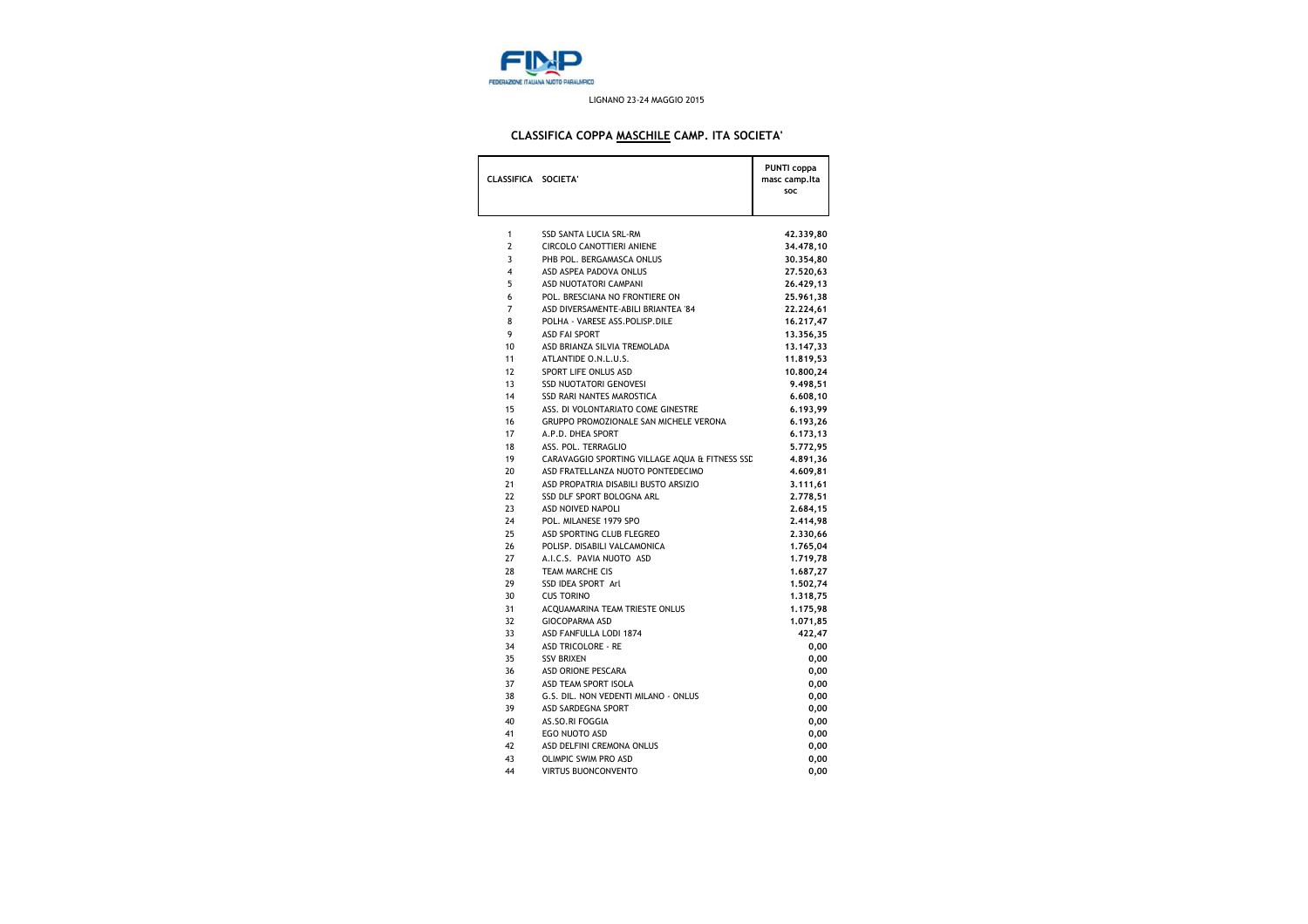|     |                        |                                       |                                             |    | <b>MANIFESTAZIONE</b> |                  |                                      | Campionato Italiano di Società FINP                              |                                   |                          |                       |                                  |                       |           |                  |          |                  |                               |                     |         |
|-----|------------------------|---------------------------------------|---------------------------------------------|----|-----------------------|------------------|--------------------------------------|------------------------------------------------------------------|-----------------------------------|--------------------------|-----------------------|----------------------------------|-----------------------|-----------|------------------|----------|------------------|-------------------------------|---------------------|---------|
|     |                        | EDERAZIONE ITALIANA NUOTO PARALIMPICI |                                             |    |                       | <b>DATA</b>      |                                      | 23-24/05/2015                                                    |                                   |                          |                       |                                  |                       |           |                  |          |                  |                               |                     |         |
|     |                        |                                       |                                             |    |                       |                  |                                      |                                                                  |                                   |                          |                       |                                  |                       |           |                  |          |                  |                               |                     |         |
|     |                        |                                       |                                             |    |                       | <b>LUOGO</b>     |                                      | LIGNANO (UD)                                                     |                                   |                          |                       |                                  |                       |           |                  |          |                  |                               |                     |         |
|     |                        |                                       |                                             |    |                       |                  |                                      | 50                                                               |                                   |                          |                       |                                  |                       |           |                  |          |                  |                               |                     |         |
|     |                        |                                       |                                             |    |                       | VASCA MT.        |                                      |                                                                  |                                   |                          |                       |                                  |                       |           |                  |          |                  |                               |                     |         |
| CI  | REG                    | <b>COGNOME NOME</b>                   |                                             |    | SEX ANNO CAT CLAS     |                  |                                      | <b>SOCIETA</b>                                                   | <b>REGIONE</b>                    | NAZIONE CLASS            |                       | <b>GARA</b>                      | <b>TEMPO</b>          | Q.<br>C.1 | P. base BONUS    |          | bonus            | PUNTI con PUNTI camp.<br>Soc. | REC. Cat. REC. Ass. |         |
|     |                        |                                       |                                             |    |                       |                  |                                      |                                                                  |                                   |                          | <b>INTER</b>          |                                  | <b>GARA</b>           | ASS       |                  |          |                  |                               |                     |         |
|     |                        |                                       |                                             |    |                       |                  |                                      |                                                                  |                                   |                          |                       |                                  |                       |           |                  |          |                  |                               |                     |         |
|     |                        | <b>RISULTATI / RESULTS</b>            |                                             |    |                       |                  |                                      |                                                                  |                                   |                          |                       |                                  |                       |           |                  |          |                  |                               |                     |         |
|     |                        |                                       | <b>SESSIONE 1: Sabato 23 maggio mattina</b> |    |                       |                  |                                      |                                                                  |                                   |                          |                       |                                  |                       |           |                  |          |                  |                               |                     |         |
|     |                        | Metri 200 Misti / Individual Medlev   |                                             |    |                       |                  |                                      |                                                                  |                                   |                          |                       |                                  |                       |           |                  |          |                  |                               |                     |         |
|     | SI                     | LOBBA                                 | ANDREA                                      | M  | 1999                  | R                | SMO9                                 | SSD RARI NANTES MAROSTICA                                        | <b>VENETO</b>                     | ITA                      | X O                   | <b>200 MIS</b>                   | 2'46"19               | Q.        | 817,62           | 25%      | 1022,02          | 1022,02                       |                     |         |
|     | <b>SI</b>              | <b>TARAS</b>                          | <b>VALERIO</b>                              | M  | 1988                  | <sub>S</sub>     | SM07                                 | SSD SANTA LUCIA SRL-RN                                           | LAZIO                             | <b>ITA</b>               | X <sub>0</sub>        | <b>200 MIS</b>                   | 2'52"10               | Q.        | 901,98           | 5%       | 947,07           | 947,07                        |                     |         |
|     | <b>SI</b>              | <b>BOCCIARDO</b>                      | <b>FRANCESCO</b>                            | M  | 1994                  | C.               | SMO6                                 | SSD NUOTATORI GENOVESI                                           | LIGURIA                           | <b>ITA</b>               | X <sub>0</sub>        | 200 MIS                          | 3'07"01 Q.            |           | 863,59           | 5%       | 906,77           | 906,77                        | R.Cat.              | R.Ass.  |
|     | SI                     | <b>URSO</b>                           | SALVATORE                                   | M  | 1999                  | R                | <b>SM12</b>                          | ASD NOIVED NAPOLI                                                | CAMPANIA                          | ITA                      | X <sub>0</sub>        | 200 MIS                          | 3'11"45               | Q.        | 693,71           | 25%      | 867,13           | 867,13                        | R.Cat.              |         |
|     | SI                     | <b>MORELLI</b>                        | <b>EFREM</b>                                | M  | 1979                  | S                | SM05                                 | POL. BRESCIANA NO FRONTIERE ON                                   | LOMBARDIA                         | <b>ITA</b>               | X <sub>0</sub>        | 200 MIS                          | 3'35"06               | Q.        | 824,70           | 5%       | 865,94           | 865,94                        |                     |         |
|     | -SI                    | MASSUSSI                              | ANDREA                                      | M  | 1994                  | C                | SMO <sub>5</sub>                     | POL. BRESCIANA NO FRONTIERE ON                                   | LOMBARDIA                         | ITA                      | X O                   | 200 MIS                          | 3'35"14               | Q.        | 824,39           | 5%       | 865,61           | 865,61                        | R.Cat.              |         |
|     | <sup>SI</sup>          | <b>ROMELE</b>                         | <b>GIUSEPPE</b>                             | M  | 1992                  | S.               | SM08                                 | POLISP, DISABILI VALCAMONICA                                     | LOMBARDIA                         | <b>ITA</b>               | X O                   | <b>200 MIS</b>                   | 2'57"25               | Q.        | 802,26           | 5%       | 842,37           | 842,37                        |                     |         |
|     | SI                     | COTTICELLI                            | <b>GIUSEPPE</b>                             | M  | 2000                  | R                | <b>SM05</b>                          | ASD NUOTATORI CAMPANI                                            | <b>CAMPANIA</b>                   | <b>ITA</b>               |                       | <b>200 MIS</b>                   | 4'49"94               | Q.        | 611,71           | 25%      | 764,64           | 764,64                        | R.Cat.              |         |
|     | SI                     | SANGALLI                              | CRISTIAN                                    | M  | 1996                  | $\mathbf{I}$     | <b>SM10</b>                          | PHB POL. BERGAMASCA ONLUS                                        | LOMBARDIA                         | <b>ITA</b>               |                       | <b>200 MIS</b>                   | 3'12"32               | Q.        | 688,38           | 10%      | 757,22           | 757,22                        |                     |         |
|     | SI                     | CAVALIERE                             | <b>ANTONIO</b>                              | м  | 1988                  | S                | SMO <sub>6</sub>                     | ASD SPORTING CLUB FLEGREO                                        | <b>CAMPANIA</b>                   | <b>ITA</b>               | X O                   | 200 MIS                          | 3'59"01               | Q.        | 675,70           | 5%       | 709,49           | 709,49                        |                     |         |
|     | <b>NO</b>              | RUBINO                                | <b>FRANCESCO</b>                            |    | 1970                  | <sub>S</sub>     | <b>SM10</b>                          | CIRCOLO CANOTTIERI ANIENE                                        | LAZIO                             | <b>ITA</b>               |                       | 200 MIS                          | 3'13"32               | Q.        | 684,82           | P.B.     | 684,82           | 684,82                        |                     |         |
|     | SI                     | VELOTTO                               | WALTER                                      | M  | 1986                  | <sub>S</sub>     | <b>SM12</b>                          | A.P.D. DHEA SPORT                                                | <b>CAMPANIA</b>                   | <b>ITA</b>               |                       | 200 MIS                          | 3'35"67               | Q.        | 615,80           | 5%       | 646,59           | 646,59                        |                     |         |
|     |                        | NO DI LUCA                            | RAFFAELE VICENTE                            | M  | 1968                  | S.               | SMO7                                 | CIRCOLO CANOTTIERI ANIENE                                        | LAZIO                             | <b>ITA</b>               |                       | 200 MIS                          | 4'00"13 Q.            |           | 646,44           | P.B.     | 646,44           | 646,44                        |                     |         |
|     | <b>SI</b>              | VALENTINO                             | <b>MATTIA</b>                               | M  | 1988                  | S.               | SM08                                 | ASD BRIANZA SILVIA TREMOLADA                                     | LOMBARDIA                         | ITA                      | X                     | 200 MIS                          | 3'55"04               |           | 605,00           | 5%       | 635,25           | 635,25                        |                     |         |
|     | <b>NO</b>              | POGGI                                 | CARLOS                                      | M  | 1976                  | -S               | SM08                                 | ATLANTIDE O.N.L.U.S.                                             | <b>EMILIA ROMAGNA</b>             | <b>ITA</b>               |                       | 200 MIS                          | 3'58"37               |           | 596,55           | P.B.     | 596,55           |                               |                     |         |
|     | SI                     | <b>BRUSCA</b>                         | <b>MATTEO</b>                               | M  | 1993                  | C.               | SMO <sub>6</sub>                     | ASD BRIANZA SILVIA TREMOLADA                                     | LOMBARDIA                         | ITA                      |                       | <b>200 MIS</b>                   | 4'44"97 Q.            |           | 566,73           | 5%       | 595,06           |                               |                     |         |
| FG  | <b>NO</b>              | SCARDONI                              | <b>MARCO</b>                                | M  | 1992                  | S                |                                      | SM14 SSV BRIXEN                                                  | TRENTINO ALTO ADIGE               | <b>ITA</b>               |                       | 200 MIS                          | 2'52"31 Q.            |           |                  |          |                  |                               | R.Cat.              | R. Ass. |
|     | SI                     | <b>LUSCRI</b>                         | CAMILLA                                     | F  | 2002                  | E.               |                                      | SM13 A.I.C.S. PAVIA NUOTO ASD                                    | LOMBARDIA                         | <b>ITA</b>               | X                     | <b>200 MIS</b>                   | 3'15"04               | Q.        | 769,53           | 30%      | 1000,39          | 1000,39                       | R.Cat.              |         |
|     | SI                     | <b>DEL MASTRO</b>                     | <b>MARIKA</b>                               |    | 2003                  | E                | SMO <sub>9</sub>                     | AS.SO.RI FOGGIA                                                  | PUGLIA                            | ITA                      |                       | 200 MIS                          | 3'18"51               | Q.        | 765,25           | 30%      | 994,83           | 994,83                        | R.Cat.              |         |
|     | SI.                    | <b>BERRA</b>                          | <b>ALESSIA</b>                              |    | 1994                  | C                | <b>SM13</b>                          | POLHA - VARESE ASS.POLISP.DILE                                   | LOMBARDIA                         | <b>ITA</b>               | X O                   | 200 MIS                          | 2'40"22 Q.            |           | 936,77           | 5%       | 983,61           | 983,61                        | R.Cat.              | R.Ass.  |
|     | SI                     | RABBOLINI                             | <b>MARTINA</b>                              |    | 1998                  | $\cdot$          | <b>SM11</b>                          | G.S. DIL. NON VEDENTI MILANO - ONLUS                             | LOMBARDIA                         | <b>ITA</b>               | X O                   | 200 MIS                          | 3'17"34               | Q.        | 874,33           | 10%      | 961,76           | 961,76                        |                     |         |
|     | SI                     | <b>GHIRETTI</b>                       | <b>GIULIA</b>                               |    | 1994                  | C.               | SMO5                                 | EGO NUOTO ASD                                                    | <b>EMILIA ROMAGNA</b>             | <b>ITA</b>               | X <sub>0</sub>        | <b>200 MIS</b>                   | 4'02"61               | Q.        | 837,15           | 5%       | 879,00           | 879,00                        |                     |         |
|     | <b>SI</b>              | BELLINGERI                            | <b>GIULIA</b>                               |    | 2000                  | R                | SM07                                 | A.I.C.S. PAVIA NUOTO ASD                                         | LOMBARDIA                         | <b>ITA</b>               |                       | <b>200 MIS</b>                   | 4'38"14               | Q.        | 629,68           | 25%      | 787,10           | 787,10                        |                     |         |
|     | <b>NO</b>              | CHIARIONI                             | <b>STEFANIA</b>                             |    | 1979<br>1989          | S<br>$\varsigma$ | SMO <sub>5</sub><br>SMO <sub>6</sub> | CIRCOLO CANOTTIERI ANIENE                                        | LAZIO                             | <b>ITA</b>               | X O<br>X <sub>0</sub> | 200 MIS                          | 5'00"10 Q.            |           | 676,77           | P.B.     | 676,77           | 676,77                        |                     |         |
|     | <b>SI</b><br><b>SI</b> | POZZI<br>BELLIN                       | <b>FRANCESCA</b><br><b>MARIA ROZALIA</b>    |    | 1994                  | $\epsilon$       | SMO <sub>9</sub>                     | ASD DIVERSAMENTE-ABILI BRIANTEA '84<br>ASD ASPEA PADOVA ONLUS    | LOMBARDIA<br><b>VENETO</b>        | <b>ITA</b><br><b>ITA</b> | $\circ$               | 200 MIS<br><b>200 MIS</b>        | 4'56"79<br>4'07"12 Q. | Q.        | 642,54<br>614,72 | 5%<br>5% | 674,67<br>645,46 | 674,67<br>645,46              |                     |         |
|     | <b>NO</b>              | BAZDOACA                              | <b>GEORGIANA VICTORIA</b>                   |    | 1983                  | S                | SM08                                 | CIRCOLO CANOTTIERI ANIENE                                        | LAZIO                             | <b>ROU</b>               | X <sub>0</sub>        | 200 MIS                          | 4'19"00 Q.            |           | 625,02 P.B.      |          | 625,02           | 625,02                        |                     |         |
| ASS | SI                     | TALAMONA                              | <b>ARIANNA</b>                              |    | 1994                  | C                | SMO7                                 | POLHA - VARESE ASS.POLISP.DILE                                   | LOMBARDIA                         | ITA                      | X O                   | <b>200 MIS</b>                   |                       |           |                  |          |                  |                               |                     |         |
| SQ  | <b>SI</b>              | <b>VIVENZIO</b>                       | LUIGIA                                      | F  | 1991                  | S                | <b>SM12</b>                          | ASD NOIVED NAPOLI                                                | CAMPANIA                          | <b>ITA</b>               | X O                   | 200 MIS                          |                       |           |                  |          |                  |                               |                     |         |
| FG  | <b>SI</b>              | <b>PALAZZO</b>                        | <b>XENIA FRANCESCA</b>                      | F  | 1998                  | J                | <b>SM14</b>                          | ASD TEAM SPORT ISOLA                                             | <b>VENETO</b>                     | <b>ITA</b>               | X <sub>0</sub>        | 200 MIS                          | 2'42"79 Q.            |           |                  |          |                  |                               |                     |         |
| FG  | SI.                    | CORRADIN                              | SILVIA                                      | F. | 1983                  | S.               |                                      | SM14 SSD RARI NANTES MAROSTICA                                   | <b>VENETO</b>                     | <b>ITA</b>               |                       | 200 MIS                          | 3'27"80 Q.            |           |                  |          |                  |                               |                     |         |
|     |                        |                                       | Metri 150 Misti / Individual Medley         |    |                       |                  |                                      |                                                                  |                                   |                          |                       |                                  |                       |           |                  |          |                  |                               |                     |         |
|     |                        |                                       |                                             |    |                       |                  |                                      |                                                                  |                                   |                          |                       |                                  |                       |           |                  |          |                  |                               |                     |         |
|     | <sup>SI</sup>          | GADOLA<br>SI CORTE                    | <b>GIULIA</b><br><b>ALESSIA</b>             | F. | 1986<br>1985          | S.<br>-S         |                                      | SM03 POL. BRESCIANA NO FRONTIERE ON<br>SM04 SPORT LIFE ONLUS ASD | <b>LOMBARDIA</b><br><b>VENETO</b> | <b>ITA</b><br><b>ITA</b> | X O                   | <b>150 MIS</b><br><b>150 MIS</b> | 5'00"49<br>5'01"41 Q. | Q.        | 719.69<br>584,69 | 5%<br>5% | 755,68<br>613,92 | 755.68                        |                     |         |
|     |                        |                                       |                                             |    |                       |                  |                                      |                                                                  |                                   |                          |                       |                                  |                       |           |                  |          |                  |                               |                     |         |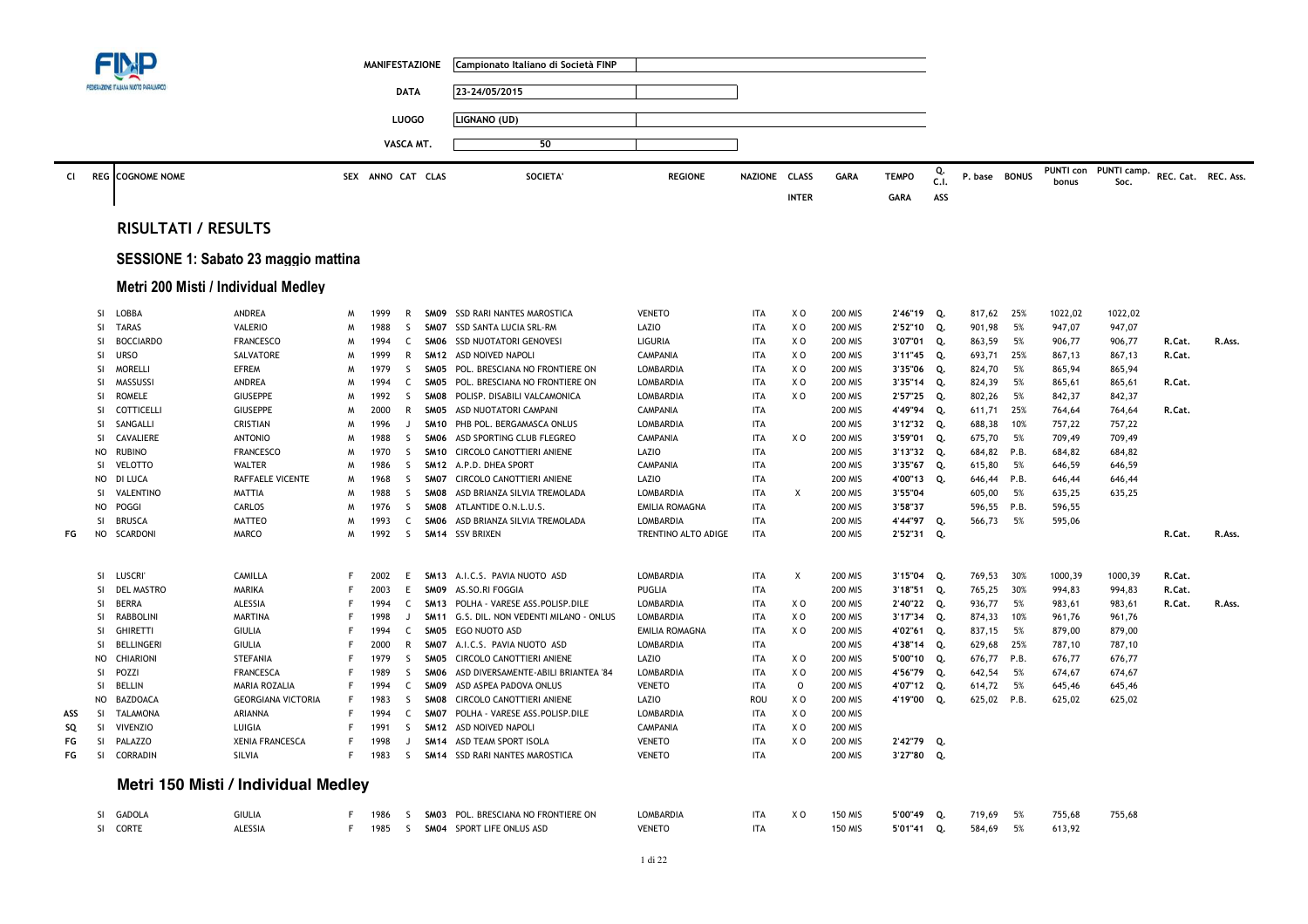|           |                                   |                                           |   | <b>MANIFESTAZIONE</b> |                   |                  | Campionato Italiano di Società FINP               |                             |                          |                           |                           |              |             |                  |            |                  |             |                     |
|-----------|-----------------------------------|-------------------------------------------|---|-----------------------|-------------------|------------------|---------------------------------------------------|-----------------------------|--------------------------|---------------------------|---------------------------|--------------|-------------|------------------|------------|------------------|-------------|---------------------|
|           |                                   |                                           |   |                       |                   |                  |                                                   |                             |                          |                           |                           |              |             |                  |            |                  |             |                     |
|           | ZIONE ITALIANA NUOTO PARALIMPI    |                                           |   |                       | DATA              |                  | 23-24/05/2015                                     |                             |                          |                           |                           |              |             |                  |            |                  |             |                     |
|           |                                   |                                           |   |                       | <b>LUOGO</b>      |                  | LIGNANO (UD)                                      |                             |                          |                           |                           |              |             |                  |            |                  |             |                     |
|           |                                   |                                           |   |                       | VASCA MT.         |                  | 50                                                |                             |                          |                           |                           |              |             |                  |            |                  |             |                     |
| <b>CI</b> | <b>COGNOME NOME</b><br><b>REG</b> |                                           |   | SEX ANNO CAT CLAS     |                   |                  | SOCIETA'                                          | <b>REGIONE</b>              | <b>NAZIONE</b>           | <b>CLASS</b>              | <b>GARA</b>               | <b>TEMPO</b> | Q.          | P. base BONUS    |            | PUNTI con        | PUNTI camp. | REC. Cat. REC. Ass. |
|           |                                   |                                           |   |                       |                   |                  |                                                   |                             |                          | <b>INTER</b>              |                           | <b>GARA</b>  | C.1.<br>ASS |                  |            | bonus            | Soc.        |                     |
|           |                                   |                                           |   |                       |                   |                  |                                                   |                             |                          |                           |                           |              |             |                  |            |                  |             |                     |
|           | NO BENSI                          | NICOLO'                                   | M | 1985                  | <sub>S</sub>      | <b>SM04</b>      | CIRCOLO CANOTTIERI ANIENE                         | LAZIO                       | <b>ITA</b>               | X <sub>0</sub>            | <b>150 MIS</b>            | 3'17"78      | Q.          | 775.26 P.B.      |            | 775.26           | 775.26      |                     |
|           | <b>SI</b><br>SARCINA              | <b>GIACOMO</b>                            | м | 1992                  | <sub>S</sub>      | SMO3             | SSD RARI NANTES MAROSTICA                         | <b>VENETO</b>               | <b>ITA</b>               | X <sub>0</sub>            | 150 MIS                   | 4'37"93      | Q.          | 618,50           | 5%         | 649,43           | 649,43      |                     |
|           | <b>SERRAFINO</b>                  |                                           | W | 1992                  |                   | SM04             |                                                   |                             |                          |                           |                           | 4'17"18      |             |                  |            |                  |             |                     |
|           | NO<br>-SI<br><b>BALDUZZI</b>      | CALOGERO ALBERTO<br><b>STEFANO</b>        | м | 1987                  | S<br><sub>S</sub> | SMO <sub>3</sub> | ATLANTIDE O.N.L.U.S.                              | EMILIA ROMAGNA<br>LOMBARDIA | <b>ITA</b><br><b>ITA</b> |                           | 150 MIS                   | 5'06"50      | Q.          | 596,20           | P.B.<br>5% | 596,20           |             |                     |
|           | CAZZATO                           | <b>GIUSEPPE</b>                           | W | 1967                  | S                 | <b>SM04</b>      | PHB POL. BERGAMASCA ONLUS<br>SPORT LIFE ONLUS ASD | <b>VENETO</b>               | ITA                      |                           | <b>150 MIS</b><br>150 MIS | 4'34"80      | Q.<br>Q.    | 560,85<br>557,97 | 5%         | 588,89<br>585,87 |             |                     |
|           | SI.                               |                                           |   |                       |                   |                  |                                                   |                             |                          |                           |                           |              |             |                  |            |                  |             |                     |
|           | NO GASPARINI                      | YURI GIUSEPPE                             | M | 1977                  | S.                |                  | SM03 ATLANTIDE O.N.L.U.S.                         | <b>EMILIA ROMAGNA</b>       | <b>ITA</b>               |                           | 150 MIS                   | 5'18"71 Q.   |             | 539,36 P.B.      |            | 539,36           |             |                     |
|           |                                   | Metri 100 Stile Libero / Free Style S1-S6 |   |                       |                   |                  |                                                   |                             |                          |                           |                           |              |             |                  |            |                  |             |                     |
|           | <b>SI</b><br><b>BICELLI</b>       | <b>FEDERICO</b>                           | W | 1999                  | R                 | S 09             | POL. BRESCIANA NO FRONTIERE ON                    | LOMBARDIA                   | <b>ITA</b>               | X <sub>0</sub>            | 100 STI                   | 1'6"89       | Q.          | 835,40           | 25%        | 1044,25          | 1044,25     |                     |
|           | <b>SI</b><br>PERFETTO             | <b>IVAN</b>                               | м | 2000                  | $\mathsf{R}$      | S 10             | ASD NUOTATORI CAMPANI                             | CAMPANIA                    | <b>ITA</b>               | X <sub>0</sub>            | 100 STI                   | 1'02"37      | Q.          | 831.81           | 25%        | 1039,76          | 1039,76     | R.Cat.              |
|           | SI.<br>MORLACCHI                  | <b>FEDERICO</b>                           | м | 1993                  | $\mathsf{C}$      | S 09             | POLHA - VARESE ASS.POLISP.DILE                    | LOMBARDIA                   | <b>ITA</b>               | X <sub>0</sub>            | 100 STI                   | 0'58"76      | Q.          | 950,99           | 5%         | 998,54           | 998,54      |                     |
|           | BASSANI<br>SI.                    | <b>FEDERICO</b>                           | W | 1996                  | J                 | S 11             | CIRCOLO CANOTTIERI ANIENE                         | LAZIO                       | <b>ITA</b>               | X <sub>0</sub>            | 100 STI                   | 1'08"35      | Q.          | 843,16           | 10%        | 927,48           | 927,48      |                     |
|           | SI.<br><b>TARAS</b>               | <b>VALERIO</b>                            | м | 1988                  | S                 | S 07             | SSD SANTA LUCIA SRL-RM                            | LAZIO                       | <b>ITA</b>               | X <sub>0</sub>            | 100 STI                   | 1'9"45       | Q.          | 877,18           | 5%         | 921,04           | 921,04      |                     |
|           | NO CIULLI                         | <b>SIMONE</b>                             | м | 1986                  | S.                | S 10             | CIRCOLO CANOTTIERI ANIENE                         | LAZIO                       | <b>ITA</b>               | X <sub>0</sub>            | 100 STI                   | 0'56"38      | Q.          | 920,18           | P.B.       | 920,18           | 920,18      |                     |
|           | NO<br>PREZZI                      | <b>YURI</b>                               | W | 1994                  | C                 | S 09             | CIRCOLO CANOTTIERI ANIENE                         | LAZIO                       | ITA                      | X <sub>0</sub>            | 100 STI                   | 1'04"39      | Q.          | 867,84           | 5%         | 911,23           | 911,23      |                     |
|           | SI<br><b>FANTIN</b>               | <b>ANTONIO</b>                            | M | 2001                  | $\mathsf{R}$      | S 07             | <b>ASD FAI SPORT</b>                              | <b>FRIULI VEN GIULIA</b>    | <b>ITA</b>               |                           | 100 STI                   | 1'24"58      | Q.          | 720,26           | 25%        | 900,33           | 900,33      |                     |
|           | PASQUINI<br>SI                    | <b>ROBERTO</b>                            | W | 1968                  | S                 | S 10             | SSD SANTA LUCIA SRL-RM                            | LAZIO                       | <b>ITA</b>               |                           | 100 STI                   | 1'02"51      | Q.          | 829,95           | 5%         | 871,44           | 871,44      |                     |
|           | SI.<br>CAPUTO                     | <b>MICHELE</b>                            | W | 1973                  | S.                | S 07             | ASD ASPEA PADOVA ONLUS                            | <b>VENETO</b>               | <b>ITA</b>               | $\boldsymbol{\mathsf{X}}$ | 100 STI                   | 1'14"76      | Q.          | 814,87           | 5%         | 855,62           | 855,62      |                     |
|           | CAVALIERE                         | <b>ANTONIO</b>                            | м | 1988                  | S                 | S 06             | ASD SPORTING CLUB FLEGREO                         | <b>CAMPANIA</b>             | <b>ITA</b>               | X <sub>0</sub>            | 100 STI                   | 1'22"82      | Q.          | 800,17           | 5%         | 840,18           | 840,18      |                     |
|           | SI.                               |                                           |   |                       |                   |                  |                                                   |                             |                          |                           |                           |              |             |                  |            |                  |             |                     |
|           | SI<br>RECALCATI                   | MARCO                                     | W | 1994                  | C                 | S 09             | ASD BRIANZA SILVIA TREMOLADA                      | LOMBARDIA                   | <b>ITA</b>               | X <sub>0</sub>            | 100 STI                   | 1'10"05      | Q.          | 797,72           | 5%         | 837,60           | 837,60      |                     |
|           | NO<br><b>MICUNCO</b>              | VINCENZO                                  | м | 1988                  | S                 | S 09             | CIRCOLO CANOTTIERI ANIENE                         | LAZIO                       | <b>ITA</b>               |                           | 100 STI                   | 1'07"05      | Q.          | 833,41           | P.B.       | 833,41           | 833,41      |                     |
|           | NO<br>DOLFIN                      | <b>MARCO MARIA</b>                        | W | 1981                  | S.                | S 06             | ASD DIVERSAMENTE-ABILI BRIANTEA '84               | LOMBARDIA                   | <b>ITA</b>               | X <sub>0</sub>            | 100 STI                   | 1'20"19      | Q.          | 826,41           | P.B.       | 826,41           | 826,41      |                     |
|           | FERRARI<br>-SI                    | <b>KEVIN</b>                              | м | 1992                  | S.                | S 09             | POL. BRESCIANA NO FRONTIERE ON                    | LOMBARDIA                   | <b>ITA</b>               |                           | 100 STI                   | 1'11"25      | Q.          | 784,28           | 5%         | 823,49           | 823,49      |                     |
|           | SI<br>SCANDOLARO                  | <b>MATTIA</b>                             | м | 2000                  | R                 | S 07             | ASD ASPEA PADOVA ONLUS                            | <b>VENETO</b>               | <b>ITA</b>               |                           | 100 STI                   | 1'32"94      | Q.          | 655,48           | 25%        | 819,35           | 819,35      |                     |
|           | -SI<br>SPAIRANI                   | <b>CLAUDIO</b>                            | W | 1986                  | S.                | S 10             | POL. BRESCIANA NO FRONTIERE ON                    | LOMBARDIA                   | ITA                      | Χ                         | 100 STI                   | 1'06"56      | Q.          | 779,45           | 5%         | 818,42           | 818,42      |                     |
|           | PALUMBO<br>SI.                    | <b>VINCENZO</b>                           | W | 2001                  | R                 | S 09             | A.P.D. DHEA SPORT                                 | <b>CAMPANIA</b>             | <b>ITA</b>               |                           | 100 STI                   | 1'26"22      |             | 648,11           | 25%        | 810,14           | 810,14      |                     |
|           | SANGALLI<br>SI                    | CRISTIAN                                  | M | 1996                  | J                 | S 10             | PHB POL. BERGAMASCA ONLUS                         | LOMBARDIA                   | <b>ITA</b>               |                           | 100 STI                   | 1'11"40      | Q.          | 726,61           | 10%        | 799,27           | 799,27      |                     |
|           | <b>ALIBRANDI</b><br>SI            | LORENZO                                   | W | 1994                  | C                 | S 08             | SSD SANTA LUCIA SRL-RM                            | LAZIO                       | <b>ITA</b>               | X <sub>0</sub>            | 100 STI                   | 1'15"96      | Q.          | 752,37           | 5%         | 789,99           | 789,99      |                     |
|           | <b>GIACOMIN</b><br>-SI            | <b>ENRICO</b>                             | м | 1967                  | S.                | S 07             | ASD ASPEA PADOVA ONLUS                            | <b>VENETO</b>               | <b>ITA</b>               |                           | 100 STI                   | 1'21"40      | Q.          | 748,40           | 5%         | 785,82           | 785,82      |                     |
|           | SI.<br>SCIACCALUGA                | <b>GIOVANNI</b>                           | W | 1994                  | C                 | S 06             | <b>SSD NUOTATORI GENOVESI</b>                     | LIGURIA                     | ITA                      |                           | 100 STI                   | 1'28"72 Q.   |             | 746,96           | 5%         | 784,30           | 784,30      |                     |
|           | <b>SI</b><br>SIRICA               | CHRISTIAN                                 | м | 1999                  | $\mathsf{R}$      | S 09             | ASD DIVERSAMENTE-ABILI BRIANTEA '84               | <b>LOMBARDIA</b>            | <b>ITA</b>               |                           | 100 STI                   | 1'29"09      |             | 627,23           | 25%        | 784,04           | 784,04      |                     |
|           | SI<br><b>MISURI</b>               | DAVIDE                                    | м | 1998                  | J                 | S 07             | GRUPPO PROMOZIONALE SAN MICHELE VERON VENETO      |                             | <b>ITA</b>               |                           | 100 STI                   | 1'25"64      | Q.          | 711,35           | 10%        | 782,48           | 782,48      |                     |
|           | NO.<br><b>PAVAN</b>               | <b>ALBERTO</b>                            | W | 1989                  | S.                | S 10             | CIRCOLO CANOTTIERI ANIENE                         | LAZIO                       | <b>ITA</b>               | $\circ$                   | 100 STI                   | 1'07"12      | Q.          | 772,94           | P.B.       | 772,94           | 772,94      |                     |
|           | PLACIDI<br>-SI                    | <b>ROBERTO</b>                            |   | 1976                  | S                 | S 04             | SSD SANTA LUCIA SRL-RM                            | LAZIO                       | <b>ITA</b>               |                           | 100 STI                   | 1'54"59      | Q.          | 734,18           | 5%         | 770,89           | 770,89      |                     |
|           | SI<br><b>L'ABBATE</b>             | LORENZO                                   | м | 2001                  | R                 | S 09             | POLHA - VARESE ASS.POLISP.DILE                    | LOMBARDIA                   | <b>ITA</b>               |                           | 100 STI                   | 1'31"13      |             | 613,19           | 25%        | 766,49           | 766,49      |                     |
|           | <b>PAULON</b><br>SI               | ALESSANDRO                                | W | 1991                  | S.                | S 05             | SSD SANTA LUCIA SRL-RM                            | LAZIO                       | <b>ITA</b>               |                           | 100 STI                   | 1'37"77      | Q.          | 729,98           | 5%         | 766,48           | 766,48      |                     |
|           | <b>FARETRA</b><br>SI.             | <b>CLAUDIO</b>                            | м | 1965                  | S.                | S 09             | SSD SANTA LUCIA SRL-RM                            | LAZIO                       | ITA                      |                           | 100 STI                   | 1'16"96      | Q.          | 726,09           | 5%         | 762,40           | 762,40      |                     |
|           | <b>VENERUSO</b><br>SI             | <b>EMANUELE</b>                           | W | 1992                  | S                 | S 09             | ASD NUOTATORI CAMPANI                             | CAMPANIA                    | <b>ITA</b>               | $\mathsf O$               | 100 STI                   | 1'17''13     |             | 724,49           | 5%         | 760,72           | 760,72      |                     |
|           | SI.<br>ROTA                       | MATTEO                                    | м | 1994                  | $\mathsf{C}$      | S 06             | PHB POL. BERGAMASCA ONLUS                         | LOMBARDIA                   | <b>ITA</b>               |                           | 100 STI                   | 1'31"82 Q.   |             | 721,74           | 5%         | 757,83           | 757,83      |                     |
|           | <b>BOCCIA</b><br>SI.              | <b>ANTONIO</b>                            | м | 1956                  | S.                | S 09             | ASD NUOTATORI CAMPANI                             | CAMPANIA                    | <b>ITA</b>               |                           | 100 STI                   | 1'17"92      |             | 717,15           | 5%         | 753,00           | 753,00      |                     |
|           | SI.<br><b>CONTI</b>               | ALESSANDRO                                | W | 2002                  | E.                | S 03             | POL. BRESCIANA NO FRONTIERE ON                    | LOMBARDIA                   | <b>ITA</b>               |                           | 100 STI                   | 2'47"61      | Q.          | 575,68           | 30%        | 748,39           | 748,39      | R.Cat.              |
|           | SI POZZAN                         | <b>STEFANO</b>                            | M | 1985                  | S                 | S 08             | GRUPPO PROMOZIONALE SAN MICHELE VERON VENETO      |                             | <b>ITA</b>               |                           | 100 STI                   | 1'20"22      | Q.          | 712,42           | 5%         | 748,04           | 748,04      |                     |
|           |                                   |                                           |   |                       |                   |                  |                                                   |                             |                          |                           |                           |              |             |                  |            |                  |             |                     |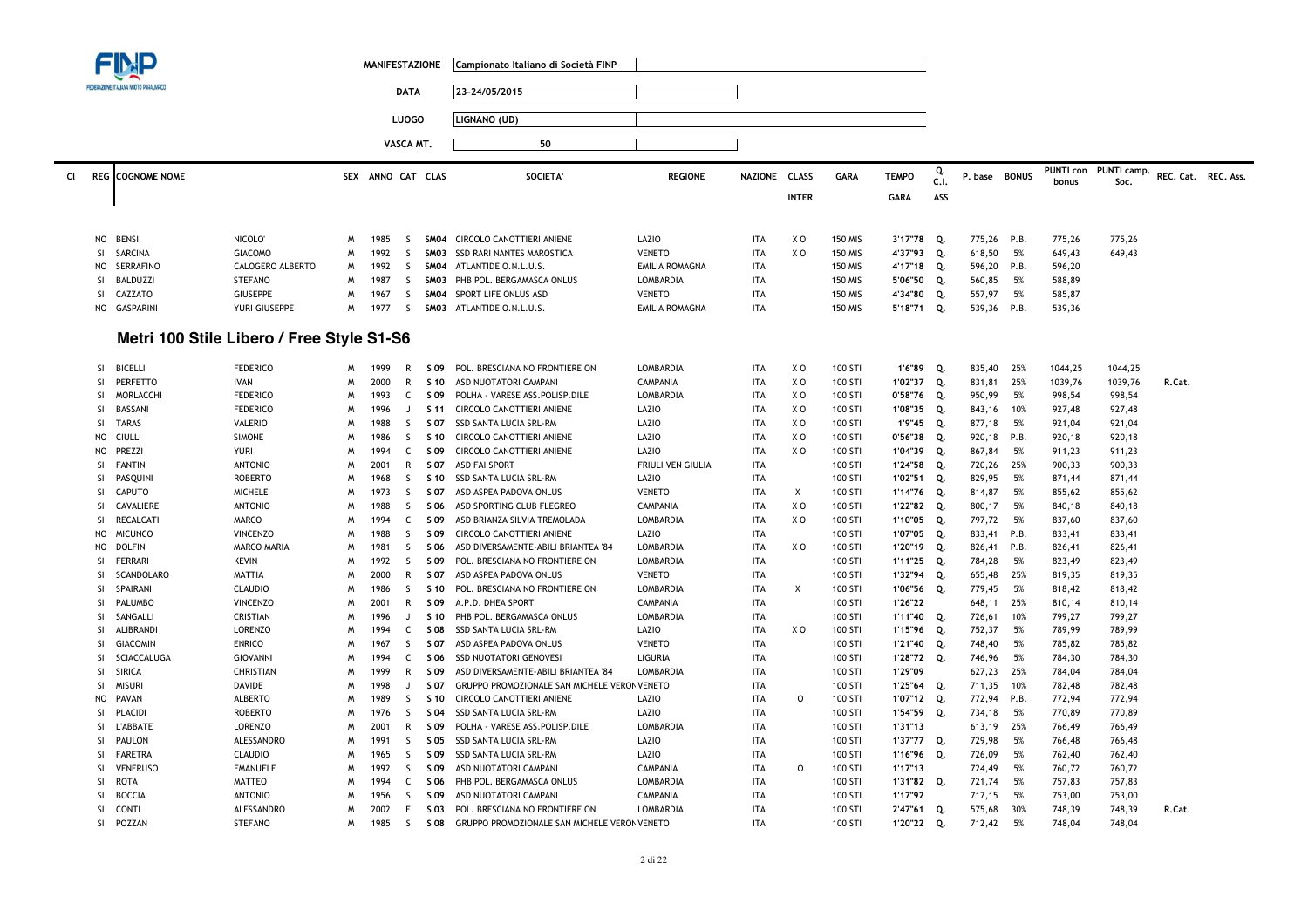| <b>MINTO DIQILMPICO</b><br><b>ATTANA</b><br>FRAZINE IT |  |
|--------------------------------------------------------|--|

| <b>MANIFESTAZIONE</b> | Campionato Italiano di Società FINP |  |
|-----------------------|-------------------------------------|--|
|                       |                                     |  |

**LUOGO LIGNANO (UD)**

| CI. | REG       | <b>COGNOME NOME</b> |                      |   | SEX ANNO CAT CLAS |              |      | SOCIETA'                                        | <b>REGIONE</b>        | NAZIONE CLASS |              | <b>GARA</b> | <b>TEMPO</b>  | Q.<br>C.1 | P. base BONUS |      | bonus  | PUNTI con PUNTI camp.<br>Soc. | REC. Cat. REC. Ass. |  |
|-----|-----------|---------------------|----------------------|---|-------------------|--------------|------|-------------------------------------------------|-----------------------|---------------|--------------|-------------|---------------|-----------|---------------|------|--------|-------------------------------|---------------------|--|
|     |           |                     |                      |   |                   |              |      |                                                 |                       |               | <b>INTER</b> |             | GARA          | ASS       |               |      |        |                               |                     |  |
|     |           | SI PALANTRANI       | <b>ANDREA</b>        | M | 1975              | -S           | S 13 | CIRCOLO CANOTTIERI ANIENE                       | LAZIO                 | ITA           | $\circ$      | 100 STI     | 1'12"74 Q.    |           | 712,13        | - 5% | 747,73 | 747,73                        |                     |  |
|     | SI        | ABETE               | <b>VITTORIO</b>      | м | 1980              | <sub>S</sub> | S 10 | ASD NUOTATORI CAMPANI                           | <b>CAMPANIA</b>       | ITA           | $\Omega$     | 100 STI     | 1'12"98 Q.    |           | 710,88        | 5%   | 746,42 | 746,42                        |                     |  |
|     | SI.       | <b>FRANZONI</b>     | <b>ANTONIO MARCO</b> | м | 1989              | S.           | S 10 | ASD NUOTATORI CAMPANI                           | <b>CAMPANIA</b>       | ITA           |              | 100 STI     | 1'13"05 Q.    |           | 710,20        | - 5% | 745,71 | 745,71                        |                     |  |
|     | SI        | SMITS               | <b>BERND</b>         | м | 1975              | -S           | S 07 | PHB POL. BERGAMASCA ONLUS                       | LOMBARDIA             | STR           | 0            | 100 STI     | $1'25''83Q$ . |           | 709,78        | 5%   | 745,26 | 745,26                        |                     |  |
|     | SI.       | CAMPORA             | ANDREA               | м | 1974              | <sub>S</sub> | S 07 | SSD SANTA LUCIA SRL-RM                          | LAZIO                 | ITA           |              | 100 STI     | 1'25"91 Q.    |           | 709,11        | 5%   | 744,57 | 744,57                        |                     |  |
|     | SI        | NADALET             | ANDREA               | M | 1996              | J            | S 09 | ASD FAI SPORT                                   | FRIULI VEN GIULIA     | ITA           |              | 100 STI     | 1'22"84       |           | 674,55        | 10%  | 742,01 | 742,01                        |                     |  |
|     | SI        | SANTORO             | ANGELO               | м | 1988              | S.           | S 09 | ASD NUOTATORI CAMPANI                           | <b>CAMPANIA</b>       | ITA           |              | 100 STI     | 1'19"11       |           | 706,36        | - 5% | 741,68 | 741,68                        |                     |  |
|     | SI        | <b>APUANI</b>       | ALESSANDRO           | M | 2000              | R            | S 10 | PHB POL. BERGAMASCA ONLUS                       | LOMBARDIA             | ITA           |              | 100 STI     | 1'27"49       |           | 592,98        | 25%  | 741,23 | 741,23                        |                     |  |
|     | <b>NO</b> | <b>FONTE</b>        | ANGELO               | м | 1978              | -S           | S 08 | SSD SANTA LUCIA SRL-RM                          | LAZIO                 | ITA           | X O          | 100 STI     | $1'17''37$ Q. |           | 738,66        | P.B. | 738,66 | 738,66                        |                     |  |
|     |           | SI FORTE            | <b>CARLO MARIA</b>   | M | 1993              | $\mathsf{C}$ | S 07 | SSD SANTA LUCIA SRL-RM                          | LAZIO                 | ITA           |              | 100 STI     | 1'27"13 Q.    |           | 699,19        | - 5% | 734,14 | 734,14                        |                     |  |
|     | SI.       | <b>CIMMINO</b>      | SALVATORE            | м | 1964              | -S           | S 09 | CIRCOLO CANOTTIERI ANIENE                       | LAZIO                 | ITA           |              | 100 STI     | 1'22"04       |           | 681,13        | - 5% | 715,19 | 715,19                        |                     |  |
|     |           | SI FAZZARI          | <b>ROBERTO</b>       | м | 1987              | S.           | S 07 | ASD FRATELLANZA NUOTO PONTEDECIMO               | LIGURIA               | ITA           | Х            | 100 STI     | 1'29"56 Q.    |           | 680,21        | 5%   | 714,23 | 714,23                        |                     |  |
|     | SI        | VALENTINO           | <b>MATTIA</b>        | M | 1988              | -S           | S 08 | ASD BRIANZA SILVIA TREMOLADA                    | LOMBARDIA             | ITA           | X            | 100 STI     | 1'24"40       | Q.        | 677,13        | 5%   | 710,99 | 710,99                        |                     |  |
|     | SI        | PELLACANI           | LUCA                 | M | 1984              | <sub>S</sub> | S 02 | ATLANTIDE O.N.L.U.S.                            | <b>EMILIA ROMAGNA</b> | ITA           |              | 100 STI     | 3'11"96 Q.    |           | 676,18        | 5%   | 709,99 | 709,99                        |                     |  |
|     | SI.       | <b>BEGGIATO</b>     | LUIGI                | м | 1998              | $\mathbf{J}$ | S 06 | ASD ASPEA PADOVA ONLUS                          | <b>VENETO</b>         | <b>ITA</b>    | X            | 100 STI     | $1'43''56$ 0. |           | 639,92        | 10%  | 703,91 | 703,91                        |                     |  |
|     | SI        | MUZIO               | <b>FEDERICO</b>      | м | 1997              | $\Box$       | S 09 | ASS. DI VOLONTARIATO COME GINESTRE              | SICILIA               | ITA           |              | 100 STI     | 1'27"69       |           | 637,24        | 10%  | 700,97 | 700,97                        |                     |  |
|     | SI.       | POPESCU             | RADU                 | M | 1971              | -S           | S 06 | SSD SANTA LUCIA SRL-RM                          | LAZIO                 | ITA           |              | 100 STI     | 1'39"33 Q.    |           | 667,17        | 5%   | 700,53 | 700,53                        |                     |  |
|     | SI        | ZAMPOLERI           | <b>IVANO</b>         | M | 1980              | <sub>S</sub> | S 09 | PHB POL. BERGAMASCA ONLUS                       | LOMBARDIA             | <b>ITA</b>    |              | 100 STI     | 1'23"93       |           | 665,79        | 5%   | 699,08 | 699,08                        |                     |  |
|     | SI.       | BELLINI             | MARCELLO             | м | 1970              | S.           | S 10 | SSD SANTA LUCIA SRL-RM                          | LAZIO                 | <b>ITA</b>    |              | 100 STI     | 1'19"46       |           | 652,91        | - 5% | 685,55 | 685,55                        |                     |  |
|     | SI.       | LUDOVICI            | CARLO                | м | 1971              | -S           | S 03 | SSD SANTA LUCIA SRL-RM                          | LAZIO                 | <b>ITA</b>    | X O          | 100 STI     | 2'28"65 Q.    |           | 649,11        | - 5% | 681,56 | 681,56                        |                     |  |
|     | NO.       | RAMMAZZO            | ANGELO               | м | 1969              | -S           | S 05 | CIRCOLO CANOTTIERI ANIENE                       | LAZIO                 | ITA           |              | 100 STI     | 1'46"52 Q.    |           | 670,02 P.B.   |      | 670,02 | 670,02                        |                     |  |
|     | SI        | AGAZZI              | <b>ROBERTO</b>       | M | 1960              | <sub>S</sub> | S 07 | PHB POL. BERGAMASCA ONLUS                       | LOMBARDIA             | ITA           |              | 100 STI     | 1'36"39       |           | 632,02        | 5%   | 663,62 | 663,62                        |                     |  |
|     | SI.       | <b>DEMARCO</b>      | LUCA                 | м | 1992              | <sub>S</sub> | S 09 | ASD DIVERSAMENTE-ABILI BRIANTEA '84             | <b>LOMBARDIA</b>      | <b>ITA</b>    |              | 100 STI     | 1'29"29       |           | 625.83        | 5%   | 657.12 | 657,12                        |                     |  |
|     |           | SI ZEN              | <b>LORENZO</b>       | м | 2001              | R            | S 07 | POLHA - VARESE ASS.POLISP.DILE                  | LOMBARDIA             | ITA           |              | 100 STI     | 1'56"08       |           | 524,81        | 25%  | 656,01 | 656,01                        |                     |  |
|     | SI        | LEONARDI            | <b>LEONARDO</b>      | M | 1963              | S            | S 10 | SSD SANTA LUCIA SRL-RM                          | LAZIO                 | ITA           |              | 100 STI     | 1'23"19       |           | 623,63        | - 5% | 654,81 | 654,81                        |                     |  |
|     | SI        | PADOVAN             | <b>CLAUDIO</b>       | M | 2000              | R            | S 06 | <b>CUS TORINO</b>                               | PIEMONTE              | ITA           |              | 100 STI     | 2'07"90       |           | 518,14 25%    |      | 647,67 | 647,67                        |                     |  |
|     | <b>SI</b> | BACCIOCCHI          | <b>STEFANO</b>       | M | 1978              | <sub>S</sub> | S 09 | ASD DIVERSAMENTE-ABILI BRIANTEA '84             | <b>LOMBARDIA</b>      | ITA           |              | 100 STI     | 1'30"73       |           | 615,89        | - 5% | 646,69 | 646,69                        |                     |  |
|     | SI.       | CASTIGLIONI         | SAMUELE              | м | 1991              | -S           | S 06 | ASD PROPATRIA DISABILI BUSTO ARSIZIO            | LOMBARDIA             | <b>ITA</b>    |              | 100 STI     | 1'47"77 Q.    |           | 614,92        | - 5% | 645,67 | 645,67                        |                     |  |
|     | SI.       | <b>D'ANDREA</b>     | LORENZO              | м | 1984              | -S           | S 09 | POLHA - VARESE ASS.POLISP.DILE                  | LOMBARDIA             | ITA           |              | 100 STI     | 1'31"36       |           | 611,65        | 5%   | 642,23 | 642,23                        |                     |  |
|     | SI.       | LATALARDO           | ALESSANDRO           | M | 1992              | S            | S 06 | ASD ASPEA PADOVA ONLUS                          | <b>VENETO</b>         | ITA           | x o          | 100 STI     | 1'48"85 Q.    |           | 608,82        | - 5% | 639,26 | 639,26                        |                     |  |
|     | SI.       | <b>ANDREONI</b>     | ALESSANDRO           | M | 1997              | J            | S 08 | POLHA - VARESE ASS. POLISP. DILE                | <b>LOMBARDIA</b>      | ITA           |              | 100 STI     | 1'38"62       |           | 579,50        | 10%  | 637,45 | 637,45                        |                     |  |
|     | SI.       | GIOVAGNOLI          | <b>GIANLUCA</b>      | м | 1971              | S.           | S 03 | SSD SANTA LUCIA SRL-RM                          | LAZIO                 | <b>ITA</b>    |              | 100 STI     | 2'39"51       | Q.        | 604.92        | - 5% | 635,16 | 635,16                        |                     |  |
|     | SI.       | AZZARITO            | ANDREA               | м | 1999              | R            | S 03 | SSD NUOTATORI GENOVESI                          | LIGURIA               | ITA           |              | 100 STI     | 3'10"33 Q.    |           | 506,96        | 25%  | 633,70 | 633,70                        | R.Cat.              |  |
|     | SI        | <b>RIBOLDI</b>      | ANDREA               | M | 1970              | S            | S 10 | ASD DIVERSAMENTE-ABILI BRIANTEA '84             | LOMBARDIA             | <b>ITA</b>    |              | 100 STI     | 1'26"17       |           | 602,07        | 5%   | 632,17 | 632,17                        |                     |  |
|     | SI.       | TERRANEO            | <b>ANDREA</b>        | M | 1987              | <sub>S</sub> | S 07 | ASD BRIANZA SILVIA TREMOLADA                    | <b>LOMBARDIA</b>      | ITA           |              | 100 STI     | 1'41''43      |           | 600,61        | - 5% | 630,64 | 630,64                        |                     |  |
|     | <b>SI</b> | <b>GROTTESI</b>     | ALESSANDRO           | м | 1970              | -S           | S 06 | SSD SANTA LUCIA SRL-RM                          | LAZIO                 | ITA           |              | 100 STI     | 1'51"04       |           | 596,81        | - 5% | 626,65 | 626,65                        |                     |  |
|     |           | SI STEVANATO        | DARIO                | м | 1988              | -S           | S 04 | ASD ASPEA PADOVA ONLUS                          | <b>VENETO</b>         | ITA           | X O          | 100 STI     | 2'22"42 Q.    |           | 590,72        | - 5% | 620,25 |                               |                     |  |
|     | SI        | MATTIAZZI           | ANDREA               | м | 1993              | $\mathsf{C}$ | S 06 | SPORT LIFE ONLUS ASD                            | <b>VENETO</b>         | <b>ITA</b>    |              | 100 STI     | 1'56"76       |           | 567,57        | 5%   | 595,95 |                               |                     |  |
|     | SI        | TESSARO             | <b>GABRIELE</b>      | M | 1997              | J            | S 07 | ASS. POL. TERRAGLIO                             | <b>VENETO</b>         | ITA           |              | 100 STI     | 1'52"72       |           | 540,45        | 10%  | 594,50 |                               |                     |  |
|     | SI.       | <b>MAGENES</b>      | CARLO                | м | 1985              | -S           | S 06 | PHB POL. BERGAMASCA ONLUS                       | LOMBARDIA             | ITA           |              | 100 STI     | 1'57"22       |           | 565,35        | 5%   | 593,61 |                               |                     |  |
|     | SI.       | LOMBARDINI          | <b>SERGIO</b>        | м | 1977              | -S           | S 05 | PHB POL. BERGAMASCA ONLUS                       | <b>LOMBARDIA</b>      | ITA           |              | 100 STI     | 2'08"32       |           | 556,19        | 5%   | 584,00 |                               |                     |  |
|     | SI        | CHIUMINATO          | ANDREA               | M | 1961              | S            | S 05 | SSD NUOTATORI GENOVESI                          | LIGURIA               | ITA           |              | 100 STI     | 2'08"55       |           | 555,19        | 5%   | 582,95 |                               |                     |  |
|     | SI        | GIOIA               | ALDO SALVATORE       | M | 1966              | S            | S 06 | ASS. DI VOLONTARIATO COME GINESTRE              | SICILIA               | ITA           |              | 100 STI     | 2'01"43       |           | 545,75        | 5%   | 573,03 |                               |                     |  |
|     | SI.       | GAZZOLA             | <b>MARCO</b>         | м | 1980              | -S           | S 05 | SPORT LIFE ONLUS ASD                            | <b>VENETO</b>         | ITA           |              | 100 STI     | 2'10"88       |           | 545,31        | - 5% | 572,57 |                               |                     |  |
|     |           | SI FONTANA          | <b>GIOVANNI</b>      | M | 1953              | -S           | S 09 | CARAVAGGIO SPORTING VILLAGE AQUA & FITICAMPANIA |                       | <b>ITA</b>    |              | 100 STI     | 1'42"71       |           | 544,06        | - 5% | 571.26 |                               |                     |  |
|     |           |                     |                      |   |                   |              |      |                                                 |                       |               |              |             |               |           |               |      |        |                               |                     |  |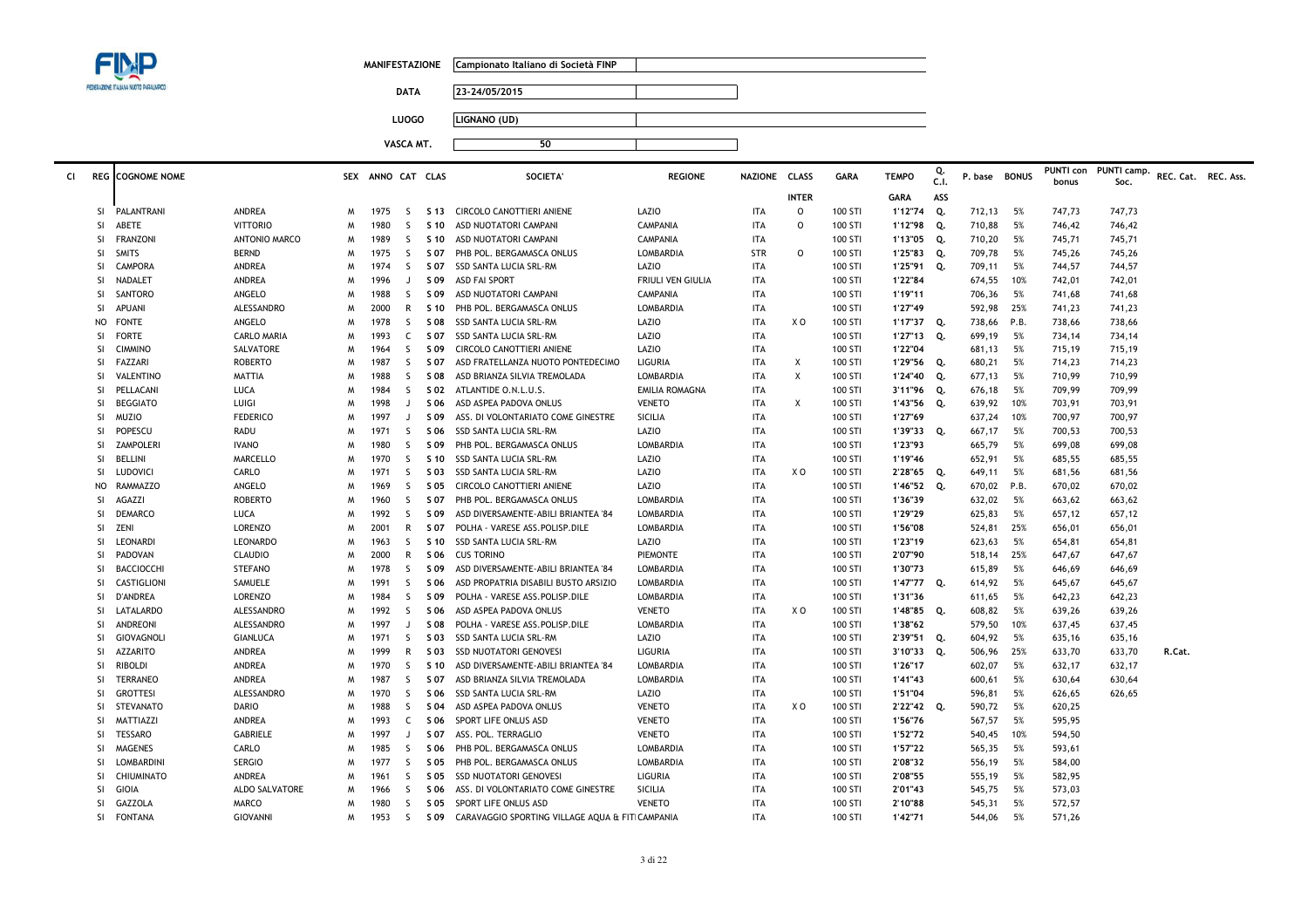| <b>MANA NIOTO PARALMPICO</b><br>VE ITI |
|----------------------------------------|
|                                        |

| <b>MANIFESTAZIONE</b> | Campionato Italiano di Società FINP |  |
|-----------------------|-------------------------------------|--|
|                       |                                     |  |

**LUOGO LIGNANO (UD)**

| CI. |           | <b>REG</b> COGNOME NOME |                       |   | SEX ANNO CAT CLAS |              |      | <b>SOCIETA</b>                               | <b>REGIONE</b>           | NAZIONE CLASS |              | <b>GARA</b> | <b>TEMPO</b> | Q.<br>C.1 | P. base BONUS |       | bonus  | PUNTI con PUNTI camp.<br>Soc. | REC. Cat. REC. Ass. |
|-----|-----------|-------------------------|-----------------------|---|-------------------|--------------|------|----------------------------------------------|--------------------------|---------------|--------------|-------------|--------------|-----------|---------------|-------|--------|-------------------------------|---------------------|
|     |           |                         |                       |   |                   |              |      |                                              |                          |               | <b>INTER</b> |             | GARA         | ASS       |               |       |        |                               |                     |
|     |           | SI FRISON               | WILLIAM               | M | 1978              | S.           | S 03 | ASD ASPEA PADOVA ONLUS                       | <b>VENETO</b>            | ITA           | X            | 100 STI     | 2'58"45 Q.   |           | 540,71        | 5%    | 567,75 |                               |                     |
|     | SI.       | <b>CIAGLIA</b>          | <b>ALESSIO</b>        | M | 1974              | <sub>S</sub> | S 07 | ASD BRIANZA SILVIA TREMOLADA                 | LOMBARDIA                | ITA           |              | 100 STI     | 1'53"20      |           | 538,16        | 5%    | 565,07 |                               |                     |
|     | SI.       | <b>FRIGERIO</b>         | <b>SIMONE</b>         | M | 1985              | <sub>S</sub> | S 03 | ASD DIVERSAMENTE-ABILI BRIANTEA '84          | LOMBARDIA                | ITA           |              | 100 STI     | 2'59"82 Q.   |           | 536,59        | 5%    | 563,42 |                               |                     |
|     | SI.       | <b>BONETTI</b>          | <b>MIRCO</b>          | M | 1978              | S.           | S 09 | A.I.C.S. PAVIA NUOTO ASD                     | LOMBARDIA                | ITA           |              | 100 STI     | 1'44"42      |           | 535,15        | 5%    | 561,90 |                               |                     |
|     | SI.       | <b>SCARPA</b>           | <b>MAURO</b>          | M | 1980              | S            | S 06 | ASS. POL. TERRAGLIO                          | <b>VENETO</b>            | ITA           |              | 100 STI     | 2'04"18      |           | 533,66        | 5%    | 560,34 |                               |                     |
|     | SI        | <b>GRAMIGNANO</b>       | <b>STEFANO</b>        | M | 1983              | S            | S 08 | ASD PROPATRIA DISABILI BUSTO ARSIZIO         | LOMBARDIA                | ITA           |              | 100 STI     | 1'48"27      |           | 527,85        | 5%    | 554,24 |                               |                     |
|     | SI.       | <b>MANGO</b>            | <b>MAURIZIO</b>       | M | 1974              | -S           | S 07 | CIRCOLO CANOTTIERI ANIENE                    | LAZIO                    | ITA           |              | 100 STI     | 1'57"66      |           | 517,76        | 5%    | 543,65 |                               |                     |
|     | SI        | BEATO                   | ANDREA                | M | 1989              | S.           | S 09 | ASD NUOTATORI CAMPANI                        | <b>CAMPANIA</b>          | ITA           |              | 100 STI     | 1'49"03      |           | 512,52        | - 5%  | 538,15 |                               |                     |
|     | SI        | <b>CLEMENTE</b>         | <b>ANTONINO</b>       | M | 1963              | <sub>S</sub> | S 06 | ASD BRIANZA SILVIA TREMOLADA                 | LOMBARDIA                | ITA           |              | 100 STI     | 2'09"47      |           | 511,86        | - 5%  | 537,45 |                               |                     |
|     | SI        | <b>PRINCIPI</b>         | <b>ANTONIO</b>        | M | 1972              | S.           | S 04 | ASD ASPEA PADOVA ONLUS                       | <b>VENETO</b>            | ITA           |              | 100 STI     | 2'44"92      |           | 510,13        | 5%    | 535,63 |                               |                     |
|     | SI.       | COSTANTINI              | ALVISE                | M | 1987              | -S           | S 06 | ASS. POL. TERRAGLIO                          | <b>VENETO</b>            | ITA           |              | 100 STI     | 2'10"87      |           | 506,38        | - 5%  | 531,70 |                               |                     |
|     | SI.       | <b>FALCONI</b>          | FABIO                 | M | 1977              | <sub>S</sub> | S 04 | SSD SANTA LUCIA SRL-RM                       | LAZIO                    | ITA           |              | 100 STI     | 2'47"12      |           | 503,41        | 5%    | 528,58 |                               |                     |
|     | SI.       | <b>TERZI</b>            | <b>FEDERICO</b>       | M | 1978              | <sub>S</sub> | S 09 | ASD DIVERSAMENTE-ABILI BRIANTEA '84          | LOMBARDIA                | <b>ITA</b>    | $\circ$      | 100 STI     | 1'51''17     |           | 502,65        | 5%    | 527,79 |                               |                     |
|     | SI        | LORIBI                  | CRISTIAN              | M | 1973              | S.           | S 05 | PHB POL. BERGAMASCA ONLUS                    | LOMBARDIA                | ITA           |              | 100 STI     | 2'24"34      |           | 494,46        | 5%    | 519,18 |                               |                     |
|     |           | SI ZUIN                 | <b>OLIVIERO</b>       | M | 1970              | S.           | S 07 | ASD ASPEA PADOVA ONLUS                       | <b>VENETO</b>            | ITA           |              | 100 STI     | 2'04"80      |           | 488,14 5%     |       | 512,55 |                               |                     |
|     | SI.       | CESARANO                | <b>DAVIDE</b>         | M | 1995              | C            | S 08 | POLHA - VARESE ASS.POLISP.DILE               | LOMBARDIA                | ITA           |              | 100 STI     | 1'58"38      |           | 482,77        | 5%    | 506,91 |                               |                     |
|     | SI        | <b>FERRARI</b>          | DARIO                 | M | 1981              | S.           | S 08 | PHB POL. BERGAMASCA ONLUS                    | LOMBARDIA                | ITA           |              | 100 STI     | 1'58"49      |           | 482,32        | - 5%  | 506,44 |                               |                     |
|     | NO        | COZZOLINO               | <b>ANTONIO</b>        | M | 1979              | <sub>S</sub> | S 04 | ASD NUOTATORI CAMPANI                        | <b>CAMPANIA</b>          | ITA           |              | 100 STI     | 2'46"48      |           | 505,35 P.B.   |       | 505,35 |                               |                     |
|     | NO.       | GASPARINI               | YURI GIUSEPPE         | M | 1977              | S.           | S 03 | ATLANTIDE O.N.L.U.S.                         | <b>EMILIA ROMAGNA</b>    | ITA           |              | 100 STI     | 3'12"01      |           | 502,53 P.B.   |       | 502,53 |                               |                     |
|     | SI.       | CAVALLARI               | <b>GIANLUCA</b>       | M | 1969              | -S           | S 06 | SSD DLF SPORT BOLOGNA ARL                    | <b>EMILIA ROMAGNA</b>    | ITA           |              | 100 STI     | 2'19"83      |           | 473,93        | 5%    | 497,63 |                               |                     |
|     | SI        | ACETI                   | <b>ROBERTO</b>        | M | 1970              | S.           | S 04 | PHB POL. BERGAMASCA ONLUS                    | LOMBARDIA                | ITA           |              | 100 STI     | 2'58"10      |           | 472,38        | - 5%  | 495,99 |                               |                     |
|     | SI.       | <b>MUTTINELLI</b>       | MARCO                 | M | 1969              | -S           | S 09 | GRUPPO PROMOZIONALE SAN MICHELE VERON VENETO |                          | ITA           |              | 100 STI     | 1'58"70      |           | 470,77        | - 5%  | 494,30 |                               |                     |
|     | SI.       | VITANZA                 | <b>EDOARDO</b>        | M | 1994              | C            | S 13 | SSD SANTA LUCIA SRL-RM                       | LAZIO                    | ITA           |              | 100 STI     | 1'50"94      |           | 466,92        | 5%    | 490,27 |                               |                     |
|     | SI        | TRAVAINI                | <b>MICHELE</b>        | M | 1992              | S.           | S 06 | POL. BRESCIANA NO FRONTIERE ON               | LOMBARDIA                | ITA           |              | 100 STI     | 2'23"03      |           | 463,33        | - 5%  | 486,50 |                               |                     |
|     | <b>SI</b> | <b>LIBRALESSO</b>       | WALTER                | M | 1957              | -S           | S 06 | ASD ASPEA PADOVA ONLUS                       | <b>VENETO</b>            | ITA           |              | 100 STI     | 2'23"10      |           | 463,10        | 5%    | 486,26 |                               |                     |
|     | SI        | CAGNINO                 | ALESSANDRO            | M | 1989              | S            | S 07 | SSD IDEA SPORT Arl                           | LIGURIA                  | <b>ITA</b>    |              | 100 STI     | 2'11"76      |           | 462,36        | 5%    | 485,47 |                               |                     |
|     | <b>SI</b> | CAMPAGNOLO              | FABIO                 | M | 1979              | -S           | S 05 | POLHA - VARESE ASS. POLISP. DILE             | <b>LOMBARDIA</b>         | ITA           |              | 100 STI     | 2'34"93      |           | 460,66        | 5%    | 483,69 |                               |                     |
|     | SI.       | <b>PROSERPIO</b>        | MARCO                 | M | 1979              | -S           | S 04 | ASD DIVERSAMENTE-ABILI BRIANTEA '84          | LOMBARDIA                | $\mathbf 0$   |              | 100 STI     | 3'03"60      |           | 458,22        | - 5%  | 481,14 |                               |                     |
|     | SI        | SEPULCRI                | ANDREA                | M | 1975              | S            | S 03 | ASD FAI SPORT                                | FRIULI VEN GIULIA        | ITA           |              | 100 STI     | 3'37"79      |           | 443,04        | 5%    | 465,19 |                               |                     |
|     | SI        | CATTANI                 | <b>EMANUELE</b>       | M | 1987              | S.           | S 07 | POL. MILANESE 1979 SPO                       | LOMBARDIA                | ITA           |              | 100 STI     | 2'20"56      |           | 433,41        | 5%    | 455,08 |                               |                     |
|     |           | NO VINCENZI             | ANDREA ROBERTO        | M | 1971              | -S           | S 03 | ATLANTIDE O.N.L.U.S.                         | <b>EMILIA ROMAGNA</b>    | ITA           |              | 100 STI     | 3'33"48      |           | 451,99 P.B.   |       | 451,99 |                               |                     |
|     | SI.       | <b>PICCO</b>            | GABRIELE              | M | 1996              | J            | S 07 | ASD FAI SPORT                                | FRIULI VEN GIULIA        | ITA           |              | 100 STI     | 2'29"33      |           | 407,96        | 10%   | 448,75 |                               |                     |
|     | SI        | REGGIANI                | <b>SIMONE</b>         | M | 1979              | S.           | S 03 | ATLANTIDE O.N.L.U.S.                         | <b>EMILIA ROMAGNA</b>    | ITA           |              | 100 STI     | 3'47"93      |           | 423,33        | - 5%  | 444,50 |                               |                     |
|     | <b>SI</b> | DALLA PELLEGRINA        | <b>RICCARDO</b>       | M | 2002              | E            | S 04 | POL. BRESCIANA NO FRONTIERE ON               | LOMBARDIA                | ITA           |              | 100 STI     | 4'08"88      |           | 338,03        | 30%   | 439,44 |                               |                     |
|     | SI.       | <b>MORETTI</b>          | PAOLO                 | M | 1995              | C.           | S 05 | POL. BRESCIANA NO FRONTIERE ON               | <b>LOMBARDIA</b>         | ITA           |              | 100 STI     | 2'55"71      |           | 406,18        | - 5%  | 426,49 |                               |                     |
|     | SI        | <b>IMBREA</b>           | <b>MADALIN</b>        | M | 1988              | -S           | S 01 | SSD DLF SPORT BOLOGNA ARL                    | <b>EMILIA ROMAGNA</b>    | STR           |              | 100 STI     | 5'53"05      |           | 403,97        | 5%    | 424,16 |                               |                     |
|     | SI.       | SIGNORINI               | NICCOLO <sup>®</sup>  | M | 1985              | S.           | S 07 | ASD FANFULLA LODI 1874                       | LOMBARDIA                | ITA           |              | 100 STI     | 2'31"41      |           | 402,35        | 5%    | 422,47 |                               |                     |
|     | SI        | <b>MOTTA</b>            | DAVIDE                | M | 1982              | S            | S 04 | CIRCOLO CANOTTIERI ANIENE                    | LAZIO                    | ITA           |              | 100 STI     | 3'29"26      |           | 402,04        | 5%    | 422,14 |                               |                     |
|     | SI.       | SILVESTRI               | <b>BRUNO GIORDANO</b> | M | 1998              | $\mathbf{J}$ | S 03 | SPORT LIFE ONLUS ASD                         | <b>VENETO</b>            | ITA           |              | 100 STI     | 4'13"71      |           | 380,32        | 10%   | 418,35 |                               |                     |
|     | SI.       | MALMASSARI              | ANDREA                | W | 1975              | S.           | S 02 | ASD FAI SPORT                                | FRIULI VEN GIULIA        | ITA           |              | 100 STI     | 5'31"08      |           | 392,05        | 5%    | 411,65 |                               |                     |
|     | SI.       | BENEDINI                | <b>DAVIDE</b>         | M | 1994              | C            | S 01 | POL. BRESCIANA NO FRONTIERE ON               | LOMBARDIA                | ITA           |              | 100 STI     | 6'08"57      |           | 386,95        | 5%    | 406,30 |                               |                     |
|     | SI        | COLLARO                 | ANDREA                | M | 1974              | S.           | S 06 | ASD NUOTATORI CAMPANI                        | <b>CAMPANIA</b>          | ITA           |              | 100 STI     | 2'51"44      |           | 386,55        | 5%    | 405,88 |                               |                     |
|     | SI.       | LAVIA                   | <b>THOMAS</b>         | M | 1982              | <sub>S</sub> | S 09 | ASD FAI SPORT                                | <b>FRIULI VEN GIULIA</b> | ITA           |              | 100 STI     | 2'25"10      |           | 385,11        | - 5%  | 404,37 |                               |                     |
|     | SI.       | URLI                    | FABIO                 | M | 2002              | E            | S 06 | ASD FAI SPORT                                | FRIULI VEN GIULIA        | ITA           |              | 100 STI     | 3'38"68      |           | 303,05        | - 30% | 393,96 |                               |                     |
|     |           | SI PASQUINI             | <b>EMILIANO</b>       | W | 1987              | S.           | S 05 | ATLANTIDE O.N.L.U.S.                         | <b>EMILIA ROMAGNA</b>    | <b>ITA</b>    |              | 100 STI     | 3'10"38      |           | 374,88        | 5%    | 393,63 |                               |                     |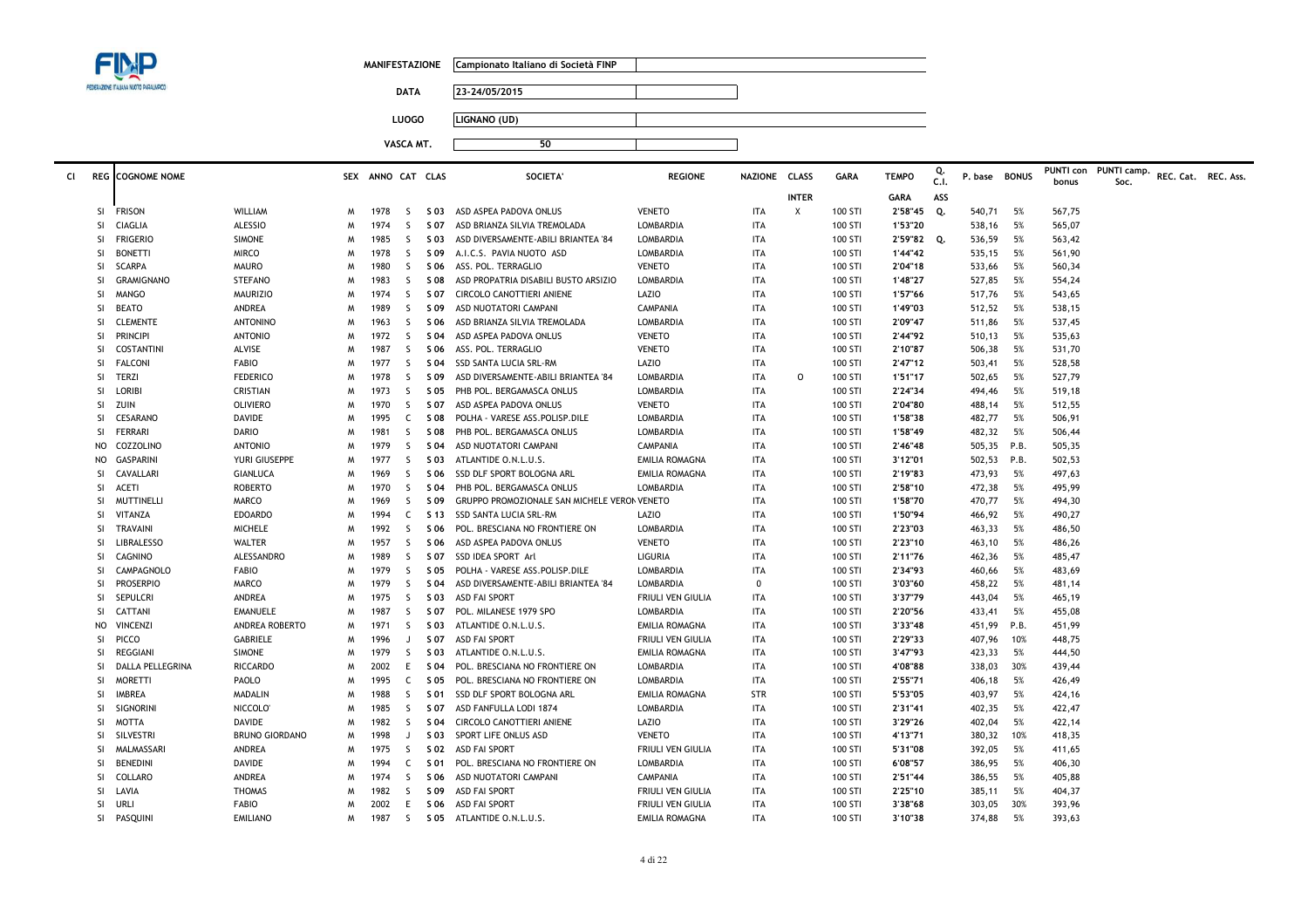| <b>MINTO DIQILMPICO</b><br><b>ATTANA</b><br>FRAZINE IT |  |
|--------------------------------------------------------|--|

|--|--|--|

**LUOGO LIGNANO (UD)**

| CI  |               | <b>REG</b> COGNOME NOME |                   |    | SEX ANNO CAT CLAS |              |      | <b>SOCIETA</b>                                      | <b>REGIONE</b>           | NAZIONE CLASS |              | <b>GARA</b> | <b>TEMPO</b>  | Q.<br>C.1 | P. base BONUS |      | bonus   | PUNTI con PUNTI camp.<br>Soc. | REC. Cat. REC. Ass. |  |
|-----|---------------|-------------------------|-------------------|----|-------------------|--------------|------|-----------------------------------------------------|--------------------------|---------------|--------------|-------------|---------------|-----------|---------------|------|---------|-------------------------------|---------------------|--|
|     |               |                         |                   |    |                   |              |      |                                                     |                          |               | <b>INTER</b> |             | <b>GARA</b>   | ASS       |               |      |         |                               |                     |  |
|     |               | SI FRATONI              | LUCA              | M  | 1986              | -S           | S 07 | CIRCOLO CANOTTIERI ANIENE                           | LAZIO                    | ITA           |              | 100 STI     | 2'45"14       |           | 368,90        | - 5% | 387,34  |                               |                     |  |
|     | <b>SI</b>     | MIRABELLA               | ANGELO            | M  | 1958              | -S           | S 06 | ASS. DI VOLONTARIATO COME GINESTRE                  | SICILIA                  | ITA           |              | 100 STI     | 3'00"65       |           | 366,84        | 5%   | 385,18  |                               |                     |  |
|     | <sup>SI</sup> | NICOLI                  | ADRIANO           | M  | 1978              | -S           | S 06 | <b>ASD FAI SPORT</b>                                | <b>FRIULI VEN GIULIA</b> | ITA           |              | 100 STI     | 3'01"33       |           | 365,47        | 5%   | 383,74  |                               |                     |  |
|     | <b>SI</b>     | GIAVAZZI                | <b>IGOR</b>       | M  | 1971              | <sub>S</sub> | S 06 | PHB POL. BERGAMASCA ONLUS                           | LOMBARDIA                | <b>ITA</b>    |              | 100 STI     | 3'12"32       |           | 344,58        | 5%   | 361,81  |                               |                     |  |
|     | <b>SI</b>     | GARATTI                 | ALESSANDRO        | M  | 1972              | -S           | S 05 | SPORT LIFE ONLUS ASD                                | <b>VENETO</b>            | ITA           |              | 100 STI     | 3'32"13       |           | 336,44        | 5%   | 353,27  |                               |                     |  |
|     | <b>SI</b>     | <b>STELLITANO</b>       | LUCA              | M  | 1988              | -S           | S 05 | POL. BRESCIANA NO FRONTIERE ON                      | <b>LOMBARDIA</b>         | ITA           |              | 100 STI     | 3'34"23       |           | 333,15        | 5%   | 349,80  |                               |                     |  |
|     | <sup>SI</sup> | <b>MORO</b>             | <b>TOMMASO</b>    | M  | 1992              | -S           | S 04 | ASD ASPEA PADOVA ONLUS                              | <b>VENETO</b>            | ITA           |              | 100 STI     | 4'20"97       |           | 322,37        | 5%   | 338,49  |                               |                     |  |
|     | -SI           | PONZONI                 | PAOLO             | M  | 1968              | -S           | S 05 | POL. BRESCIANA NO FRONTIERE ON                      | LOMBARDIA                | ITA           |              | 100 STI     | 4'03"37       |           | 293,26        | - 5% | 307,92  |                               |                     |  |
|     | -SI           | <b>COLOMBO</b>          | <b>RUGGERO</b>    | M  | 1999              | R            | S 04 | ASD DIVERSAMENTE-ABILI BRIANTEA '84                 | LOMBARDIA                | ITA           |              | 100 STI     | 5'41"56       |           | 246,31        | 25%  | 307,89  |                               |                     |  |
|     | <b>SI</b>     | ZAMPIERI                | MANUELE           | M  | 1982              | <sub>S</sub> | S 05 | SPORT LIFE ONLUS ASD                                | <b>VENETO</b>            | ITA           |              | 100 STI     | 4'44"30       |           | 251,04        | 5%   | 263,59  |                               |                     |  |
|     | SI            | MAUGERI                 | <b>ANTONINO</b>   | M  | 1956              | <sub>S</sub> | S 05 | ASS. DI VOLONTARIATO COME GINESTRE                  | SICILIA                  | ITA           |              | 100 STI     | 4'45"19       |           | 250,25        | 5%   | 262,77  |                               |                     |  |
|     | -SI           | DANELUTTI               | ALAN              | M  | 1978              | S.           | S 01 | <b>ASD FAI SPORT</b>                                | <b>FRIULI VEN GIULIA</b> | ITA           |              | 100 STI     | 10'38"44      |           | 223,39        | - 5% | 234,56  |                               |                     |  |
|     | <b>SI</b>     | <b>GINEVRI</b>          | LUCA              | M  | 1999              | R            | S 10 | TEAM MARCHE CIS                                     | <b>MARCHE</b>            | <b>ITA</b>    |              | 100 STI     | 1'42"40       |           | 506,64        | 25%  | 633,30  | 633,30                        |                     |  |
|     | -SI           | <b>AIROLDI</b>          | ALESSANDRO        | M  | 1969              | -S           | S 10 | PHB POL. BERGAMASCA ONLUS                           | <b>LOMBARDIA</b>         | ITA           |              | 100 STI     | 2'01"14       |           | 428,26        | 5%   | 449,68  |                               |                     |  |
| ASS | -SI           | SOLIGO                  | ANDREA            | M  | 1986              | -S           | S 06 | SPORT LIFE ONLUS ASD                                | <b>VENETO</b>            | ITA           |              | 100 STI     |               |           |               |      |         |                               |                     |  |
| ASS | SI.           | <b>TINAZZO</b>          | <b>GIOVANNI</b>   | M  | 1991              | S.           | S 07 | ASD ASPEA PADOVA ONLUS                              | <b>VENETO</b>            | <b>ITA</b>    |              | 100 STI     |               |           |               |      |         |                               |                     |  |
| RT  | SI            | PORUMB THEODOR          | CRISTIAN          | M  | 1996              | $\mathbf{I}$ | S 08 | ASD ASPEA PADOVA ONLUS                              | <b>VENETO</b>            | $\mathbf 0$   |              | 100 STI     |               |           |               |      |         |                               |                     |  |
| ASS | SI            | ARIANO                  | <b>ENRICO</b>     | M  | 1968              | <sub>S</sub> | S 05 | PHB POL. BERGAMASCA ONLUS                           | LOMBARDIA                | ITA           |              | 100 STI     |               |           |               |      |         |                               |                     |  |
| SQ  | -SI           | <b>LONGO</b>            | ANGELO MARCO      | M  | 1983              | -S           | S 13 | ASS. DI VOLONTARIATO COME GINESTRE                  | SICILIA                  | ITA           |              | 100 STI     |               |           |               |      |         |                               |                     |  |
| ASS | -SI           | TROMBETTA               | <b>STEFANO</b>    | M  | 1979              | -S           | S 08 | POL. BRESCIANA NO FRONTIERE ON                      | <b>LOMBARDIA</b>         | ITA           |              | 100 STI     |               |           |               |      |         |                               |                     |  |
| ASS |               | NO SOTTILE              | <b>FABRIZIO</b>   | M  | 1993              | C.           |      | S 12 CIRCOLO CANOTTIERI ANIENE                      | LAZIO                    | ITA           | X O          | 100 STI     |               |           |               |      |         |                               |                     |  |
|     |               |                         |                   |    |                   |              |      |                                                     |                          |               |              |             |               |           |               |      |         |                               |                     |  |
|     | <b>SI</b>     | <b>ROMANO</b>           | <b>EMANUELA</b>   |    | 1990              | -S           | S 06 | ASD NUOTATORI CAMPANI                               | <b>CAMPANIA</b>          | ITA           | X O          | 100 STI     | 1'18"20 Q.    |           | 959,46        | 5%   | 1007,44 | 1007,44                       |                     |  |
|     | <sup>SI</sup> | SECCI                   | <b>FRANCESCA</b>  |    | 1990              | -S           | S 09 | ASD SARDEGNA SPORT                                  | SARDEGNA                 | ITA           | X O          | 100 STI     | 1'09"41 Q.    |           | 894,40        | 5%   | 939,12  | 939,12                        |                     |  |
|     | -SI           | <b>TALAMONA</b>         | ARIANNA           |    | 1994              | C.           | S 07 | POLHA - VARESE ASS.POLISP.DILE                      | LOMBARDIA                | ITA           | X O          | 100 STI     | 1'20"38 Q.    |           | 871,73        | - 5% | 915,32  | 915,32                        |                     |  |
|     | <sup>SI</sup> | <b>BUNIOLO</b>          | <b>FEDERICA</b>   |    | 1988              | S.           | S 11 | ASD ASPEA PADOVA ONLUS                              | <b>VENETO</b>            | ITA           | x o          | 100 STI     | 1'19''65Q.    |           | 859,38        | - 5% | 902,35  | 902,35                        |                     |  |
|     | -SI           | <b>BELOTTI</b>          | SARA              | F  | 1999              | R            | S 13 | <b>OLIMPIC SWIM PRO ASD</b>                         | <b>LOMBARDIA</b>         | ITA           | X O          | 100 STI     | $1'23''10Q$ . |           | 720,94        | 25%  | 901,17  | 901,17                        |                     |  |
|     | SI            | <b>BOGGIONI</b>         | <b>MONICA</b>     |    | 1998              | $\mathbf{I}$ | S 06 | A.I.C.S. PAVIA NUOTO ASD                            | LOMBARDIA                | <b>ITA</b>    |              | 100 STI     | 1'34"01 Q.    |           | 798,11        | 10%  | 877,92  | 877,92                        |                     |  |
|     | SI            | VICCH                   | SILVIA            | F  | 2000              | R            | S 09 | PHB POL. BERGAMASCA ONLUS                           | LOMBARDIA                | ITA           |              | 100 STI     | 1'31"88 Q.    |           | 675,66        | 25%  | 844,58  | 844,58                        | R.Cat.              |  |
|     | <b>SI</b>     | <b>AERE</b>             | KATIA             |    | 197               | -S           | S 07 | <b>ASD FAI SPORT</b>                                | <b>FRIULI VEN GIULIA</b> | ITA           |              | 100 STI     | 1'29"15 Q.    |           | 785,98        | 5%   | 825,28  | 825,28                        |                     |  |
|     | SI.           | <b>MARCHESINI</b>       | <b>AGNESE</b>     |    | 1997              | $\mathbf{I}$ | S 13 | <b>GRUPPO PROMOZIONALE SAN MICHELE VERON VENETO</b> |                          | ITA           |              | 100 STI     | 1'21"08 Q.    |           | 738,90        | 10%  | 812,79  | 812,79                        | R.Cat.              |  |
|     | -SI           | <b>MIGLIACCIO</b>       | ANGELA            |    | 2000              | R            | S 05 | A.P.D. DHEA SPORT                                   | <b>CAMPANIA</b>          | ITA           |              | 100 STI     | 2'04"45 Q.    |           | 636,16        | 25%  | 795,20  | 795,20                        |                     |  |
|     | SI.           | <b>GRANCEA</b>          | <b>FLORENTINA</b> | -F | 2000              | R            | S 09 | POL. BRESCIANA NO FRONTIERE ON                      | LOMBARDIA                | ITA           |              | 100 STI     | 1'42"74 Q.    |           | 604,24 25%    |      | 755,30  | 755,30                        |                     |  |
|     | SI            | SOLA                    | YLENIA            |    | 1995              | C            | S 06 | POL. BRESCIANA NO FRONTIERE ON                      | LOMBARDIA                | <b>ITA</b>    | X O          | 100 STI     | 1'44"34 Q.    |           | 719,09        | 5%   | 755,05  | 755,05                        |                     |  |
|     | SI.           | CORNACCHINI             | SOFIA             |    | 1997              | J            | S 08 | ATLANTIDE O.N.L.U.S.                                | <b>EMILIA ROMAGNA</b>    | <b>ITA</b>    |              | 100 STI     | 1'39"08       | Q.        | 676,73        | 10%  | 744,40  | 744,40                        |                     |  |
|     | <sup>SI</sup> | <b>FRESTA</b>           | <b>DENISE</b>     |    | 1996              | J            | S 04 | ASS. DI VOLONTARIATO COME GINESTRE                  | <b>SICILIA</b>           | <b>ITA</b>    |              | 100 STI     | 2'34"99 Q.    |           | 626,10        | 10%  | 688,72  | 688,72                        |                     |  |
|     | <sup>SI</sup> | PANZA                   | <b>SILVIA</b>     |    | 1998              | $\mathbf{I}$ | S 10 | PHB POL. BERGAMASCA ONLUS                           | <b>LOMBARDIA</b>         | ITA           |              | 100 STI     | 1'36"07       | Q.        | 632,77        | 10%  | 696,04  | 696,04                        |                     |  |
|     | -SI           | ABBATI                  | <b>CLAUDIA</b>    | E  | 1998              | $\mathbf{J}$ | S 06 | ASD NUOTATORI CAMPANI                               | <b>CAMPANIA</b>          | ITA           |              | 100 STI     | 2'02"18 Q.    |           | 614,09        | 10%  | 675,50  | 675,50                        |                     |  |
|     | -SI           | MAZZOLA                 | OLGA              | E  | 1982              | -S           | S 02 | POL. BRESCIANA NO FRONTIERE ON                      | LOMBARDIA                | ITA           |              | 100 STI     | 3'44"26 Q.    |           | 641,18        | - 5% | 673,23  | 673,23                        |                     |  |
|     | <b>SI</b>     | MELOCCHI GARCIA         | CHIARA            |    | 2003              | E            | S 08 | PHB POL. BERGAMASCA ONLUS                           | LOMBARDIA                | ITA           |              | 100 STI     | 2'12"35       |           | 506,61        | 30%  | 658,59  | 658,59                        | R.Cat.              |  |
|     | <b>SI</b>     | POLISENO                | SARA              |    | 1982              | <sub>S</sub> | S 11 | CIRCOLO CANOTTIERI ANIENE                           | LAZIO                    | <b>ITA</b>    |              | 100 STI     | $1'52''68$ Q. |           | 607,47        | 5%   | 637,85  | 637,85                        |                     |  |
|     | -SI           | FERRANTE                | SUSANNA           |    | 1996              | J            | S 06 | POL. BRESCIANA NO FRONTIERE ON                      | LOMBARDIA                | ITA           | X O          | 100 STI     | 2'11"11 Q.    |           | 572,27        | 10%  | 629,49  | 629,49                        |                     |  |
|     | -SI           | <b>BRUNETTI</b>         | <b>ROSANNA</b>    |    | 1964              | -S           | S 10 | ACQUAMARINA TEAM TRIESTE ONLUS                      | <b>FRIULI VEN GIULIA</b> | ITA           | X            | 100 STI     | 1'41"72 Q.    |           | 597,62        | 5%   | 627,50  | 627,50                        |                     |  |
|     |               | SI BUSATO               | PATRIZIA          | F. | 1977              | S.           |      | S 06 ASD ASPEA PADOVA ONLUS                         | <b>VENETO</b>            | ITA           |              | 100 STI     | 2'11"07 Q.    |           | 572,44        | 5%   | 601,06  |                               |                     |  |
|     |               |                         |                   |    |                   |              |      |                                                     |                          |               |              |             |               |           |               |      |         |                               |                     |  |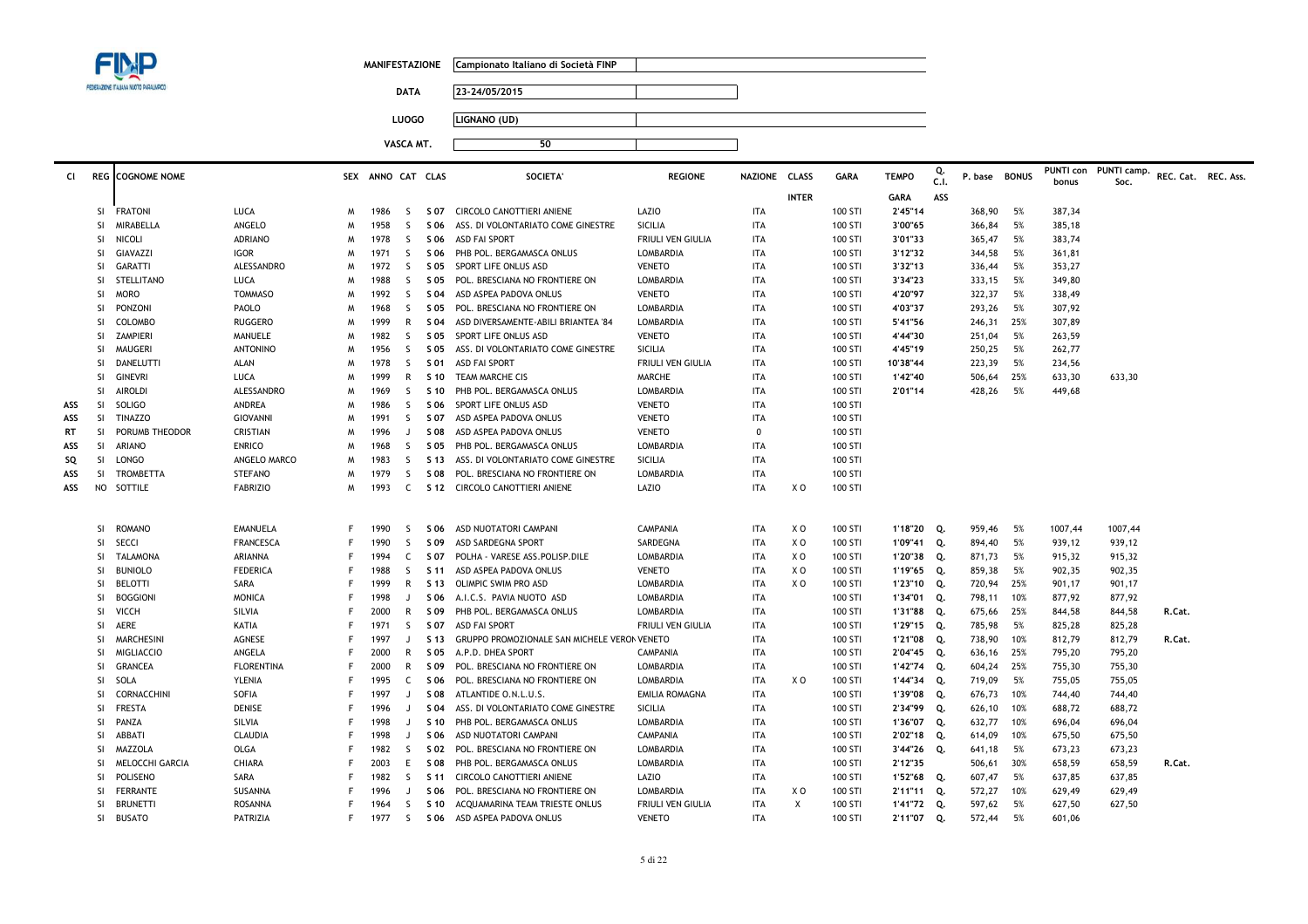| <b>MANA NIOTO PARALMPICO</b><br>VE ITI |
|----------------------------------------|
|                                        |

| <b>MANIFESTAZIONE</b> | Campionato Italiano di Società FINP |  |
|-----------------------|-------------------------------------|--|
|                       |                                     |  |

**LUOGO LIGNANO (UD)**

**VASCA MT. 50**

| CI.              | <b>REG ICOGNOME NOME</b> |                      |    |      |              | SEX ANNO CAT CLAS | SOCIETA'                                | <b>REGIONE</b>           | NAZIONE CLASS |                | <b>GARA</b> | <b>TEMPO</b>  | Q.<br>C.I. | P. base BONUS |      | bonus  | PUNTI con PUNTI camp.<br>Soc. | REC. Cat. REC. Ass. |
|------------------|--------------------------|----------------------|----|------|--------------|-------------------|-----------------------------------------|--------------------------|---------------|----------------|-------------|---------------|------------|---------------|------|--------|-------------------------------|---------------------|
|                  |                          |                      |    |      |              |                   |                                         |                          |               | <b>INTER</b>   |             | GARA          | ASS        |               |      |        |                               |                     |
|                  | SI LONGHI                | <b>BEATRICE</b>      |    | 1994 | C            | S 10              | POL. BRESCIANA NO FRONTIERE ON          | LOMBARDIA                | ITA           |                | 100 STI     | 1'46"79       |            | 569,25        | 5%   | 597,71 |                               |                     |
| SI               | CARRARA                  | GRETA                |    | 1992 | S.           | S 11              | PHB POL. BERGAMASCA ONLUS               | LOMBARDIA                | ITA           | $\circ$        | 100 STI     | 2'00"44 Q.    |            | 568,33        | 5%   | 596,75 |                               |                     |
| SI               | PASSUELLO                | <b>GIULIA</b>        |    | 1986 | -S           | S 07              | SSD RARI NANTES MAROSTICA               | <b>VENETO</b>            | ITA           | X <sub>0</sub> | 100 STI     | 2'03"98       | Q.         | 565,17        | 5%   | 593,43 |                               |                     |
| NO.              | ALBICINI                 | <b>CRISTINA</b>      |    | 1969 | S.           | S 13              | POL. BRESCIANA NO FRONTIERE ON          | LOMBARDIA                | ITA           |                | 100 STI     | 1'41"56 Q.    |            | 589,90 P.B.   |      | 589,90 |                               |                     |
| SI               | <b>BRIZIO</b>            | SOFIA                |    | 1997 | $\cdot$      | S 05              | PHB POL. BERGAMASCA ONLUS               | LOMBARDIA                | ITA           |                | 100 STI     | 2'28"48 Q.    |            | 533,20 10%    |      | 586,52 |                               |                     |
| SI.              | <b>SIMION</b>            | <b>EMMA</b>          |    | 1997 | $\cdot$      | S 05              | ASD ASPEA PADOVA ONLUS                  | <b>VENETO</b>            | ITA           |                | 100 STI     | 2'34"90       |            | 511,10 10%    |      | 562,21 |                               |                     |
| SI               | SIMONATO                 | <b>MIRIAM</b>        |    | 1989 | -S           | S 06              | ASD ASPEA PADOVA ONLUS                  | <b>VENETO</b>            | ITA           |                | 100 STI     | 2'24"01       |            | 521,01        | 5%   | 547,06 |                               |                     |
| SI               | DE NICOLA                | MARIA                |    | 1998 | $\cdot$      | S 04              | <b>ASD ORIONE PESCARA</b>               | <b>ABRUZZO</b>           | <b>ITA</b>    |                | 100 STI     | 3'18"06 Q.    |            | 489,95        | 10%  | 538,95 |                               |                     |
| SI.              | <b>RUSSO</b>             | <b>MARICA</b>        |    | 1980 | -S           | S 08              | SSD SANTA LUCIA SRL-RM                  | LAZIO                    | <b>ITA</b>    |                | 100 STI     | 2'14''31      |            | 499,22        | 5%   | 524,18 |                               |                     |
| SI               | <b>IACOBUCCI</b>         | RITA ANGELICA        |    | 1992 | S.           | S 09              | ASD NUOTATORI CAMPANI                   | CAMPANIA                 | <b>ITA</b>    |                | 100 STI     | 2'06"66       |            | 490,13        | 5%   | 514,64 |                               |                     |
| SI.              | CALZOLAIO                | ALESSANDRA           |    | 1991 | -S           | S 09              | ASD FANFULLA LODI 1874                  | LOMBARDIA                | ITA           |                | 100 STI     | 2'08"81       |            | 481,95        | 5%   | 506,05 |                               |                     |
| SI.              | <b>ROMAN</b>             | LUCIANA              |    | 1966 | -S           | S 04              | SPORT LIFE ONLUS ASD                    | <b>VENETO</b>            | ITA           |                | 100 STI     | $3'24''15$ Q. |            | 475,34        | 5%   | 499,10 |                               |                     |
| SI               | <b>NOMADE</b>            | MARIA                |    | 1948 | S.           | S 05              | ASD NUOTATORI CAMPANI                   | CAMPANIA                 | <b>ITA</b>    |                | 100 STI     | 2'49"17       |            | 467,99        | 5%   | 491,39 |                               |                     |
| SI.              | VAGINI                   | <b>MARTINA</b>       |    | 1985 | S.           | S 08              | VIRTUS BUONCONVENTO                     | <b>TOSCANA</b>           | ITA           |                | 100 STI     | 2'25"90       |            | 459,56        | 5%   | 482,54 |                               |                     |
|                  | SI DIONISIO              | <b>JESSICA</b>       |    | 1984 | S            | S 08              | POLHA - VARESE ASS.POLISP.DILE          | LOMBARDIA                | ITA           |                | 100 STI     | 2'26"45       |            | 457,84        | 5%   | 480,73 |                               |                     |
|                  | SI GENUA                 | <b>FRANCESCA</b>     |    | 1997 | J            | S 09              | A.P.D. DHEA SPORT                       | CAMPANIA                 | <b>ITA</b>    |                | 100 STI     | 2'24"95       |            | 428,29 10%    |      | 471,11 |                               |                     |
| SI.              | CELATO                   | <b>ISABELLA</b>      |    | 2000 | R            | S 05              | POL. BRESCIANA NO FRONTIERE ON          | LOMBARDIA                | ITA           |                | 100 STI     | 3'31"43       |            | 374,45        | 25%  | 468,06 |                               |                     |
| SI.              | <b>FRANDOLI</b>          | <b>JASMIN</b>        |    | 1985 | -S           | S 03              | ACQUAMARINA TEAM TRIESTE ONLUS          | FRIULI VEN GIULIA        | ITA           | X              | 100 STI     | 3'53"01 Q.    |            | 439,68        | 5%   | 461,66 |                               |                     |
| SI.              | <b>MUFFI</b>             | <b>CLAUDIA</b>       |    | 1998 | $\mathbf{I}$ | S 06              | ASD ORIONE PESCARA                      | <b>ABRUZZO</b>           | <b>ITA</b>    |                | 100 STI     | 3'00"28       |            | 416,19        | 10%  | 457,80 |                               |                     |
| SI.              | ZANMARCHI                | <b>VALENTINA</b>     |    | 1976 | -S           | S 03              | ASD FAI SPORT                           | <b>FRIULI VEN GIULIA</b> | ITA           |                | 100 STI     | $3'56''13$ 0. |            | 433,87        | 5%   | 455,56 |                               |                     |
| SI               | <b>ASCIONE</b>           | <b>MARIA ROSARIA</b> |    | 1957 | S.           | S 08              | ASD NUOTATORI CAMPANI                   | CAMPANIA                 | ITA           |                | 100 STI     | 2'36"54       |            | 428,33        | 5%   | 449,74 |                               |                     |
| SI.              | <b>POLITO</b>            | <b>EMMA</b>          |    | 1981 | -S           | S 05              | ASD NUOTATORI CAMPANI                   | CAMPANIA                 | ITA           |                | 100 STI     | 3'08"27       |            | 420,51        | 5%   | 441,54 |                               |                     |
|                  | SI BIFFI                 | <b>FRANCESCA</b>     |    | 1997 | J            | S 04              | PHB POL. BERGAMASCA ONLUS               | LOMBARDIA                | ITA           |                | 100 STI     | 4'08"25       |            | 390,90        | 10%  | 429,99 |                               |                     |
| SI.              | <b>BALDO</b>             | <b>GIULIA</b>        |    | 1999 | R            | S 09              | ASD PROPATRIA DISABILI BUSTO ARSIZIO    | LOMBARDIA                | ITA           |                | 100 STI     | 3'03"55       |            | 338,22 25%    |      | 422,77 |                               |                     |
| SI               | BELLETTI                 | DANIELA              |    | 1984 | -S           | S 03              | SPORT LIFE ONLUS ASD                    | <b>VENETO</b>            | ITA           |                | 100 STI     | 4'18"95 Q.    |            | 395,64        | - 5% | 415,42 |                               |                     |
| SI.              | PINARDI                  | <b>ILARIA</b>        |    | 1980 | S.           | S 06              | SSD DLF SPORT BOLOGNA ARL               | <b>EMILIA ROMAGNA</b>    | ITA           |                | 100 STI     | 3'10"93       |            | 392,97        | 5%   | 412,62 |                               |                     |
| SI.              | ALBANESE                 | <b>ELENA</b>         |    | 1998 | J            | S 07              | ASD FAI SPORT                           | FRIULI VEN GIULIA        | <b>ITA</b>    |                | 100 STI     | 3'11"64       |            | 365,63 10%    |      | 402,20 |                               |                     |
| SI.              | MUSTEATA                 | <b>IULIA</b>         |    | 1995 | C.           | S 07              | POL. BRESCIANA NO FRONTIERE ON          | <b>LOMBARDIA</b>         | $\Omega$      |                | 100 STI     | 3'03"18       |            | 382,52        | 5%   | 401,65 |                               |                     |
|                  | NO CANANI                | SARA                 |    | 1978 | S.           | S 05              | ATLANTIDE O.N.L.U.S.                    | <b>EMILIA ROMAGNA</b>    | ITA           |                | 100 STI     | 3'18"49       |            | 398,86 P.B.   |      | 398,86 |                               |                     |
| SI               | <b>ROMEO</b>             | <b>MARIAROSARIA</b>  |    | 1988 | -S           | S 04              | ASD NUOTATORI CAMPANI                   | CAMPANIA                 | <b>ITA</b>    |                | 100 STI     | 4'21"63       |            | 370,91        | 5%   | 389,45 |                               |                     |
| <b>SI</b>        | SPINELLA                 | CHIARA               |    | 2001 | R            | S 06              | PHB POL. BERGAMASCA ONLUS               | LOMBARDIA                | ITA           |                | 100 STI     | 4'08"91       |            | 301,43        | 25%  | 376,79 |                               |                     |
| SI.              | <b>GRIGOLON</b>          | GIULIA               |    | 1979 | S.           | S 03              | ASD ASPEA PADOVA ONLUS                  | <b>VENETO</b>            | ITA           | X O            | 100 STI     | 4'46"05       |            | 358,15        | 5%   | 376,06 |                               |                     |
| -SI.             | TRANCANELLA              | ELISA                |    | 1986 | S.           | S 06              | ASD ORIONE PESCARA                      | ABRUZZO                  | ITA           |                | 100 STI     | 3'29"73       |            | 357,75        | 5%   | 375,63 |                               |                     |
| SI               | PINZONI                  | CARLOTTA             |    | 1982 | S.           | S 03              | SSD RARI NANTES MAROSTICA               | <b>VENETO</b>            | ITA           | X O            | 100 STI     | 4'52"11       |            | 350,72        | 5%   | 368,26 |                               |                     |
| SI.              | <b>GIURIATO</b>          | <b>FEDERICA</b>      |    | 1975 | -S           | S 03              | ASD ASPEA PADOVA ONLUS                  | <b>VENETO</b>            | <b>ITA</b>    |                | 100 STI     | 6'07"90       |            | 278,47        | 5%   | 292,40 |                               |                     |
| -SI              | <b>IMPARATO</b>          | STEFANIA             |    | 1993 | C            | S 03              | ASD NUOTATORI CAMPANI                   | <b>CAMPANIA</b>          | ITA           |                | 100 STI     | 6'44"13       |            | 253,51        | 5%   | 266,18 |                               |                     |
| SI.              | <b>DAL PAOS</b>          | <b>ELEONORA</b>      |    | 1993 | $\mathsf{C}$ | S 05              | <b>ASD FAI SPORT</b>                    | FRIULI VEN GIULIA        | ITA           |                | 100 STI     | 3'07"45       |            | 422,35        | 5%   | 443,47 |                               |                     |
| <b>SI</b><br>ASS | <b>BORRELLI</b>          | <b>MARIA GRAZIA</b>  |    | 1977 | S.           | S 02              | ASD NUOTATORI CAMPANI                   | CAMPANIA                 | <b>ITA</b>    |                | 100 STI     |               |            |               |      |        |                               |                     |
| ASS              | SI MOSCA                 | LUCIA                |    | 1971 | -S           | S 08              | ASD NUOTATORI CAMPANI                   | CAMPANIA                 | ITA           |                | 100 STI     |               |            |               |      |        |                               |                     |
| ASS              | SI LOCATELLI             | ALESSANDRA           |    | 1984 | S.           | S 06              | PHB POL. BERGAMASCA ONLUS               | LOMBARDIA                | ITA           |                | 100 STI     |               |            |               |      |        |                               |                     |
| RT               | SI MAGGI                 | CAMILLA              |    | 2001 | R            | S 08              | ASD ORIONE PESCARA                      | ABRUZZO                  | ITA           |                | 100 STI     |               |            |               |      |        |                               |                     |
| ASS              | SI MARCANTONIO           | <b>MARIA PIA</b>     | F. | 2002 | E.           |                   | S 11 ASS. DI VOLONTARIATO COME GINESTRE | SICILIA                  | <b>ITA</b>    |                | 100 STI     |               |            |               |      |        |                               |                     |

**Metri 50 Rana / Breastroke**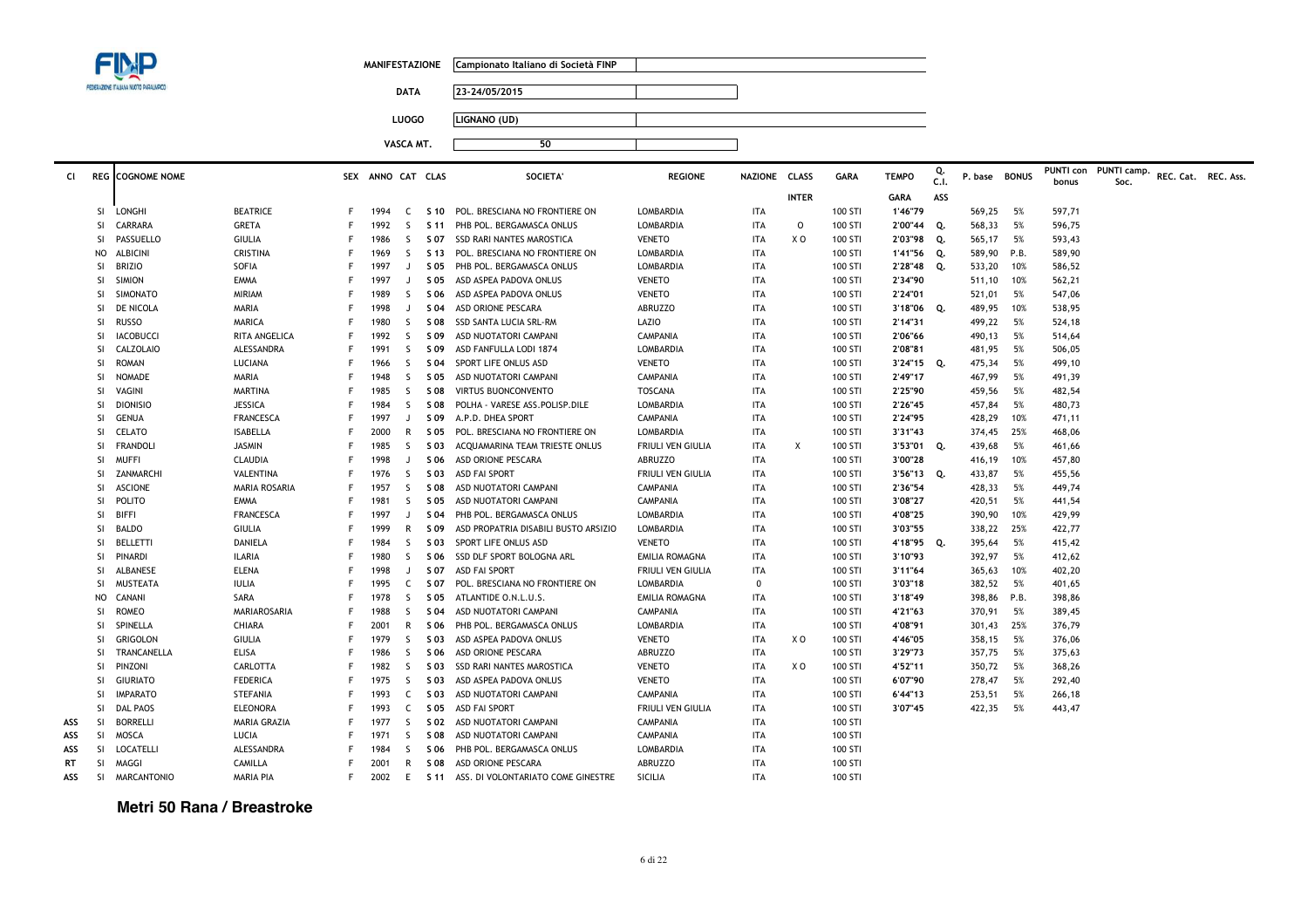| <b>WINE ITALIANA NUOTO PARALIMPICO</b> |  |
|----------------------------------------|--|

|  | MANIFESTAZIONE       Campionato Italiano di Società FINP |  |
|--|----------------------------------------------------------|--|
|--|----------------------------------------------------------|--|

**LUOGO LIGNANO (UD)**

**VASCA MT. 50**

| CI. |     | <b>REG</b> COGNOME NOME |                  | <b>SEX</b> | ANNO CAT CLAS |    |             | SOCIETA'                            | <b>REGIONE</b>        | <b>NAZIONE</b> | <b>CLASS</b>   | <b>GARA</b>    | <b>TEMPO</b>  | Q.<br>C.1. | P. base BONUS |      | bonus  | PUNTI con PUNTI camp. REC. Cat.<br>Soc. |        | REC. Ass. |
|-----|-----|-------------------------|------------------|------------|---------------|----|-------------|-------------------------------------|-----------------------|----------------|----------------|----------------|---------------|------------|---------------|------|--------|-----------------------------------------|--------|-----------|
|     |     |                         |                  |            |               |    |             |                                     |                       |                | <b>INTER</b>   |                | GARA          | ASS        |               |      |        |                                         |        |           |
|     |     | NO BENSI                | NICOLO'          | M          | 1985          |    |             | SB03 CIRCOLO CANOTTIERI ANIENE      | LAZIO                 | ITA            | X O            | <b>050 RAN</b> | 1'01"93       | Q.         | 795,25        | P.B. | 795,25 | 795,25                                  |        |           |
|     |     | SI MARSON               | <b>CRISTIANO</b> | M          | 1973          |    | SBO3        | ASD DIVERSAMENTE-ABILI BRIANTEA '84 | <b>LOMBARDIA</b>      | ITA            | X <sub>0</sub> | <b>050 RAN</b> | 1'06"70 Q.    |            | 738,38        | - 5% | 775,30 | 775,30                                  |        |           |
|     |     | NO SERRAFINO            | CALOGERO ALBERTO | M          | 1992          |    |             | SB03 ATLANTIDE O.N.L.U.S.           | <b>EMILIA ROMAGNA</b> | <b>ITA</b>     |                | <b>050 RAN</b> | $1'10''36$ Q. |            | 699,97        | P.B. | 699,97 | 699,97                                  |        |           |
|     |     | SI CAZZATO              | <b>GIUSEPPE</b>  | M          | 1967          |    | SB03        | SPORT LIFE ONLUS ASD                | <b>VENETO</b>         | ITA            |                | 050 RAN        | 1'18''52Q.    |            | 627,23        | - 5% | 658,59 | 658,59                                  |        |           |
|     |     | SI FRIGERIO             | <b>SIMONE</b>    | M          | 1985          |    | <b>SB02</b> | ASD DIVERSAMENTE-ABILI BRIANTEA '84 | <b>LOMBARDIA</b>      | <b>ITA</b>     |                | <b>050 RAN</b> | 1'35"39 0.    |            | 601,64        | - 5% | 631,72 | 631,72                                  |        |           |
|     | SI. | BALDUZZI                | <b>STEFANO</b>   | M          | 1987          |    | SB02        | PHB POL. BERGAMASCA ONLUS           | LOMBARDIA             | <b>ITA</b>     |                | <b>050 RAN</b> | $1'39''49$ Q. |            | 576,84        | 5%   | 605,68 |                                         |        |           |
|     |     | SI VITAGLIANO           | PASQUALE         | M          | 1983          |    | SB03        | ASD NUOTATORI CAMPANI               | <b>CAMPANIA</b>       | ITA            |                | <b>050 RAN</b> | 1'56"00       |            | 424,57        | 5%   | 445,80 |                                         |        |           |
| FG  |     | GIAVAZZI                | IGOR             | M          | 1971          |    | SB05        | PHB POL. BERGAMASCA ONLUS           | LOMBARDIA             | ITA            |                | <b>050 RAN</b> | 2'42"86 Q.    |            |               |      |        |                                         |        |           |
| SQ  |     | <b>BARRO</b>            | WALTER           | M          | 1975          |    | <b>SB01</b> | SSD RARI NANTES MAROSTICA           | <b>VENETO</b>         | <b>ITA</b>     |                | <b>050 RAN</b> |               |            |               |      |        |                                         |        |           |
|     | SI. | <b>TRIMI</b>            | <b>ARJOLA</b>    |            |               | ς. | SB03        |                                     |                       |                | X O            |                |               |            |               |      |        |                                         |        |           |
|     |     |                         |                  |            | 1987          |    |             | POL. BRESCIANA NO FRONTIERE ON      | LOMBARDIA             | <b>ITA</b>     |                | <b>050 RAN</b> | 1'07"40 Q.    |            | 844,51        | - 5% | 886,74 | 886,74                                  |        |           |
|     |     | SI FRESTA               | DENISE           |            | 1996          |    | SB03        | ASS. DI VOLONTARIATO COME GINESTRE  | SICILIA               | <b>ITA</b>     |                | <b>050 RAN</b> | $1'37'69$ Q.  |            | 582,66        | 10%  | 640,93 | 640,93                                  |        |           |
|     |     | SI GADOLA               | <b>GIULIA</b>    |            | 1986          |    |             | SB02 POL. BRESCIANA NO FRONTIERE ON | LOMBARDIA             | <b>ITA</b>     | X <sub>0</sub> | <b>050 RAN</b> | 1'41"94 Q.    |            | 747,99        | 5%   | 785,39 | 785,39                                  |        |           |
|     |     | SI PROCIDA              | ANGELA           |            | 2000          |    | <b>SB02</b> | ASD NUOTATORI CAMPANI               | <b>CAMPANIA</b>       | <b>ITA</b>     |                | <b>050 RAN</b> | 2'03"85       | O.         | 615,66        | 25%  | 769,58 | 769,58                                  | R.Cat. |           |
|     | SL. | <b>DE NICOLA</b>        | MARIA            |            | 1998          |    | SB03        | ASD ORIONE PESCARA                  | ABRUZZO               | ITA            |                | <b>050 RAN</b> | 2'05"32 Q.    |            | 454,20        | 10%  | 499,62 |                                         |        |           |
|     | SI. | ARGOLINI                | <b>ROBERTA</b>   |            | 1975          |    | <b>SB02</b> | SSD RARI NANTES MAROSTICA           | <b>VENETO</b>         | ITA            |                | 050 RAN        | 3'37"69       |            | 350,27        | 5%   | 367,78 |                                         |        |           |
| ASS | SI. | <b>BORRELLI</b>         | MARIA GRAZIA     |            | 1977          | -S | SB01        | ASD NUOTATORI CAMPANI               | <b>CAMPANIA</b>       | ITA            |                | <b>050 RAN</b> |               |            |               |      |        |                                         |        |           |

# **SESSIONE 2: Sabato 23 maggio pomeriggio**

## **Metri 50 Dorso / Backstroke**

|     | SI MASSUSSI         | ANDREA           | м | 1994 |    | S 05 | POL. BRESCIANA NO FRONTIERE ON                  | <b>LOMBARDIA</b>      | ITA        | X O | 050 DOR | $0'42''68$ Q. |    | 860,59      | - 5% | 903,62 | 903,62 | R.Cat. | R.Ass. |
|-----|---------------------|------------------|---|------|----|------|-------------------------------------------------|-----------------------|------------|-----|---------|---------------|----|-------------|------|--------|--------|--------|--------|
| SI. | BETTELLA            | <b>FRANCESCO</b> | м | 1989 |    | S 02 | ASD ASPEA PADOVA ONLUS                          | <b>VENETO</b>         | ITA        | X O | 050 DOR | $1'14''84$ Q. |    | 818,01      | 5%   | 858,91 | 858,91 |        |        |
|     | SI BONI             | VINCENZO         | м | 1988 |    | S 03 | CARAVAGGIO SPORTING VILLAGE AQUA & FITICAMPANIA |                       | ITA        | X O | 050 DOR | $0'55''14$ Q. |    | 802,32      | - 5% | 842,44 | 842,44 |        |        |
|     | SI PLACIDI          | <b>ROBERTO</b>   | м | 1976 |    | S 04 | SSD SANTA LUCIA SRL-RM                          | LAZIO                 | ITA        |     | 050 DOR | $0'58''21$ Q. |    | 760,69      | - 5% | 798,73 | 798,73 |        |        |
|     | SI CASTAGNETO       | ANDREA           | м | 1988 |    | S 05 | ASD FRATELLANZA NUOTO PONTEDECIMO               | LIGURIA               | ITA        | X O | 050 DOR | $0'48''81$ Q. |    | 752,51      | - 5% | 790,14 | 790,14 |        |        |
|     | SI CONTI            | ALESSANDRO       | M | 2002 |    | S 03 | POL. BRESCIANA NO FRONTIERE ON                  | LOMBARDIA             | <b>ITA</b> |     | 050 DOR | $1'16''39$ Q. |    | 579,13      | 30%  | 752,87 | 752,87 | R.Cat. |        |
|     | SI PELLACANI        | LUCA             | м | 1984 |    | S 02 | ATLANTIDE O.N.L.U.S.                            | <b>EMILIA ROMAGNA</b> | ITA        |     | 050 DOR | 1'28"79 Q.    |    | 689,49      | - 5% | 723,97 | 723,97 |        |        |
|     | SI STEVANATO        | DARIO            | M | 1988 |    | S 04 | ASD ASPEA PADOVA ONLUS                          | <b>VENETO</b>         | ITA        | X O | 050 DOR | 1'04"95 Q.    |    | 681,76      | - 5% | 715,84 | 715,84 |        |        |
|     | SI COTTICELLI       | <b>GIUSEPPE</b>  | W | 2000 |    | S 05 | ASD NUOTATORI CAMPANI                           | <b>CAMPANIA</b>       | <b>ITA</b> |     | 050 DOR | 1'07"28 Q.    |    | 545,93      | 25%  | 682,41 | 682,41 |        |        |
|     | NO BENSI            | NICOLO'          | м | 1985 |    | S 05 | CIRCOLO CANOTTIERI ANIENE                       | LAZIO                 | ITA        | X O | 050 DOR | 0'55''90Q.    |    | 657,07 P.B. |      | 657,07 | 657,07 |        |        |
|     | SI PRINCIPI         | <b>ANTONIO</b>   | W | 1972 |    | S 04 | ASD ASPEA PADOVA ONLUS                          | <b>VENETO</b>         | ITA        |     | 050 DOR | 1'12''85Q.    |    | 607,82      | - 5% | 638,22 | 638,22 |        |        |
|     | SI PAOLA            | LUIGI            | м | 1980 |    | S 05 | ASD NUOTATORI CAMPANI                           | <b>CAMPANIA</b>       | <b>ITA</b> |     | 050 DOR | 1'01"49 Q.    |    | 597,33      | - 5% | 627,20 | 627,20 |        |        |
|     | SI GIOVAGNOLI       | <b>GIANLUCA</b>  | M | 1971 |    | S 03 | SSD SANTA LUCIA SRL-RM                          | LAZIO                 | ITA        |     | 050 DOR | $1'14''10$ Q. |    | 597,03      | - 5% | 626,88 | 626,88 |        |        |
|     | SI FALCONI          | FABIO            | м | 1977 |    | S 04 | SSD SANTA LUCIA SRL-RM                          | LAZIO                 | <b>ITA</b> |     | 050 DOR | $1'16''37$ Q. |    | 579,81      | - 5% | 608,80 |        |        |        |
|     | SI SARCINA          | <b>GIACOMO</b>   | м | 1992 |    | S 03 | SSD RARI NANTES MAROSTICA                       | <b>VENETO</b>         | ITA        | X O | 050 DOR | $1'17''39$ Q. |    | 571,65      | - 5% | 600,23 |        |        |        |
|     | SI AZZARITO         | ANDREA           | м | 1999 |    | S 03 | SSD NUOTATORI GENOVESI                          | LIGURIA               | <b>ITA</b> |     | 050 DOR | 1'35"91 Q.    |    | 461,27      | 25%  | 576,58 |        |        |        |
|     | NO SERRAFINO        | CALOGERO ALBERTO | M | 1992 | ς. | S 04 | ATLANTIDE O.N.L.U.S.                            | <b>EMILIA ROMAGNA</b> | <b>ITA</b> |     | 050 DOR | 1'17"38 Q.    |    | 572,24 P.B. |      | 572,24 |        |        |        |
|     | NO COZZOLINO        | ANTONIO          | M | 1979 |    | S 04 | ASD NUOTATORI CAMPANI                           | <b>CAMPANIA</b>       | ITA        |     | 050 DOR | $1'17''69$ Q. |    | 569,96 P.B. |      | 569,96 |        |        |        |
|     | SI MARSON           | <b>CRISTIANO</b> | м | 1973 |    | S 04 | ASD DIVERSAMENTE-ABILI BRIANTEA '84             | LOMBARDIA             | <b>ITA</b> | X O | 050 DOR | 1'22"03       |    | 539,80      | 5%   | 566,79 |        |        |        |
|     | SI ACETI            | <b>ROBERTO</b>   | M | 1970 |    | S 04 | PHB POL. BERGAMASCA ONLUS                       | LOMBARDIA             | <b>ITA</b> |     | 050 DOR | 1'23''42      |    | 530,81      | 5%   | 557,35 |        |        |        |
|     | SI DALLA PELLEGRINA | <b>RICCARDO</b>  | м | 2002 |    | S 04 | POL. BRESCIANA NO FRONTIERE ON                  | LOMBARDIA             | <b>ITA</b> |     | 050 DOR | 1'44"57       |    | 423,45      | 30%  | 550,48 |        |        |        |
|     | SI FRIGERIO         | <b>SIMONE</b>    | M | 1985 | S. | S 03 | ASD DIVERSAMENTE-ABILI BRIANTEA '84             | LOMBARDIA             | ITA        |     | 050 DOR | 1'27"29       | Q. | 506,82      | - 5% | 532,16 |        |        |        |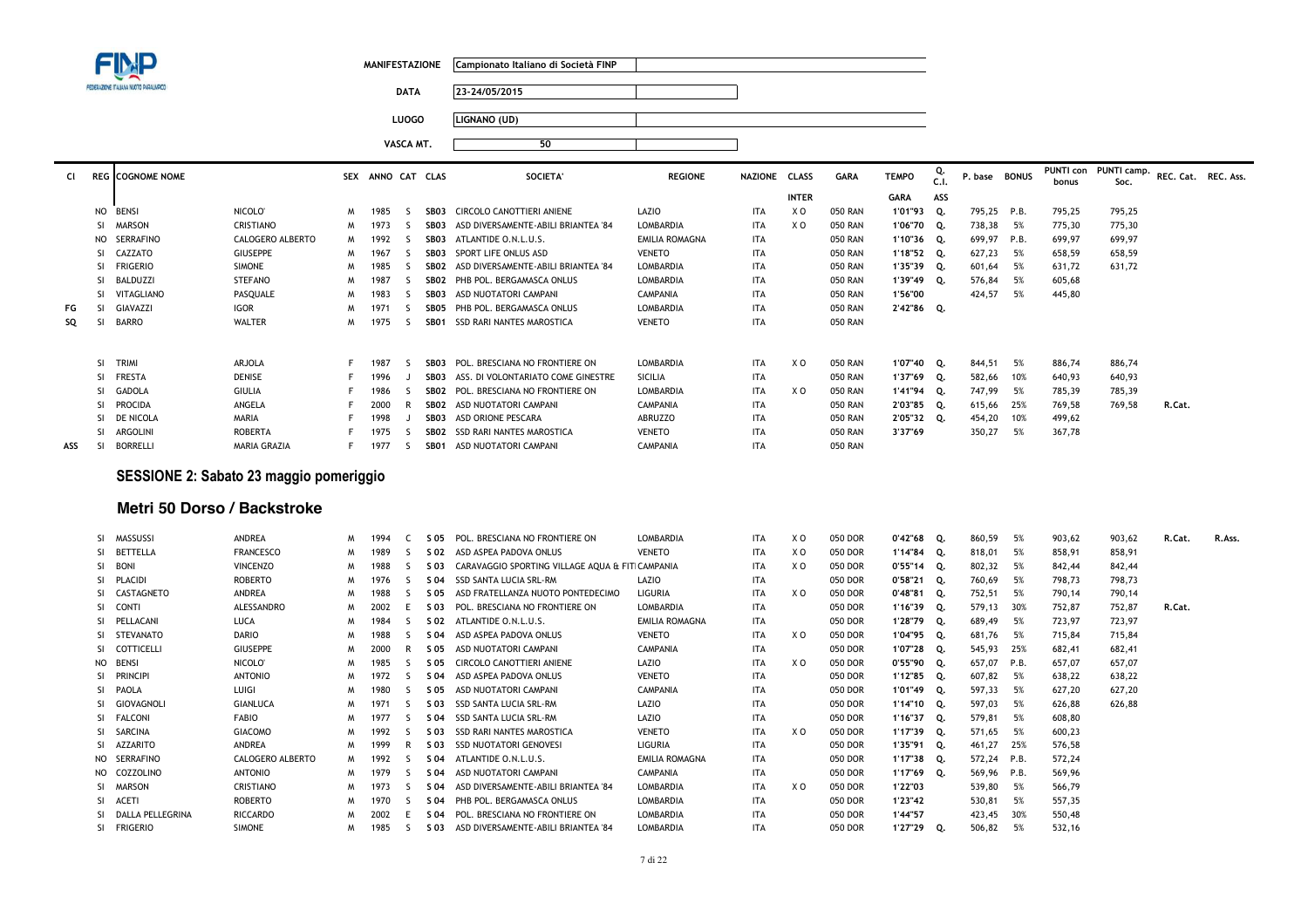| <b>TO DIDILI</b><br>orn<br>×<br>na |  |
|------------------------------------|--|

| <b>MANIFESTAZIONE</b> | Campionato Italiano di Società FINP |  |
|-----------------------|-------------------------------------|--|
|                       |                                     |  |

**LUOGO LIGNANO (UD)**

| <b>CI</b> |               | <b>REG</b> COGNOME NOME |                 |    | SEX ANNO CAT CLAS |              |      | <b>SOCIETA</b>                           | <b>REGIONE</b>           | NAZIONE CLASS |              | <b>GARA</b> | <b>TEMPO</b>  | Q.<br>C.1 | P. base BONUS |      | bonus  | PUNTI con PUNTI camp.<br>Soc. | REC. Cat. REC. Ass. |
|-----------|---------------|-------------------------|-----------------|----|-------------------|--------------|------|------------------------------------------|--------------------------|---------------|--------------|-------------|---------------|-----------|---------------|------|--------|-------------------------------|---------------------|
|           |               |                         |                 |    |                   |              |      |                                          |                          |               | <b>INTER</b> |             | <b>GARA</b>   | ASS       |               |      |        |                               |                     |
|           |               | SI LANZANI              | <b>MANUELE</b>  | M  | 1991              | S.           |      | S 02 ASD DIVERSAMENTE-ABILI BRIANTEA '84 | <b>LOMBARDIA</b>         | ITA           |              | 050 DOR     | 2'02"52 Q.    |           | 499,67        | 5%   | 524,66 |                               |                     |
|           | SI            | VITAGLIANO              | PASQUALE        | M  | 1983              | S.           | S 04 | ASD NUOTATORI CAMPANI                    | <b>CAMPANIA</b>          | ITA           |              | 050 DOR     | 1'31"41       |           | 484,41        | 5%   | 508,63 |                               |                     |
|           | NO.           | <b>GASPARINI</b>        | YURI GIUSEPPE   | M  | 1977              | S.           | S 03 | ATLANTIDE O.N.L.U.S.                     | <b>EMILIA ROMAGNA</b>    | ITA           |              | 050 DOR     | 1'28"79 Q.    |           | 498,25 P.B.   |      | 498,25 |                               |                     |
|           | SI.           | <b>PROSERPIO</b>        | <b>MARCO</b>    | M  | 1979              | -S           | S 04 | ASD DIVERSAMENTE-ABILI BRIANTEA '84      | <b>LOMBARDIA</b>         | $\mathbf{0}$  |              | 050 DOR     | 1'36"28       |           | 459,91        | - 5% | 482,90 |                               |                     |
|           | NO.           | <b>VINCENZI</b>         | ANDREA ROBERTO  | M  | 1971              | -S           | S 03 | ATLANTIDE O.N.L.U.S.                     | <b>EMILIA ROMAGNA</b>    | ITA           |              | 050 DOR     | 1'33"01 Q.    |           | 475,65        | P.B. | 475,65 |                               |                     |
|           | -SI.          | <b>MOTTA</b>            | <b>DAVIDE</b>   | M  | 1982              | S.           | S 04 | CIRCOLO CANOTTIERI ANIENE                | LAZIO                    | ITA           |              | 050 DOR     | 1'38"55       |           | 449,32        | 5%   | 471,78 |                               |                     |
|           | SI            | SEPULCRI                | ANDREA          | M  | 1975              | S.           | S 03 | <b>ASD FAI SPORT</b>                     | <b>FRIULI VEN GIULIA</b> | ITA           |              | 050 DOR     | 1'41"82       |           | 434,49        | 5%   | 456,22 |                               |                     |
|           | SI            | <b>BENEDINI</b>         | DAVIDE          | M  | 1994              | C            | S 01 | POL. BRESCIANA NO FRONTIERE ON           | LOMBARDIA                | ITA           |              | 050 DOR     | 2'36"13 Q.    |           | 432,33        | 5%   | 453,95 |                               |                     |
|           | SI            | REGGIANI                | <b>SIMONE</b>   | M  | 1979              | S.           | S 03 | ATLANTIDE O.N.L.U.S.                     | <b>EMILIA ROMAGNA</b>    | ITA           |              | 050 DOR     | 1'46"92       |           | 413,77        | 5%   | 434,46 |                               |                     |
|           | -SI           | <b>MORETTI</b>          | PAOLO           | M  | 1995              | C.           | S 05 | POL. BRESCIANA NO FRONTIERE ON           | LOMBARDIA                | ITA           |              | 050 DOR     | 1'29"83       |           | 408,88        | 5%   | 429,33 |                               |                     |
|           | SI.           | <b>IMBREA</b>           | <b>MADALIN</b>  | M  | 1988              | -S           | S 01 | SSD DLF SPORT BOLOGNA ARL                | <b>EMILIA ROMAGNA</b>    | STR           |              | 050 DOR     | 2'46"00       |           | 406,63        | - 5% | 426,96 |                               |                     |
|           | SI            | <b>TONOLI</b>           | <b>FRANCO</b>   | M  | 1959              | -S           | S 05 | PHB POL. BERGAMASCA ONLUS                | <b>LOMBARDIA</b>         | ITA           |              | 050 DOR     | 1'32"82       |           | 395,71        | 5%   | 415,50 |                               |                     |
|           | SI.           | <b>MORO</b>             | <b>TOMMASO</b>  | M  | 1992              | -S           | S 04 | ASD ASPEA PADOVA ONLUS                   | <b>VENETO</b>            | ITA           |              | 050 DOR     | 1'51"98       |           | 395,43        | 5%   | 415,20 |                               |                     |
|           | SI            | PASQUINI                | <b>EMILIANO</b> | M  | 1987              | S.           | S 05 | ATLANTIDE O.N.L.U.S.                     | <b>EMILIA ROMAGNA</b>    | ITA           |              | 050 DOR     | 1'33"65       |           | 392,21        | 5%   | 411,82 |                               |                     |
|           | SI.           | MALMASSARI              | ANDREA          | M  | 1975              | S.           | S 02 | <b>ASD FAI SPORT</b>                     | <b>FRIULI VEN GIULIA</b> | ITA           |              | 050 DOR     | 2'41"25       |           | 379,66        | 5%   | 398,64 |                               |                     |
|           | SI.           | <b>GARATTI</b>          | ALESSANDRO      | M  | 1972              | S            | S 05 | SPORT LIFE ONLUS ASD                     | <b>VENETO</b>            | ITA           |              | 050 DOR     | 1'36"97       |           | 378,78        | - 5% | 397,72 |                               |                     |
|           | SI.           | CAMPAGNOLO              | <b>FABIO</b>    | M  | 1979              | S.           | S 05 | POLHA - VARESE ASS. POLISP. DILE         | LOMBARDIA                | ITA           |              | 050 DOR     | 1'44"54       |           | 351,35        | 5%   | 368,92 |                               |                     |
|           | SI.           | <b>PONZONI</b>          | PAOLO           | M  | 1968              | S.           | S 05 | POL. BRESCIANA NO FRONTIERE ON           | LOMBARDIA                | ITA           |              | 050 DOR     | 1'53"43       |           | 323,81        | - 5% | 340,00 |                               |                     |
|           | SI.           | <b>PRICKETT</b>         | <b>MICHEAL</b>  | M  | 1958              | S.           | S 05 | ACQUAMARINA TEAM TRIESTE ONLUS           | <b>FRIULI VEN GIULIA</b> | ITA           |              | 050 DOR     | 1'57"40       |           | 312,86        | 5%   | 328,51 |                               |                     |
|           | SI.           | MANDRUZZATO             | <b>DIEGO</b>    | M  | 1974              | S.           | S 03 | ASS. POL. TERRAGLIO                      | <b>VENETO</b>            | ITA           |              | 050 DOR     | 2'30"41       |           | 294,13        | 5%   | 308,84 |                               |                     |
|           | SI            | MAUGERI                 | <b>ANTONINO</b> | M  | 1956              | S.           | S 05 | ASS. DI VOLONTARIATO COME GINESTRE       | SICILIA                  | ITA           |              | 050 DOR     | 2'08"46       |           | 285,93        | 5%   | 300,22 |                               |                     |
|           | SI            | ZAMPIERI                | MANUELE         | M  | 1982              | S.           | S 05 | SPORT LIFE ONLUS ASD                     | <b>VENETO</b>            | ITA           |              | 050 DOR     | 2'17"88       |           | 266,39        | 5%   | 279,71 |                               |                     |
|           | <sup>SI</sup> | COLOMBO                 | <b>RUGGERO</b>  | M  | 1999              | R            | S 04 | ASD DIVERSAMENTE-ABILI BRIANTEA '84      | <b>LOMBARDIA</b>         | ITA           |              | 050 DOR     | 3'44"10       |           | 197,59        | 25%  | 246,99 |                               |                     |
|           | SI.           | <b>BARRO</b>            | <b>LORENZO</b>  | M  | 1977              | -S           | S 01 | SSD RARI NANTES MAROSTICA                | <b>VENETO</b>            | ITA           |              | 050 DOR     | 5'18"36       |           | 212,02        | - 5% | 222,63 |                               |                     |
| FG        | -SI           | <b>SIGNORINI</b>        | NICCOLO'        | M  | 1985              | -S           | S 07 | ASD FANFULLA LODI 1874                   | LOMBARDIA                | ITA           |              | 050 DOR     | 1'27"23 Q.    |           |               |      |        |                               |                     |
| ASS       |               | SI DANELUTTI            | ALAN            | M  | 1978              | -S           | S 01 | ASD FAI SPORT                            | FRIULI VEN GIULIA        | ITA           |              | 050 DOR     |               |           |               |      |        |                               |                     |
|           |               |                         |                 |    |                   |              |      |                                          |                          |               |              |             |               |           |               |      |        |                               |                     |
|           |               | SI FRESTA               | <b>DENISE</b>   | F  | 1996              | - 1          | S 04 | ASS. DI VOLONTARIATO COME GINESTRE       | <b>SICILIA</b>           | ITA           |              | 050 DOR     | $1'17''62$ Q. |           | 655,89        | 10%  | 721,48 | 721,48                        |                     |
|           | -SI           | <b>PROCIDA</b>          | ANGELA          |    | 2000              | R            | S 03 | ASD NUOTATORI CAMPANI                    | <b>CAMPANIA</b>          | ITA           |              | 050 DOR     | 1'28"35 Q.    |           | 665,20 25%    |      | 831,49 | 831,49                        |                     |
|           | SI            | <b>AGOSTINI</b>         | <b>IRENE</b>    |    | 2001              | R            | S 05 | ASD ASPEA PADOVA ONLUS                   | <b>VENETO</b>            | ITA           |              | 050 DOR     | $1'12''21$ Q. |           | 562,39 25%    |      | 702,98 | 702,98                        |                     |
|           | SI.           | PADOVAN                 | <b>MICHELA</b>  |    | 1999              | R            | S 05 | <b>CUS TORINO</b>                        | PIEMONTE                 | ITA           |              | 050 DOR     | 1'14''43Q.    |           | 545,61        | 25%  | 682,02 | 682,02                        |                     |
|           | SI            | MAZZOLA                 | OLGA            |    | 1982              | S.           | S 02 | POL. BRESCIANA NO FRONTIERE ON           | LOMBARDIA                | ITA           |              | 050 DOR     | 1'44"17 Q.    |           | 635,02        | 5%   | 666,77 | 666,77                        |                     |
|           | NO.           | CHIARIONI               | STEFANIA        |    | 1979              | -S           | S 05 | CIRCOLO CANOTTIERI ANIENE                | LAZIO                    | ITA           | X O          | 050 DOR     | 1'01"89 Q.    |           | 656,16 P.B.   |      | 656,16 | 656,16                        |                     |
|           | -SI           | <b>SCIPIONE</b>         | <b>SERENA</b>   |    | 1989              | S.           | S 03 | <b>SSD SANTA LUCIA SRL-RM</b>            | LAZIO                    | ITA           | X O          | 050 DOR     | 1'34"33 Q.    |           | 623,03        | - 5% | 654,18 | 654,18                        |                     |
|           | SI.           | DE NICOLA               | MARIA           |    | 1998              | $\mathbf{I}$ | S 04 | ASD ORIONE PESCARA                       | ABRUZZO                  | ITA           |              | 050 DOR     | $1'26''69$ Q. |           | 587,26        | 10%  | 645,99 | 645,99                        |                     |
|           |               | SI BONVECCHI            | <b>MARIA</b>    | F  | 1985              | S.           | S 05 | TEAM MARCHE CIS                          | <b>MARCHE</b>            | ITA           |              | 050 DOR     | 1'08"00       | Q.        | 597,21        | 5%   | 627,07 | 627,07                        |                     |
|           |               | SI BRIZIO               | <b>SOFIA</b>    |    | 1997              | J            | S 05 | PHB POL. BERGAMASCA ONLUS                | LOMBARDIA                | ITA           |              | 050 DOR     | 1'12"50       | Q.        | 560,14        | 10%  | 616,15 |                               |                     |
|           | -SI           | ZANMARCHI               | VALENTINA       |    | 1976              | S.           | S 03 | <b>ASD FAI SPORT</b>                     | <b>FRIULI VEN GIULIA</b> | ITA           |              | 050 DOR     | 1'42"27       | Q.        | 574,66        | 5%   | 603,39 |                               |                     |
|           | SI            | VELLUCCI                | CHIARA          |    | 1997              | J            | S 05 | SSD SANTA LUCIA SRL-RM                   | LAZIO                    | ITA           |              | 050 DOR     | 1'16"88 Q.    |           | 528,23        | 10%  | 581,05 |                               |                     |
|           | -SI           | <b>ROMAN</b>            | <b>LUCIANA</b>  |    | 1966              | -S           | S 04 | SPORT LIFE ONLUS ASD                     | <b>VENETO</b>            | ITA           |              | 050 DOR     | 1'37"79       | Q.        | 520,61        | 5%   | 546,64 |                               |                     |
|           | SI.           | <b>FRANDOLI</b>         | <b>JASMIN</b>   |    | 1985              | S.           | S 03 | ACQUAMARINA TEAM TRIESTE ONLUS           | <b>FRIULI VEN GIULIA</b> | ITA           | $\mathsf{x}$ | 050 DOR     | 1'54"82 Q.    |           | 511,84        | 5%   | 537,44 |                               |                     |
|           | SI.           | SANTONOCITO             | LISA            |    | 1982              | -S           | S 05 | ASD BRIANZA SILVIA TREMOLADA             | LOMBARDIA                | ITA           |              | 050 DOR     | 1'21"01       |           | 501,30        | 5%   | 526,36 |                               |                     |
|           | SI.           | CELATO                  | <b>ISABELLA</b> |    | 2000              | R            | S 05 | POL. BRESCIANA NO FRONTIERE ON           | LOMBARDIA                | ITA           |              | 050 DOR     | 1'38"06       |           | 414,13        | 25%  | 517,67 |                               |                     |
|           |               | SI POLITO               | <b>EMMA</b>     | F. | 1981              | S.           | S 05 | ASD NUOTATORI CAMPANI                    | <b>CAMPANIA</b>          | ITA           |              | 050 DOR     | 1'23"60       |           | 485,77        | 5%   | 510,05 |                               |                     |
|           |               |                         |                 |    |                   |              |      |                                          |                          |               |              |             |               |           |               |      |        |                               |                     |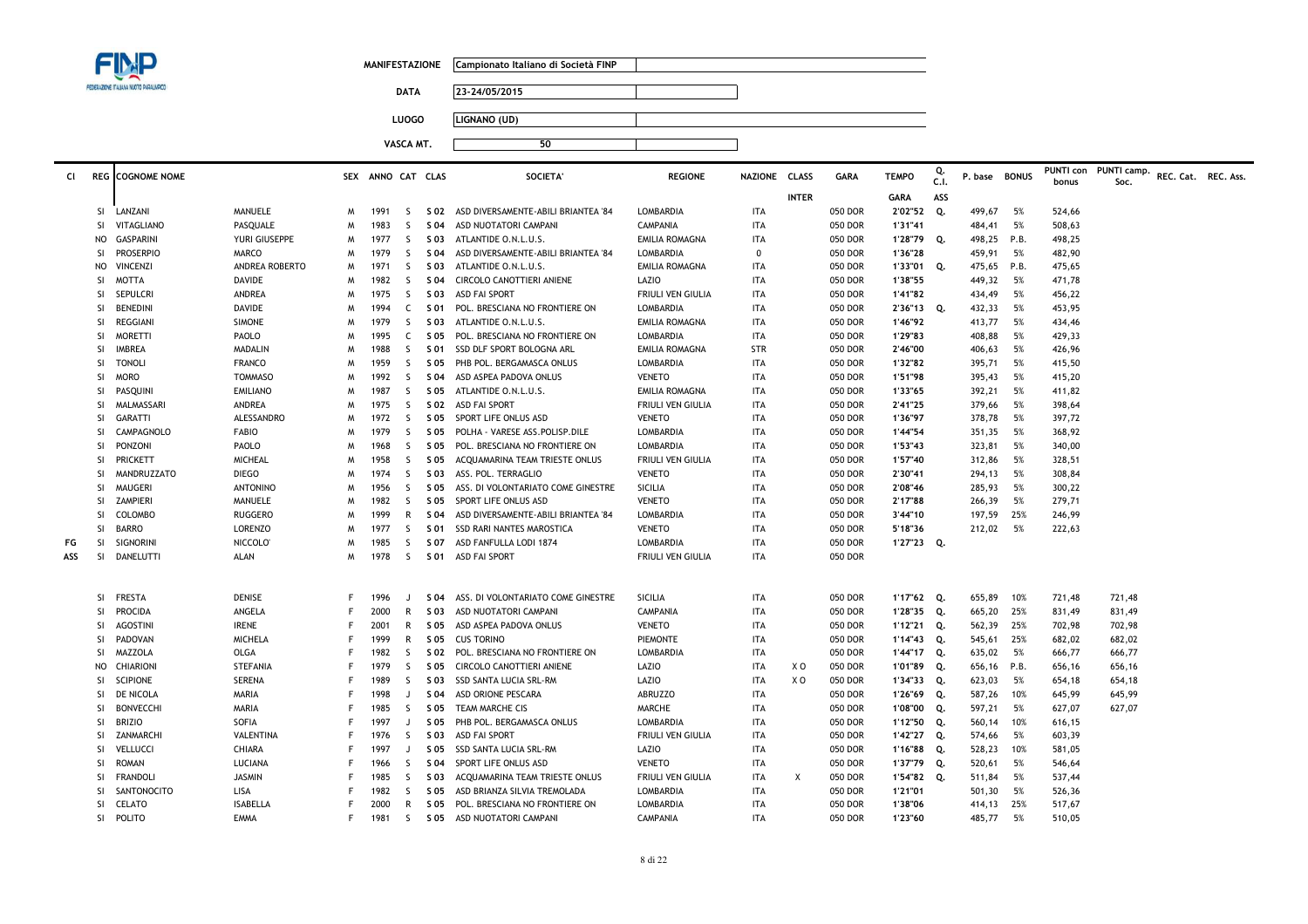| <b>OTO PARALMPICO</b><br>EDERAZIONE ITALIANA |  |
|----------------------------------------------|--|

| <b>MANIFESTAZIONE</b> | Campionato Italiano di Società FINP |  |
|-----------------------|-------------------------------------|--|
|                       |                                     |  |

**LUOGO LIGNANO (UD)**

|           |               |                                     |                      |   |                   |              |      |                                                 |                          |               |              |             |              | Q.   |               |     |         | PUNTI con PUNTI camp. |                     |        |
|-----------|---------------|-------------------------------------|----------------------|---|-------------------|--------------|------|-------------------------------------------------|--------------------------|---------------|--------------|-------------|--------------|------|---------------|-----|---------|-----------------------|---------------------|--------|
| <b>CI</b> | <b>REG</b>    | <b>COGNOME NOME</b>                 |                      |   | SEX ANNO CAT CLAS |              |      | <b>SOCIETA'</b>                                 | <b>REGIONE</b>           | NAZIONE CLASS |              | <b>GARA</b> | <b>TEMPO</b> | C.I. | P. base BONUS |     | bonus   | Soc.                  | REC. Cat. REC. Ass. |        |
|           |               |                                     |                      |   |                   |              |      |                                                 |                          |               | <b>INTER</b> |             | <b>GARA</b>  | ASS  |               |     |         |                       |                     |        |
|           | SI            | <b>BRANCACCIO</b>                   | MARIAROSARIA         |   | 1976              | -S           | S 05 | ASD NUOTATORI CAMPANI                           | <b>CAMPANIA</b>          | ITA           | 0            | 050 DOR     | 1'23"68      |      | 485,30        | 5%  | 509,57  |                       |                     |        |
|           | <sup>SI</sup> | BELLETTI                            | DANIELA              |   | 1984              | S            | S 03 | SPORT LIFE ONLUS ASD                            | <b>VENETO</b>            | <b>ITA</b>    |              | 050 DOR     | 2'01"48      | Q.   | 483,78        | 5%  | 507,97  |                       |                     |        |
|           | SI.           | <b>NOCE</b>                         | <b>ROSARIA</b>       |   | 1971              | -S           | S 04 | ASD NUOTATORI CAMPANI                           | <b>CAMPANIA</b>          | <b>ITA</b>    |              | 050 DOR     | 1'45"62      | O.   | 482,01        | 5%  | 506,11  |                       |                     |        |
|           | SI            | <b>GRIGOLON</b>                     | <b>GIULIA</b>        |   | 1979              | S.           | S 03 | ASD ASPEA PADOVA ONLUS                          | <b>VENETO</b>            | <b>ITA</b>    | X O          | 050 DOR     | 2'05"83      | Q.   | 467,06        | 5%  | 490,41  |                       |                     |        |
|           | SI.           | BIFF                                | <b>FRANCESCA</b>     |   | 1997              |              | S 04 | PHB POL. BERGAMASCA ONLUS                       | LOMBARDIA                | <b>ITA</b>    |              | 050 DOR     | 1'57"16      |      | 434,53        | 10% | 477,99  |                       |                     |        |
|           | SI            | <b>BUZIOL</b>                       | <b>ERIKA</b>         |   | 1974              | <sub>S</sub> | S 05 | SPORT LIFE ONLUS ASD                            | <b>VENETO</b>            | <b>ITA</b>    |              | 050 DOR     | 1'30"08      |      | 450,82        | 5%  | 473,36  |                       |                     |        |
|           |               | NO CANANI                           | SARA                 |   | 1978              | <sub>S</sub> | S 05 | ATLANTIDE O.N.L.U.S.                            | <b>EMILIA ROMAGNA</b>    | <b>ITA</b>    |              | 050 DOR     | 1'29"81      |      | 452,18 P.B.   |     | 452,18  |                       |                     |        |
|           | SI            | PINZONI                             | CARLOTTA             |   | 1982              | S.           | S 03 | SSD RARI NANTES MAROSTICA                       | <b>VENETO</b>            | <b>ITA</b>    | X O          | 050 DOR     | 2'19"84      | Q.   | 420,27        | 5%  | 441,28  |                       |                     |        |
|           | SI            | <b>ROMEO</b>                        | MARIAROSARIA         |   | 1988              | S.           | S 04 | ASD NUOTATORI CAMPANI                           | <b>CAMPANIA</b>          | <b>ITA</b>    |              | 050 DOR     | 2'02"96      |      | 414,04        | 5%  | 434,74  |                       |                     |        |
|           | SI.           | <b>GIURIATO</b>                     | <b>FEDERICA</b>      |   | 1975              | -S           | S 03 | ASD ASPEA PADOVA ONLUS                          | <b>VENETO</b>            | <b>ITA</b>    |              | 050 DOR     | 2'55"23      |      | 335,39        | 5%  | 352,16  |                       |                     |        |
|           | SI.           | <b>IMPARATO</b>                     | <b>STEFANIA</b>      |   | 1993              | C.           | S 03 | ASD NUOTATORI CAMPANI                           | <b>CAMPANIA</b>          | <b>ITA</b>    |              | 050 DOR     | 3'28"33      |      | 282,10        | 5%  | 296,21  |                       |                     |        |
|           | SI            | ARGOLINI                            | <b>ROBERTA</b>       |   | 1975              | S.           | S 02 | SSD RARI NANTES MAROSTICA                       | <b>VENETO</b>            | <b>ITA</b>    |              | 050 DOR     | 4'19"71      |      | 254,71        | 5%  | 267,44  |                       |                     |        |
|           | SI.           | TUTTINO                             | <b>DANIELA</b>       |   | 1974              | S.           | S 05 | <b>ASD FAI SPORT</b>                            | FRIULI VEN GIULIA        | <b>ITA</b>    |              | 050 DOR     | 2'54"18      |      | 233,15        | 5%  | 244,81  |                       |                     |        |
|           | SI            | <b>DAL PAOS</b>                     | <b>ELEONORA</b>      |   | 1993              | $\mathsf{C}$ | S 05 | ASD FAI SPORT                                   | <b>FRIULI VEN GIULIA</b> | <b>ITA</b>    |              | 050 DOR     | 1'23"63      |      | 485,59        | 5%  | 509,87  |                       |                     |        |
| ASS       | SI.           | <b>SIMION</b>                       | <b>EMMA</b>          | E | 1997              | J            |      | S 05 ASD ASPEA PADOVA ONLUS                     | <b>VENETO</b>            | <b>ITA</b>    |              | 050 DOR     |              |      |               |     |         |                       |                     |        |
|           |               | Metri 400 Stile Libero / Free Style |                      |   |                   |              |      |                                                 |                          |               |              |             |              |      |               |     |         |                       |                     |        |
|           |               |                                     |                      |   |                   |              |      |                                                 |                          |               |              |             |              |      |               |     |         |                       |                     |        |
|           | -SI           | <b>BOCCIARDO</b>                    | <b>FRANCESCO</b>     | M | 1994              | C            | S 06 | <b>SSD NUOTATORI GENOVESI</b>                   | LIGURIA                  | <b>ITA</b>    | X O          | 400 STI     | 5'05"32 Q.   |      | 979,04        | 5%  | 1027,99 | 1027,99               | R.Cat.              | R.Ass. |
|           | NO            | <b>PREZZI</b>                       | <b>YURI</b>          |   | 1994              | C            | S 09 | CIRCOLO CANOTTIERI ANIENE                       | LAZIO                    | <b>ITA</b>    | XO           | 400 STI     | 4'52"43      | O.   | 868,38        | 5%  | 911,80  | 911,80                |                     |        |
|           |               | SI URSO                             | SALVATORE            | M | 1999              | R            | S 12 | ASD NOIVED NAPOLI                               | <b>CAMPANIA</b>          | <b>ITA</b>    | X O          | 400 STI     | 5'48"56 Q.   |      | 721,65 25%    |     | 902,07  | 902,07                | R.Cat.              |        |
|           | SI            | CAPUTO                              | <b>MICHELE</b>       |   | 1973              | S.           | S 07 | ASD ASPEA PADOVA ONLUS                          | <b>VENETO</b>            | <b>ITA</b>    | $\times$     | 400 STI     | 5'40"37      | Q.   | 830,51        | 5%  | 872,03  | 872,03                |                     |        |
|           | SI            | PASQUINI                            | <b>ROBERTO</b>       | M | 1968              | S.           | S 10 | SSD SANTA LUCIA SRL-RM                          | LAZIO                    | <b>ITA</b>    |              | 400 STI     | 4'58"74      | Q.   | 821,42        | 5%  | 862,49  | 862,49                |                     |        |
|           | SI            | SPAIRANI                            | CLAUDIO              |   | 1986              | <sub>S</sub> | S 10 | POL. BRESCIANA NO FRONTIERE ON                  | LOMBARDIA                | <b>ITA</b>    | $\mathsf{X}$ | 400 STI     | 5'00"18      | Q.   | 817,48        | 5%  | 858,35  | 858,35                |                     |        |
|           | SI            | GIACOMIN                            | <b>ENRICO</b>        | M | 1967              | S.           | S 07 | ASD ASPEA PADOVA ONLUS                          | <b>VENETO</b>            | <b>ITA</b>    |              | 400 STI     | 6'08"33      | Q.   | 767,46        | 5%  | 805,84  | 805,84                |                     |        |
|           | SI            | RECALCATI                           | <b>MARCO</b>         |   | 1994              | $\mathsf{C}$ | S 09 | ASD BRIANZA SILVIA TREMOLADA                    | LOMBARDIA                | <b>ITA</b>    | X O          | 400 STI     | 5'31"97      | Q.   | 764,95        | 5%  | 803,20  | 803,20                |                     |        |
|           | NO            | <b>MICUNCO</b>                      | <b>VINCENZO</b>      |   | 1988              | S.           | S 09 | CIRCOLO CANOTTIERI ANIENE                       | LAZIO                    | ITA           |              | 400 STI     | 5'22"34      | Q.   | 787,80 P.B.   |     | 787,80  | 787,80                |                     |        |
|           | SI.           | SCIACCALUGA                         | <b>GIOVANNI</b>      |   | 1994              | C            | S 06 | <b>SSD NUOTATORI GENOVESI</b>                   | LIGURIA                  | <b>ITA</b>    |              | 400 STI     | 6'41"64      | Q.   | 744,25        | 5%  | 781,46  | 781,46                |                     |        |
|           | <sup>SI</sup> | <b>MISURI</b>                       | <b>DAVIDE</b>        |   | 1998              | $\mathbf{I}$ | S 07 | GRUPPO PROMOZIONALE SAN MICHELE VERON VENETO    |                          | <b>ITA</b>    |              | 400 STI     | 6'38"76      | Q.   | 708,90        | 10% | 779,79  | 779,79                |                     |        |
|           | SI            | ROTA                                | <b>MATTEO</b>        | M | 1994              | C            | S 06 | PHB POL. BERGAMASCA ONLUS                       | <b>LOMBARDIA</b>         | ITA           |              | 400 STI     | 6'45"88      | Q.   | 736,47        | 5%  | 773,30  | 773,30                |                     |        |
|           | SI            | CAMPORA                             | ANDREA               |   | 1974              | S.           | S 07 | SSD SANTA LUCIA SRL-RM                          | LAZIO                    | ITA           |              | 400 STI     | 6'26"16      | Q.   | 732,03        | 5%  | 768,63  | 768,63                |                     |        |
|           | SI            | FARETRA                             | <b>CLAUDIO</b>       | M | 1965              | -S           | S 09 | SSD SANTA LUCIA SRL-RM                          | LAZIO                    | ITA           |              | 400 STI     | 5'53"47      | Q.   | 718,42        | 5%  | 754,34  | 754,34                |                     |        |
|           | SI.           | POZZAN                              | <b>STEFANO</b>       |   | 1985              | -S           | S 08 | GRUPPO PROMOZIONALE SAN MICHELE VERON VENETO    |                          | <b>ITA</b>    |              | 400 STI     | 6'18"90      | Q.   | 710,98        | 5%  | 746,53  | 746,53                |                     |        |
|           | SI.           | BOCCIA                              | <b>ANTONIO</b>       | M | 1956              | -S           | S 09 | ASD NUOTATORI CAMPANI                           | <b>CAMPANIA</b>          | <b>ITA</b>    |              | 400 STI     | 6'07"30      | Q.   | 691,37        | 5%  | 725,94  | 725,94                |                     |        |
|           | SI            | <b>CIMMINO</b>                      | <b>SALVATORE</b>     |   | 1964              | -S           | S 09 | <b>CIRCOLO CANOTTIERI ANIENE</b>                | LAZIO                    | <b>ITA</b>    |              | 400 STI     | 6'09"94      | Q.   | 686,44        | 5%  | 720,76  | 720,76                |                     |        |
|           | SI            | <b>FRANZONI</b>                     | <b>ANTONIO MARCO</b> | M | 1989              | S.           | S 10 | ASD NUOTATORI CAMPANI                           | CAMPANIA                 | ITA           |              | 400 STI     | 6'00"71      | Q.   | 680,30        | 5%  | 714,31  | 714,31                |                     |        |
|           | SI            | SMITS                               | <b>BERND</b>         |   | 1975              | -S           | S 07 | PHB POL. BERGAMASCA ONLUS                       | <b>LOMBARDIA</b>         | <b>STR</b>    | $\circ$      | 400 STI     | 7'04"07      | Q.   | 666,59        | 5%  | 699,92  | 699,92                |                     |        |
|           | SI.           | FAZZARI                             | <b>ROBERTO</b>       | M | 1987              | S.           | S 07 | ASD FRATELLANZA NUOTO PONTEDECIMO               | LIGURIA                  | ITA           | $\mathsf{X}$ | 400 STI     | 7'20"90      |      | 641.14        | 5%  | 673,20  | 673,20                |                     |        |
|           | -SI           | <b>GROTTES</b>                      | ALESSANDRO           | M | 1970              | -S           | S 06 | SSD SANTA LUCIA SRL-RM                          | LAZIO                    | <b>ITA</b>    |              | 400 STI     | 7'49"02 Q.   |      | 637.33        | 5%  | 669.20  | 669,20                |                     |        |
|           | SI.           | <b>BEGGIATO</b>                     | LUIGI                |   | 1998              | $\mathbf{J}$ | S 06 | ASD ASPEA PADOVA ONLUS                          | <b>VENETO</b>            | <b>ITA</b>    | $\mathsf{X}$ | 400 STI     | 8'18"58      |      | 599.54        | 10% | 659.50  | 659,50                |                     |        |
|           | SI.           | AGAZZI                              | <b>ROBERTO</b>       | M | 1960              | -S           | S 07 | PHB POL. BERGAMASCA ONLUS                       | <b>LOMBARDIA</b>         | <b>ITA</b>    |              | 400 STI     | 7'40"52      |      | 613,83        | 5%  | 644.52  | 644,52                |                     |        |
|           | SI.           | <b>DEMARCO</b>                      | LUCA                 |   | 1992              | -S           | S 09 | ASD DIVERSAMENTE-ABILI BRIANTEA '84             | <b>LOMBARDIA</b>         | <b>ITA</b>    |              | 400 STI     | 6'58"52      |      | 606,76        | 5%  | 637,10  | 637,10                |                     |        |
|           | SI            | VELOTTO                             | <b>WALTER</b>        |   | 1986              | S.           |      | S 12 A.P.D. DHEA SPORT                          | <b>CAMPANIA</b>          | ITA           |              | 400 STI     | 7'04"28 Q.   |      | 592,86        | 5%  | 622,51  |                       |                     |        |
|           | SI            | LATALARDO                           | ALESSANDRO           | M | 1992              | S.           | S 06 | ASD ASPEA PADOVA ONLUS                          | <b>VENETO</b>            | ITA           | X O          | 400 STI     | 8'42"05      |      | 572,59        | 5%  | 601,22  |                       |                     |        |
|           |               | SI ANGRISANI                        | LUCA                 | M | 1978              | S.           | S 09 | CARAVAGGIO SPORTING VILLAGE AQUA & FITICAMPANIA |                          | <b>ITA</b>    |              | 400 STI     | 7'29"61      |      | 564,80        | 5%  | 593.04  |                       |                     |        |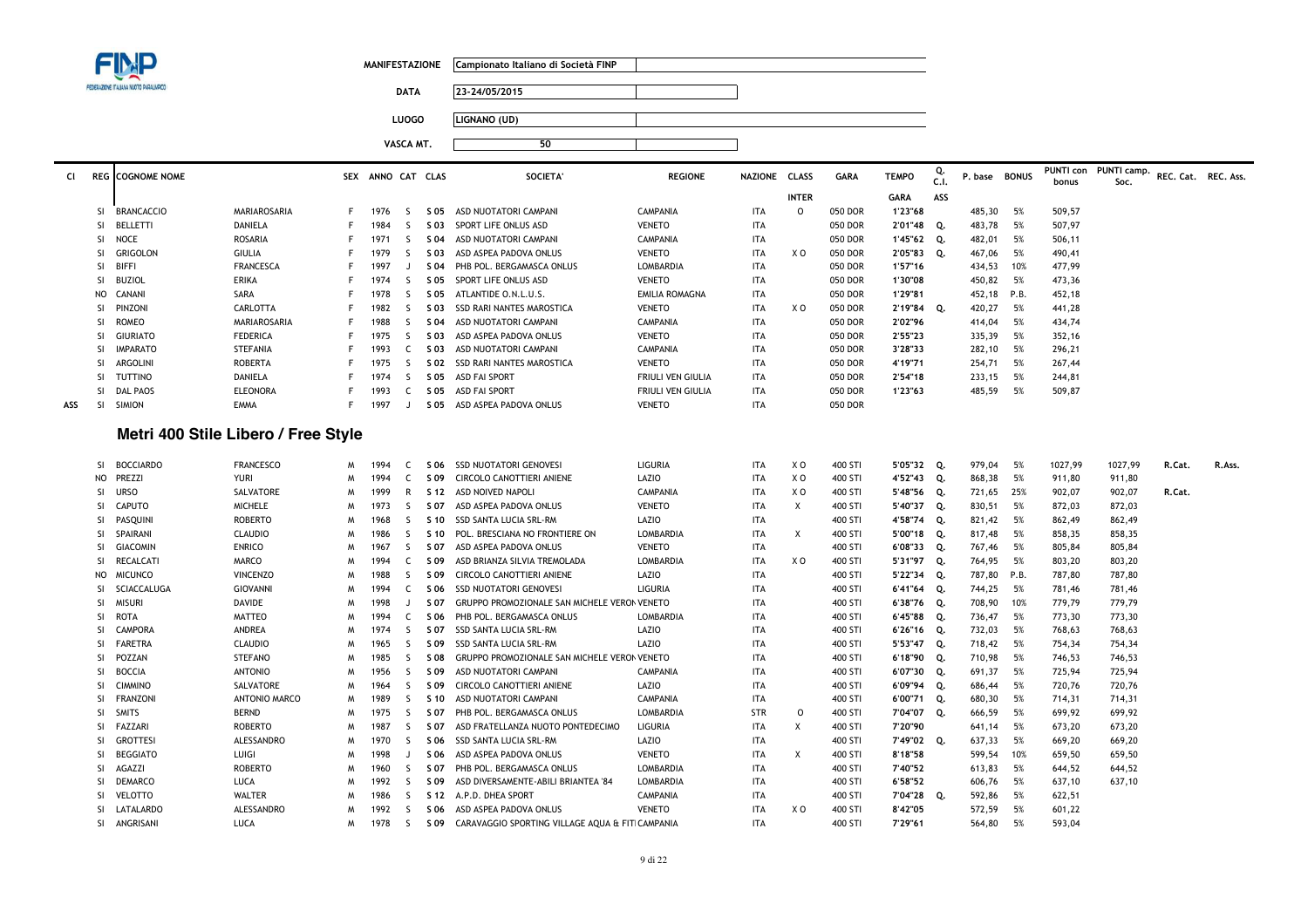| <b>NINTO DIDILI</b><br><b>TIAMA</b><br>MPICO<br>٩n |
|----------------------------------------------------|

|  | MANIFESTAZIONE Campionato Italiano di Società FINP |  |
|--|----------------------------------------------------|--|
|--|----------------------------------------------------|--|

**LUOGO LIGNANO (UD)**

**VASCA MT. 50**

| CI  |           | <b>REG COGNOME NOME</b>                         |                       |   | SEX ANNO CAT CLAS |              |      | SOCIETA'                                        | <b>REGIONE</b>        | NAZIONE CLASS |                | <b>GARA</b> | <b>TEMPO</b> | Q.   | P. base BONUS |      |        | PUNTI con PUNTI camp. | REC. Cat. REC. Ass. |        |
|-----|-----------|-------------------------------------------------|-----------------------|---|-------------------|--------------|------|-------------------------------------------------|-----------------------|---------------|----------------|-------------|--------------|------|---------------|------|--------|-----------------------|---------------------|--------|
|     |           |                                                 |                       |   |                   |              |      |                                                 |                       |               |                |             |              | C.1. |               |      | bonus  | Soc.                  |                     |        |
|     |           |                                                 |                       |   |                   |              |      |                                                 |                       |               | <b>INTER</b>   |             | <b>GARA</b>  | ASS  |               |      |        |                       |                     |        |
|     | SI        | <b>RIBOLDI</b>                                  | ANDREA                | M | 1970              | -S           | S 10 | ASD DIVERSAMENTE-ABILI BRIANTEA '84             | LOMBARDIA             | ITA           |                | 400 STI     | 7'23"60      |      | 553,18        | - 5% | 580,84 |                       |                     |        |
|     | SI.       | MATTIAZZI                                       | ANDREA                | м | 1993              | <sup>c</sup> | S 06 | SPORT LIFE ONLUS ASD                            | <b>VENETO</b>         | <b>ITA</b>    |                | 400 STI     | 9'11"01      |      | 542,49        | 5%   | 569,62 |                       |                     |        |
|     | SI.       | <b>TERZI</b>                                    | <b>FEDERICO</b>       | M | 1978              | -S           | S 09 | ASD DIVERSAMENTE-ABILI BRIANTEA '84             | <b>LOMBARDIA</b>      | ITA           | 0              | 400 STI     | 8'26"06      |      | 501,80        | 5%   | 526,89 |                       |                     |        |
| FG  | <b>SI</b> | <b>TARAS</b>                                    | VALERIO               | M | 1988              | <sub>S</sub> |      | S 07 SSD SANTA LUCIA SRL-RM                     | LAZIO                 | ITA           | X <sub>0</sub> | 400 STI     | 5'15"76 Q.   |      |               |      |        |                       |                     |        |
|     |           |                                                 |                       |   |                   |              |      |                                                 |                       |               |                |             |              |      |               |      |        |                       |                     |        |
|     |           | SI LUSCRI                                       | CAMILLA               |   | 2002              | E            |      | S 13 A.I.C.S. PAVIA NUOTO ASD                   | <b>LOMBARDIA</b>      | ITA           | Χ              | 400 STI     | 5'58"75 Q.   |      | 760,59        | 30%  | 988,76 | 988,76                | R.Cat.              |        |
|     | SI        | <b>BERRA</b>                                    | ALESSIA               |   | 1994              | $\mathsf{C}$ | S 13 | POLHA - VARESE ASS.POLISP.DILE                  | LOMBARDIA             | ITA           | X O            | 400 STI     | 4'53"20      | Q.   | 930,63        | 5%   | 977,16 | 977,16                | R.Cat.              | R.Ass. |
|     |           | SI SECCI                                        | <b>FRANCESCA</b>      |   | 1990              | S.           | S 09 | ASD SARDEGNA SPORT                              | SARDEGNA              | ITA           | X O            | 400 STI     | 5'05"33 Q.   |      | 895,03        | 5%   | 939,78 | 939,78                |                     |        |
|     | SI        | <b>TALAMONA</b>                                 | ARIANNA               |   | 1994              | C            | S 07 | POLHA - VARESE ASS.POLISP.DILE                  | LOMBARDIA             | ITA           | X O            | 400 STI     | 5'46"67      | Q.   | 891,28        | 5%   | 935,84 | 935,84                |                     |        |
|     | SI        | RABBOLINI                                       | <b>MARTINA</b>        |   | 1998              | J            | S 11 | G.S. DIL. NON VEDENTI MILANO - ONLUS            | LOMBARDIA             | ITA           | X O            | 400 STI     | 6'13''52Q.   |      | 847,16        | 10%  | 931,87 | 931,87                |                     |        |
|     | SI        | <b>BELOTTI</b>                                  | SARA                  |   | 1999              | R            | S 13 | <b>OLIMPIC SWIM PRO ASD</b>                     | LOMBARDIA             | ITA           | X <sub>0</sub> | 400 STI     | 6'29"67      | Q.   | 700,23        | 25%  | 875,29 | 875,29                |                     |        |
|     | SI        | <b>BOGGIONI</b>                                 | <b>MONICA</b>         |   | 1998              | J            | S 06 | A.I.C.S. PAVIA NUOTO ASD                        | LOMBARDIA             | ITA           |                | 400 STI     | 6'56"44      | Q.   | 788,85        | 10%  | 867,74 | 867,74                |                     |        |
|     |           | SI SOLA                                         | YLENIA                |   | 1995              | C            | S 06 | POL. BRESCIANA NO FRONTIERE ON                  | LOMBARDIA             | <b>ITA</b>    | X O            | 400 STI     | 7'17"49 Q.   |      | 750,90        | 5%   | 788,44 | 788,44                |                     |        |
|     | SI        | PANZA                                           | SILVIA                |   | 1998              | $\mathbf{J}$ | S 10 | PHB POL. BERGAMASCA ONLUS                       | LOMBARDIA             | ITA           |                | 400 STI     | 7'12"19      | Q.   | 635,69        | 10%  | 699,26 | 699,26                |                     |        |
|     | SI.       | MELOCCHI GARCIA                                 | <b>CHIARA</b>         |   | 2003              | E            | S 08 | PHB POL. BERGAMASCA ONLUS                       | LOMBARDIA             | <b>ITA</b>    |                | 400 STI     | 9'25"17      |      | 519.17        | 30%  | 674,92 | 674,92                | R.Cat.              |        |
|     | SI.       | <b>MANTOAN</b>                                  | LARA                  |   | 1999              | $\mathsf{R}$ | S 12 | ASD ASPEA PADOVA ONLUS                          | <b>VENETO</b>         | ITA           | X <sub>0</sub> | 400 STI     | 8'38"82 Q.   |      | 536,91        | 25%  | 671,14 | 671,14                |                     |        |
|     | SI.       | <b>D'OTTAVI</b>                                 | <b>DARIA</b>          |   | 1994              | $\mathsf{C}$ | S 06 | SSD SANTA LUCIA SRL-RM                          | LAZIO                 | ITA           |                | 400 STI     | 8'56"21      |      | 612,65        | 5%   | 643,28 | 643,28                |                     |        |
|     | SI        | ABBATI                                          | <b>CLAUDIA</b>        |   | 1998              | $\mathbf{J}$ | S 06 | ASD NUOTATORI CAMPANI                           | CAMPANIA              | ITA           |                | 400 STI     | 9'40"41      |      | 566,00        | 10%  | 622,60 |                       |                     |        |
|     | SI.       | <b>BUSATO</b>                                   | PATRIZIA              |   | 1977              | <sub>S</sub> | S 06 | ASD ASPEA PADOVA ONLUS                          | <b>VENETO</b>         | <b>ITA</b>    |                | 400 STI     | 9'58"00      |      | 549,35        | 5%   | 576,82 |                       |                     |        |
|     | SI.       | <b>VAGINI</b>                                   | <b>MARTINA</b>        |   | 1985              | <sub>S</sub> | S 08 | <b>VIRTUS BUONCONVENTO</b>                      | <b>TOSCANA</b>        | <b>ITA</b>    |                | 400 STI     | 10'45"50     |      | 454,56        | 5%   | 477,29 |                       |                     |        |
|     | SI.       | PINARDI                                         | <b>ILARIA</b>         |   | 1980              | -S           | S 06 | SSD DLF SPORT BOLOGNA ARL                       | <b>EMILIA ROMAGNA</b> | ITA           |                | 400 STI     | 14'00"11     |      | 391,03        | 5%   | 410,58 |                       |                     |        |
| ASS | -SI       | LOCATELLI                                       | ALESSANDRA            |   | 1984              | <sub>S</sub> | S 06 | PHB POL. BERGAMASCA ONLUS                       | <b>LOMBARDIA</b>      | <b>ITA</b>    |                | 400 STI     |              |      |               |      |        |                       |                     |        |
| FG  | SI.       | <b>ROMANO</b>                                   | <b>EMANUELA</b>       |   | 1990              | <sub>S</sub> | S 06 | ASD NUOTATORI CAMPANI                           | <b>CAMPANIA</b>       | ITA           | X <sub>0</sub> | 400 STI     | 6'06"99 Q.   |      |               |      |        |                       |                     |        |
| ASS | -SI       | CALZOLAIO                                       | ALESSANDRA            | F | 1991              | S.           |      | S 09 ASD FANFULLA LODI 1874                     | <b>LOMBARDIA</b>      | <b>ITA</b>    |                | 400 STI     |              |      |               |      |        |                       |                     |        |
|     |           | Metri 200 Stile Libero / Free Style S1-S5 e S14 |                       |   |                   |              |      |                                                 |                       |               |                |             |              |      |               |      |        |                       |                     |        |
|     |           |                                                 |                       |   |                   |              |      |                                                 |                       |               |                |             |              |      |               |      |        |                       |                     |        |
|     | SI        | BETTELLA                                        | <b>FRANCESCO</b>      | M | 1989              | -S           | S 02 | ASD ASPEA PADOVA ONLUS                          | <b>VENETO</b>         | ITA           | X O            | 200 STI     | 5'22"23 Q.   |      | 889,02        | - 5% | 933,47 | 933,47                |                     |        |
|     | SI.       | BONI                                            | <b>VINCENZO</b>       | M | 1988              | -S           | S 03 | CARAVAGGIO SPORTING VILLAGE AQUA & FITICAMPANIA |                       | ITA           | X O            | 200 STI     | 4'21"85 Q.   |      | 777,20        | - 5% | 816,06 | 816,06                |                     |        |
|     | SI.       | PELLACANI                                       | LUCA                  | M | 1984              | -S           | S 02 | ATLANTIDE O.N.L.U.S.                            | <b>EMILIA ROMAGNA</b> | ITA           |                | 200 STI     | 6'43"29 Q.   |      | 710,33        | 5%   | 745,85 | 745,85                |                     |        |
|     | NO        | RAMMAZZO                                        | ANGELO                | M | 1969              | S            | S 05 | CIRCOLO CANOTTIERI ANIENE                       | LAZIO                 | ITA           |                | 200 STI     | 3'39"39      | Q.   | 701,17 P.B.   |      | 701,17 | 701,17                |                     |        |
|     | SI.       | <b>LUDOVICI</b>                                 | CARLO                 | M | 1971              | -S           | S 03 | SSD SANTA LUCIA SRL-RM                          | LAZIO                 | ITA           | X O            | 200 STI     | 5'05"87      | Q.   | 665,35        | - 5% | 698,62 | 698,62                |                     |        |
|     | SI        | STEVANATO                                       | DARIO                 | M | 1988              | <sub>S</sub> | S 04 | ASD ASPEA PADOVA ONLUS                          | <b>VENETO</b>         | ITA           | X O            | 200 STI     | 4'37"76      | Q.   | 643,00        | - 5% | 675,15 | 675,15                |                     |        |
|     | SI.       | GIOVAGNOLI                                      | GIANLUCA              | M | 1971              | -S           | S 03 | SSD SANTA LUCIA SRL-RM                          | LAZIO                 | ITA           |                | 200 STI     | 5'28"52 Q.   |      | 619,48        | 5%   | 650,45 | 650,45                |                     |        |
|     | SI.       | SARCINA                                         | <b>GIACOMO</b>        | M | 1992              | -S           | S 03 | SSD RARI NANTES MAROSTICA                       | <b>VENETO</b>         | ITA           | X O            | 200 STI     | 5'34"71 Q.   |      | 608,02        | 5%   | 638,42 | 638,42                |                     |        |
|     | SI        | <b>BARRO</b>                                    | <b>WALTER</b>         | M | 1975              | <sub>S</sub> | S 02 | SSD RARI NANTES MAROSTICA                       | <b>VENETO</b>         | ITA           |                | 200 STI     | 7'51"74      | Q.   | 607,26        | 5%   | 637,63 | 637,63                |                     |        |
|     | SI.       | VIDAL                                           | <b>MATTEO</b>         | M | 1984              | -S           | S 04 | SPORT LIFE ONLUS ASD                            | <b>VENETO</b>         | ITA           |                | 200 STI     | 5'19"17      |      | 559,58        | - 5% | 587,56 |                       |                     |        |
|     | SI        | <b>BALDUZZI</b>                                 | <b>STEFANO</b>        | M | 1987              | -S           | S 03 | PHB POL. BERGAMASCA ONLUS                       | LOMBARDIA             | ITA           |                | 200 STI     | 6'07"95      | Q.   | 553,09        | 5%   | 580,75 |                       |                     |        |
|     | SI.       | GAZZOLA                                         | MARCO                 | M | 1980              | -S           | S 05 | SPORT LIFE ONLUS ASD                            | <b>VENETO</b>         | <b>ITA</b>    |                | 200 STI     | 4'39"82 Q.   |      | 549,75        | 5%   | 577,23 |                       |                     |        |
|     | SI        | <b>FRISON</b>                                   | WILLIAM               | M | 1978              | -S           | S 03 | ASD ASPEA PADOVA ONLUS                          | <b>VENETO</b>         | ITA           | X              | 200 STI     | 6'19"46      |      | 536,31        | 5%   | 563,13 |                       |                     |        |
|     | SI.       | ACETI                                           | <b>ROBERTO</b>        | M | 1970              | S.           | S 04 | PHB POL. BERGAMASCA ONLUS                       | <b>LOMBARDIA</b>      | ITA           |                | 200 STI     | 6'30"78      |      | 457,03        | 5%   | 479,89 |                       |                     |        |
|     |           | SI SILVESTRI                                    | <b>BRUNO GIORDANO</b> | M | 1998              | $\mathbf{J}$ | S 03 | SPORT LIFE ONLUS ASD                            | <b>VENETO</b>         | <b>ITA</b>    |                | 200 STI     | 8'31"09      |      | 398,19        | 10%  | 438,01 |                       |                     |        |

**FG** SI CASALI KEVIN M 1993 C **S 14** ASD TRICOLORE - RE EMILIA ROMAGNA ITA X O 200 STI **2'11"52 Q. FG** SI SIGNORINI NICCOLO' M 1985 S **S 07** ASD FANFULLA LODI 1874 LOMBARDIA ITA 200 STI **5'11"97 Q.**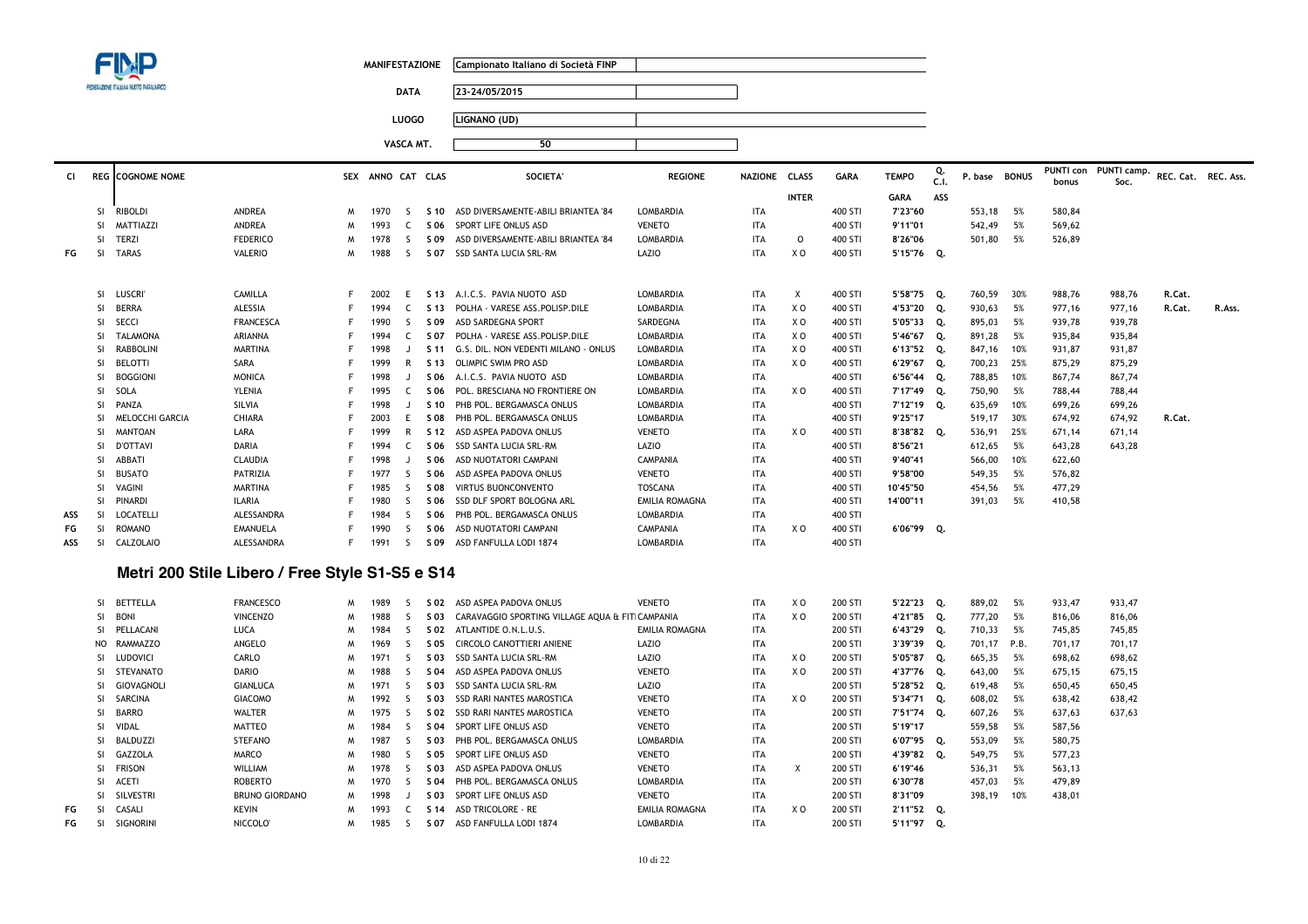|    |               |                                  |                         |        | <b>MANIFESTAZIONE</b> |              |                  | Campionato Italiano di Società FINP                 |                              |                          |                |                    |                    |             |                   |           |                   |             |                     |        |
|----|---------------|----------------------------------|-------------------------|--------|-----------------------|--------------|------------------|-----------------------------------------------------|------------------------------|--------------------------|----------------|--------------------|--------------------|-------------|-------------------|-----------|-------------------|-------------|---------------------|--------|
|    |               |                                  |                         |        |                       |              |                  |                                                     |                              |                          |                |                    |                    |             |                   |           |                   |             |                     |        |
|    |               | IONE ITALIANA NJOTO PARALIVPIO   |                         |        |                       | <b>DATA</b>  |                  | 23-24/05/2015                                       |                              |                          |                |                    |                    |             |                   |           |                   |             |                     |        |
|    |               |                                  |                         |        |                       | <b>LUOGO</b> |                  | LIGNANO (UD)                                        |                              |                          |                |                    |                    |             |                   |           |                   |             |                     |        |
|    |               |                                  |                         |        |                       | VASCA MT.    |                  | 50                                                  |                              |                          |                |                    |                    |             |                   |           |                   |             |                     |        |
| CI |               | <b>REG</b> COGNOME NOME          |                         |        | SEX ANNO CAT CLAS     |              |                  | SOCIETA'                                            | <b>REGIONE</b>               | <b>NAZIONE</b>           | <b>CLASS</b>   | <b>GARA</b>        | <b>TEMPO</b>       | Q.          | P. base BONUS     |           | PUNTI con         | PUNTI camp. | REC. Cat. REC. Ass. |        |
|    |               |                                  |                         |        |                       |              |                  |                                                     |                              |                          | <b>INTER</b>   |                    | <b>GARA</b>        | C.1.<br>ASS |                   |           | bonus             | Soc.        |                     |        |
|    |               |                                  |                         |        |                       |              |                  |                                                     |                              |                          |                |                    |                    |             |                   |           |                   |             |                     |        |
|    |               |                                  |                         |        |                       |              |                  |                                                     |                              |                          |                |                    |                    |             |                   |           |                   |             |                     |        |
|    | SI.           | SI TRIMI<br><b>MIGLIACCIO</b>    | <b>ARJOLA</b><br>ANGELA | F<br>F | 1987<br>2000          | S<br>R       | S 04<br>S 05     | POL. BRESCIANA NO FRONTIERE ON<br>A.P.D. DHEA SPORT | LOMBARDIA<br><b>CAMPANIA</b> | <b>ITA</b><br><b>ITA</b> | XO             | 200 STI<br>200 STI | 3'15"73<br>4'12"10 | Q.          | 1044,50<br>669.73 | 5%<br>25% | 1096,73<br>837.17 | 1096,73     | R.Cat.              | R.Ass. |
|    |               | <b>SCIPIONE</b>                  |                         | F      | 1989                  | S.           | S 03             |                                                     |                              |                          |                |                    |                    | Q.          |                   |           |                   | 837,17      |                     |        |
|    | SI            |                                  | SERENA                  | F      |                       | $\mathsf{S}$ |                  | SSD SANTA LUCIA SRL-RM                              | LAZIO                        | <b>ITA</b><br><b>ITA</b> | X <sub>0</sub> | 200 STI            | 6'47"46            | Q.<br>Q.    | 582,49            | 5%        | 611,61            |             |                     |        |
|    | -SI           | <b>CORTE</b><br><b>BONVECCHI</b> | ALESSIA                 |        | 198<br>1985           | S            | S 04             | SPORT LIFE ONLUS ASD                                | <b>VENETO</b><br>MARCHE      | <b>ITA</b>               |                | 200 STI<br>200 STI | 5'59"35            |             | 568,92<br>558,33  | 5%<br>5%  | 597,36            |             |                     |        |
|    | SI            |                                  | MARIA                   |        | 1987                  |              | S 05<br>S 05     | TEAM MARCHE CIS                                     |                              |                          |                |                    | 5'02"40            | Q.          |                   |           | 586,25            |             |                     |        |
|    | SI.           | SANTONOCITO                      | LISA                    |        |                       | <sub>S</sub> |                  | ASD BRIANZA SILVIA TREMOLADA                        | <b>LOMBARDIA</b>             | <b>ITA</b>               |                | 200 STI            | 5'03"40            | Q.          | 556.49            | 5%        | 584.32            |             |                     |        |
|    | <b>SI</b>     | <b>BELLETTI</b>                  | DANIELA                 |        | 198                   | S.           | S 03             | SPORT LIFE ONLUS ASD                                | <b>VENETO</b>                | <b>ITA</b>               |                | 200 STI            | 8'54"69            |             | 443,88            | 5%        | 466,08            |             |                     |        |
|    | SI            | <b>PINZONI</b>                   | CARLOTTA                |        | 1982                  | S.           | S 03             | SSD RARI NANTES MAROSTICA                           | <b>VENETO</b>                | <b>ITA</b>               | X O            | 200 STI            | 9'20"17            |             | 423,69            | 5%        | 444,88            |             |                     |        |
|    | SI            | <b>GRIGOLON</b>                  | <b>GIULIA</b>           |        | 1979                  | S            | S 03             | ASD ASPEA PADOVA ONLUS                              | <b>VENETO</b>                | <b>ITA</b>               | ΧO             | 200 STI            | 9'33"22            |             | 414,05            | 5%        | 434,75            |             |                     |        |
| FG | <b>SI</b>     | <b>CORRADIN</b>                  | SILVIA                  |        | 198                   | S            | S 14             | SSD RARI NANTES MAROSTICA                           | <b>VENETO</b>                | <b>ITA</b>               |                | 200 STI            | 2'58"33            | Q.          |                   |           |                   |             |                     |        |
| FG | SI.           | PALAZZO                          | <b>XENIA FRANCESCA</b>  |        | 1998                  | $\mathbf{I}$ | S 14             | ASD TEAM SPORT ISOLA                                | <b>VENETO</b>                | <b>ITA</b>               | X <sub>0</sub> | 200 STI            | 2'22"41            | Q.          |                   |           |                   |             |                     |        |
| FG | NO            | OBERHAUSER                       | <b>KATHRIN</b>          | F      | 1992                  | $\mathsf{S}$ | S 14             | <b>SSV BRIXEN</b>                                   | TRENTINO ALTO ADIGE          | <b>ITA</b>               | XO             | 200 STI            | 2'58"42 Q.         |             |                   |           |                   |             |                     |        |
|    |               | Metri 100 Rana / Breastroke      |                         |        |                       |              |                  |                                                     |                              |                          |                |                    |                    |             |                   |           |                   |             |                     |        |
|    | SI.           | PERFETTO                         | <b>IVAN</b>             | M      | 2000                  | R            | <b>SB09</b>      | ASD NUOTATORI CAMPANI                               | CAMPANIA                     | <b>ITA</b>               | X <sub>0</sub> | <b>100 RAN</b>     | 1'14"62            | Q.          | 888.37            | 25%       | 1110,46           | 1110,46     | R.Cat.              | R.Ass. |
|    | <b>SI</b>     | MORLACCHI                        | <b>FEDERICO</b>         | M      | 1993                  | C            | <b>SB08</b>      | POLHA - VARESE ASS.POLISP.DILE                      | LOMBARDIA                    | <b>ITA</b>               | XO             | <b>100 RAN</b>     | 1'14''45           | Q.          | 927,07            | 5%        | 973,42            | 973,42      |                     |        |
|    | SI            | <b>ROMELE</b>                    | <b>GIUSEPPE</b>         | M      | 1992                  | S.           | <b>SB06</b>      | POLISP. DISABILI VALCAMONICA                        | LOMBARDIA                    | <b>ITA</b>               | X <sub>0</sub> | <b>100 RAN</b>     | 1'34"17            | Q.          | 878,73            | 5%        | 922,67            | 922,67      | R.Cat.              | R.Ass. |
|    | NO.           | SOTTILE                          | <b>FABRIZIO</b>         | M      | 1993                  | C            | <b>SB12</b>      | CIRCOLO CANOTTIERI ANIENE                           | LAZIO                        | ITA                      | X O            | <b>100 RAN</b>     | 1'17"75            | Q.          | 878,46            | 5%        | 922,38            | 922,38      |                     |        |
|    | SI.           | BASSANI                          | <b>FEDERICO</b>         | M      | 1996                  | $\mathbf{J}$ | <b>SB11</b>      | CIRCOLO CANOTTIERI ANIENE                           | LAZIO                        | <b>ITA</b>               | X O            | <b>100 RAN</b>     | 1'26"41            | Q.          | 838,21            | 10%       | 922,03            | 922,03      | R.Cat.              | R.Ass. |
|    | <b>SI</b>     | <b>MORELLI</b>                   | <b>EFREM</b>            | M      | 1979                  | <sub>S</sub> | <b>SB04</b>      | POL. BRESCIANA NO FRONTIERE ON                      | LOMBARDIA                    | <b>ITA</b>               | XO             | <b>100 RAN</b>     | 1'48"40            | Q.          | 874,08            | 5%        | 917,78            | 917,78      |                     |        |
|    | NO            | <b>DOLFIN</b>                    | MARCO MARIA             | м      | 198                   | <sub>S</sub> | SB05             | ASD DIVERSAMENTE-ABILI BRIANTEA '84                 | LOMBARDIA                    | <b>ITA</b>               | XO             | <b>100 RAN</b>     | 1'43"90            | Q.          | 900,77            | P.B.      | 900,77            | 900,77      |                     |        |
|    | SI.           | MASSUSSI                         | ANDREA                  | M      | 1994                  | C            | <b>SB04</b>      | POL. BRESCIANA NO FRONTIERE ON                      | LOMBARDIA                    | ITA                      | X O            | <b>100 RAN</b>     | 1'52"16            | Q.          | 844,78            | 5%        | 887,01            | 887,01      |                     |        |
|    | SI.           | NADALET                          | ANDREA                  | M      | 1996                  | J            | <b>SB09</b>      | <b>ASD FAI SPORT</b>                                | <b>FRIULI VEN GIULIA</b>     | <b>ITA</b>               |                | <b>100 RAN</b>     | 1'32"30            | Q.          | 718,20            | 10%       | 790,02            | 790,02      |                     |        |
|    | <b>SI</b>     | <b>PAULON</b>                    | ALESSANDRO              | M      | 1991                  | <sub>S</sub> | <b>SB04</b>      | SSD SANTA LUCIA SRL-RM                              | LAZIO                        | <b>ITA</b>               |                | <b>100 RAN</b>     | 2'06"26            | Q.          | 750,44            | 5%        | 787,96            | 787,96      |                     |        |
|    |               | PALANTRANI                       | ANDREA                  | M      | 1975                  | <sub>S</sub> | <b>SB13</b>      | CIRCOLO CANOTTIERI ANIENE                           | LAZIO                        | <b>ITA</b>               | $\circ$        | <b>100 RAN</b>     | 1'30"86            | Q.          | 721,55            | 5%        | 757,63            | 757,63      |                     |        |
|    | SI            |                                  |                         |        |                       | R            |                  |                                                     |                              |                          |                |                    |                    |             |                   | 25%       |                   |             |                     |        |
|    | SI.           | <b>APUANI</b>                    | ALESSANDRO              | M      | 2000                  |              | SB <sub>09</sub> | PHB POL. BERGAMASCA ONLUS                           | <b>LOMBARDIA</b>             | <b>ITA</b>               |                | <b>100 RAN</b>     | 1'50"38            |             | 600,56            |           | 750.70            | 750,70      |                     |        |
|    | SI.           | <b>MANGO</b>                     | <b>MAURIZIO</b>         | M      | 1974                  | -S           | <b>SB06</b>      | CIRCOLO CANOTTIERI ANIENE                           | LAZIO                        | <b>ITA</b>               |                | <b>100 RAN</b>     | 1'58"17            | Q.          | 700,26            | 5%        | 735,28            | 735,28      |                     |        |
|    | <b>SI</b>     | <b>BELLINI</b>                   | MARCELLO                | M      | 1970                  | S.           | SB <sub>08</sub> | SSD SANTA LUCIA SRL-RM                              | LAZIO                        | <b>ITA</b>               |                | <b>100 RAN</b>     | 1'41"70            | Q.          | 678,66            | 5%        | 712,60            | 712,60      |                     |        |
|    | SI.           | SARACINO                         | CHRISTIAN               | M      | 2003                  | E            | <b>SB12</b>      | A.P.D. DHEA SPORT                                   | CAMPANIA                     | <b>ITA</b>               |                | <b>100 RAN</b>     | 2'05"13            | Q.          | 545,83            | 30%       | 709,58            | 709,58      |                     |        |
|    | SI.           | ZAMPOLERI                        | <b>IVANO</b>            | M      | 1980                  | S.           | SB <sub>09</sub> | PHB POL. BERGAMASCA ONLUS                           | LOMBARDIA                    | <b>ITA</b>               |                | <b>100 RAN</b>     | 1'38"62            | Q.          | 672,18            | 5%        | 705,78            | 705,78      |                     |        |
|    | SI            | TERRANEO                         | ANDREA                  | M      | 1987                  | S.           | SB <sub>07</sub> | ASD BRIANZA SILVIA TREMOLADA                        | LOMBARDIA                    | ITA                      |                | <b>100 RAN</b>     | 1'59"65            | Q.          | 670,12            | 5%        | 703,63            | 703,63      |                     |        |
|    | <sup>SI</sup> | <b>L'ABBATE</b>                  | <b>LORENZO</b>          | M      | 2001                  | R            | <b>SB09</b>      | POLHA - VARESE ASS.POLISP.DILE                      | <b>LOMBARDIA</b>             | <b>ITA</b>               |                | <b>100 RAN</b>     | 2'02"44            |             | 541,41            | 25%       | 676,76            | 676,76      |                     |        |
|    | SI            | <b>MUZIO</b>                     | <b>FEDERICO</b>         | M      | 1997                  | J            | <b>SB09</b>      | ASS. DI VOLONTARIATO COME GINESTRE                  | SICILIA                      | <b>ITA</b>               |                | <b>100 RAN</b>     | 1'47"85            |             | 614,65            | 10%       | 676,11            | 676,11      |                     |        |
|    | NO            | <b>RUBINO</b>                    | <b>FRANCESCO</b>        | M      | 1970                  | <sub>S</sub> | <b>SB09</b>      | CIRCOLO CANOTTIERI ANIENE                           | LAZIO                        | <b>ITA</b>               |                | <b>100 RAN</b>     | 1'39"17            | Q.          | 668,45            | P.B.      | 668,45            | 668,45      |                     |        |
|    | SI            | <b>BACCIOCCHI</b>                | <b>STEFANO</b>          | M      | 1978                  | S            | SB <sub>08</sub> | ASD DIVERSAMENTE-ABILI BRIANTEA '84                 | LOMBARDIA                    | ITA                      |                | <b>100 RAN</b>     | 1'50"55            | Q.          | 624,33            | 5%        | 655,55            | 655,55      |                     |        |
|    | <sup>SI</sup> | <b>GRAMIGNANO</b>                | <b>STEFANO</b>          | M      | 1983                  | S.           | SB <sub>07</sub> | ASD PROPATRIA DISABILI BUSTO ARSIZIO                | <b>LOMBARDIA</b>             | <b>ITA</b>               |                | <b>100 RAN</b>     | 2'09"72            | Q.          | 618,10            | 5%        | 649.01            | 649,01      |                     |        |
|    | <b>NO</b>     | DI LUCA                          | RAFFAELE VICENTE        | M      | 1968                  | <sub>S</sub> | <b>SB07</b>      | CIRCOLO CANOTTIERI ANIENE                           | LAZIO                        | <b>ITA</b>               |                | <b>100 RAN</b>     | 2'07"67            | Q.          | 628,03            | P.B.      | 628,03            | 628,03      |                     |        |
|    | SI            | FERRARI                          | DARIO                   | M      | 1981                  | S.           | SB <sub>08</sub> | PHB POL. BERGAMASCA ONLUS                           | LOMBARDIA                    | <b>ITA</b>               |                | <b>100 RAN</b>     | 1'56"69            |             | 591,48            | 5%        | 621,06            |             |                     |        |
|    | NO.           | POGGI                            | CARLOS                  | M      | 1976                  | <sub>S</sub> | SB <sub>08</sub> | ATLANTIDE O.N.L.U.S.                                | <b>EMILIA ROMAGNA</b>        | ITA                      |                | <b>100 RAN</b>     | 1'51"28            |             | 620,24            | P.B.      | 620,24            |             |                     |        |
|    | SI            | <b>BRUSCA</b>                    | MATTEO                  | M      | 1993                  | C.           | SB05             | ASD BRIANZA SILVIA TREMOLADA                        | LOMBARDIA                    | <b>ITA</b>               |                | <b>100 RAN</b>     | 2'40"82            |             | 581,95            | 5%        | 611,05            |             |                     |        |
|    | <b>SI</b>     | <b>FORTE</b>                     | <b>CARLO MARIA</b>      | м      | 1993                  | C            | <b>SB06</b>      | SSD SANTA LUCIA SRL-RM                              | LAZIO                        | <b>ITA</b>               |                | <b>100 RAN</b>     | 2'23"36            | Q.          | 577,22            | 5%        | 606,08            |             |                     |        |
|    | SI.           | PAOLA                            | LUIGI                   | M      | 1980                  | S.           | <b>SB04</b>      | ASD NUOTATORI CAMPANI                               | CAMPANIA                     | <b>ITA</b>               |                | <b>100 RAN</b>     | 2'52"01            |             | 550,84            | 5%        | 578,38            |             |                     |        |
|    |               |                                  |                         |        |                       |              |                  |                                                     |                              |                          |                |                    |                    |             |                   |           |                   |             |                     |        |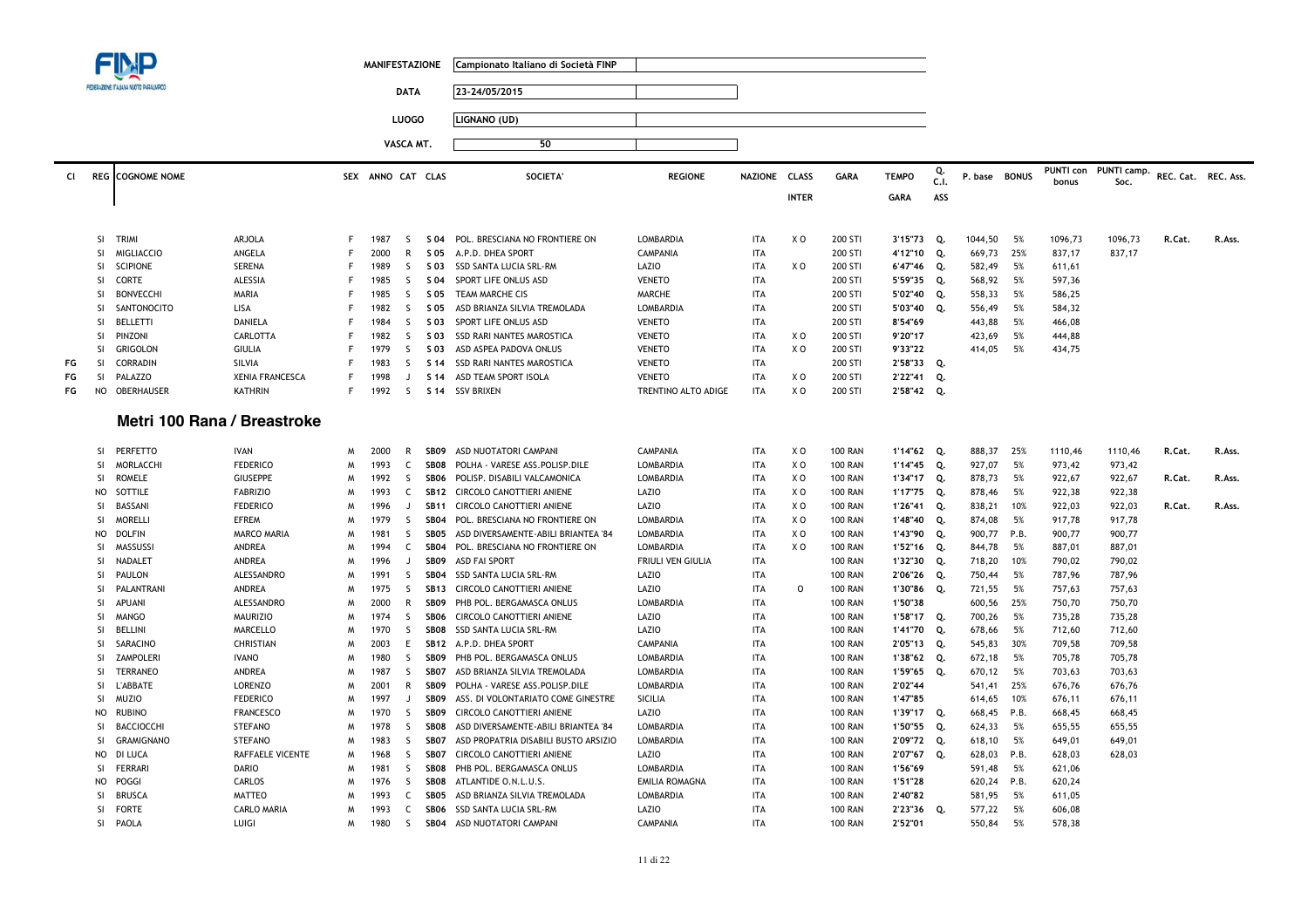|  | MANIFESTAZIONE       Campionato Italiano di Società FINP |  |
|--|----------------------------------------------------------|--|
|--|----------------------------------------------------------|--|

**LUOGO LIGNANO (UD)**

| <b>CI</b> | <b>REG</b>    | <b>COGNOME NOME</b>               |                                 |        | SEX ANNO CAT CLAS |                   |                     | <b>SOCIETA</b>                                  | <b>REGIONE</b>                         | NAZIONE CLASS     |              | GARA                             | <b>TEMPO</b>       | Q.       | P. base BONUS    |          |                  | PUNTI con PUNTI camp. | REC. Cat. REC. Ass. |         |
|-----------|---------------|-----------------------------------|---------------------------------|--------|-------------------|-------------------|---------------------|-------------------------------------------------|----------------------------------------|-------------------|--------------|----------------------------------|--------------------|----------|------------------|----------|------------------|-----------------------|---------------------|---------|
|           |               |                                   |                                 |        |                   |                   |                     |                                                 |                                        |                   |              |                                  |                    | C.I.     |                  |          | bonus            | Soc.                  |                     |         |
|           |               |                                   |                                 |        |                   |                   |                     |                                                 |                                        |                   | <b>INTER</b> |                                  | GARA               | ASS      |                  |          |                  |                       |                     |         |
|           | SI.           | ZUIN                              | <b>OLIVIERO</b>                 | м      | 1970              | -S                |                     | SB07 ASD ASPEA PADOVA ONLUS                     | <b>VENETO</b>                          | ITA               |              | <b>100 RAN</b>                   | 2'27"81            |          | 542,45           | 5%       | 569,58           |                       |                     |         |
|           | SI.           | <b>BONETTI</b>                    | <b>MIRCO</b>                    | M      | 1978              | <sub>S</sub>      |                     | SB09 A.I.C.S. PAVIA NUOTO ASD                   | <b>LOMBARDIA</b>                       | <b>ITA</b>        |              | <b>100 RAN</b>                   | 2'06"01            |          | 526,07           | 5%       | 552,37           |                       |                     |         |
|           | SI.           | BERNI                             | <b>PAOLO GIUSEPPE</b>           | M<br>M | 1981<br>1978      | S.                |                     | SB12 GIOCOPARMA ASD                             | <b>EMILIA ROMAGNA</b>                  | <b>ITA</b>        |              | <b>100 RAN</b>                   | 2'13"10            | 0.       | 513,15           | 5%       | 538,81           |                       |                     |         |
|           | SI.           | NICOLI<br>CESARANO                | <b>ADRIANO</b><br><b>DAVIDE</b> | M      | 1995              | -S<br>C.          | <b>SB06</b><br>SB07 | ASD FAI SPORT<br>POLHA - VARESE ASS.POLISP.DILE | <b>FRIULI VEN GIULIA</b>               | ITA               |              | <b>100 RAN</b>                   | 2'44"56<br>2'43"49 |          | 502,86           | 5%<br>5% | 528,00           |                       |                     |         |
|           | SI.<br>SI.    | <b>FILIPPAZZI</b>                 |                                 |        | 1968              | -S                | SB <sub>06</sub>    | POL. MILANESE 1979 SPO                          | LOMBARDIA                              | ITA               |              | <b>100 RAN</b>                   | 2'50"95            |          | 490,43           | 5%       | 514,95           |                       |                     |         |
|           | SI.           | LORIBI                            | <b>MARCO</b><br><b>CRISTIAN</b> |        | 1973              | -S                | SB04                | PHB POL. BERGAMASCA ONLUS                       | LOMBARDIA<br>LOMBARDIA                 | ITA<br>ITA        |              | <b>100 RAN</b><br><b>100 RAN</b> | 3'18"71            |          | 484,06<br>476,83 | 5%       | 508,26<br>500,67 |                       |                     |         |
|           | SI.           | VITANZA                           | <b>EDOARDO</b>                  |        | 1994              | C.                | <b>SB13</b>         | SSD SANTA LUCIA SRL-RM                          | LAZIO                                  | ITA               |              | <b>100 RAN</b>                   | 2'21"05            |          | 464,80           | 5%       | 488,04           |                       |                     |         |
|           | SI.           | <b>MUTTINELLI</b>                 | <b>MARCO</b>                    |        | 1969              | -S                | SB08                | GRUPPO PROMOZIONALE SAN MICHELE VERON VENETO    |                                        | ITA               |              | <b>100 RAN</b>                   | 2'28"96            |          | 463,35           | 5%       | 486,51           |                       |                     |         |
|           | SI.           | CAVALLARI                         | <b>GIANLUCA</b>                 |        | 1969              | -S                | SB05                | SSD DLF SPORT BOLOGNA ARL                       | <b>EMILIA ROMAGNA</b>                  | <b>ITA</b>        |              | <b>100 RAN</b>                   | 3'22"67            |          | 461,79           | 5%       | 484,87           |                       |                     |         |
|           | SI.           | <b>AIROLDI</b>                    | <b>ALESSANDRO</b>               |        | 1969              | -S                | SB09                | PHB POL. BERGAMASCA ONLUS                       | LOMBARDIA                              | ITA               |              | <b>100 RAN</b>                   | 2'25"86            |          | 454,48           | 5%       | 477,20           |                       |                     |         |
|           | SI.           | <b>GINEVRI</b>                    | <b>LUCA</b>                     |        | 1999              | R                 | SB09                | TEAM MARCHE CIS                                 | MARCHE                                 | ITA               |              | <b>100 RAN</b>                   | 3'02"75            |          | 362,74 25%       |          | 453,42           |                       |                     |         |
|           | SI.           | STELLITANO                        | <b>LUCA</b>                     |        | 1988              | -S                | SB04                | POL. BRESCIANA NO FRONTIERE ON                  | <b>LOMBARDIA</b>                       | ITA               |              | <b>100 RAN</b>                   | 3'42"60            |          | 425,65           | 5%       | 446,93           |                       |                     |         |
|           | SI            | <b>TONOLI</b>                     | <b>FRANCO</b>                   |        | 1959              | <sub>S</sub>      | SB <sub>04</sub>    | PHB POL. BERGAMASCA ONLUS                       | LOMBARDIA                              | ITA               |              | <b>100 RAN</b>                   | 3'53"54            |          | 405,71           | 5%       | 426,00           |                       |                     |         |
|           | SI.           | <b>LIBRALESSO</b>                 | <b>WALTER</b>                   |        | 1957              | S.                | SB05                | ASD ASPEA PADOVA ONLUS                          | <b>VENETO</b>                          | <b>ITA</b>        |              | <b>100 RAN</b>                   | 4'32"81            |          | 343,06           | 5%       | 360,21           |                       |                     |         |
| ASS       | <b>SI</b>     | ARIANO                            | <b>ENRICO</b>                   |        | 1968              | -S                | SB05                | PHB POL. BERGAMASCA ONLUS                       | LOMBARDIA                              | ITA               |              | <b>100 RAN</b>                   |                    |          |                  |          |                  |                       |                     |         |
| ASS       | <b>SI</b>     | TROMBETTA                         | <b>STEFANO</b>                  |        | 1979              | -S                | SB07                | POL. BRESCIANA NO FRONTIERE ON                  | LOMBARDIA                              | ITA               |              | <b>100 RAN</b>                   |                    |          |                  |          |                  |                       |                     |         |
| FG        | <b>SI</b>     | CASALI                            | <b>KEVIN</b>                    | M      | 1993              | C.                |                     | SB14 ASD TRICOLORE - RE                         | <b>EMILIA ROMAGNA</b>                  | ITA               | X O          | <b>100 RAN</b>                   | 1'32"53 Q.         |          |                  |          |                  |                       |                     |         |
| FG        | NO            | SCARDONI                          | <b>MARCO</b>                    | M      | 1992              | S.                |                     | SB14 SSV BRIXEN                                 | TRENTINO ALTO ADIGE                    | <b>ITA</b>        |              | <b>100 RAN</b>                   | 1'30"03 Q.         |          |                  |          |                  |                       | R.Cat.              | R.Ass.  |
|           |               |                                   |                                 |        |                   |                   |                     |                                                 |                                        |                   |              |                                  |                    |          |                  |          |                  |                       |                     |         |
|           |               |                                   |                                 |        |                   |                   |                     |                                                 |                                        |                   |              |                                  |                    |          |                  |          |                  |                       |                     |         |
|           | <sub>SI</sub> | RABBOLINI                         | <b>MARTINA</b>                  |        | 1998              |                   |                     | SB11 G.S. DIL. NON VEDENTI MILANO - ONLUS       | LOMBARDIA                              | ITA               | X O          | <b>100 RAN</b>                   | 1'43"34            | Q.       | 884,07           | 10%      | 972,48           | 972,48                |                     |         |
|           | <sub>SI</sub> | <b>DEL MASTRO</b>                 | MARIKA                          |        | 2003              | E                 | SB09                | AS.SO.RI FOGGIA                                 | PUGLIA                                 | <b>ITA</b>        |              | <b>100 RAN</b>                   | 1'44"45            | Q.       | 745,91           | 30%      | 969,68           | 969,68                | R.Cat.              |         |
|           | SI            | <b>LUSCRI</b>                     | CAMILLA                         |        | 2002<br>1994      | E<br>$\mathsf{C}$ | SB04                | SB13 A.I.C.S. PAVIA NUOTO ASD                   | LOMBARDIA                              | ITA               | X            | <b>100 RAN</b>                   | 1'47"37 Q.         |          | 738,66           | 30%      | 960,26           | 960,26                | R.Cat.              | R. Ass. |
|           | SI<br>SI.     | <b>GHIRETTI</b><br><b>BUNIOLO</b> | GIULIA<br><b>FEDERICA</b>       |        | 1988              | S.                |                     | EGO NUOTO ASD<br>SB11 ASD ASPEA PADOVA ONLUS    | <b>EMILIA ROMAGNA</b><br><b>VENETO</b> | ITA<br><b>ITA</b> | X O<br>X O   | <b>100 RAN</b><br><b>100 RAN</b> | 1'59"56<br>1'40"19 | Q.       | 913,18<br>911,87 | 5%<br>5% | 958,84           | 958,84<br>957,46      | R.Cat.              | R.Ass.  |
|           | <sub>SI</sub> | <b>GASTALDI</b>                   | ANNA LAURA                      |        | 2000              | R                 |                     | SB12 ASD ASPEA PADOVA ONLUS                     | <b>VENETO</b>                          | <b>ITA</b>        | X O          | <b>100 RAN</b>                   | 1'59"65            | Q.<br>Q. | 652,65           | 25%      | 957,46<br>815,82 | 815,82                |                     |         |
|           | <sub>SI</sub> | BELLINGERI                        | <b>GIULIA</b>                   |        | 2000              | R                 | SB07                | A.I.C.S. PAVIA NUOTO ASD                        | LOMBARDIA                              | <b>ITA</b>        |              | <b>100 RAN</b>                   | 2'22"24            | Q.       | 642,65           | 25%      | 803,31           | 803,31                |                     |         |
|           | SI.           | ROMANO                            | <b>EMANUELA</b>                 |        | 1990              | <sub>S</sub>      | SB05                | ASD NUOTATORI CAMPANI                           | <b>CAMPANIA</b>                        | <b>ITA</b>        | X O          | <b>100 RAN</b>                   | 2'10"26 Q.         |          | 756,49           | 5%       | 794,31           | 794,31                |                     |         |
|           | SI            | <b>MARCHESINI</b>                 | AGNESE                          |        | 1997              | $\cdot$           | <b>SB13</b>         | GRUPPO PROMOZIONALE SAN MICHELE VERON VENETO    |                                        | <b>ITA</b>        |              | <b>100 RAN</b>                   | 1'50"52            | Q.       | 717,61           | 10%      | 789,37           | 789,37                |                     |         |
|           | SI            | <b>VIVENZIO</b>                   | LUIGIA                          |        | 1991              | <sub>S</sub>      |                     | SB12 ASD NOIVED NAPOLI                          | <b>CAMPANIA</b>                        | <b>ITA</b>        | X O          | <b>100 RAN</b>                   | 1'50"40            | Q.       | 707,34           | 5%       | 742,70           | 742,70                |                     |         |
|           | NO            | <b>BROLLI</b>                     | <b>ALICE</b>                    |        | 1997              | $\mathbf{J}$      | SB06                | ASD DELFINI CREMONA ONLUS                       | LOMBARDIA                              | <b>ITA</b>        | X O          | <b>100 RAN</b>                   | 2'25"28            | Q.       | 669,88           | 10%      | 736,87           | 736,87                |                     |         |
|           | SI            | FERRANTE                          | SUSANNA                         |        | 1996              | $\cdot$           | SB05                | POL. BRESCIANA NO FRONTIERE ON                  | LOMBARDIA                              | <b>ITA</b>        | X O          | <b>100 RAN</b>                   | 2'27"25            | Q.       | 669,20           | 10%      | 736,12           | 736,12                |                     |         |
|           | <b>SI</b>     | <b>BRUNETTI</b>                   | <b>ROSANNA</b>                  |        | 1964              | -S                | SB <sub>09</sub>    | ACQUAMARINA TEAM TRIESTE ONLUS                  | <b>FRIULI VEN GIULIA</b>               | ITA               | Χ            | <b>100 RAN</b>                   | 1'52"32 Q.         |          | 693,64           | 5%       | 728,33           | 728,33                |                     |         |
|           | SI.           | POZZI                             | <b>FRANCESCA</b>                |        | 1989              | -S                | SB05                | ASD DIVERSAMENTE-ABILI BRIANTEA '84             | LOMBARDIA                              | <b>ITA</b>        | X O          | <b>100 RAN</b>                   | 2'24"37            | Q.       | 682,55           | 5%       | 716,68           | 716,68                |                     |         |
|           | <b>SI</b>     | <b>MANTOAN</b>                    | LARA                            |        | 1999              | R                 | <b>SB12</b>         | ASD ASPEA PADOVA ONLUS                          | <b>VENETO</b>                          | <b>ITA</b>        | X O          | <b>100 RAN</b>                   | 2'18"01            | Q.       | 565,83           | 25%      | 707,29           | 707,29                |                     |         |
|           | SI.           | <b>IACOBUCCI</b>                  | RITA ANGELICA                   |        | 1992              | <sub>S</sub>      | SB08                | ASD NUOTATORI CAMPANI                           | <b>CAMPANIA</b>                        | <b>ITA</b>        |              | <b>100 RAN</b>                   | 1'59"24            | Q.       | 671,59           | 5%       | 705,17           | 705,17                |                     |         |
|           | SI            | CATALANO                          | <b>FRANCESCA</b>                |        | 2000              | R                 | <b>SB11</b>         | A.P.D. DHEA SPORT                               | <b>CAMPANIA</b>                        | <b>ITA</b>        |              | <b>100 RAN</b>                   | 2'43"14            | Q.       | 560,01           | 25%      | 700,01           | 700,01                |                     |         |
|           | SI.           | <b>BRIZIO</b>                     | SOFIA                           |        | 1997              | $\cdot$           | SB04                | PHB POL. BERGAMASCA ONLUS                       | LOMBARDIA                              | <b>ITA</b>        |              | <b>100 RAN</b>                   | 2'59"28            | Q.       | 608,99           | 10%      | 669,89           | 669,89                |                     |         |
|           | SI.           | VELLUCCI                          | <b>CHIARA</b>                   |        | 1997              | $\mathbf{I}$      | SB05                | SSD SANTA LUCIA SRL-RM                          | LAZIO                                  | <b>ITA</b>        |              | <b>100 RAN</b>                   | 2'43"13 Q.         |          | 604,06           | 10%      | 664,46           | 664,46                |                     |         |
|           | <b>NO</b>     | BAZDOACA                          | <b>GEORGIANA VICTORIA</b>       |        | 1983              | <sub>S</sub>      | SB07                | CIRCOLO CANOTTIERI ANIENE                       | LAZIO                                  | <b>ROU</b>        | X O          | <b>100 RAN</b>                   | 2'19"12            | Q.       | 657,06           | P.B.     | 657,06           | 657,06                |                     |         |
|           | SI            | MAGGI                             | CAMILLA                         |        | 2001              | R                 | SB07                | ASD ORIONE PESCARA                              | ABRUZZO                                | ITA               |              | <b>100 RAN</b>                   | 3'04"11 Q.         |          | 496,50 25%       |          | 620,62           |                       |                     |         |
|           | SI.           | <b>POLISENO</b>                   | SARA                            |        | 1982              | -S                | <b>SB11</b>         | CIRCOLO CANOTTIERI ANIENE                       | LAZIO                                  | <b>ITA</b>        |              | <b>100 RAN</b>                   | 2'36"09            | Q.       | 585,30           | 5%       | 614,57           |                       |                     |         |
|           | SI.           | <b>RUSSO</b>                      | <b>MARICA</b>                   |        | 1980              | -S                | SB08                | SSD SANTA LUCIA SRL-RM                          | LAZIO                                  | <b>ITA</b>        |              | <b>100 RAN</b>                   | 2'23"39            | Q.       | 558,48           | 5%       | 586,40           |                       |                     |         |
|           |               | SI PANZA                          | SILVIA                          | F      | 1998              | J                 | SB09                | PHB POL. BERGAMASCA ONLUS                       | LOMBARDIA                              | <b>ITA</b>        |              | <b>100 RAN</b>                   | 2'28"04            | Q.       | 526,28           | 10%      | 578,90           |                       |                     |         |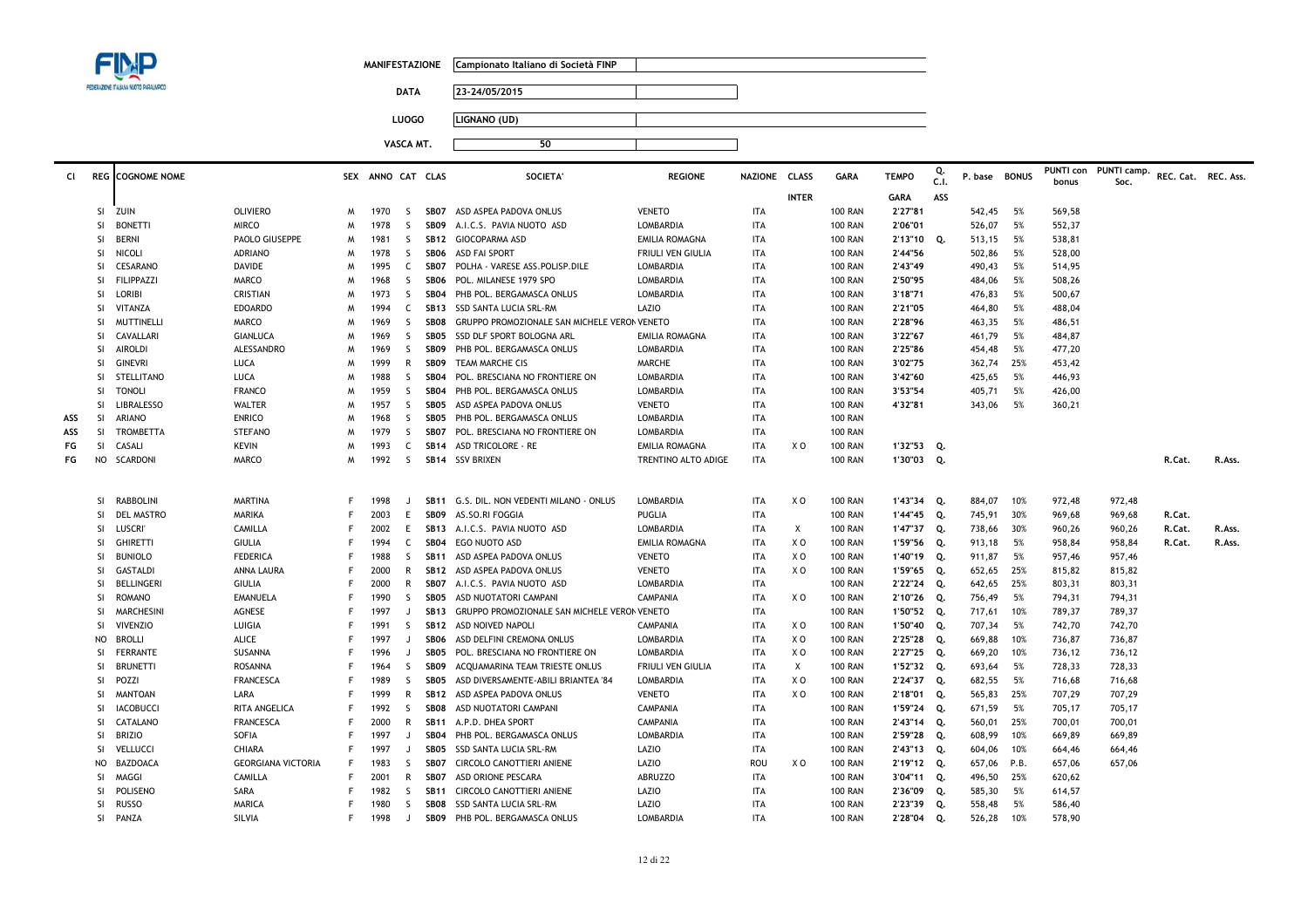| <b>TO DIDILI</b><br><b>DONE ITALIA</b><br>orn<br>smart i<br>70 F HAN |  |
|----------------------------------------------------------------------|--|

|  | MANIFESTAZIONE Campionato Italiano di Società FINP |  |
|--|----------------------------------------------------|--|
|--|----------------------------------------------------|--|

**LUOGO LIGNANO (UD)**

| <b>CI</b> |              | <b>REG</b> COGNOME NOME                       |                        |                   | SEX ANNO CAT CLAS  |              |                  | <b>SOCIETA</b>                       | <b>REGIONE</b>           | NAZIONE CLASS |              | <b>GARA</b>    | <b>TEMPO</b>  | Q.<br>C.1 | P. base BONUS |      | bonus  | PUNTI con PUNTI camp.<br>Soc. | REC. Cat. REC. Ass. |  |
|-----------|--------------|-----------------------------------------------|------------------------|-------------------|--------------------|--------------|------------------|--------------------------------------|--------------------------|---------------|--------------|----------------|---------------|-----------|---------------|------|--------|-------------------------------|---------------------|--|
|           |              |                                               |                        |                   |                    |              |                  |                                      |                          |               | <b>INTER</b> |                | <b>GARA</b>   | ASS       |               |      |        |                               |                     |  |
|           | SI.          | <b>NOCE</b>                                   | ROSARIA                | F.                | 1971               | S.           | SB04             | ASD NUOTATORI CAMPANI                | <b>CAMPANIA</b>          | ITA           |              | <b>100 RAN</b> | 3'36"52 Q.    |           | 504,25        | 5%   | 529,46 |                               |                     |  |
|           | -SI.         | <b>BRANCACCIO</b>                             | MARIAROSARIA           | F                 | 1976               | S.           | <b>SB04</b>      | ASD NUOTATORI CAMPANI                | <b>CAMPANIA</b>          | <b>ITA</b>    | $\circ$      | <b>100 RAN</b> | $3'44''64$ Q. |           | 486,02        | 5%   | 510,32 |                               |                     |  |
|           | SI           | CALZOLAIO                                     | ALESSANDRA             | F                 | 1991               | S.           | SB08             | ASD FANFULLA LODI 1874               | LOMBARDIA                | ITA           |              | <b>100 RAN</b> | 2'55"54       |           | 456,19        | 5%   | 479,00 |                               |                     |  |
|           | SI.          | MUSTEATA                                      | <b>IULIA</b>           | F                 | 1995               | C            | SB06             | POL. BRESCIANA NO FRONTIERE ON       | LOMBARDIA                | 0             |              | <b>100 RAN</b> | 3'33"39       |           | 456,07        | 5%   | 478,87 |                               |                     |  |
|           | SI.          | <b>BONVECCHI</b>                              | <b>MARIA</b>           |                   | 1985               | <sub>S</sub> | SB05             | TEAM MARCHE CIS                      | <b>MARCHE</b>            | <b>ITA</b>    |              | <b>100 RAN</b> | 3'41"79       |           | 444,29        | 5%   | 466,51 |                               |                     |  |
| SQ        | -SI          | <b>BALDO</b>                                  | <b>GIULIA</b>          | F                 | 1999               | R            | SB <sub>09</sub> | ASD PROPATRIA DISABILI BUSTO ARSIZIO | <b>LOMBARDIA</b>         | ITA           |              | <b>100 RAN</b> |               |           |               |      |        |                               |                     |  |
| ASS       | -SI          | <b>MARCANTONIO</b>                            | <b>MARIA PIA</b>       |                   | 2002               | E            | <b>SB11</b>      | ASS. DI VOLONTARIATO COME GINESTRE   | <b>SICILIA</b>           | ITA           |              | <b>100 RAN</b> |               |           |               |      |        |                               |                     |  |
| FG        | SI.          | PALAZZO                                       | <b>XENIA FRANCESCA</b> | E                 | 1998               | J            | <b>SB14</b>      | ASD TEAM SPORT ISOLA                 | <b>VENETO</b>            | ITA           | X O          | <b>100 RAN</b> | 1'31"84 Q.    |           |               |      |        |                               |                     |  |
| FG        | <b>NO</b>    | OBERHAUSER                                    | <b>KATHRIN</b>         | F.                | 1992               | S.           |                  | SB14 SSV BRIXEN                      | TRENTINO ALTO ADIGE      | <b>ITA</b>    | X O          | <b>100 RAN</b> | 1'37"39 Q.    |           |               |      |        |                               |                     |  |
|           |              | Staffetta 4x50 Stile Libero / Free Style P.20 |                        |                   |                    |              |                  |                                      |                          |               |              |                |               |           |               |      |        |                               |                     |  |
|           | 0            | POL. BRESCIANA NO FRONTIE                     |                        | 0 F               | STAFF <sub>S</sub> |              | <b>PT20</b>      | POL. BRESCIANA NO FRONTIERE ON       | <b>LOMBARDIA</b>         | ITA           |              | 4X050 STI      | 3'51"62 Q.    |           | 712,42 P.B.   |      | 712,42 | 712,42                        |                     |  |
|           | <sup>0</sup> | ASD NUOTATORI CAMPANI                         |                        | $\Omega$<br>- F   | STAFF              | S.           | <b>PT20</b>      | ASD NUOTATORI CAMPANI                | <b>CAMPANIA</b>          | ITA           |              | 4X050 STI      | 4'34"08 Q.    |           | 602,05 P.B.   |      | 602,05 |                               |                     |  |
|           | $^{\circ}$   | ASD ASPEA PADOVA ONLUS                        |                        | 0 F               | STAFF S            |              |                  | PT20 ASD ASPEA PADOVA ONLUS          | <b>VENETO</b>            | ITA           |              | 4X050 STI      | 5'26"42 Q.    |           | 505,51 P.B.   |      | 505,51 |                               |                     |  |
|           |              |                                               |                        |                   |                    |              |                  |                                      |                          |               |              |                |               |           |               |      |        |                               |                     |  |
|           |              | 0 SSD SANTA LUCIA SRL-RM                      |                        | $\mathbf 0$<br>M  | STAFF              | S.           |                  | PT20 SSD SANTA LUCIA SRL-RM          | LAZIO                    | <b>ITA</b>    |              | 4X050 STI      | $3'15''60$ Q. |           | 722,75 P.B.   |      | 722,75 | 722,75                        |                     |  |
|           | <sup>0</sup> | ASD ASPEA PADOVA ONLUS                        |                        | $^{\circ}$<br>M   | <b>STAFF</b>       | S            | <b>PT20</b>      | ASD ASPEA PADOVA ONLUS               | <b>VENETO</b>            | <b>ITA</b>    |              | 4X050 STI      | 3'31"29       | Q.        | 669,08 P.B.   |      | 669,08 | 669,08                        |                     |  |
|           | 0            | <b>SSD NUOTATORI GENOVESI</b>                 |                        | $^{\circ}$<br>M   | STAFF <sub>S</sub> |              |                  | PT20 SSD NUOTATORI GENOVESI          | LIGURIA                  | <b>ITA</b>    |              | 4X050 STI      | 3'41"07 Q.    |           | 639,48 P.B.   |      | 639,48 | 639,48                        |                     |  |
|           | $\mathbf{0}$ | . BRESCIANA NO FRONTIE<br>POL.                |                        | $\mathbf{0}$<br>M | STAFF              | S.           | <b>PT20</b>      | POL. BRESCIANA NO FRONTIERE ON       | LOMBARDIA                | ITA           |              | 4X050 STI      | 3'45"34 Q.    |           | 627,36 P.B.   |      | 627,36 | 627,36                        |                     |  |
|           | 0            | PHB POLISPORTIVA BERGAMA                      |                        | $\mathbf 0$<br>M  | STAFF S            |              | <b>PT20</b>      | PHB POL. BERGAMASCA ONLUS            | LOMBARDIA                | ITA           |              | 4X050 STI      | 4'00"21 Q.    |           | 588,53 P.B.   |      | 588,53 |                               |                     |  |
|           | $\mathbf{0}$ | SPORT LIFE ONLUS ASD                          |                        | 0<br>$\mathbf{M}$ | STAFF              | S.           | <b>PT20</b>      | SPORT LIFE ONLUS ASD                 | <b>VENETO</b>            | <b>ITA</b>    |              | 4X050 STI      | 4'13"91 Q.    |           | 556,77 P.B.   |      | 556,77 |                               |                     |  |
|           | 0            | ASD. BRIANTEA 84                              |                        | $\mathbf{0}$<br>M | STAFF              | S.           | <b>PT20</b>      | ASD DIVERSAMENTE-ABILI BRIANTEA '84  | LOMBARDIA                | ITA           |              | 4X050 STI      | 4'44"28       |           | 497,29 P.B.   |      | 497,29 |                               |                     |  |
|           | <sup>0</sup> | ASD NUOTATORI CAMPANI                         |                        | $\mathbf 0$       | STAFF              | - S          | <b>PT20</b>      | ASD NUOTATORI CAMPANI                | <b>CAMPANIA</b>          | ITA           |              | 4X050 STI      | 4'57"56       |           | 475,10 P.B.   |      | 475,10 |                               |                     |  |
|           | 0            | <b>ASD FAI SPORT</b>                          |                        | 0<br>M            | STAFF              | S.           | <b>PT20</b>      | <b>ASD FAI SPORT</b>                 | <b>FRIULI VEN GIULIA</b> | ITA           |              | 4X050 STI      | 6'03"52       |           | 388,89        | P.B. | 388,89 |                               |                     |  |
| ASS       | $^{\circ}$   | CIRCOLO CANOTTIERI ANIENE                     |                        | $\mathbf 0$<br>M  | STAFF              | S.           | <b>PT20</b>      | CIRCOLO CANOTTIERI ANIENE            | LAZIO                    | <b>ITA</b>    |              | 4X050 STI      |               |           |               | P.B. |        |                               |                     |  |
|           |              | Staffetta 4x100 Misti / Medley Relays P.34    |                        |                   |                    |              |                  |                                      |                          |               |              |                |               |           |               |      |        |                               |                     |  |
|           | 0            | POL. BRESCIANA NO FRONTIE                     |                        | 0 F               | STAFF S            |              |                  | PT34 POL. BRESCIANA NO FRONTIERE ON  | <b>LOMBARDIA</b>         | ITA           |              | 4X100 MIS      | 8'57"09       | Q.        | 540,49 P.B.   |      | 540,49 |                               |                     |  |
|           | 0            | ASD NUOTATORI CAMPANI                         |                        | $\mathbf 0$<br>-F | STAFF <sub>S</sub> |              | <b>PT34</b>      | ASD NUOTATORI CAMPANI                | <b>CAMPANIA</b>          | ITA           |              | 4X100 MIS      | 9'10"09 Q.    |           | 527,71 P.B.   |      | 527,71 |                               |                     |  |
|           | 0            | PHB POLISPORTIVA BERGAMA                      |                        | $\mathbf 0$<br>F  | STAFF S            |              | <b>PT34</b>      | PHB POL. BERGAMASCA ONLUS            | LOMBARDIA                | ITA           |              | 4X100 MIS      | 9'36"67 Q.    |           | 503,39        | P.B. | 503,39 |                               |                     |  |
|           | <sup>0</sup> | ASD ASPEA PADOVA ONLUS                        |                        | 0<br>- F          | STAFF S            |              |                  | PT34 ASD ASPEA PADOVA ONLUS          | <b>VENETO</b>            | ITA           |              | 4X100 MIS      | 10'05"23 Q.   |           | 479,64        | P.B. | 479,64 |                               |                     |  |
| RT        | $\mathbf{0}$ | ASD ORIONE PESCARA                            |                        | $\mathbf 0$<br>F  | STAFF S            |              |                  | PT34 ASD ORIONE PESCARA              | <b>ABRUZZO</b>           | ITA           |              | 4X100 MIS      |               |           |               | P.B. |        |                               |                     |  |
|           | 0            | SSD SANTA LUCIA SRL-RM                        |                        | $\mathbf 0$<br>M  | STAFF S            |              |                  | PT34 SSD SANTA LUCIA SRL-RM          | LAZIO                    | ITA           |              | 4X100 MIS      | 5'22"33 Q.    |           | 779,45 P.B.   |      | 779,45 | 779,45                        |                     |  |
|           | $\mathbf{0}$ | CIRCOLO CANOTTIERI ANIENE                     |                        | 0<br>M            | STAFF              | S.           | PT34             | CIRCOLO CANOTTIERI ANIENE            | LAZIO                    | ITA           |              | 4X100 MIS      | 5'25"41 Q.    |           | 772,07 P.B.   |      | 772,07 | 772,07                        |                     |  |
|           | 0            | POL. BRESCIANA NO FRONTIE                     |                        | $\mathbf 0$<br>M  | STAFF              | S.           | PT34             | POL. BRESCIANA NO FRONTIERE ON       | LOMBARDIA                | ITA           |              | 4X100 MIS      | 5'36"88 Q.    |           | 745,78 P.B.   |      | 745,78 | 745,78                        |                     |  |
|           | 0            | ASD NUOTATORI CAMPANI                         |                        | $\mathbf 0$       | <b>STAFF</b>       | S.           | PT34             | ASD NUOTATORI CAMPANI                | <b>CAMPANIA</b>          | ITA           |              | 4X100 MIS      | 6'02"99       | Q.        | 692,14 P.B.   |      | 692,14 | 692,14                        |                     |  |
|           | 0            | ASD BRIANZA SILVIA TREMOLA                    |                        | $\mathbf 0$<br>M  | STAFF              | - S          | <b>PT34</b>      | ASD BRIANZA SILVIA TREMOLADA         | LOMBARDIA                | ITA           |              | 4X100 MIS      | $6'39''34$ Q. |           | 629,14 P.B.   |      | 629,14 | 629,14                        |                     |  |
|           | <sup>0</sup> | ASD. BRIANTEA 84                              |                        | $\Omega$          | <b>STAFF</b>       | -S           | <b>PT34</b>      | ASD DIVERSAMENTE-ABILI BRIANTEA '84  | LOMBARDIA                | <b>ITA</b>    |              | 4X100 MIS      | 6'40"26 Q.    |           | 627,69 P.B.   |      | 627,69 | 627,69                        |                     |  |
|           | 0            | PHB POLISPORTIVA BERGAMA                      |                        | $\mathbf 0$<br>M  | STAFF              | S.           | PT34             | PHB POL. BERGAMASCA ONLUS            | LOMBARDIA                | ITA           |              | 4X100 MIS      | 6'52"54       | Q.        | 609,01 P.B.   |      | 609,01 |                               |                     |  |
|           | $\mathbf{0}$ | POL. HA VARESE                                |                        | 0 M               | STAFF S            |              |                  | PT34 POLHA - VARESE ASS.POLISP.DILE  | LOMBARDIA                | <b>ITA</b>    |              | 4X100 MIS      | 7'13"67       | Q.        | 579,33 P.B.   |      | 579,33 |                               |                     |  |
|           |              |                                               |                        |                   |                    |              |                  |                                      |                          |               |              |                |               |           |               |      |        |                               |                     |  |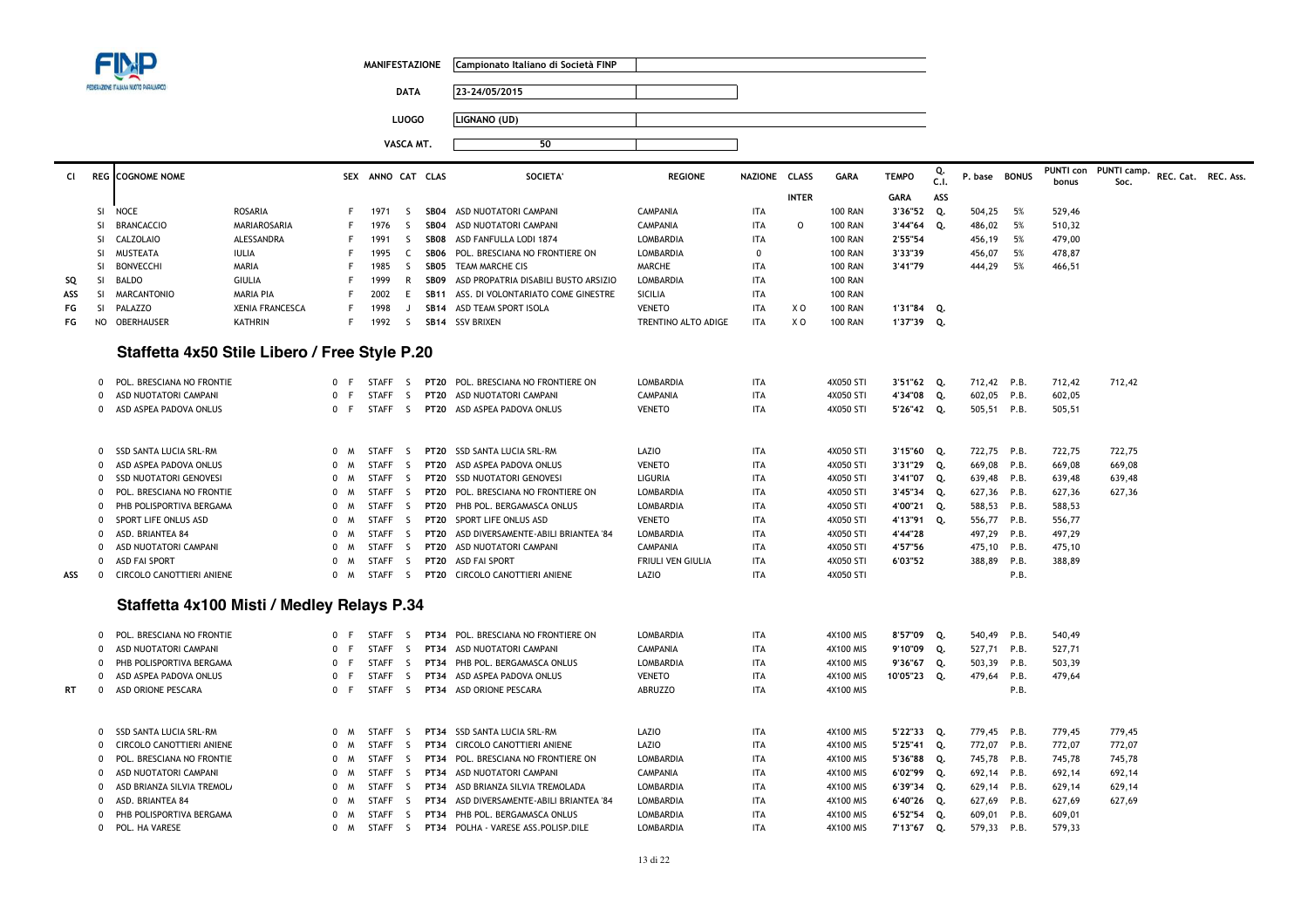|    |            |                                               |                  |     | <b>MANIFESTAZIONE</b> |              |      | Campionato Italiano di Società FINP |                          |                |                |                |              |           |               |      |                           |                     |                     |        |
|----|------------|-----------------------------------------------|------------------|-----|-----------------------|--------------|------|-------------------------------------|--------------------------|----------------|----------------|----------------|--------------|-----------|---------------|------|---------------------------|---------------------|---------------------|--------|
|    |            | <b>WINE ITALIANA NUOTO PARALIMPIO</b>         |                  |     |                       |              |      |                                     |                          |                |                |                |              |           |               |      |                           |                     |                     |        |
|    |            |                                               |                  |     |                       | <b>DATA</b>  |      | 23-24/05/2015                       |                          |                |                |                |              |           |               |      |                           |                     |                     |        |
|    |            |                                               |                  |     |                       | <b>LUOGO</b> |      | LIGNANO (UD)                        |                          |                |                |                |              |           |               |      |                           |                     |                     |        |
|    |            |                                               |                  |     |                       |              |      |                                     |                          |                |                |                |              |           |               |      |                           |                     |                     |        |
|    |            |                                               |                  |     |                       | VASCA MT.    |      | 50                                  |                          |                |                |                |              |           |               |      |                           |                     |                     |        |
| Cl | <b>REG</b> | COGNOME NOME                                  |                  |     | SEX ANNO CAT CLAS     |              |      | SOCIETA'                            | <b>REGIONE</b>           | <b>NAZIONE</b> | <b>CLASS</b>   | <b>GARA</b>    | <b>TEMPO</b> | Q.<br>C.1 | P. base BONUS |      | <b>PUNTI con</b><br>bonus | PUNTI camp.<br>Soc. | REC. Cat. REC. Ass. |        |
|    |            |                                               |                  |     |                       |              |      |                                     |                          |                | <b>INTER</b>   |                | <b>GARA</b>  | ASS       |               |      |                           |                     |                     |        |
|    |            | 0 ASD ASPEA PADOVA ONLUS                      |                  | 0 M | <b>STAFF</b>          | S.           |      | PT34 ASD ASPEA PADOVA ONLUS         | <b>VENETO</b>            | <b>ITA</b>     |                | 4X100 MIS      | 8'02"89      |           | 520,28        | P.B. | 520,28                    |                     |                     |        |
|    |            | <b>SESSIONE 3: Domenica 24 maggio mattina</b> |                  |     |                       |              |      |                                     |                          |                |                |                |              |           |               |      |                           |                     |                     |        |
|    |            | Metri 100 Dorso / Backstroke                  |                  |     |                       |              |      |                                     |                          |                |                |                |              |           |               |      |                           |                     |                     |        |
|    | SI         | LOBBA                                         | ANDREA           | M   | 1999                  | R            | S 09 | SSD RARI NANTES MAROSTICA           | <b>VENETO</b>            | <b>ITA</b>     | X O            | <b>100 DOR</b> | 1'17"09      | Q.        | 812,95        | 25%  | 1016,18                   | 1016,18             |                     |        |
|    | <b>SI</b>  | <b>BICELLI</b>                                | <b>FEDERICO</b>  | M   | 1999                  | $\mathsf{R}$ | S 09 | POL. BRESCIANA NO FRONTIERE ON      | <b>LOMBARDIA</b>         | <b>ITA</b>     | X <sub>0</sub> | <b>100 DOR</b> | 1'17"29      | Q.        | 810.84        | 25%  | 1013,55                   | 1013.55             |                     |        |
|    | SI         | <b>BOCCIARDO</b>                              | <b>FRANCESCO</b> | M   | 1994                  | C            | S 06 | <b>SSD NUOTATORI GENOVESI</b>       | LIGURIA                  | <b>ITA</b>     | X O            | <b>100 DOR</b> | 1'23"06      | Q.        | 900,07        | 5%   | 945,08                    | 945,08              | R.Cat.              | R.Ass. |
|    | <b>NO</b>  | SOTTILE                                       | <b>FABRIZIO</b>  | M   | 1993                  | $\mathsf{C}$ | S 12 | CIRCOLO CANOTTIERI ANIENE           | LAZIO                    | <b>ITA</b>     | X <sub>0</sub> | <b>100 DOR</b> | 1'10"23      | Q.        | 859,89        | 5%   | 902,88                    | 902,88              |                     |        |
|    | SI         | <b>FANTIN</b>                                 | <b>ANTONIO</b>   | M   | 2001                  | $\mathsf{R}$ | S 07 | <b>ASD FAI SPORT</b>                | <b>FRIULI VEN GIULIA</b> | <b>ITA</b>     |                | <b>100 DOR</b> | 1'40"26      | Q.        | 708,46        | 25%  | 885,57                    | 885,57              |                     |        |
|    | SI         | BETTELLA                                      | <b>FRANCESCO</b> | M   | 1989                  | <sub>S</sub> | S 02 | ASD ASPEA PADOVA ONLUS              | <b>VENETO</b>            | <b>ITA</b>     | X <sub>0</sub> | <b>100 DOR</b> | 2'38"45      | Q.        | 819,19        | 5%   | 860,15                    | 860,15              |                     |        |
|    | SI.        | SIRICA                                        | <b>CHRISTIAN</b> | M   | 1999                  | R            | S 09 | ASD DIVERSAMENTE-ABILI BRIANTEA '84 | <b>LOMBARDIA</b>         | <b>ITA</b>     |                | <b>100 DOR</b> | 1'33"94      | Q.        | 667,13        | 25%  | 833.91                    | 833,91              |                     |        |
|    | SI         | BARLAAM                                       | <b>SIMONE</b>    | M   | 2000                  | R            | S 10 | POLHA - VARESE ASS.POLISP.DILE      | LOMBARDIA                | <b>ITA</b>     |                | <b>100 DOR</b> | 1'31"03      | Q.        | 663,85        | 25%  | 829,81                    | 829,81              |                     |        |
|    | SI         | <b>FERRARI</b>                                | <b>KEVIN</b>     | M   | 1992                  | <sub>S</sub> | S 09 | POL. BRESCIANA NO FRONTIERE ON      | LOMBARDIA                | <b>ITA</b>     |                | <b>100 DOR</b> | 1'19"73      | Q.        | 786,03        | 5%   | 825,33                    | 825,33              |                     |        |
|    | <b>NO</b>  | <b>MICUNCO</b>                                | <b>VINCENZO</b>  | M   | 1988                  | <sub>S</sub> | S 09 | CIRCOLO CANOTTIERI ANIENE           | LAZIO                    | <b>ITA</b>     |                | <b>100 DOR</b> | 1'16"91      | Q.        | 814,85        | P.B. | 814,85                    | 814,85              |                     |        |
|    | NO         | <b>PAVAN</b>                                  | <b>ALBERTO</b>   | M   | 1989                  | <sub>S</sub> | S 10 | CIRCOLO CANOTTIERI ANIENE           | LAZIO                    | <b>ITA</b>     | $\circ$        | <b>100 DOR</b> | 1'15"31      | Q.        | 802,42        | P.B. | 802,42                    | 802,42              |                     |        |
|    | SI         | PALUMBO                                       | <b>VINCENZO</b>  | M   | 200 <sup>1</sup>      | R            | S 09 | A.P.D. DHEA SPORT                   | CAMPANIA                 | <b>ITA</b>     |                | <b>100 DOR</b> | 1'37"98      | Q.        | 639,62        | 25%  | 799,53                    | 799,53              |                     |        |
|    | <b>SI</b>  | <b>RECALCATI</b>                              | <b>MARCO</b>     | M   | 1994                  | $\mathsf{C}$ | S 09 | ASD BRIANZA SILVIA TREMOLADA        | <b>LOMBARDIA</b>         | <b>ITA</b>     | X <sub>0</sub> | <b>100 DOR</b> | 1'23"68      | Q.        | 748,92        | 5%   | 786,37                    | 786,37              |                     |        |
|    | <b>NO</b>  | <b>FONTE</b>                                  | ANGELO           | M   | 1978                  | <sub>S</sub> | S 08 | SSD SANTA LUCIA SRL-RM              | LAZIO                    | <b>ITA</b>     | X <sub>0</sub> | <b>100 DOR</b> | 1'22"18      | Q.        | 784,13        | P.B. | 784,13                    | 784,13              |                     |        |
|    | SI         | <b>CAVALIERE</b>                              | <b>ANTONIO</b>   | M   | 1988                  | <sub>S</sub> | S 06 | ASD SPORTING CLUB FLEGREO           | <b>CAMPANIA</b>          | ITA            | X O            | <b>100 DOR</b> | 1'40"51      | Q.        | 743,81        | 5%   | 781,00                    | 781,00              |                     |        |
|    | SI         | CACCIAMANO                                    | <b>GIANLUCA</b>  | M   | 1971                  | <sub>S</sub> | S 10 | SSD SANTA LUCIA SRL-RM              | LAZIO                    | <b>ITA</b>     | X <sub>0</sub> | <b>100 DOR</b> | 1'21"47      | Q.        | 741,75        | 5%   | 778,83                    | 778,83              |                     |        |
|    | SI         | POPESCU                                       | RADU             | M   | 1971                  | <sub>S</sub> | S 06 | SSD SANTA LUCIA SRL-RM              | LAZIO                    | <b>ITA</b>     |                | <b>100 DOR</b> | 1'45"27      | Q.        | 710,17        | 5%   | 745,68                    | 745,68              |                     |        |
|    | <b>NO</b>  | <b>DOLFIN</b>                                 | MARCO MARIA      | M   | 198                   | <sub>S</sub> | S 06 | ASD DIVERSAMENTE-ABILI BRIANTEA '84 | LOMBARDIA                | <b>ITA</b>     | X O            | <b>100 DOR</b> | 1'40"31      | Q.        | 745,29        | P.B. | 745,29                    | 745,29              |                     |        |
|    | SI         | <b>SCANDOLARO</b>                             | MATTIA           | M   | 2000                  | R            | S 07 | ASD ASPEA PADOVA ONLUS              | <b>VENETO</b>            | <b>ITA</b>     |                | <b>100 DOR</b> | 1'59"79      |           | 592,95        | 25%  | 741,19                    | 741,19              |                     |        |
|    | <b>SI</b>  | NADALET                                       | ANDREA           | M   | 1996                  | J            | S 09 | <b>ASD FAI SPORT</b>                | <b>FRIULI VEN GIULIA</b> | ITA            |                | <b>100 DOR</b> | 1'35"49      | Q.        | 656,30        | 10%  | 721,93                    | 721,93              |                     |        |
|    | <b>SI</b>  | MATTIAZZI                                     | <b>ANDREA</b>    | M   | 1993                  | C.           | S 06 | SPORT LIFE ONLUS ASD                | <b>VENETO</b>            | <b>ITA</b>     |                | <b>100 DOR</b> | 1'55"93      | Q.        | 644,87        | 5%   | 677,12                    | 677,12              |                     |        |
|    | SI         | SANTORO                                       | ANGELO           | M   | 1988                  | <sub>S</sub> | S 09 | ASD NUOTATORI CAMPANI               | CAMPANIA                 | <b>ITA</b>     |                | <b>100 DOR</b> | 1'37"37      | Q.        | 643,63        | 5%   | 675,81                    | 675,81              |                     |        |
|    | SI         | LEONARDI                                      | LEONARDO         | M   | 1963                  | <sub>S</sub> | S 10 | SSD SANTA LUCIA SRL-RM              | LAZIO                    | <b>ITA</b>     |                | <b>100 DOR</b> | 1'34"73      | Q.        | 637,92        | 5%   | 669,81                    | 669,81              |                     |        |
|    | SI         | <b>CIAGLIA</b>                                | <b>ALESSIO</b>   | M   | 1974                  | <sub>S</sub> | S 07 | ASD BRIANZA SILVIA TREMOLADA        | LOMBARDIA                | <b>ITA</b>     |                | <b>100 DOR</b> | 1'52"51      |           | 631,32        | 5%   | 662,89                    | 662,89              |                     |        |
|    | <b>SI</b>  | <b>VELOTTO</b>                                | <b>WALTER</b>    | M   | 1986                  | <sub>S</sub> | S 12 | A.P.D. DHEA SPORT                   | <b>CAMPANIA</b>          | <b>ITA</b>     |                | <b>100 DOR</b> | 1'36"05      | Q.        | 628.74        | 5%   | 660.17                    | 660,17              |                     |        |
|    | SI         | <b>BARRO</b>                                  | <b>WALTER</b>    | M   | 1975                  | -S           | S 02 | SSD RARI NANTES MAROSTICA           | <b>VENETO</b>            | ITA            |                | <b>100 DOR</b> | 3'43"02      | Q.        | 582,01        | 5%   | 611,11                    |                     |                     |        |
|    | SI         | <b>GINEVRI</b>                                | LUCA             | M   | 1999                  | $\mathsf{R}$ | S 10 | TEAM MARCHE CIS                     | MARCHE                   | <b>ITA</b>     |                | <b>100 DOR</b> | 2'05"78      |           | 480,44        | 25%  | 600,55                    |                     |                     |        |
|    | SI         | <b>D'ANDREA</b>                               | <b>LORENZO</b>   | M   | 1984                  | $\mathsf{S}$ | S 09 | POLHA - VARESE ASS.POLISP.DILE      | LOMBARDIA                | <b>ITA</b>     |                | <b>100 DOR</b> | 1'51"04      |           | 564,39        | 5%   | 592,61                    |                     |                     |        |
|    | SI         | ANDREONI                                      | ALESSANDRO       | M   | 1997                  | $\mathbf{I}$ | S 08 | POLHA - VARESE ASS.POLISP.DILE      | LOMBARDIA                | <b>ITA</b>     |                | <b>100 DOR</b> | 2'02"73      |           | 525,05        | 10%  | 577,56                    |                     |                     |        |
|    | SI         | <b>BEATO</b>                                  | ANDREA           | M   | 1989                  | <sub>S</sub> | S 09 | ASD NUOTATORI CAMPANI               | CAMPANIA                 | <b>ITA</b>     |                | <b>100 DOR</b> | 1'54"11      |           | 549,21        | 5%   | 576,67                    |                     |                     |        |
|    | SI         | <b>TESSARO</b>                                | GABRIELE         | M   | 1997                  | $\Box$       | S 07 | ASS. POL. TERRAGLIO                 | <b>VENETO</b>            | <b>ITA</b>     |                | <b>100 DOR</b> | 2'16"93      |           | 518,73        | 10%  | 570,61                    |                     |                     |        |
|    | SI         | <b>CLEMENTE</b>                               | <b>ANTONINO</b>  | M   | 1963                  | <sub>S</sub> | S 06 | ASD BRIANZA SILVIA TREMOLADA        | <b>LOMBARDIA</b>         | <b>ITA</b>     |                | <b>100 DOR</b> | 2'20"87      |           | 530,70        | 5%   | 557,24                    |                     |                     |        |
|    | SI         | <b>PICCO</b>                                  | GABRIELE         | M   | 1996                  | $\mathbf{J}$ | S 07 | <b>ASD FAI SPORT</b>                | <b>FRIULI VEN GIULIA</b> | ITA            |                | <b>100 DOR</b> | 2'20"97      |           | 503,87        | 10%  | 554,25                    |                     |                     |        |
|    | SI         | LANZANI                                       | MANUELE          | M   | 1991                  | <sub>S</sub> | S 02 | ASD DIVERSAMENTE-ABILI BRIANTEA '84 | LOMBARDIA                | <b>ITA</b>     |                | <b>100 DOR</b> | 4'09"45      | Q.        | 520,34        | 5%   | 546,36                    |                     |                     |        |
|    | SI         | SARACINO                                      | <b>CHRISTIAN</b> | M   | 2003                  | E            | S 12 | A.P.D. DHEA SPORT                   | <b>CAMPANIA</b>          | <b>ITA</b>     |                | <b>100 DOR</b> | 2'30"31      |           | 401,77        | 30%  | 522,30                    |                     | R.Cat.              |        |
|    | SI         | <b>COSTANTINI</b>                             | ALVISE           | M   | 1987                  | <sub>S</sub> | S 06 | ASS. POL. TERRAGLIO                 | <b>VENETO</b>            | <b>ITA</b>     |                | <b>100 DOR</b> | 2'37"38      |           | 475,03        | 5%   | 498,78                    |                     |                     |        |
|    | SI         | <b>FILIPPAZZI</b>                             | MARCO            | м   | 1968                  | <sub>S</sub> | S 07 | POL. MILANESE 1979 SPO              | LOMBARDIA                | <b>ITA</b>     |                | <b>100 DOR</b> | 2'29"96      |           | 473,66        | 5%   | 497,34                    |                     |                     |        |
|    | SI         | CAVALLARI                                     | <b>GIANLUCA</b>  | м   | 1969                  | <sub>S</sub> | S 06 | SSD DLF SPORT BOLOGNA ARL           | EMILIA ROMAGNA           | ITA            |                | <b>100 DOR</b> | 2'40"59      |           | 465,53        | 5%   | 488,81                    |                     |                     |        |
|    | SI         | CAGNINO                                       | ALESSANDRO       | M   | 1989                  | -S           | S 07 | SSD IDEA SPORT Arl                  | LIGURIA                  | <b>ITA</b>     |                | <b>100 DOR</b> | 2'35"14      |           | 457,84        | 5%   | 480,74                    |                     |                     |        |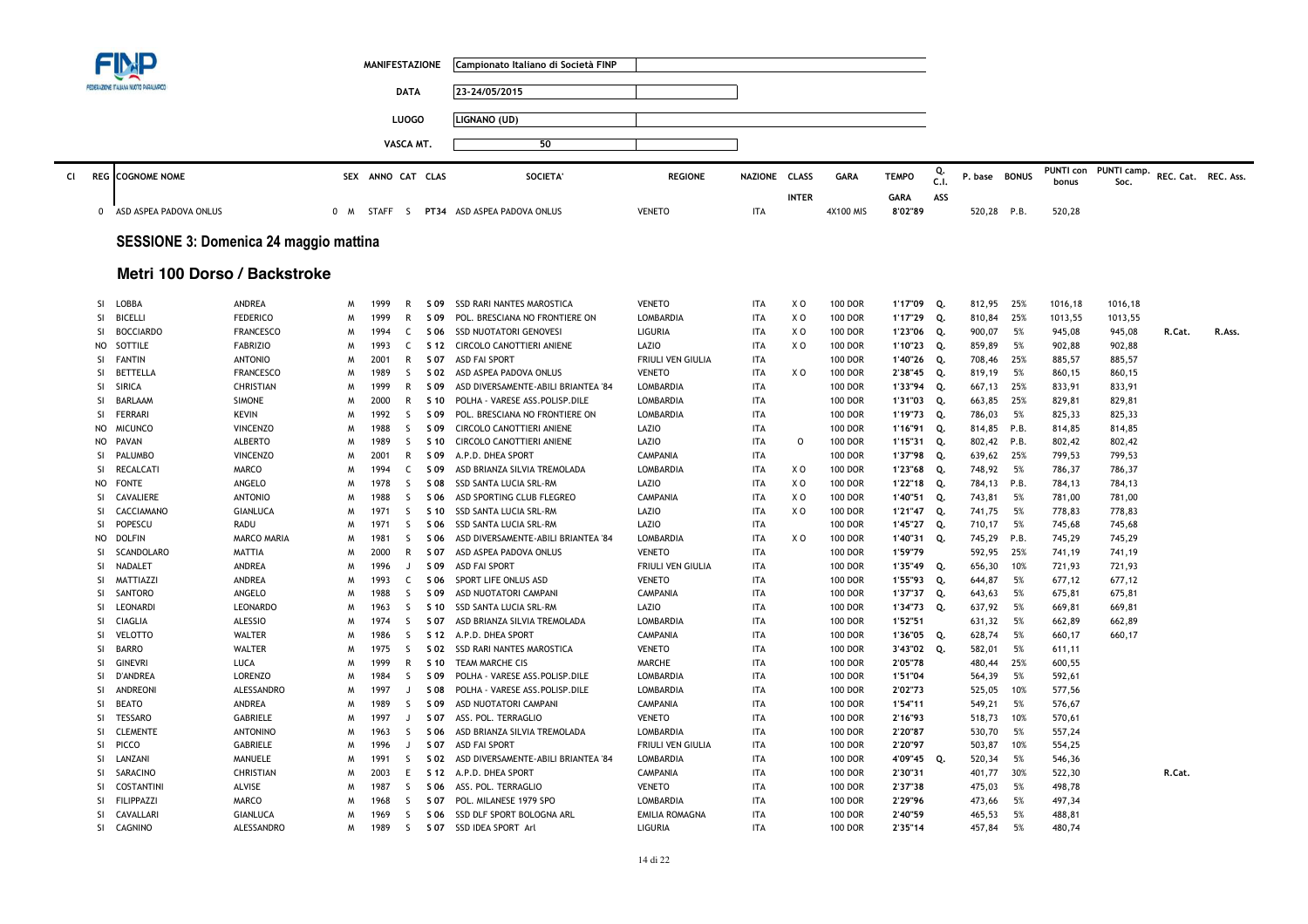| <b>MINTO DIQILMPICO</b><br><b>ATTANA</b><br>FRAZINE IT |  |
|--------------------------------------------------------|--|

| MANIFESTAZIONE       Campionato Italiano di Società FINP |  |
|----------------------------------------------------------|--|
|----------------------------------------------------------|--|

**LUOGO LIGNANO (UD)**

| Cl  |                      | <b>REG</b> COGNOME NOME           |                                       |    | SEX ANNO CAT CLAS |              |                 | <b>SOCIETA</b>                                           | <b>REGIONE</b>                           | NAZIONE CLASS           |                | <b>GARA</b>                      | <b>TEMPO</b>             | Q.<br>C.1 | P. base BONUS    |             | bonus            | PUNTI con PUNTI camp.<br>Soc. | REC. Cat. REC. Ass. |        |
|-----|----------------------|-----------------------------------|---------------------------------------|----|-------------------|--------------|-----------------|----------------------------------------------------------|------------------------------------------|-------------------------|----------------|----------------------------------|--------------------------|-----------|------------------|-------------|------------------|-------------------------------|---------------------|--------|
|     |                      |                                   |                                       |    |                   |              |                 |                                                          |                                          |                         | <b>INTER</b>   |                                  | <b>GARA</b>              | ASS       |                  |             |                  |                               |                     |        |
|     |                      | SI PORUMB THEODOR                 | <b>CRISTIAN</b>                       | M  | 1996              | - 1          | S 08            | ASD ASPEA PADOVA ONLUS                                   | <b>VENETO</b>                            | $\overline{\mathbf{0}}$ |                | <b>100 DOR</b>                   | 2'28"11                  |           | 435,08           | 10%         | 478,59           |                               |                     |        |
|     | <b>SI</b>            | <b>LONGO</b>                      | ANGELO MARCO                          | M  | 1983              | S.           | S 13            | ASS. DI VOLONTARIATO COME GINESTRE                       | SICILIA                                  | <b>ITA</b>              |                | <b>100 DOR</b>                   | 2'10"33                  |           | 452,54           | 5%          | 475,17           |                               |                     |        |
|     | -SI                  | SCARPA                            | <b>MAURO</b>                          | M  | 1980              | -S           | S 06            | ASS. POL. TERRAGLIO                                      | <b>VENETO</b>                            | ITA                     |                | <b>100 DOR</b>                   | 2'48"60                  |           | 443,42           | - 5%        | 465,59           |                               |                     |        |
|     | -SI                  | MIRABELLA                         | ANGELO                                | M  | 1958              | -S           | S 06            | ASS. DI VOLONTARIATO COME GINESTRE                       | <b>SICILIA</b>                           | ITA                     |                | <b>100 DOR</b>                   | 2'51"72                  |           | 435,36           | - 5%        | 457,13           |                               |                     |        |
|     | -SI                  | IMBREA                            | <b>MADALIN</b>                        | M  | 1988              | -S           | S 01            | SSD DLF SPORT BOLOGNA ARL                                | <b>EMILIA ROMAGNA</b>                    | STR                     |                | <b>100 DOR</b>                   | 5'44"19                  |           | 434,35           | 5%          | 456,07           |                               |                     |        |
|     | SI                   | <b>FRATONI</b>                    | LUCA                                  | M  | 1986              | S.           | S 07            | CIRCOLO CANOTTIERI ANIENE                                | LAZIO                                    | ITA                     |                | <b>100 DOR</b>                   | 2'44"57                  |           | 431,61           | 5%          | 453,19           |                               |                     |        |
|     | <sup>SI</sup>        | <b>TRAVAINI</b>                   | <b>MICHELE</b>                        | M  | 1992              | S.           | S 06            | POL. BRESCIANA NO FRONTIERE ON                           | LOMBARDIA                                | ITA                     |                | <b>100 DOR</b>                   | 3'14"58                  |           | 384,21           | 5%          | 403,42           |                               |                     |        |
|     | -SI                  | <b>TINAZZO</b>                    | <b>GIOVANNI</b>                       | M  | 1991              | -S           | S 07            | ASD ASPEA PADOVA ONLUS                                   | <b>VENETO</b>                            | ITA                     |                | <b>100 DOR</b>                   | 3'09"95                  |           | 373,94           | - 5%        | 392,64           |                               |                     |        |
|     | -SI                  | COLLARO                           | ANDREA                                | M  | 1974              | S.           | S 06            | ASD NUOTATORI CAMPANI                                    | <b>CAMPANIA</b>                          | ITA                     |                | 100 DOR                          | 3'22"23                  |           | 369,68           | - 5%        | 388,16           |                               |                     |        |
|     | SI                   | DE SANTIS                         | MANUEL                                | M  | 1980              | S.           | S 07            | ACQUAMARINA TEAM TRIESTE ONLUS                           | FRIULI VEN GIULIA                        | ITA                     |                | <b>100 DOR</b>                   | 3'18"42                  |           | 357,98           | 5%          | 375,88           |                               |                     |        |
|     | <b>SI</b>            | LAVIA                             | <b>THOMAS</b>                         | M  | 1982              | S.           | S 09            | <b>ASD FAI SPORT</b>                                     | FRIULI VEN GIULIA                        | ITA                     |                | <b>100 DOR</b>                   | 3'08"52                  |           | 332,43           | 5%          | 349,05           |                               |                     |        |
| ASS | -SI                  | <b>SOLIGO</b>                     | ANDREA                                | M  | 1986              | -S           | S 06            | SPORT LIFE ONLUS ASD                                     | <b>VENETO</b>                            | ITA                     |                | <b>100 DOR</b>                   |                          |           |                  |             |                  |                               |                     |        |
| ASS | SI                   | GIOIA                             | ALDO SALVATORE                        | M  | 1966              | -S           | S 06            | ASS. DI VOLONTARIATO COME GINESTRE                       | <b>SICILIA</b>                           | ITA                     |                | <b>100 DOR</b>                   |                          |           |                  |             |                  |                               |                     |        |
| SQ  | SI.                  | CASTIGLIONI                       | SAMUELE                               | M  | 1991              | <sub>S</sub> | S 06            | ASD PROPATRIA DISABILI BUSTO ARSIZIO                     | LOMBARDIA                                | ITA                     |                | <b>100 DOR</b>                   |                          |           |                  |             |                  |                               |                     |        |
| ASS |                      | NO CESARONI                       | <b>SIMONE</b>                         | M  | 1978              | S.           | S 09            | CIRCOLO CANOTTIERI ANIENE                                | LAZIO                                    | ITA                     |                | <b>100 DOR</b>                   |                          |           |                  |             |                  |                               |                     |        |
| FG  |                      | SI CASALI                         | <b>KEVIN</b>                          | M  | 1993              | C.           | S <sub>14</sub> | <b>ASD TRICOLORE - RE</b>                                | EMILIA ROMAGNA                           | ITA                     | x o            | <b>100 DOR</b>                   | 1'16"14 Q.               |           |                  |             |                  |                               | R.Cat.              | R.Ass. |
| FG  |                      | NO CIULLI                         | <b>SIMONE</b>                         | M  | 1986              | -S           | S 10            | CIRCOLO CANOTTIERI ANIENE                                | LAZIO                                    | ITA                     | X O            | <b>100 DOR</b>                   | 1'06"90 Q.               |           |                  |             |                  |                               |                     |        |
| SQ  | <b>SI</b>            | URLI                              | FABIO                                 | M  | 2002              | E.           | S 06            | ASD FAI SPORT                                            | FRIULI VEN GIULIA                        | ITA                     |                | <b>100 DOR</b>                   |                          |           |                  |             |                  |                               |                     |        |
|     | SI.                  | TALAMONA                          |                                       |    | 1994              | C.           | S 07            | POLHA - VARESE ASS.POLISP.DILE                           | LOMBARDIA                                |                         | X O            |                                  | 1'37"20 Q.               |           |                  | 5%          |                  |                               |                     |        |
|     | <b>SI</b>            |                                   | ARIANNA<br>SILVIA                     |    | 2000              | R            | S 09            | PHB POL. BERGAMASCA ONLUS                                | LOMBARDIA                                | ITA                     |                | <b>100 DOR</b><br><b>100 DOR</b> |                          |           | 854,01           | 25%         | 896,71           | 896,71                        |                     |        |
|     | <b>SI</b>            | VICCH<br>BELLINGERI               | GIULIA                                |    | 2000              | R            | S 07            | A.I.C.S. PAVIA NUOTO ASD                                 | LOMBARDIA                                | ITA<br>ITA              |                | <b>100 DOR</b>                   | 1'42"79 Q.<br>2'05"93 Q. |           | 678,57<br>659,18 | 25%         | 848,21<br>823,97 | 848,21<br>823,97              |                     |        |
|     | <b>SI</b>            | CARRARA                           | <b>GRETA</b>                          |    | 1992              | S.           | S 11            | PHB POL. BERGAMASCA ONLUS                                |                                          |                         | $\circ$        | <b>100 DOR</b>                   | 1'53''51Q.               |           |                  |             |                  | 732,35                        |                     |        |
|     |                      |                                   |                                       |    |                   |              |                 |                                                          | LOMBARDIA                                | ITA                     |                |                                  |                          |           | 697,47           | - 5%        | 732,35           |                               |                     |        |
|     | -SI<br><sup>SI</sup> | GASTALDI<br>CATALANO              | ANNA LAURA<br><b>FRANCESCA</b>        | E  | 2000<br>2000      | R<br>R       | S 12<br>S 11    | ASD ASPEA PADOVA ONLUS<br>A.P.D. DHEA SPORT              | <b>VENETO</b><br><b>CAMPANIA</b>         | ITA                     | X O            | 100 DOR<br><b>100 DOR</b>        | 1'59"76 Q.               |           | 576,07           | 25%         | 720,09           | 720,09                        |                     |        |
|     |                      |                                   |                                       |    | 1996              | J            |                 | POL. BRESCIANA NO FRONTIERE ON                           |                                          | ITA                     | X <sub>0</sub> |                                  | 2'19"64 Q.               |           | 566,96 25%       |             | 708,70           | 708,70                        |                     |        |
|     | SI                   | FERRANTE                          | SUSANNA                               |    |                   |              | S 06            |                                                          | LOMBARDIA                                | ITA                     | X O            | <b>100 DOR</b>                   | 2'13"68 Q.               |           | 639,36           | 10%         | 703,30           | 703,30                        |                     |        |
|     | NO.                  | BAZDOACA                          | <b>GEORGIANA VICTORIA</b>             |    | 1983              | S.           | S 08            | CIRCOLO CANOTTIERI ANIENE                                | LAZIO                                    | ROU                     |                | <b>100 DOR</b>                   | 1'51''13Q.               |           | 693,78 P.B.      |             | 693,78           | 693,78                        |                     |        |
|     | -SI<br><b>SI</b>     | <b>D'OTTAVI</b><br><b>GRANCEA</b> | DARIA<br><b>FLORENTINA</b>            | E  | 1994<br>2000      | C<br>R       | S 06<br>S 09    | SSD SANTA LUCIA SRL-RM<br>POL. BRESCIANA NO FRONTIERE ON | LAZIO<br>LOMBARDIA                       | ITA<br>ITA              |                | <b>100 DOR</b><br><b>100 DOR</b> | 2'12"79 Q.               |           | 643,65           | - 5%<br>25% | 675,83           | 675,83                        |                     |        |
|     |                      |                                   | CAMILLA                               |    |                   | R            |                 |                                                          |                                          |                         |                |                                  | 2'09"07 Q.               |           | 540,40           |             | 675,51           | 675,51                        |                     |        |
|     | SI                   | MAGGI<br>NO BROLLI                | ALICE                                 | E  | 2001<br>1997      | $\Box$       | S 08<br>S 06    | ASD ORIONE PESCARA<br>ASD DELFINI CREMONA ONLUS          | ABRUZZO<br><b>LOMBARDIA</b>              | ITA                     |                | <b>100 DOR</b>                   | 2'24"24<br>2'26"58       |           | 534,53           | 25%<br>10%  | 668,16           | 668,16                        |                     |        |
|     | SI.                  | CORNACCHINI                       | SOFIA                                 | F  | 1997              | $\Box$       | S 08            | ATLANTIDE O.N.L.U.S.                                     | <b>EMILIA ROMAGNA</b>                    | ITA<br>ITA              | X O            | <b>100 DOR</b><br><b>100 DOR</b> | 2'14"13 Q.               |           | 583,09<br>574,82 | 10%         | 641,40<br>632,30 | 641,40<br>632,30              |                     |        |
|     | <b>SI</b>            | <b>SIMONATO</b>                   | MIRIAM                                |    | 1989              | S.           | S 06            | ASD ASPEA PADOVA ONLUS                                   | <b>VENETO</b>                            | ITA                     |                | <b>100 DOR</b>                   | 2'38"08                  |           | 540,68           | 5%          | 567,71           |                               |                     |        |
|     | <b>SI</b>            | PASSUELLO                         | GIULIA                                |    | 1986              | <sub>S</sub> |                 | SSD RARI NANTES MAROSTICA                                |                                          | <b>ITA</b>              | X O            |                                  |                          |           | 505,36           | 5%          | 530,63           |                               |                     |        |
|     | <b>SI</b>            | ALBANESE                          | ELENA                                 |    | 1998              | $\mathbf{I}$ | S 07<br>S 07    | ASD FAI SPORT                                            | <b>VENETO</b><br>FRIULI VEN GIULIA       | ITA                     |                | <b>100 DOR</b><br><b>100 DOR</b> | 2'44"26<br>2'52"12       |           | 482,28           | 10%         | 530,51           |                               |                     |        |
|     | SI                   | <b>DIONISIO</b>                   | <b>JESSICA</b>                        |    | 1984              | S.           | S 08            | POLHA - VARESE ASS.POLISP.DILE                           | LOMBARDIA                                | ITA                     |                | <b>100 DOR</b>                   | 2'34"11                  |           | 500,29           | 5%          | 525,31           |                               |                     |        |
|     | SI                   | CIVA                              | LARA                                  |    | 1970              | -S           | S 11            | GIOCOPARMA ASD                                           | <b>EMILIA ROMAGNA</b>                    | ITA                     |                | <b>100 DOR</b>                   | 2'51"86                  |           |                  | 5%          | 483,70           |                               |                     |        |
|     | SI.                  | LONGHI                            | <b>BEATRICE</b>                       |    | 1994              | C.           | S 10            | POL. BRESCIANA NO FRONTIERE ON                           | LOMBARDIA                                | ITA                     |                | <b>100 DOR</b>                   | 2'32"22                  |           | 460,67           |             |                  |                               |                     |        |
|     | <sup>SI</sup>        | TRANCANELLA                       |                                       |    | 1986              | S.           | S 06            | ASD ORIONE PESCARA                                       | ABRUZZO                                  |                         |                | <b>100 DOR</b>                   |                          |           | 448,04           | 5%<br>5%    | 470,44           |                               |                     |        |
|     |                      | <b>ASCIONE</b>                    | ELISA                                 |    |                   |              |                 |                                                          |                                          | ITA                     |                |                                  | 3'30"30                  |           | 406,42           |             | 426,74           |                               |                     |        |
| SQ  | <b>SI</b><br>-SI     | PINARDI                           | <b>MARIA ROSARIA</b><br><b>ILARIA</b> | F  | 1957<br>1980      | S.<br>-S     | S 08<br>S 06    | ASD NUOTATORI CAMPANI<br>SSD DLF SPORT BOLOGNA ARL       | <b>CAMPANIA</b><br><b>EMILIA ROMAGNA</b> | ITA<br>ITA              |                | <b>100 DOR</b><br><b>100 DOR</b> | 3'24"52                  |           | 376,98           | 5%          | 395,83           |                               |                     |        |
|     | <b>SI</b>            | MOSCA                             |                                       | E  | 1971              | -S           | S 08            | ASD NUOTATORI CAMPANI                                    | <b>CAMPANIA</b>                          | ITA                     |                | <b>100 DOR</b>                   |                          |           |                  |             |                  |                               |                     |        |
| ASS | -SI                  |                                   | LUCIA                                 | F  | 1983              | -S           | S 14            | SSD RARI NANTES MAROSTICA                                | <b>VENETO</b>                            |                         |                | <b>100 DOR</b>                   |                          |           |                  |             |                  |                               |                     |        |
| FG  |                      | CORRADIN                          | SILVIA                                | F. |                   |              |                 |                                                          |                                          | ITA                     |                |                                  | 1'41"92 Q.               |           |                  |             |                  |                               |                     |        |
| FG  |                      | NO OBERHAUSER                     | <b>KATHRIN</b>                        |    | 1992              | S            |                 | S 14 SSV BRIXEN                                          | TRENTINO ALTO ADIGE                      | <b>ITA</b>              | X O            | <b>100 DOR</b>                   | 1'32"88 Q.               |           |                  |             |                  |                               |                     |        |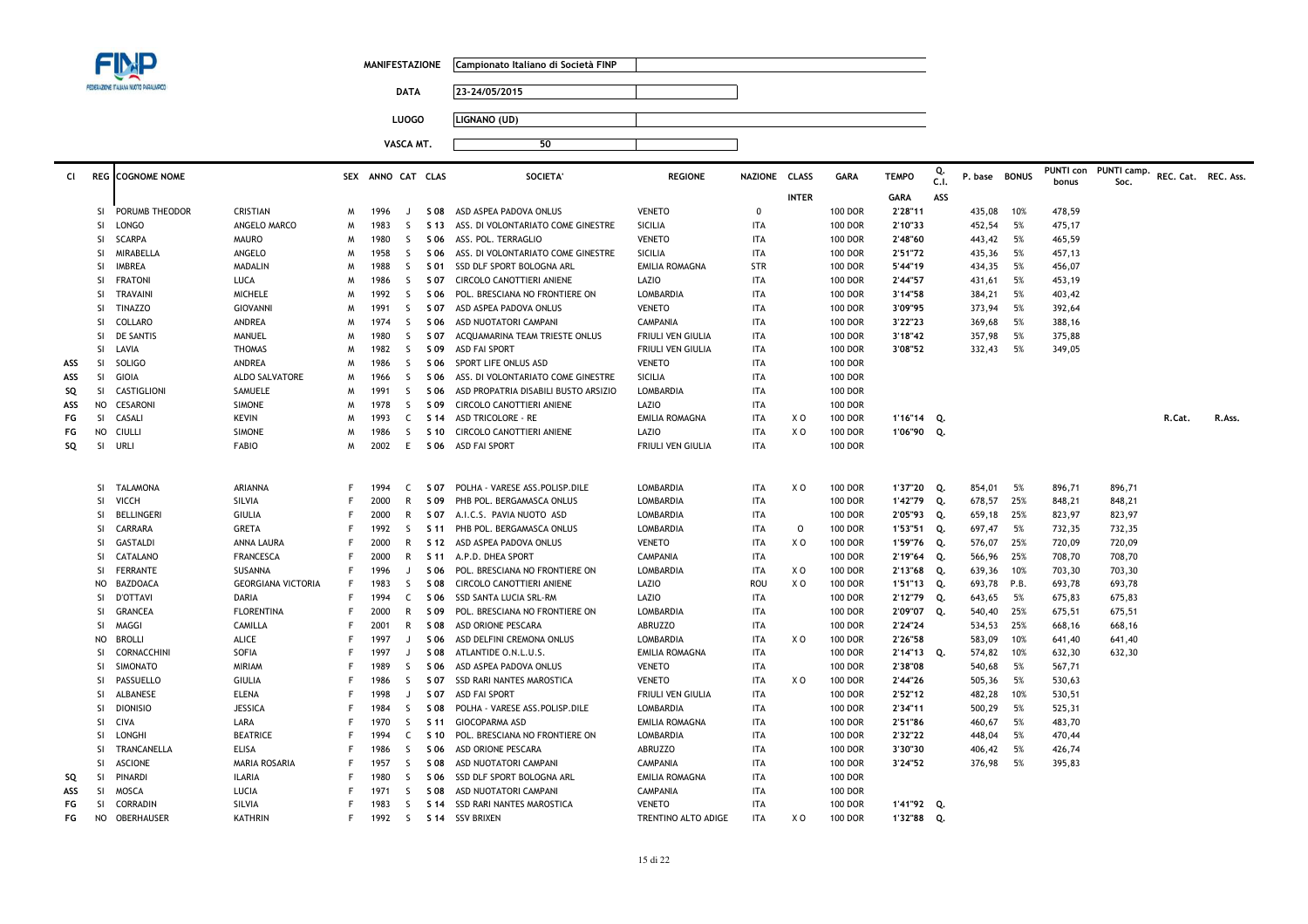|    |               |                                    |                        |        | <b>MANIFESTAZIONE</b> |              |              | Campionato Italiano di Società FINP                      |                            |                   |                |                    |                    |            |                  |           |                    |                     |                     |  |
|----|---------------|------------------------------------|------------------------|--------|-----------------------|--------------|--------------|----------------------------------------------------------|----------------------------|-------------------|----------------|--------------------|--------------------|------------|------------------|-----------|--------------------|---------------------|---------------------|--|
|    |               |                                    |                        |        |                       | <b>DATA</b>  |              | 23-24/05/2015                                            |                            |                   |                |                    |                    |            |                  |           |                    |                     |                     |  |
|    |               |                                    |                        |        |                       |              |              |                                                          |                            |                   |                |                    |                    |            |                  |           |                    |                     |                     |  |
|    |               |                                    |                        |        |                       | <b>LUOGO</b> |              | LIGNANO (UD)                                             |                            |                   |                |                    |                    |            |                  |           |                    |                     |                     |  |
|    |               |                                    |                        |        |                       | VASCA MT.    |              | 50                                                       |                            |                   |                |                    |                    |            |                  |           |                    |                     |                     |  |
|    |               |                                    |                        |        |                       |              |              |                                                          |                            |                   |                |                    |                    |            |                  |           |                    |                     |                     |  |
| CI | <b>REG</b>    | <b>COGNOME NOME</b>                |                        |        | SEX ANNO CAT CLAS     |              |              | <b>SOCIETA</b>                                           | <b>REGIONE</b>             | NAZIONE CLASS     |                | <b>GARA</b>        | <b>TEMPO</b>       | Q.<br>C.I. | P. base BONUS    |           | PUNTI con<br>bonus | PUNTI camp.<br>Soc. | REC. Cat. REC. Ass. |  |
|    |               |                                    |                        |        |                       |              |              |                                                          |                            |                   | <b>INTER</b>   |                    | <b>GARA</b>        | ASS        |                  |           |                    |                     |                     |  |
| FG | <b>SI</b>     | PALAZZO                            | <b>XENIA FRANCESCA</b> | F      | 1998                  | J            |              | S 14 ASD TEAM SPORT ISOLA                                | <b>VENETO</b>              | <b>ITA</b>        | X <sub>0</sub> | <b>100 DOR</b>     | 1'23"75            | Q.         |                  |           |                    |                     |                     |  |
| FG | <sub>SI</sub> | <b>RABBOLINI</b>                   | <b>MARTINA</b>         | F      | 1998                  | $\Box$       | S 11         | G.S. DIL. NON VEDENTI MILANO - ONLUS                     | <b>LOMBARDIA</b>           | <b>ITA</b>        | X <sub>0</sub> | <b>100 DOR</b>     | 1'28"21            | Q.         |                  |           |                    |                     |                     |  |
|    |               | Metri 50 Stile Libero / Free Style |                        |        |                       |              |              |                                                          |                            |                   |                |                    |                    |            |                  |           |                    |                     |                     |  |
|    | SI            | <b>BICELLI</b>                     | <b>FEDERICO</b>        | W      | 1999                  | R            | S 09         | POL. BRESCIANA NO FRONTIERE ON                           | LOMBARDIA                  | <b>ITA</b>        | X <sub>0</sub> | 050 STI            | 0'30"61            | Q.         | 831,75           | 25%       | 1039,69            | 1039,69             |                     |  |
|    | -SI           | PERFETTO                           | <b>IVAN</b>            | м      | 2000                  | $\mathsf{R}$ | S 10         | ASD NUOTATORI CAMPANI                                    | CAMPANIA                   | <b>ITA</b>        | X <sub>0</sub> | 050 STI            | 0'28"42            | Q.         | 827,94           | 25%       | 1034,92            | 1034,92             | R.Cat.              |  |
|    | SI            | MORLACCHI                          | <b>FEDERICO</b>        | W      | 1993                  | C            | S 09         | POLHA - VARESE ASS.POLISP.DILE                           | LOMBARDIA                  | <b>ITA</b>        | X <sub>0</sub> | 050 STI            | 0'27"57            | Q.         | 923,47           | 5%        | 969,64             | 969,64              |                     |  |
|    | NO            | SOTTILE                            | <b>FABRIZIO</b>        | M      | 1993                  | $\mathsf{C}$ | S 12         | CIRCOLO CANOTTIERI ANIENE                                | LAZIO                      | <b>ITA</b>        | X <sub>0</sub> | 050 STI            | 0'26"11            | Q.         | 913,06           | 5%        | 958,71             | 958,71              |                     |  |
|    | SI.           | <b>TARAS</b>                       | <b>VALERIO</b>         | M      | 1988                  | <sub>S</sub> | S 07         | <b>SSD SANTA LUCIA SRL-RM</b>                            | LAZIO                      | <b>ITA</b>        | X <sub>0</sub> | 050 STI            | 0'30"96            | Q.         | 901.49           | 5%        | 946,56             | 946,56              |                     |  |
|    | SI            | <b>BARLAAM</b>                     | <b>SIMONE</b>          | W      | 2000                  | R            | S 10         | POLHA - VARESE ASS.POLISP.DILE                           | LOMBARDIA                  | <b>ITA</b>        |                | 050 STI            | 0'31"77            | Q.         | 740,64           | 25%       | 925,79             | 925,79              |                     |  |
|    | NO            | CIULL                              | <b>SIMONE</b>          | M      | 1986                  | S            | S 10         | CIRCOLO CANOTTIERI ANIENE                                | LAZIO                      | <b>ITA</b>        | X <sub>0</sub> | 050 STI            | 0'25"49            | Q.         | 923,11           | P.B.      | 923,11             | 923,11              |                     |  |
|    | SI            | <b>URSO</b>                        | SALVATORE              | W      | 1999                  | R            | S 12         | ASD NOIVED NAPOLI                                        | <b>CAMPANIA</b>            | ITA               | X O            | 050 STI            | 0'32"57            | Q.         | 731,96           | 25%       | 914,95             | 914,95              |                     |  |
|    | <b>SI</b>     | BASSANI                            | <b>FEDERICO</b>        | W      | 1996                  | J            | S 11         | <b>CIRCOLO CANOTTIERI ANIENE</b>                         | LAZIO                      | <b>ITA</b>        | X <sub>0</sub> | 050 STI            | 0'31"24            | Q.         | 825,86           | 10%       | 908,45             | 908,45              |                     |  |
|    | SI.           | <b>FANTIN</b>                      | <b>ANTONIO</b>         | м      | 2001                  | $\mathsf{R}$ | S 07         | <b>ASD FAI SPORT</b>                                     | <b>FRIULI VEN GIULIA</b>   | <b>ITA</b>        |                | 050 STI            | 0'38"43            | Q.         | 726,26           | 25%       | 907,82             | 907,82              |                     |  |
|    | SI.           | ALIBRANDI                          | LORENZO                | W      | 1994                  | C            | S 08         | SSD SANTA LUCIA SRL-RM                                   | LAZIO                      | ITA               | X O            | 050 STI            | 0'31"40            | Q.         | 835,99           | 5%        | 877,79             | 877,79              |                     |  |
|    | SI            | CAPUTO                             | <b>MICHELE</b>         | W      | 1973                  | S            | S 07         | ASD ASPEA PADOVA ONLUS                                   | <b>VENETO</b>              | <b>ITA</b>        | Χ              | 050 STI            | 0'34"27            | Q.         | 814,41           | 5%        | 855,14             | 855,14              |                     |  |
|    | SI.           | PASQUINI                           | <b>ROBERTO</b>         | W      | 1968                  | S.           | S 10         | SSD SANTA LUCIA SRL-RM                                   | LAZIO                      | ITA               |                | 050 STI            | 0'29"04            | Q.         | 810,26           | 5%        | 850,77             | 850,77              |                     |  |
|    | SI            | <b>L'ABBATE</b>                    | <b>LORENZO</b>         | W<br>M | 2001                  | R            | S 09         | POLHA - VARESE ASS.POLISP.DILE                           | LOMBARDIA                  | ITA               |                | 050 STI            | 0'37"71            |            | 675,15           | 25%       | 843,94             | 843,94              |                     |  |
|    | SI<br>-SI     | FERRARI<br>SCANDOLARO              | <b>KEVIN</b><br>MATTIA | W      | 1992<br>2000          | S<br>R       | S 09<br>S 07 | POL. BRESCIANA NO FRONTIERE ON<br>ASD ASPEA PADOVA ONLUS | LOMBARDIA<br><b>VENETO</b> | <b>ITA</b><br>ITA |                | 050 STI<br>050 STI | 0'32"05<br>0'42"20 | Q.<br>Q.   | 794,38<br>661,37 | 5%<br>25% | 834,10<br>826,72   | 834,10<br>826,72    |                     |  |
|    | <b>SI</b>     | SIRICA                             | CHRISTIAN              | W      | 1999                  | R            | S 09         | ASD DIVERSAMENTE-ABILI BRIANTEA '84                      | LOMBARDIA                  | <b>ITA</b>        |                | 050 STI            | 0'38"76            |            | 656,86           | 25%       | 821,08             | 821,08              |                     |  |
|    | SI            | <b>BONI</b>                        | <b>VINCENZO</b>        | м      | 1988                  | S            | S 03         | CARAVAGGIO SPORTING VILLAGE AQUA & FITICAMPANIA          |                            | <b>ITA</b>        | X <sub>0</sub> | 050 STI            | 0'56"03            | Q.         | 771,73           | 5%        | 810,32             | 810,32              |                     |  |
|    | SI.           | SANGALLI                           | <b>CRISTIAN</b>        | W      | 1996                  | J            | S 10         | PHB POL. BERGAMASCA ONLUS                                | LOMBARDIA                  | <b>ITA</b>        |                | 050 STI            | 0'31"97            | Q.         | 736,00           | 10%       | 809,60             | 809,60              |                     |  |
|    | -SI           | CASTAGNETO                         | ANDREA                 |        | 1988                  | S            | S 05         | ASD FRATELLANZA NUOTO PONTEDECIMO                        | LIGURIA                    | <b>ITA</b>        | X <sub>0</sub> | 050 STI            | 0'43"15            | Q.         | 768,25           | 5%        | 806,66             | 806,66              |                     |  |
|    | SI.           | <b>VENERUSO</b>                    | <b>EMANUELE</b>        | M      | 1992                  | <sub>S</sub> | S 09         | ASD NUOTATORI CAMPANI                                    | CAMPANIA                   | <b>ITA</b>        | $\circ$        | 050 STI            | 0'33"28            | Q.         | 765,02           | 5%        | 803,28             | 803,28              |                     |  |
|    | -SI           | PALUMBO                            | <b>VINCENZO</b>        | W      | 2001                  | R            | S 09         | A.P.D. DHEA SPORT                                        | <b>CAMPANIA</b>            | <b>ITA</b>        |                | 050 STI            | 0'39"72            |            | 640,99           | 25%       | 801,23             | 801,23              |                     |  |
|    | SI            | SCIACCALUGA                        | <b>GIOVANNI</b>        |        | 1994                  | $\mathsf{C}$ | S 06         | <b>SSD NUOTATORI GENOVESI</b>                            | LIGURIA                    | <b>ITA</b>        |                | 050 STI            | 0'38"80            | Q.         | 758,25           | 5%        | 796,16             | 796,16              |                     |  |
|    | -SI           | PALANTRANI                         | ANDREA                 | M      | 1975                  | <sub>S</sub> | S 13         | CIRCOLO CANOTTIERI ANIENE                                | LAZIO                      | <b>ITA</b>        | $\circ$        | 050 STI            | 0'31"53            | Q.         | 758.01           | 5%        | 795,91             | 795,91              |                     |  |
|    | SI            | PAULON                             | ALESSANDRO             | W      | 1991                  | S.           | S 05         | SSD SANTA LUCIA SRL-RM                                   | LAZIO                      | <b>ITA</b>        |                | 050 STI            | 0'43"76            | Q.         | 757,54           | 5%        | 795,42             | 795,42              |                     |  |
|    | SI            | SANTORO                            | ANGELO                 | м      | 1988                  | S.           | S 09         | ASD NUOTATORI CAMPANI                                    | CAMPANIA                   | <b>ITA</b>        |                | 050 STI            | 0'33"85            | Q.         | 752,14           | 5%        | 789,75             | 789,75              |                     |  |
|    | SI            | <b>FORTE</b>                       | <b>CARLO MARIA</b>     | W      | 1993                  | C            | S 07         | SSD SANTA LUCIA SRL-RM                                   | LAZIO                      | <b>ITA</b>        |                | 050 STI            | 0'37"28            | Q.         | 748,66           | 5%        | 786,09             | 786,09              |                     |  |
|    | <b>SI</b>     | <b>CONTI</b>                       | ALESSANDRO             | W      | 2002                  | E.           | S 03         | POL. BRESCIANA NO FRONTIERE ON                           | <b>LOMBARDIA</b>           | <b>ITA</b>        |                | 050 STI            | 1'11"84            | Q.         | 601,89           | 30%       | 782,46             | 782,46              | R.Cat.              |  |
|    | SI            | <b>MISURI</b>                      | <b>DAVIDE</b>          | м      | 1998                  | J            | S 07         | GRUPPO PROMOZIONALE SAN MICHELE VERON VENETO             |                            | <b>ITA</b>        |                | 050 STI            | 0'39"35            | Q.         | 709,28           | 10%       | 780,20             | 780,20              |                     |  |
|    | NO            | PAVAN                              | <b>ALBERTO</b>         | W      | 1989                  | S.           | S 10         | CIRCOLO CANOTTIERI ANIENE                                | LAZIO                      | <b>ITA</b>        | $\circ$        | 050 STI            | 0'30"18            | Q.         | 779,66           | P.B.      | 779,66             | 779,66              |                     |  |
|    | -SI           | <b>GIACOMIN</b>                    | <b>ENRICO</b>          | M      | 1967                  | S            | S 07         | ASD ASPEA PADOVA ONLUS                                   | <b>VENETO</b>              | <b>ITA</b>        |                | 050 STI            | 0'37"88            | Q.         | 736,80           | 5%        | 773,64             | 773,64              |                     |  |
|    | SI.           | FAZZARI                            | <b>ROBERTO</b>         | W      | 1987                  | S.           | S 07         | ASD FRATELLANZA NUOTO PONTEDECIMO                        | LIGURIA                    | ITA               | X              | 050 STI            | 0'37"95            | Q.         | 735,44           | 5%        | 772,21             | 772,21              |                     |  |
|    | -SI           | POZZAN                             | <b>STEFANO</b>         | W      | 1985                  | S.           | S 08         | GRUPPO PROMOZIONALE SAN MICHELE VERON VENETO             |                            | <b>ITA</b>        |                | 050 STI            | 0'35"89            | Q.         | 731,40           | 5%        | 767,97             | 767,97              |                     |  |
|    | SI            | CAMPORA                            | ANDREA                 | м      | 1974                  | S            | S 07         | SSD SANTA LUCIA SRL-RM                                   | LAZIO                      | <b>ITA</b>        |                | 050 STI            | 0'38"29            | Q.         | 728,91           | 5%        | 765,36             | 765,36              |                     |  |
|    | SI.           | <b>FARETRA</b>                     | <b>CLAUDIO</b>         | W      | 1965                  | S.           | S 09         | SSD SANTA LUCIA SRL-RM                                   | LAZIO                      | ITA               |                | 050 STI            | 0'35"03            | Q.         | 726,81           | 5%        | 763,15             | 763,15              |                     |  |
|    | SI            | <b>MUZIO</b>                       | <b>FEDERICO</b>        | W      | 1997                  | $\mathbf{J}$ | S 09         | ASS. DI VOLONTARIATO COME GINESTRE                       | SICILIA                    | <b>ITA</b>        |                | 050 STI            | 0'36"70            |            | 693,73           | 10%       | 763,11             | 763,11              |                     |  |
|    | -SI           | <b>FRANZONI</b>                    | ANTONIO MARCO          | м      | 1989                  | S            | S 10         | ASD NUOTATORI CAMPANI                                    | CAMPANIA                   | <b>ITA</b>        |                | 050 STI            | 0'32"43            | Q.         | 725,56           | 5%        | 761,84             | 761,84              |                     |  |
|    | -SI           | APUANI                             | ALESSANDRO             | м      | 2000                  | R            | S 10         | PHB POL. BERGAMASCA ONLUS                                | LOMBARDIA                  | <b>ITA</b>        |                | 050 STI            | 0'38"74            |            | 607,38           | 25%       | 759,23             | 759,23              |                     |  |
|    | SI            | PLACIDI                            | <b>ROBERTO</b>         | W      | 1976                  | S            | S 04         | SSD SANTA LUCIA SRL-RM                                   | LAZIO                      | <b>ITA</b>        |                | 050 STI            | 0'52"44            | Q.         | 720,63           | 5%        | 756,66             | 756,66              |                     |  |
|    |               | SI SMITS                           | <b>BERND</b>           | W      | 1975                  | S.           | S 07         | PHB POL. BERGAMASCA ONLUS                                | <b>LOMBARDIA</b>           | <b>STR</b>        | $\Omega$       | 050 STI            | 0'38"80            | Q.         | 719,33           | 5%        | 755,30             | 755,30              |                     |  |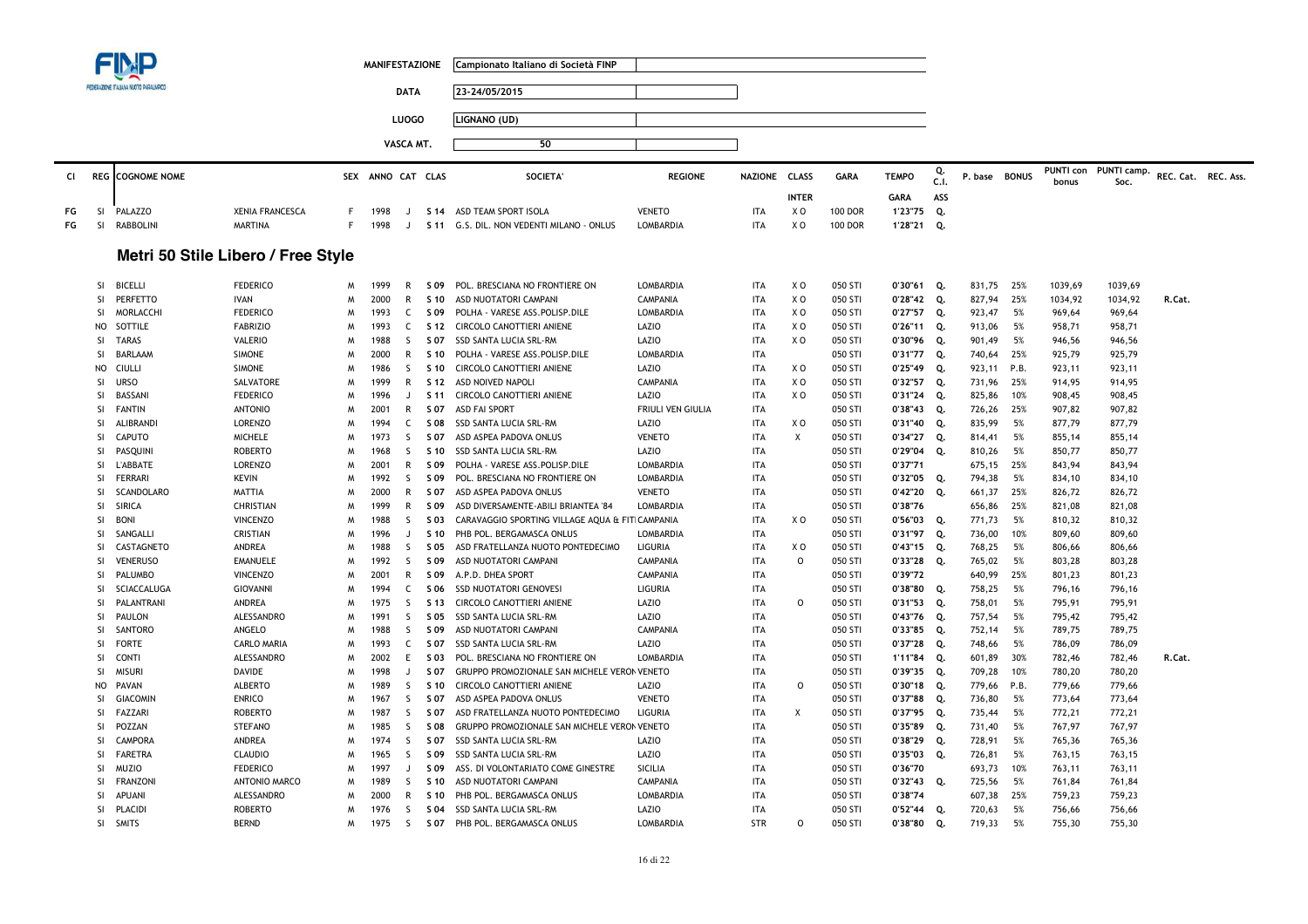| <b>WINE ITALIANA NUOTO PARALIMPICO</b> |  |
|----------------------------------------|--|

| MANIFESTAZIONE | Campionato Italiano di Società FINP |  |
|----------------|-------------------------------------|--|
|                |                                     |  |

**LUOGO LIGNANO (UD)**

| <b>CI</b> |               | <b>REG</b> COGNOME NOME |                       |   | SEX ANNO CAT CLAS |              |      | <b>SOCIETA</b>                                       | <b>REGIONE</b>   | NAZIONE CLASS |                | <b>GARA</b> | <b>TEMPO</b>  | Q.<br>C.1 | P. base BONUS |      | bonus  | PUNTI con PUNTI camp.<br>Soc. | REC. Cat. REC. Ass. |  |
|-----------|---------------|-------------------------|-----------------------|---|-------------------|--------------|------|------------------------------------------------------|------------------|---------------|----------------|-------------|---------------|-----------|---------------|------|--------|-------------------------------|---------------------|--|
|           |               |                         |                       |   |                   |              |      |                                                      |                  |               | <b>INTER</b>   |             | GARA          | ASS       |               |      |        |                               |                     |  |
|           | SI.           | ABETE                   | <b>VITTORIO</b>       | M | 1980              | -S           | S 10 | ASD NUOTATORI CAMPANI                                | <b>CAMPANIA</b>  | ITA           | $\circ$        | 050 STI     | 0'32"77       | Q.        | 718,03        | - 5% | 753,94 | 753,94                        |                     |  |
|           | SI.           | <b>ZAMPOLERI</b>        | <b>IVANO</b>          | M | 1980              | -S           | S 09 | PHB POL. BERGAMASCA ONLUS                            | LOMBARDIA        | ITA           |                | 050 STI     | 0'35"87       | Q.        | 709,79        | 5%   | 745,27 | 745,27                        |                     |  |
|           |               | NO FONTE                | ANGELO                | M | 1978              | -S           | S 08 | SSD SANTA LUCIA SRL-RM                               | LAZIO            | ITA           | x o            | 050 STI     | 0'35"55 Q.    |           | 738,40 P.B.   |      | 738,40 | 738,40                        |                     |  |
|           | <sub>SI</sub> | CACCIAMANO              | <b>GIANLUCA</b>       | M | 1971              | <sub>S</sub> | S 10 | SSD SANTA LUCIA SRL-RM                               | LAZIO            | ITA           | X <sub>0</sub> | 050 STI     | 0'33"47 Q.    |           | 703,02        | 5%   | 738,17 | 738,17                        |                     |  |
|           | SI.           | <b>BOCCIA</b>           | <b>ANTONIO</b>        | M | 1956              | S.           | S 09 | ASD NUOTATORI CAMPANI                                | <b>CAMPANIA</b>  | ITA           |                | 050 STI     | 0'36"62       |           | 695,25        | 5%   | 730,01 | 730,01                        |                     |  |
|           | <b>SI</b>     | <b>BEGGIATO</b>         | LUIGI                 | M | 1998              | J            | S 06 | ASD ASPEA PADOVA ONLUS                               | <b>VENETO</b>    | ITA           | $\times$       | 050 STI     | $0'44''930$ . |           | 654,80        | 10%  | 720,28 | 720,28                        |                     |  |
|           | NO.           | <b>RUBINO</b>           | <b>FRANCESCO</b>      | M | 1970              | <sub>S</sub> | S 10 | <b>CIRCOLO CANOTTIERI ANIENE</b>                     | LAZIO            | <b>ITA</b>    |                | 050 STI     | 0'33"16 Q.    |           | 709,59        | P.B. | 709,59 | 709,59                        |                     |  |
|           | SI.           | BELLINI                 | MARCELLO              | M | 1970              | <sub>S</sub> | S 10 | <b>SSD SANTA LUCIA SRL-RM</b>                        | LAZIO            | <b>ITA</b>    |                | 050 STI     | $0'34"900$ .  |           | 674,21        | - 5% | 707,92 | 707,92                        |                     |  |
|           | SI            | ROTA                    | MATTEO                | M | 1994              | C            | S 06 | PHB POL. BERGAMASCA ONLUS                            | LOMBARDIA        | ITA           |                | 050 STI     | $0'43''90$ Q. |           | 670,16        | 5%   | 703,67 | 703,67                        |                     |  |
|           | SI.           | TERRANEO                | ANDREA                | M | 1987              | S.           | S 07 | ASD BRIANZA SILVIA TREMOLADA                         | LOMBARDIA        | ITA           |                | 050 STI     | $0'41''65$ Q. |           | 670,11        | 5%   | 703,61 | 703,61                        |                     |  |
|           | <sub>SI</sub> | <b>MAGENES</b>          | CARLO                 | M | 1985              | S.           | S 06 | PHB POL. BERGAMASCA ONLUS                            | LOMBARDIA        | ITA           |                | 050 STI     | 0'44"02 Q.    |           | 668,33        | - 5% | 701,75 | 701,75                        |                     |  |
|           | <sub>SI</sub> | <b>DEMARCO</b>          | LUCA                  | M | 1992              | <sub>S</sub> | S 09 | ASD DIVERSAMENTE-ABILI BRIANTEA '84                  | LOMBARDIA        | <b>ITA</b>    |                | 050 STI     | 0'38"33       |           | 664,23        | 5%   | 697,44 | 697,44                        |                     |  |
|           | <sub>SI</sub> | <b>CIMMINO</b>          | SALVATORE             | M | 1964              | -S           | S 09 | CIRCOLO CANOTTIERI ANIENE                            | LAZIO            | <b>ITA</b>    |                | 050 STI     | 0'38"36       |           | 663,71        | 5%   | 696,90 | 696,90                        |                     |  |
|           | SI.           | <b>BRUSCA</b>           | <b>MATTEO</b>         | M | 1993              | C            | S 06 | ASD BRIANZA SILVIA TREMOLADA                         | LOMBARDIA        | ITA           |                | 050 STI     | 0'44"40 Q.    |           | 662,61        | 5%   | 695,74 | 695,74                        |                     |  |
|           | <sub>SI</sub> | ARIANO                  | <b>ENRICO</b>         | M | 1968              | <sub>S</sub> | S 05 | PHB POL. BERGAMASCA ONLUS                            | LOMBARDIA        | ITA           |                | 050 STI     | $0'50''24$ Q. |           | 659,83        | - 5% | 692,82 | 692,82                        |                     |  |
|           | <sub>SI</sub> | LEONARDI                | <b>LEONARDO</b>       | M | 1963              | S.           | S 10 | SSD SANTA LUCIA SRL-RM                               | LAZIO            | ITA           |                | 050 STI     | 0'35"72       |           | 658,73        | - 5% | 691,67 | 691,67                        |                     |  |
|           | <sub>SI</sub> | POPESCU                 | RADU                  | M | 1971              | -S           | S 06 | SSD SANTA LUCIA SRL-RM                               | LAZIO            | ITA           |                | 050 STI     | $0'44''93$ Q. |           | 654,80        | 5%   | 687,54 | 687,54                        |                     |  |
|           | <sub>SI</sub> | <b>TESSARO</b>          | <b>GABRIELE</b>       | M | 1997              | J            | S 07 | ASS. POL. TERRAGLIO                                  | <b>VENETO</b>    | ITA           |                | 050 STI     | 0'44''83      |           | 622,57        | 10%  | 684,83 | 684,83                        |                     |  |
|           | <sub>SI</sub> | <b>BACCIOCCHI</b>       | <b>STEFANO</b>        | M | 1978              | S            | S 09 | ASD DIVERSAMENTE-ABILI BRIANTEA '84                  | LOMBARDIA        | ITA           |                | 050 STI     | 0'39"60       |           | 642,93        | 5%   | 675,08 | 675,08                        |                     |  |
|           | SI            | AGAZZI                  | <b>ROBERTO</b>        | M | 1960              | S            | S 07 | PHB POL. BERGAMASCA ONLUS                            | LOMBARDIA        | ITA           |                | 050 STI     | 0'43"65       |           | 639,40        | 5%   | 671,37 | 671,37                        |                     |  |
|           | SI            | PADOVAN                 | <b>CLAUDIO</b>        | M | 2000              | R            | S 06 | <b>CUS TORINO</b>                                    | <b>PIEMONTE</b>  | ITA           |                | 050 STI     | 0'54"80       |           | 536,86        | 25%  | 671,08 | 671,08                        |                     |  |
|           | <sub>SI</sub> | GIOIA                   | <b>ALDO SALVATORE</b> | M | 1966              | -S           | S 06 | ASS. DI VOLONTARIATO COME GINESTRE                   | SICILIA          | <b>ITA</b>    |                | 050 STI     | 0'46"17 Q.    |           | 637,21        | - 5% | 669,07 | 669,07                        |                     |  |
|           | <sub>SI</sub> | FONTANA                 | <b>GIOVANNI</b>       | M | 1953              | -S           | S 09 | CARAVAGGIO SPORTING VILLAGE AQUA & FITICAMPANIA      |                  | ITA           |                | 050 STI     | 0'40"17       |           | 633,81        | 5%   | 665,50 | 665,50                        |                     |  |
|           | <sub>SI</sub> | CASTIGLIONI             | SAMUELE               | M | 1991              | -S           | S 06 | ASD PROPATRIA DISABILI BUSTO ARSIZIO                 | <b>LOMBARDIA</b> | ITA           |                | 050 STI     | 0'46"52 Q.    |           | 632,42        | 5%   | 664,04 | 664,04                        |                     |  |
|           | SI.           | GROTTESI                | ALESSANDRO            | M | 1970              | S.           | S 06 | SSD SANTA LUCIA SRL-RM                               | LAZIO            | ITA           |                | 050 STI     | 0'46"97 Q.    |           | 626,36        | - 5% | 657,68 | 657,68                        |                     |  |
|           | NO            | RAMMAZZO                | ANGELO                | M | 1969              | <sub>S</sub> | S 05 | CIRCOLO CANOTTIERI ANIENE                            | LAZIO            | <b>ITA</b>    |                | 050 STI     | $0'50''63$ Q. |           | 654,75        | P.B. | 654,75 | 654,75                        |                     |  |
|           | SI            | <b>FALCONI</b>          | FABIO                 | M | 1977              | S            | S 04 | SSD SANTA LUCIA SRL-RM                               | LAZIO            | <b>ITA</b>    |                | 050 STI     | 1'00"79       | Q.        | 621,65        | 5%   | 652,73 | 652,73                        |                     |  |
|           | <sub>SI</sub> | ANDREONI                | ALESSANDRO            | M | 1997              | J            | S 08 | POLHA - VARESE ASS.POLISP.DILE                       | LOMBARDIA        | ITA           |                | 050 STI     | 0'44"42       |           | 590,95        | 10%  | 650,05 | 650,05                        |                     |  |
|           | <sub>SI</sub> | ZEN                     | LORENZO               | M | 2001              | R            | S 07 | POLHA - VARESE ASS. POLISP. DILE                     | LOMBARDIA        | ITA           |                | 050 STI     | 0'53"76       |           | 519,16 25%    |      | 648,95 | 648,95                        |                     |  |
|           | SI.           | D'ANDREA                | LORENZO               | M | 1984              | <sub>S</sub> | S 09 | POLHA - VARESE ASS. POLISP. DILE                     | LOMBARDIA        | ITA           |                | 050 STI     | 0'41''33      |           | 616,02        | - 5% | 646,82 | 646,82                        |                     |  |
|           | <sub>SI</sub> | LATALARDO               | ALESSANDRO            | M | 1992              | -S           | S 06 | ASD ASPEA PADOVA ONLUS                               | <b>VENETO</b>    | ITA           | X O            | 050 STI     | 0'49"12       |           | 598,94        | 5%   | 628,89 | 628,89                        |                     |  |
|           | SI.           | SCARPA                  | <b>MAURO</b>          | M | 1980              | -S           | S 06 | ASS. POL. TERRAGLIO                                  | <b>VENETO</b>    | ITA           |                | 050 STI     | 0'49"37       |           | 595,91        | - 5% | 625,70 | 625,70                        |                     |  |
|           | SI            | <b>CIAGLIA</b>          | ALESSIO               | M | 1974              | <sub>S</sub> | S 07 | ASD BRIANZA SILVIA TREMOLADA                         | LOMBARDIA        | <b>ITA</b>    |                | 050 STI     | 0'47''74      |           | 584,63        | 5%   | 613,86 |                               |                     |  |
|           | SI            | VIDAL                   | MATTEO                | M | 1984              | S            | S 04 | SPORT LIFE ONLUS ASD                                 | <b>VENETO</b>    | ITA           |                | 050 STI     | 1'04"76 Q.    |           | 583,54        | 5%   | 612,72 |                               |                     |  |
|           | SI            | <b>CLEMENTE</b>         | <b>ANTONINO</b>       | M | 1963              | S            | S 06 | ASD BRIANZA SILVIA TREMOLADA                         | LOMBARDIA        | ITA           |                | 050 STI     | 0'50"78       |           | 579,36        | 5%   | 608,33 |                               |                     |  |
|           | SI.           | <b>MUTTINELLI</b>       | MARCO                 | M | 1969              | <sub>S</sub> | S 09 | <b>GRUPPO PROMOZIONALE SAN MICHELE VERON VENETO</b>  |                  | <b>ITA</b>    |                | 050 STI     | 0'44"01       |           | 578,50        | 5%   | 607,43 |                               |                     |  |
|           | <sub>SI</sub> | BONETTI                 | <b>MIRCO</b>          | M | 1978              | <sub>S</sub> | S 09 | A.I.C.S. PAVIA NUOTO ASD                             | <b>LOMBARDIA</b> | <b>ITA</b>    |                | 050 STI     | 0'44"15       |           | 576,67        | - 5% | 605,50 |                               |                     |  |
|           | <sub>SI</sub> | CHIUMINATO              | ANDREA                | M | 1961              | -S           | S 05 | <b>SSD NUOTATORI GENOVESI</b>                        | LIGURIA          | ITA           |                | 050 STI     | 0'57''63      |           | 575,22        | - 5% | 603,98 |                               |                     |  |
|           | SI.           | SARACINO                | CHRISTIAN             | M | 2003              | E.           | S 12 | A.P.D. DHEA SPORT                                    | <b>CAMPANIA</b>  | ITA           |                | 050 STI     | 0'51"56       |           | 462,37        | 30%  | 601,09 |                               |                     |  |
|           | <b>SI</b>     | <b>RIBOLDI</b>          | ANDREA                | M | 1970              | -S           | S 10 | ASD DIVERSAMENTE-ABILI BRIANTEA '84                  | LOMBARDIA        | ITA           |                | 050 STI     | 0'41''15      |           | 571,81        | 5%   | 600,40 |                               |                     |  |
|           | SI.           | <b>BEATO</b>            | ANDREA                | M | 1989              | S.           | S 09 | ASD NUOTATORI CAMPANI                                | <b>CAMPANIA</b>  | ITA           |                | 050 STI     | 0'44''62      |           | 570,60        | 5%   | 599,13 |                               |                     |  |
|           | <sub>SI</sub> | <b>GRAMIGNANO</b>       | <b>STEFANO</b>        | M | 1983              | <sub>S</sub> | S 08 | ASD PROPATRIA DISABILI BUSTO ARSIZIO                 | LOMBARDIA        | <b>ITA</b>    |                | 050 STI     | 0'46"04       |           | 570,16        | 5%   | 598,66 |                               |                     |  |
|           | <sub>SI</sub> | <b>LOMBARDINI</b>       | <b>SERGIO</b>         | M | 1977              | -S           | S 05 | PHB POL. BERGAMASCA ONLUS                            | <b>LOMBARDIA</b> | <b>ITA</b>    |                | 050 STI     | 0'58"20       |           | 569,59        | - 5% | 598,07 |                               |                     |  |
|           | ςı            | GAZZOLA                 | MARCO                 | M | 1980              | -S           | S 05 | SPORT LIFE ONLUS ASD                                 | <b>VENETO</b>    | ITA           |                | 050 STI     | 0'58"30       |           | 568,61        | 5%   | 597,04 |                               |                     |  |
|           |               | SI ANGRISANI            | LUCA                  | M | 1978              | S.           |      | S 09 CARAVAGGIO SPORTING VILLAGE AQUA & FITICAMPANIA |                  | <b>ITA</b>    |                | 050 STI     | 0'45"10       |           | 564,52        | - 5% | 592,75 |                               |                     |  |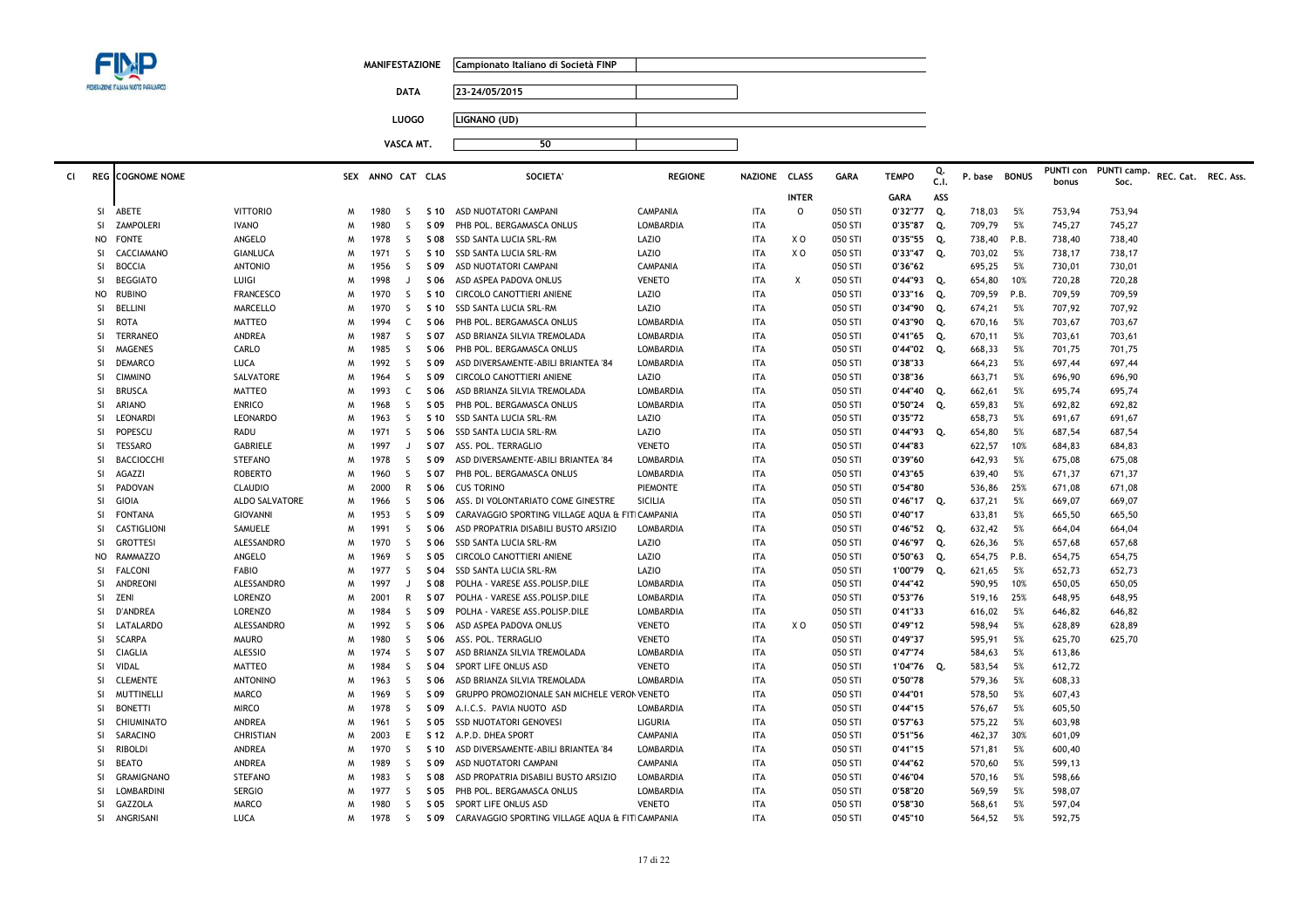| <b>MANA NIOTO PARALMPICO</b><br>VE ITI |
|----------------------------------------|
|                                        |

| <b>MANIFESTAZIONE</b> | Campionato Italiano di Società FINP |  |
|-----------------------|-------------------------------------|--|
|                       |                                     |  |

**LUOGO LIGNANO (UD)**

| <b>CI</b> | <b>REG</b> | <b>COGNOME NOME</b> |                       |   | SEX ANNO CAT CLAS |              |      | <b>SOCIETA</b>                      | <b>REGIONE</b>        | NAZIONE CLASS |              | <b>GARA</b> | <b>TEMPO</b>  | Q.<br>C.1. | P. base BONUS |      | bonus  | PUNTI con PUNTI camp.<br>Soc. | REC. Cat. REC. Ass. |  |
|-----------|------------|---------------------|-----------------------|---|-------------------|--------------|------|-------------------------------------|-----------------------|---------------|--------------|-------------|---------------|------------|---------------|------|--------|-------------------------------|---------------------|--|
|           |            |                     |                       |   |                   |              |      |                                     |                       |               | <b>INTER</b> |             | GARA          | ASS        |               |      |        |                               |                     |  |
|           |            | SI MANGO            | <b>MAURIZIO</b>       | M | 1974              | -S           |      | S 07 CIRCOLO CANOTTIERI ANIENE      | LAZIO                 | ITA           |              | 050 STI     | 0'49"70       |            | 561,57        | - 5% | 589,65 |                               |                     |  |
|           | SI         | AZZARITO            | ANDREA                | м | 1999              | R            | S 03 | SSD NUOTATORI GENOVESI              | LIGURIA               | <b>ITA</b>    |              | 050 STI     | 1'31"84 Q.    |            | 470,82        | 25%  | 588,52 |                               |                     |  |
|           |            | SI TERZI            | <b>FEDERICO</b>       | M | 1978              | <sub>S</sub> | S 09 | ASD DIVERSAMENTE-ABILI BRIANTEA '84 | <b>LOMBARDIA</b>      | <b>ITA</b>    | 0            | 050 STI     | 0'45''68      |            | 557,36        | - 5% | 585,22 |                               |                     |  |
|           | SI.        | LIBRALESSO          | WALTER                | м | 1957              | -S           | S 06 | ASD ASPEA PADOVA ONLUS              | <b>VENETO</b>         | ITA           |              | 050 STI     | 0'54''10      |            | 543,81        | 5%   | 571,00 |                               |                     |  |
|           |            | SI VITANZA          | <b>EDOARDO</b>        | M | 1994              | $\mathsf{C}$ |      | S 13 SSD SANTA LUCIA SRL-RM         | LAZIO                 | ITA           |              | 050 STI     | 0'44"02       |            | 542,94        | 5%   | 570,08 |                               |                     |  |
|           | SI         | <b>MARSON</b>       | CRISTIANO             | M | 1973              | S            | S 04 | ASD DIVERSAMENTE-ABILI BRIANTEA '84 | LOMBARDIA             | ITA           | X O          | 050 STI     | 1'09"67       |            | 542,41        | 5%   | 569,53 |                               |                     |  |
|           | SI         | LORIBI              | CRISTIAN              | M | 1973              | S            | S 05 | PHB POL. BERGAMASCA ONLUS           | LOMBARDIA             | ITA           |              | 050 STI     | 1'01"57       |            | 538,41        | 5%   | 565,33 |                               |                     |  |
|           |            | SI LANZANI          | <b>MANUELE</b>        | M | 1991              | -S           | S 02 | ASD DIVERSAMENTE-ABILI BRIANTEA '84 | <b>LOMBARDIA</b>      | ITA           |              | 050 STI     | $1'54''54$ Q. |            | 528,99        | - 5% | 555,43 |                               |                     |  |
|           | SI         | <b>CESARANO</b>     | DAVIDE                | M | 1995              | C            | S 08 | POLHA - VARESE ASS. POLISP. DILE    | LOMBARDIA             | ITA           |              | 050 STI     | 0'50"38       |            | 521,04        | 5%   | 547,09 |                               |                     |  |
|           |            | SI ZUIN             | OLIVIERO              | M | 1970              | S.           | S 07 | ASD ASPEA PADOVA ONLUS              | <b>VENETO</b>         | ITA           |              | 050 STI     | 0'53"75       |            | 519,26        | - 5% | 545,22 |                               |                     |  |
|           | SI         | PORUMB THEODOR      | CRISTIAN              | M | 1996              | J            | S 08 | ASD ASPEA PADOVA ONLUS              | <b>VENETO</b>         | $\mathbf 0$   |              | 050 STI     | 0'53"41       |            | 491,48        | 10%  | 540,63 |                               |                     |  |
|           |            | SI PRINCIPI         | <b>ANTONIO</b>        | M | 1972              | <sub>S</sub> | S 04 | ASD ASPEA PADOVA ONLUS              | <b>VENETO</b>         | <b>ITA</b>    |              | 050 STI     | 1'13"95       |            | 511,02        | 5%   | 536,57 |                               |                     |  |
|           | SI         | CAGNINO             | ALESSANDRO            | м | 1989              | <sub>S</sub> | S 07 | SSD IDEA SPORT Arl                  | LIGURIA               | ITA           |              | 050 STI     | 0'54''62      |            | 510,98        | 5%   | 536,53 |                               |                     |  |
|           |            | SI BERNI            | PAOLO GIUSEPPE        | M | 1981              | S.           |      | S 12 GIOCOPARMA ASD                 | <b>EMILIA ROMAGNA</b> | ITA           |              | 050 STI     | 0'46"96       |            | 507,67        | 5%   | 533,05 |                               |                     |  |
|           | SI         | FERRARI             | DARIO                 | M | 1981              | S.           | S 08 | PHB POL. BERGAMASCA ONLUS           | LOMBARDIA             | <b>ITA</b>    |              | 050 STI     | 0'52"15       |            | 503,36        | - 5% | 528,52 |                               |                     |  |
|           | SI         | COSTANTINI          | ALVISE                | M | 1987              | S.           | S 06 | ASS. POL. TERRAGLIO                 | <b>VENETO</b>         | ITA           |              | 050 STI     | 0'59''45      |            | 494,87        | 5%   | 519,61 |                               |                     |  |
|           | SI.        | CAMPAGNOLO          | FABIO                 | м | 1979              | <sub>S</sub> | S 05 | POLHA - VARESE ASS.POLISP.DILE      | <b>LOMBARDIA</b>      | ITA           |              | 050 STI     | 1'08"41       |            | 484,58        | - 5% | 508,81 |                               |                     |  |
|           | SI         | PICCO               | <b>GABRIELE</b>       | M | 1996              | J            | S 07 | ASD FAI SPORT                       | FRIULI VEN GIULIA     | ITA           |              | 050 STI     | 1'01"91       |            | 450,82        | 10%  | 495,90 |                               |                     |  |
|           | SI.        | LONGO               | ANGELO MARCO          | W | 1983              | S.           | S 13 | ASS. DI VOLONTARIATO COME GINESTRE  | SICILIA               | ITA           |              | 050 STI     | 0'51''15      |            | 467,25        | 5%   | 490,62 |                               |                     |  |
|           | SI         | CAZZATO             | <b>GIUSEPPE</b>       | M | 1967              | <sub>S</sub> | S 05 | SPORT LIFE ONLUS ASD                | <b>VENETO</b>         | <b>ITA</b>    |              | 050 STI     | 1'11"60       |            | 462,99        | 5%   | 486,14 |                               |                     |  |
|           |            | SI FILIPPAZZI       | <b>MARCO</b>          | M | 1968              | S.           | S 07 | POL. MILANESE 1979 SPO              | <b>LOMBARDIA</b>      | <b>ITA</b>    |              | 050 STI     | 1'00"42       |            | 461,93        | 5%   | 485,03 |                               |                     |  |
|           | NO.        | COZZOLINO           | <b>ANTONIO</b>        | м | 1979              | <sub>S</sub> | S 04 | ASD NUOTATORI CAMPANI               | <b>CAMPANIA</b>       | ITA           |              | 050 STI     | 1'20"19       |            | 471,26 P.B.   |      | 471,26 |                               |                     |  |
|           |            | SI CATTANI          | <b>EMANUELE</b>       | M | 1987              | S.           | S 07 | POL. MILANESE 1979 SPO              | LOMBARDIA             | ITA           |              | 050 STI     | 1'02"45       |            | 446,92        | 5%   | 469,26 |                               |                     |  |
|           | SI         | DALLA PELLEGRINA    | RICCARDO              | M | 2002              | E            | S 04 | POL. BRESCIANA NO FRONTIERE ON      | LOMBARDIA             | ITA           |              | 050 STI     | 1'44"83       |            | 360,49        | 30%  | 468,63 |                               |                     |  |
|           | SI         | <b>PROSERPIO</b>    | MARCO                 | M | 1979              | S            | S 04 | ASD DIVERSAMENTE-ABILI BRIANTEA '84 | LOMBARDIA             | 0             |              | 050 STI     | 1'24"86       |            | 445,32        | 5%   | 467,59 |                               |                     |  |
|           |            | SI TRAVAINI         | <b>MICHELE</b>        | м | 1992              | -S           | S 06 | POL. BRESCIANA NO FRONTIERE ON      | <b>LOMBARDIA</b>      | <b>ITA</b>    |              | 050 STI     | 1'06"21       |            | 444,34        | - 5% | 466,56 |                               |                     |  |
|           | SI         | <b>MORETTI</b>      | PAOLO                 | M | 1995              | C            | S 05 | POL. BRESCIANA NO FRONTIERE ON      | LOMBARDIA             | ITA           |              | 050 STI     | 1'14"88       |            | 442,71        | 5%   | 464,84 |                               |                     |  |
|           |            | NO VINCENZI         | ANDREA ROBERTO        | W | 1971              | S.           | S 03 | ATLANTIDE O.N.L.U.S.                | <b>EMILIA ROMAGNA</b> | ITA           |              | 050 STI     | 1'37"69       |            | 442,62 P.B.   |      | 442,62 |                               |                     |  |
|           | SI         | MIRABELLA           | ANGELO                | M | 1958              | <sub>S</sub> | S 06 | ASS. DI VOLONTARIATO COME GINESTRE  | SICILIA               | <b>ITA</b>    |              | 050 STI     | 1'10"11       |            | 419,63        | 5%   | 440,61 |                               |                     |  |
|           |            | SI VITAGLIANO       | PASQUALE              | M | 1983              | <sub>S</sub> | S 04 | ASD NUOTATORI CAMPANI               | <b>CAMPANIA</b>       | ITA           |              | 050 STI     | 1'33"42       |            | 404,52        | 5%   | 424,74 |                               |                     |  |
|           | SI.        | MALMASSARI          | ANDREA                | м | 1975              | S.           | S 02 | ASD FAI SPORT                       | FRIULI VEN GIULIA     | ITA           |              | 050 STI     | 2'30"66       |            | 402,16        | 5%   | 422,27 |                               |                     |  |
|           | SI.        | AIROLDI             | ALESSANDRO            | м | 1969              | S.           | S 10 | PHB POL. BERGAMASCA ONLUS           | LOMBARDIA             | ITA           |              | 050 STI     | 0'58"52       |            | 402,08        | 5%   | 422,19 |                               |                     |  |
|           | SI         | GIAVAZZI            | <b>IGOR</b>           | M | 1971              | S.           | S 06 | PHB POL. BERGAMASCA ONLUS           | LOMBARDIA             | ITA           |              | 050 STI     | 1'13"58       |            | 399,84        | - 5% | 419,83 |                               |                     |  |
|           | SI         | BENEDINI            | <b>DAVIDE</b>         | M | 1994              | $\mathsf{C}$ | S 01 | POL. BRESCIANA NO FRONTIERE ON      | LOMBARDIA             | ITA           |              | 050 STI     | 2'50"66       |            | 393,30        | 5%   | 412,96 |                               |                     |  |
|           | SI.        | MANDRUZZATO         | <b>DIEGO</b>          | W | 1974              | S.           | S 03 | ASS. POL. TERRAGLIO                 | <b>VENETO</b>         | ITA           |              | 050 STI     | 1'50"08       |            | 392,81        | - 5% | 412,45 |                               |                     |  |
|           | SI         | NICOLI              | <b>ADRIANO</b>        | M | 1978              | <sub>S</sub> | S 06 | ASD FAI SPORT                       | FRIULI VEN GIULIA     | ITA           |              | 050 STI     | 1'15"31       |            | 390,65        | 5%   | 410,18 |                               |                     |  |
|           | SI         | REGGIANI            | <b>SIMONE</b>         | W | 1979              | S.           |      | \$03 ATLANTIDE O.N.L.U.S.           | <b>EMILIA ROMAGNA</b> | ITA           |              | 050 STI     | 1'50"79       |            | 390,29        | 5%   | 409,80 |                               |                     |  |
|           | SI         | SILVESTRI           | <b>BRUNO GIORDANO</b> | M | 1998              | J            | S 03 | SPORT LIFE ONLUS ASD                | <b>VENETO</b>         | <b>ITA</b>    |              | 050 STI     | 1'57"05       |            | 369,41        | 10%  | 406,36 |                               |                     |  |
|           |            | SI LAVIA            | <b>THOMAS</b>         | M | 1982              | S.           | S 09 | ASD FAI SPORT                       | FRIULI VEN GIULIA     | ITA           |              | 050 STI     | 1'05"80       |            | 386,93        | 5%   | 406,28 |                               |                     |  |
|           | SI.        | SEPULCRI            | ANDREA                | м | 1975              | S.           | S 03 | ASD FAI SPORT                       | FRIULI VEN GIULIA     | ITA           |              | 050 STI     | 1'51"78       |            | 386,83        | 5%   | 406,17 |                               |                     |  |
|           |            | SI FRATONI          | LUCA                  | м | 1986              | S.           | S 07 | CIRCOLO CANOTTIERI ANIENE           | LAZIO                 | ITA           |              | 050 STI     | 1'12"45       |            | 385,23        | 5%   | 404,49 |                               |                     |  |
|           |            | SI MOTTA            | <b>DAVIDE</b>         | M | 1982              | <sub>S</sub> | S 04 | CIRCOLO CANOTTIERI ANIENE           | LAZIO                 | <b>ITA</b>    |              | 050 STI     | 1'40"69       |            | 375,31        | 5%   | 394,08 |                               |                     |  |
|           | SI.        | <b>TONOLI</b>       | <b>FRANCO</b>         | M | 1959              | <sub>S</sub> | S 05 | PHB POL. BERGAMASCA ONLUS           | <b>LOMBARDIA</b>      | ITA           |              | 050 STI     | 1'28"98       |            | 372,56        | 5%   | 391,18 |                               |                     |  |
|           | SI.        | COLLARO             | ANDREA                | M | 1974              | S.           | S 06 | ASD NUOTATORI CAMPANI               | <b>CAMPANIA</b>       | ITA           |              | 050 STI     | 1'19"21       |            | 371,42        | 5%   | 389,99 |                               |                     |  |
|           |            | SI PASQUINI         | <b>EMILIANO</b>       | M | 1987              | S.           |      | S 05 ATLANTIDE O.N.L.U.S.           | <b>EMILIA ROMAGNA</b> | <b>ITA</b>    |              | 050 STI     | 1'29"32       |            | 371,14 5%     |      | 389,69 |                               |                     |  |
|           |            |                     |                       |   |                   |              |      |                                     |                       |               |              |             |               |            |               |      |        |                               |                     |  |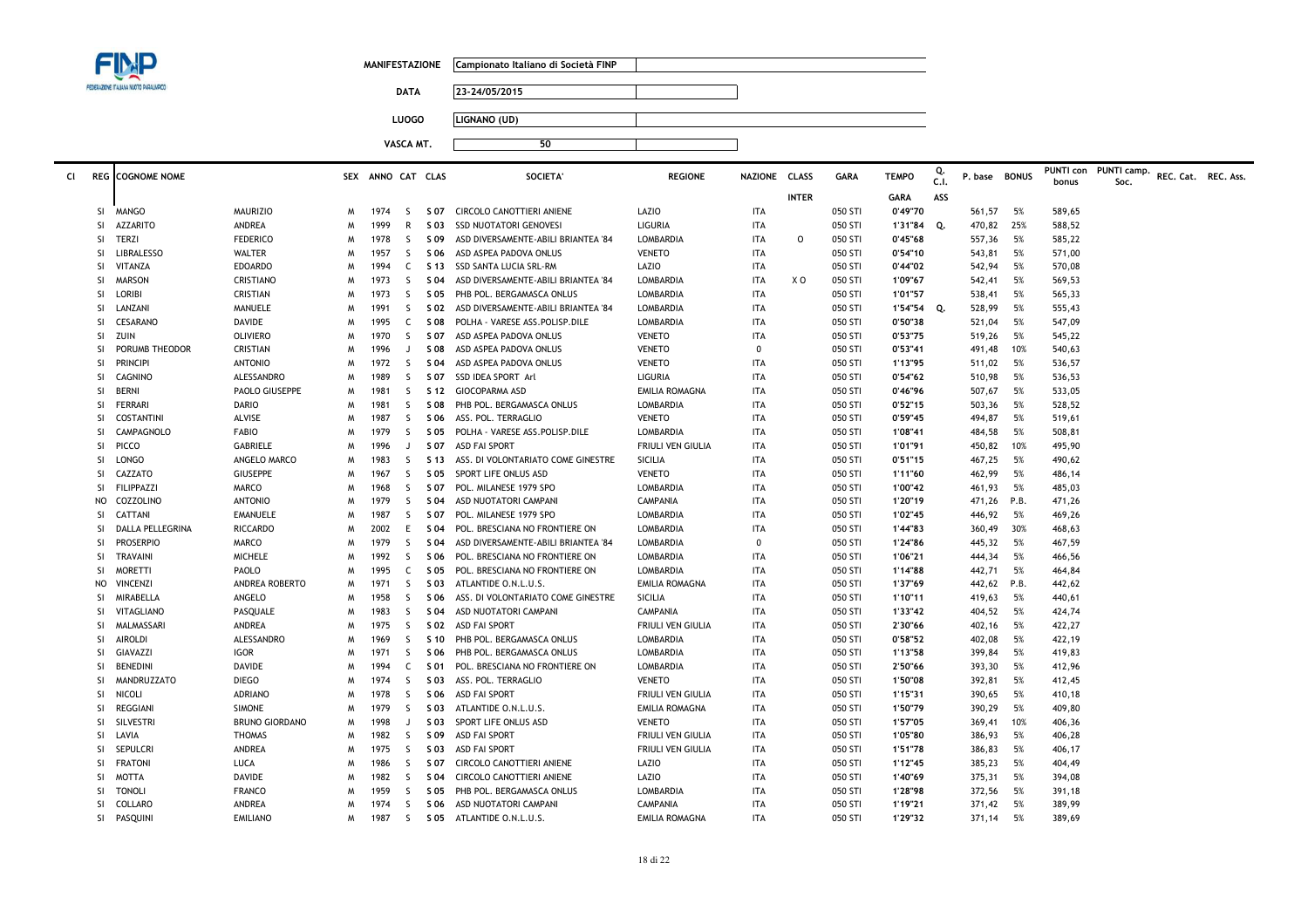| <b>TO DIDILI</b><br>orn |  |
|-------------------------|--|
| ×<br>na                 |  |

|  |  | MANIFESTAZIONE       Campionato Italiano di Società FINP |  |
|--|--|----------------------------------------------------------|--|
|--|--|----------------------------------------------------------|--|

**LUOGO LIGNANO (UD)**

| <b>CI</b> | <b>REG</b>    | <b>COGNOME NOME</b> |                   |    | SEX ANNO CAT CLAS |              |      | <b>SOCIETA'</b>                              | <b>REGIONE</b>           | NAZIONE CLASS |              | <b>GARA</b> | <b>TEMPO</b>  | Q.   | P. base BONUS |      |         | PUNTI con PUNTI camp. | REC. Cat. REC. Ass. |        |
|-----------|---------------|---------------------|-------------------|----|-------------------|--------------|------|----------------------------------------------|--------------------------|---------------|--------------|-------------|---------------|------|---------------|------|---------|-----------------------|---------------------|--------|
|           |               |                     |                   |    |                   |              |      |                                              |                          |               |              |             |               | C.I. |               |      | bonus   | Soc.                  |                     |        |
|           |               |                     |                   |    |                   |              |      |                                              |                          |               | <b>INTER</b> |             | <b>GARA</b>   | ASS  |               |      |         |                       |                     |        |
|           | SI.           | <b>TINAZZO</b>      | <b>GIOVANNI</b>   | M  | 1991              | S.           | S 07 | ASD ASPEA PADOVA ONLUS                       | <b>VENETO</b>            | <b>ITA</b>    |              | 050 STI     | 1'19''48      |      | 351,16        | 5%   | 368,72  |                       |                     |        |
|           | -SI           | <b>GARATTI</b>      | <b>ALESSANDRO</b> | М  | 1972              | S.           | S 05 | SPORT LIFE ONLUS ASD                         | <b>VENETO</b>            | <b>ITA</b>    |              | 050 STI     | 1'37"32       |      | 340,63        | 5%   | 357,66  |                       |                     |        |
|           | SI.           | <b>PONZONI</b>      | PAOLO             | M  | 1968              | S.           | S 05 | POL. BRESCIANA NO FRONTIERE ON               | <b>LOMBARDIA</b>         | ITA           |              | 050 STI     | 1'38"24       |      | 337,44        | 5%   | 354,31  |                       |                     |        |
|           | SI.           | URLI                | FABIO             | M  | 2002              | E            | S 06 | ASD FAI SPORT                                | <b>FRIULI VEN GIULIA</b> | ITA           |              | 050 STI     | 1'50"33       |      | 266,65        | 30%  | 346,65  |                       |                     |        |
|           | SI.           | DE SANTIS           | MANUEL            | M  | 1980              | S.           | S 07 | ACQUAMARINA TEAM TRIESTE ONLUS               | <b>FRIULI VEN GIULIA</b> | ITA           |              | 050 STI     | 1'26"50       |      | 322,66        | - 5% | 338,79  |                       |                     |        |
|           | SI.           | <b>STELLITANO</b>   | LUCA              | М  | 1988              | -S           | S 05 | POL. BRESCIANA NO FRONTIERE ON               | <b>LOMBARDIA</b>         | <b>ITA</b>    |              | 050 STI     | 1'45"96       |      | 312,85        | 5%   | 328,50  |                       |                     |        |
|           | SI.           | <b>COLOMBO</b>      | <b>RUGGERO</b>    | м  | 1999              | R            | S 04 | ASD DIVERSAMENTE-ABILI BRIANTEA '84          | LOMBARDIA                | <b>ITA</b>    |              | 050 STI     | 2'35"00       |      | 243,81        | 25%  | 304,76  |                       |                     |        |
|           | -SI           | ZAMPIERI            | MANUELE           | М  | 1982              | -S           | S 05 | SPORT LIFE ONLUS ASD                         | <b>VENETO</b>            | ITA           |              | 050 STI     | 2'14"74       |      | 246,03        | 5%   | 258,33  |                       |                     |        |
|           | <b>SI</b>     | <b>BARRO</b>        | <b>LORENZO</b>    | м  | 1977              | S.           | S 01 | <b>SSD RARI NANTES MAROSTICA</b>             | <b>VENETO</b>            | ITA           |              | 050 STI     | 5'57"17       |      | 187,92        | 5%   | 197,32  |                       |                     |        |
|           | SI.           | <b>PISANO</b>       | ANDREA            | м  | 1967              | S.           | S 05 | ACQUAMARINA TEAM TRIESTE ONLUS               | <b>FRIULI VEN GIULIA</b> | <b>ITA</b>    |              | 050 STI     | 4'22"09       |      | 126,48        | 5%   | 132,81  |                       |                     |        |
| ASS       | <b>SI</b>     | <b>MAUGERI</b>      | <b>ANTONINO</b>   | м  | 1956              | S.           | S 05 | ASS. DI VOLONTARIATO COME GINESTRE           | <b>SICILIA</b>           | <b>ITA</b>    |              | 050 STI     |               |      |               |      |         |                       |                     |        |
| SQ        | <b>SI</b>     | <b>MORO</b>         | <b>TOMMASO</b>    | М  | 1992              | S.           | S 04 | ASD ASPEA PADOVA ONLUS                       | <b>VENETO</b>            | <b>ITA</b>    |              | 050 STI     |               |      |               |      |         |                       |                     |        |
| ASS       | <b>SI</b>     | <b>SOLIGO</b>       | ANDREA            | М  | 1986              | S.           | S 06 | SPORT LIFE ONLUS ASD                         | <b>VENETO</b>            | <b>ITA</b>    |              | 050 STI     |               |      |               |      |         |                       |                     |        |
| ASS       | <sup>SI</sup> | TROMBETTA           | <b>STEFANO</b>    | M  | 1979              | S.           | S 08 | POL. BRESCIANA NO FRONTIERE ON               | <b>LOMBARDIA</b>         | <b>ITA</b>    |              | 050 STI     |               |      |               |      |         |                       |                     |        |
| ASS       | NO.           | <b>CESARONI</b>     | <b>SIMONE</b>     | M  | 1978              | S.           | S 09 | CIRCOLO CANOTTIERI ANIENE                    | LAZIO                    | <b>ITA</b>    |              | 050 STI     |               |      |               |      |         |                       |                     |        |
|           |               |                     |                   |    |                   |              |      |                                              |                          |               |              |             |               |      |               |      |         |                       |                     |        |
|           | SI.           | <b>TRIMI</b>        | <b>ARJOLA</b>     | F. | 1987              | -S           | S 04 | POL. BRESCIANA NO FRONTIERE ON               | <b>LOMBARDIA</b>         | <b>ITA</b>    | X O          | 050 STI     | 0'41"84       | Q.   | 1046,85       | 5%   | 1099,19 | 1099,19               | R.Cat.              | R.Ass. |
|           | SI.           | <b>ROMANO</b>       | <b>EMANUELA</b>   |    | 1990              | <sub>S</sub> | S 06 | ASD NUOTATORI CAMPANI                        | <b>CAMPANIA</b>          | <b>ITA</b>    | X O          | 050 STI     | 0'36"69       | Q.   | 964,84        | 5%   | 1013,08 | 1013,08               |                     |        |
|           | -SI           | <b>BUNIOLO</b>      | <b>FEDERICA</b>   |    | 1988              | S.           | S 11 | ASD ASPEA PADOVA ONLUS                       | <b>VENETO</b>            | ITA           | X O          | 050 STI     | 0'35"38       | Q.   | 881,85        | 5%   | 925,95  | 925,95                |                     |        |
|           | <b>SI</b>     | <b>BELOTTI</b>      | SARA              |    | 1999              | R            | S 13 | OLIMPIC SWIM PRO ASD                         | LOMBARDIA                | ITA           | ΧO           | 050 STI     | $0'37''45$ Q. |      | 738,32        | 25%  | 922,90  | 922,90                |                     |        |
|           | <b>SI</b>     | VICCH               | SILVIA            |    | 2000              | R            | S 09 | PHB POL. BERGAMASCA ONLUS                    | LOMBARDIA                | <b>ITA</b>    |              | 050 STI     | 0'41"09       | Q.   | 708,44        | 25%  | 885,56  | 885,56                |                     |        |
|           | SI.           | AERE                | KATIA             |    | 1971              | S            | S 07 | <b>ASD FAI SPORT</b>                         | <b>FRIULI VEN GIULIA</b> | <b>ITA</b>    |              | 050 STI     | 0'38"71       | Q.   | 838,80        | 5%   | 880,74  | 880,74                |                     |        |
|           | SI            | <b>MARCHESINI</b>   | AGNESE            |    | 1997              | $\mathbf{J}$ | S 13 | GRUPPO PROMOZIONALE SAN MICHELE VERON VENETO |                          | <b>ITA</b>    |              | 050 STI     | 0'36"79       | Q.   | 751,56        | 10%  | 826,72  | 826,72                |                     |        |
|           | <b>SI</b>     | <b>MIGLIACCIO</b>   | ANGELA            |    | 2000              | R            | S 05 | A.P.D. DHEA SPORT                            | <b>CAMPANIA</b>          | ITA           |              | 050 STI     | $0'56''88$ Q. |      | 645,39        | 25%  | 806,74  | 806,74                |                     |        |
|           | -SI           | <b>VIVENZIO</b>     | LUIGIA            |    | 1991              | S            | S 12 | ASD NOIVED NAPOLI                            | <b>CAMPANIA</b>          | <b>ITA</b>    | ΧO           | 050 STI     | 0'36"44       | Q.   | 752,20        | 5%   | 789,81  | 789,81                |                     |        |
|           | -SI           | <b>CORNACCHINI</b>  | SOFIA             |    | 1997              | J            | S 08 | ATLANTIDE O.N.L.U.S.                         | <b>EMILIA ROMAGNA</b>    | ITA           |              | 050 STI     | $0'44''15$ Q. |      | 696,49        | 10%  | 766,14  | 766,14                |                     |        |
|           | <b>SI</b>     | <b>GASTALDI</b>     | ANNA LAURA        |    | 2000              | R            | S 12 | ASD ASPEA PADOVA ONLUS                       | <b>VENETO</b>            | <b>ITA</b>    | X O          | 050 STI     | 0'45"29       | Q.   | 605,21        | 25%  | 756,51  | 756,51                |                     |        |
|           | <b>SI</b>     | SOL                 | YLENIA            |    | 1995              | C            | S 06 | POL. BRESCIANA NO FRONTIERE ON               | LOMBARDIA                | <b>ITA</b>    | X O          | 050 STI     | 0'49"55 Q.    |      | 714,43        | 5%   | 750,15  | 750,15                |                     |        |
|           | <b>SI</b>     | <b>GRANCEA</b>      | <b>FLORENTINA</b> |    | 2000              | R            | S 09 | POL. BRESCIANA NO FRONTIERE ON               | LOMBARDIA                | <b>ITA</b>    |              | 050 STI     | 0'48"78       |      | 596,76        | 25%  | 745,95  | 745,95                |                     |        |
|           | SI.           | <b>MANTOAN</b>      | LARA              |    | 1999              | R            | S 12 | ASD ASPEA PADOVA ONLUS                       | <b>VENETO</b>            | <b>ITA</b>    | ΧO           | 050 STI     | 0'47"58 Q.    |      | 576,08        | 25%  | 720,10  | 720,10                |                     |        |
|           | <b>SI</b>     | <b>AGOSTINI</b>     | <b>IRENE</b>      |    | 200 <sup>-</sup>  | R            | S 05 | ASD ASPEA PADOVA ONLUS                       | <b>VENETO</b>            | <b>ITA</b>    |              | 050 STI     | 1'04"11       | Q.   | 572,61        | 25%  | 715,76  | 715,76                |                     |        |
|           | <b>SI</b>     | PROCIDA             | ANGELA            |    | 2000              | R            | S 03 | ASD NUOTATORI CAMPANI                        | <b>CAMPANIA</b>          | <b>ITA</b>    |              | 050 STI     | 1'28"65       | Q.   | 561,76        | 25%  | 702,20  | 702,20                | R.Cat.              |        |
|           | SI.           | <b>D'OTTAVI</b>     | DARIA             |    | 1994              | C            | S 06 | SSD SANTA LUCIA SRL-RM                       | LAZIO                    | <b>ITA</b>    |              | 050 STI     | 0'54"79 Q.    |      | 646,10        | 5%   | 678,41  | 678,41                |                     |        |
|           | SI            | MAZZOLA             | <b>OLGA</b>       |    | 1982              | S            | S 02 | POL. BRESCIANA NO FRONTIERE ON               | LOMBARDIA                | <b>ITA</b>    |              | 050 STI     | 1'48"86       | Q.   | 637,52        | 5%   | 669,39  | 669,39                |                     |        |
|           | <b>SI</b>     | <b>BELLIN</b>       | MARIA ROZALIA     |    |                   | C            | S 09 | ASD ASPEA PADOVA ONLUS                       | <b>VENETO</b>            | ITA           | $\Omega$     | 050 STI     | 0'46"32       |      | 628,45        | 5%   | 659,88  | 659,88                |                     |        |
|           | -SI           | <b>POLISENO</b>     | SARA              |    | 1982              | S.           | S 11 | CIRCOLO CANOTTIERI ANIENE                    | LAZIO                    | ITA           |              | 050 STI     | $0'50''15$ Q. |      | 622,13        | 5%   | 653,24  | 653,24                |                     |        |
|           | SI            | ABBATI              | CLAUDIA           |    | 1998              | J            | S 06 | ASD NUOTATORI CAMPANI                        | <b>CAMPANIA</b>          | ITA           |              | 050 STI     | 0'59"73       |      | 592,67        | 10%  | 651,93  | 651,93                |                     |        |
|           | <b>SI</b>     | PADOVAN             | <b>MICHELA</b>    |    | 1999              | R            | S 05 | <b>CUS TORINO</b>                            | PIEMONTE                 | <b>ITA</b>    |              | 050 STI     | 1'10"98       | Q.   | 517,19        | 25%  | 646,48  | 646,48                |                     |        |
|           | SI.           | <b>IACOBUCCI</b>    | RITA ANGELICA     |    | 1992              | -S           | S 09 | ASD NUOTATORI CAMPANI                        | <b>CAMPANIA</b>          | <b>ITA</b>    |              | 050 STI     | 0'47"50       |      | 612,84        | 5%   | 643,48  | 643,48                |                     |        |
|           | SI.           | MELOCCHI GARCIA     | CHIARA            |    | 2003              | Ε            | S 08 | PHB POL. BERGAMASCA ONLUS                    | LOMBARDIA                | <b>ITA</b>    |              | 050 STI     | 1'04"79       |      | 474,61        | 30%  | 616,99  |                       | R.Cat.              |        |
|           | SI.           | CARRARA             | GRETA             |    | 1992              | S            | S 11 | PHB POL. BERGAMASCA ONLUS                    | LOMBARDIA                | ITA           | $\Omega$     | 050 STI     | 0'53"50 Q.    |      | 583,18        | 5%   | 612,34  |                       |                     |        |
|           | SI.           | CATALANO            | <b>FRANCESCA</b>  |    | 2000              | R            | S 11 | A.P.D. DHEA SPORT                            | <b>CAMPANIA</b>          | ITA           |              | 050 STI     | 1'04"18       |      | 486,13        | 25%  | 607,67  |                       |                     |        |
|           | SI.           | SIMONATO            | MIRIAM            |    | 1989              | S.           | S 06 | ASD ASPEA PADOVA ONLUS                       | <b>VENETO</b>            | <b>ITA</b>    |              | 050 STI     | 1'01"27       |      | 577,77        | 5%   | 606,66  |                       |                     |        |
|           | SI.           | VELLUCCI            | CHIARA            | F. | 1997              | J            | S 05 | SSD SANTA LUCIA SRL-RM                       | LAZIO                    | <b>ITA</b>    |              | 050 STI     | 1'07"46 Q.    |      | 544,17        | 10%  | 598,59  |                       |                     |        |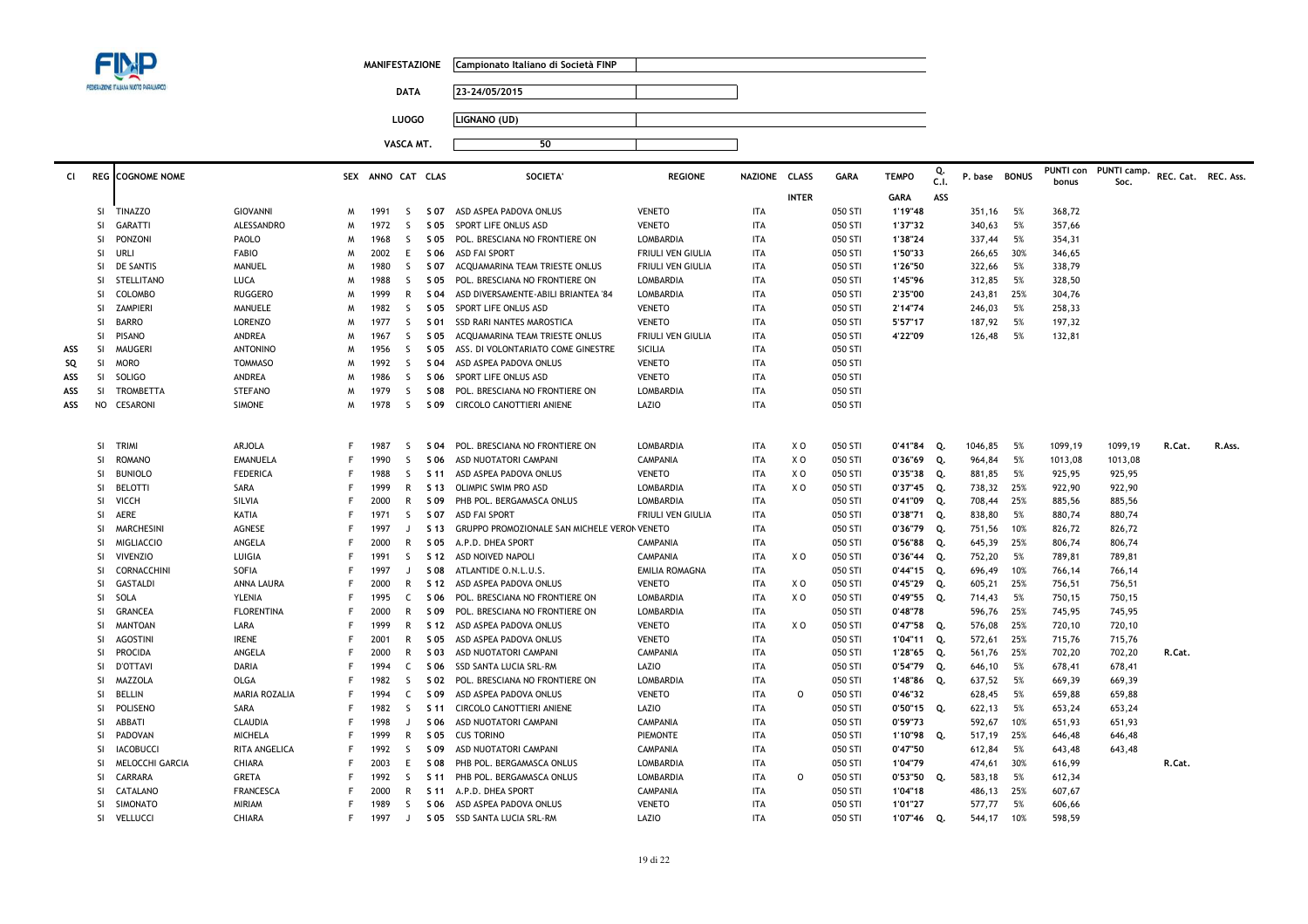| <b>TO DIDILI</b><br>orn<br>×<br>na |  |
|------------------------------------|--|

| MANIFESTAZIONE | Campionato Italiano di Società FINP |  |
|----------------|-------------------------------------|--|
|----------------|-------------------------------------|--|

**LUOGO LIGNANO (UD)**

| REC. Cat. REC. Ass.<br>P. base BONUS<br>C.1<br>bonus<br>Soc.<br><b>INTER</b><br><b>GARA</b><br>ASS<br>EMMA<br>S 05 ASD ASPEA PADOVA ONLUS<br><b>VENETO</b><br>SI.<br><b>SIMION</b><br>1997<br>ITA<br>050 STI<br>1'07"59 Q.<br>543,13<br>10%<br>597,44<br>F.<br>J<br><b>BEATRICE</b><br>LONGHI<br>C<br>S 10<br>POL. BRESCIANA NO FRONTIERE ON<br>LOMBARDIA<br>050 STI<br>0'49"91<br>567,22<br>5%<br>595,58<br>-SI<br>1994<br>ITA<br>POZZI<br><b>FRANCESCA</b><br><sub>S</sub><br>S 06<br>ASD DIVERSAMENTE-ABILI BRIANTEA '84<br>LOMBARDIA<br><b>ITA</b><br>X O<br>050 STI<br>1'03"73<br>555,47<br>5%<br>583,24<br>SI<br>1989<br>CORTE<br>ALESSIA<br>SPORT LIFE ONLUS ASD<br>ITA<br>050 STI<br>1'19"78 Q.<br>549,01<br>5%<br>576,46<br>SI<br>1985<br>S.<br>S 04<br><b>VENETO</b><br>F<br>ALBICINI<br>CRISTINA<br>POL. BRESCIANA NO FRONTIERE ON<br>LOMBARDIA<br><b>ITA</b><br>050 STI<br>0'48"17<br>574,01 P.B.<br>574,01<br>NO<br>1969<br>-S<br>S 13<br><b>BUSATO</b><br>PATRIZIA<br><b>VENETO</b><br>536,20<br>563,01<br>SI<br>1977<br>S.<br>S 06<br>ASD ASPEA PADOVA ONLUS<br>ITA<br>050 STI<br>1'06"02<br>5%<br><b>RUSSO</b><br>MARICA<br><sub>S</sub><br>SSD SANTA LUCIA SRL-RM<br>LAZIO<br><b>ITA</b><br>050 STI<br>0'57''36<br>536,09<br>5%<br>562,89<br><sup>SI</sup><br>1980<br>S 08<br>ASD ORIONE PESCARA<br><b>MUFFI</b><br><b>CLAUDIA</b><br>1998<br>S 06<br>ABRUZZO<br>ITA<br>050 STI<br>1'10"92<br>499,15<br>10%<br>549,07<br>SI.<br>$\mathbf{I}$<br>S.<br><b>ASD FAI SPORT</b><br>5%<br>ZANMARCHI<br>VALENTINA<br>1976<br>S 03<br><b>FRIULI VEN GIULIA</b><br>ITA<br>050 STI<br>1'42"16 Q.<br>487,47<br>511,84<br>-SI<br>S.<br>1'16"32<br>5%<br>SI.<br><b>NOMADE</b><br>MARIA<br>1948<br>S 05<br>ASD NUOTATORI CAMPANI<br><b>CAMPANIA</b><br>ITA<br>050 STI<br>481,00<br>505,05<br><b>FRANCESCA</b><br>S 09<br>A.P.D. DHEA SPORT<br><b>CAMPANIA</b><br>ITA<br>050 STI<br>1'05"27<br>445,99<br>10%<br>490,59<br>SI.<br>GENUA<br>1997<br>J<br><b>DIONISIO</b><br><b>JESSICA</b><br><sub>S</sub><br>LOMBARDIA<br><b>ITA</b><br>050 STI<br>1'06"26<br>5%<br>487,28<br>SI<br>1984<br>S 08<br>POLHA - VARESE ASS. POLISP. DILE<br>464,08<br><b>CELATO</b><br><b>ISABELLA</b><br>R<br>POL. BRESCIANA NO FRONTIERE ON<br>ITA<br>050 STI<br>1'37"08<br>378,14 25%<br>472,68<br>SI<br>2000<br>S 05<br>LOMBARDIA<br>POLITO<br><b>EMMA</b><br><sub>S</sub><br>ASD NUOTATORI CAMPANI<br><b>ITA</b><br>050 STI<br>1'21"75<br>449,05<br>5%<br>471,50<br>SI<br>1981<br>S 05<br><b>CAMPANIA</b><br><b>ROSARIA</b><br>S.<br>ASD NUOTATORI CAMPANI<br>050 STI<br>1'38"30<br>445,57<br>467,85<br><sup>SI</sup><br><b>NOCE</b><br>1971<br>S 04<br><b>CAMPANIA</b><br>ITA<br>5%<br><b>BUZIOL</b><br>ERIKA<br>SPORT LIFE ONLUS ASD<br><b>VENETO</b><br>050 STI<br>1'22"92<br>5%<br><sup>SI</sup><br>-S<br>S 05<br>ITA<br>442,72<br>464,85<br>1974<br>S.<br><b>VENETO</b><br><b>ROMAN</b><br>LUCIANA<br>1966<br>S 04<br>SPORT LIFE ONLUS ASD<br>ITA<br>050 STI<br>1'41"83<br>430,13<br>5%<br>451,64<br>-SI<br><b>BRANCACCIO</b><br>MARIAROSARIA<br>-S<br>S 05<br>ASD NUOTATORI CAMPANI<br><b>CAMPANIA</b><br>ITA<br>$\Omega$<br>050 STI<br>1'26"99<br>422,00<br>- 5%<br>443,10<br>-SI<br>1976<br><b>SI</b><br><b>BALDO</b><br><b>GIULIA</b><br>1999<br>R<br>S 09<br>ASD PROPATRIA DISABILI BUSTO ARSIZIO<br>LOMBARDIA<br>ITA<br>050 STI<br>1'23"32<br>349,38 25%<br>436,72<br><b>ASCIONE</b><br>MARIA ROSARIA<br>S.<br>S 08<br>ASD NUOTATORI CAMPANI<br><b>CAMPANIA</b><br>050 STI<br>1'14"57<br>412,36<br>- 5%<br>432,98<br>SI<br>1957<br>ITA<br>F<br>ALBANESE<br><b>ELENA</b><br>1998<br>S 07<br><b>ASD FAI SPORT</b><br>050 STI<br>1'22"56<br>393,29<br>10%<br>432,62<br>SI<br>J<br><b>FRIULI VEN GIULIA</b><br>ITA<br>F.<br>SI BIFFI<br><b>FRANCESCA</b><br>1997<br>S 04<br>PHB POL. BERGAMASCA ONLUS<br>LOMBARDIA<br>ITA<br>050 STI<br>1'55"93<br>377,81<br>10%<br>415,60<br>F<br>J<br>TRANCANELLA<br><sub>S</sub><br>S 06<br>ASD ORIONE PESCARA<br><b>ABRUZZO</b><br>5%<br><b>SI</b><br><b>ELISA</b><br>1986<br>ITA<br>050 STI<br>1'29"80<br>394,21<br>413,92<br>SARA<br>S.<br>ATLANTIDE O.N.L.U.S.<br>050 STI<br>1'29"89<br>408,39 P.B.<br>408,39<br>NO CANANI<br>1978<br>S 05<br><b>EMILIA ROMAGNA</b><br>ITA<br>MUSTEATA<br>POL. BRESCIANA NO FRONTIERE ON<br>LOMBARDIA<br>$\mathbf 0$<br>050 STI<br>1'29"19<br>5%<br>382,26<br><b>SI</b><br><b>IULIA</b><br>1995<br>C<br>S 07<br>364,05<br><b>ELEONORA</b><br><b>DAL PAOS</b><br>1993<br>C<br>S 05<br><b>ASD FAI SPORT</b><br>ITA<br>050 STI<br>1'42"67<br>357,55<br>5%<br>375,43<br>SI<br>FRIULI VEN GIULIA<br>CIVA<br>LARA<br>-S<br>GIOCOPARMA ASD<br><b>EMILIA ROMAGNA</b><br>ITA<br>050 STI<br>1'30"02<br>346,59<br>5%<br>363,92<br>SI<br>1970<br>S 11<br>SPINELLA<br><b>CHIARA</b><br>R<br>S 06<br>PHB POL. BERGAMASCA ONLUS<br>LOMBARDIA<br>ITA<br>050 STI<br>2'06"14<br>25%<br>350,80<br>SI<br>E<br>2001<br>280,64<br><b>ROMEO</b><br>MARIAROSARIA<br>1988<br>S.<br>S 04<br>ASD NUOTATORI CAMPANI<br><b>CAMPANIA</b><br>050 STI<br>2'12"92<br>329,52<br>5%<br>346,00<br>SI<br>ITA<br>ARGOLINI<br><b>ROBERTA</b><br>1975<br>S.<br>S 02<br>SSD RARI NANTES MAROSTICA<br><b>VENETO</b><br><b>ITA</b><br>050 STI<br>3'30"76<br>329,28<br>5%<br>345,75<br>SI<br>SANTONOCITO<br>LISA<br><sub>S</sub><br>S 05<br>ASD BRIANZA SILVIA TREMOLADA<br>050 STI<br>1'57"96<br>326,77<br><b>SI</b><br>1982<br>LOMBARDIA<br>ITA<br>311,21<br>5% |  |
|---------------------------------------------------------------------------------------------------------------------------------------------------------------------------------------------------------------------------------------------------------------------------------------------------------------------------------------------------------------------------------------------------------------------------------------------------------------------------------------------------------------------------------------------------------------------------------------------------------------------------------------------------------------------------------------------------------------------------------------------------------------------------------------------------------------------------------------------------------------------------------------------------------------------------------------------------------------------------------------------------------------------------------------------------------------------------------------------------------------------------------------------------------------------------------------------------------------------------------------------------------------------------------------------------------------------------------------------------------------------------------------------------------------------------------------------------------------------------------------------------------------------------------------------------------------------------------------------------------------------------------------------------------------------------------------------------------------------------------------------------------------------------------------------------------------------------------------------------------------------------------------------------------------------------------------------------------------------------------------------------------------------------------------------------------------------------------------------------------------------------------------------------------------------------------------------------------------------------------------------------------------------------------------------------------------------------------------------------------------------------------------------------------------------------------------------------------------------------------------------------------------------------------------------------------------------------------------------------------------------------------------------------------------------------------------------------------------------------------------------------------------------------------------------------------------------------------------------------------------------------------------------------------------------------------------------------------------------------------------------------------------------------------------------------------------------------------------------------------------------------------------------------------------------------------------------------------------------------------------------------------------------------------------------------------------------------------------------------------------------------------------------------------------------------------------------------------------------------------------------------------------------------------------------------------------------------------------------------------------------------------------------------------------------------------------------------------------------------------------------------------------------------------------------------------------------------------------------------------------------------------------------------------------------------------------------------------------------------------------------------------------------------------------------------------------------------------------------------------------------------------------------------------------------------------------------------------------------------------------------------------------------------------------------------------------------------------------------------------------------------------------------------------------------------------------------------------------------------------------------------------------------------------------------------------------------------------------------------------------------------------------------------------------------------------------------------------------------------------------------------------------------------------------------------------------------------------------------------------------------------------------------------------------------------------------------------------------------------------------------------------------------------------------------------------------------------------------------------------------------------------------------------------------------------------------------------------------------------------------------------------------------------------------------------------------------------------------------------------------------------------------|--|
|                                                                                                                                                                                                                                                                                                                                                                                                                                                                                                                                                                                                                                                                                                                                                                                                                                                                                                                                                                                                                                                                                                                                                                                                                                                                                                                                                                                                                                                                                                                                                                                                                                                                                                                                                                                                                                                                                                                                                                                                                                                                                                                                                                                                                                                                                                                                                                                                                                                                                                                                                                                                                                                                                                                                                                                                                                                                                                                                                                                                                                                                                                                                                                                                                                                                                                                                                                                                                                                                                                                                                                                                                                                                                                                                                                                                                                                                                                                                                                                                                                                                                                                                                                                                                                                                                                                                                                                                                                                                                                                                                                                                                                                                                                                                                                                                                                                                                                                                                                                                                                                                                                                                                                                                                                                                                                                                                                                       |  |
|                                                                                                                                                                                                                                                                                                                                                                                                                                                                                                                                                                                                                                                                                                                                                                                                                                                                                                                                                                                                                                                                                                                                                                                                                                                                                                                                                                                                                                                                                                                                                                                                                                                                                                                                                                                                                                                                                                                                                                                                                                                                                                                                                                                                                                                                                                                                                                                                                                                                                                                                                                                                                                                                                                                                                                                                                                                                                                                                                                                                                                                                                                                                                                                                                                                                                                                                                                                                                                                                                                                                                                                                                                                                                                                                                                                                                                                                                                                                                                                                                                                                                                                                                                                                                                                                                                                                                                                                                                                                                                                                                                                                                                                                                                                                                                                                                                                                                                                                                                                                                                                                                                                                                                                                                                                                                                                                                                                       |  |
|                                                                                                                                                                                                                                                                                                                                                                                                                                                                                                                                                                                                                                                                                                                                                                                                                                                                                                                                                                                                                                                                                                                                                                                                                                                                                                                                                                                                                                                                                                                                                                                                                                                                                                                                                                                                                                                                                                                                                                                                                                                                                                                                                                                                                                                                                                                                                                                                                                                                                                                                                                                                                                                                                                                                                                                                                                                                                                                                                                                                                                                                                                                                                                                                                                                                                                                                                                                                                                                                                                                                                                                                                                                                                                                                                                                                                                                                                                                                                                                                                                                                                                                                                                                                                                                                                                                                                                                                                                                                                                                                                                                                                                                                                                                                                                                                                                                                                                                                                                                                                                                                                                                                                                                                                                                                                                                                                                                       |  |
|                                                                                                                                                                                                                                                                                                                                                                                                                                                                                                                                                                                                                                                                                                                                                                                                                                                                                                                                                                                                                                                                                                                                                                                                                                                                                                                                                                                                                                                                                                                                                                                                                                                                                                                                                                                                                                                                                                                                                                                                                                                                                                                                                                                                                                                                                                                                                                                                                                                                                                                                                                                                                                                                                                                                                                                                                                                                                                                                                                                                                                                                                                                                                                                                                                                                                                                                                                                                                                                                                                                                                                                                                                                                                                                                                                                                                                                                                                                                                                                                                                                                                                                                                                                                                                                                                                                                                                                                                                                                                                                                                                                                                                                                                                                                                                                                                                                                                                                                                                                                                                                                                                                                                                                                                                                                                                                                                                                       |  |
|                                                                                                                                                                                                                                                                                                                                                                                                                                                                                                                                                                                                                                                                                                                                                                                                                                                                                                                                                                                                                                                                                                                                                                                                                                                                                                                                                                                                                                                                                                                                                                                                                                                                                                                                                                                                                                                                                                                                                                                                                                                                                                                                                                                                                                                                                                                                                                                                                                                                                                                                                                                                                                                                                                                                                                                                                                                                                                                                                                                                                                                                                                                                                                                                                                                                                                                                                                                                                                                                                                                                                                                                                                                                                                                                                                                                                                                                                                                                                                                                                                                                                                                                                                                                                                                                                                                                                                                                                                                                                                                                                                                                                                                                                                                                                                                                                                                                                                                                                                                                                                                                                                                                                                                                                                                                                                                                                                                       |  |
|                                                                                                                                                                                                                                                                                                                                                                                                                                                                                                                                                                                                                                                                                                                                                                                                                                                                                                                                                                                                                                                                                                                                                                                                                                                                                                                                                                                                                                                                                                                                                                                                                                                                                                                                                                                                                                                                                                                                                                                                                                                                                                                                                                                                                                                                                                                                                                                                                                                                                                                                                                                                                                                                                                                                                                                                                                                                                                                                                                                                                                                                                                                                                                                                                                                                                                                                                                                                                                                                                                                                                                                                                                                                                                                                                                                                                                                                                                                                                                                                                                                                                                                                                                                                                                                                                                                                                                                                                                                                                                                                                                                                                                                                                                                                                                                                                                                                                                                                                                                                                                                                                                                                                                                                                                                                                                                                                                                       |  |
|                                                                                                                                                                                                                                                                                                                                                                                                                                                                                                                                                                                                                                                                                                                                                                                                                                                                                                                                                                                                                                                                                                                                                                                                                                                                                                                                                                                                                                                                                                                                                                                                                                                                                                                                                                                                                                                                                                                                                                                                                                                                                                                                                                                                                                                                                                                                                                                                                                                                                                                                                                                                                                                                                                                                                                                                                                                                                                                                                                                                                                                                                                                                                                                                                                                                                                                                                                                                                                                                                                                                                                                                                                                                                                                                                                                                                                                                                                                                                                                                                                                                                                                                                                                                                                                                                                                                                                                                                                                                                                                                                                                                                                                                                                                                                                                                                                                                                                                                                                                                                                                                                                                                                                                                                                                                                                                                                                                       |  |
|                                                                                                                                                                                                                                                                                                                                                                                                                                                                                                                                                                                                                                                                                                                                                                                                                                                                                                                                                                                                                                                                                                                                                                                                                                                                                                                                                                                                                                                                                                                                                                                                                                                                                                                                                                                                                                                                                                                                                                                                                                                                                                                                                                                                                                                                                                                                                                                                                                                                                                                                                                                                                                                                                                                                                                                                                                                                                                                                                                                                                                                                                                                                                                                                                                                                                                                                                                                                                                                                                                                                                                                                                                                                                                                                                                                                                                                                                                                                                                                                                                                                                                                                                                                                                                                                                                                                                                                                                                                                                                                                                                                                                                                                                                                                                                                                                                                                                                                                                                                                                                                                                                                                                                                                                                                                                                                                                                                       |  |
|                                                                                                                                                                                                                                                                                                                                                                                                                                                                                                                                                                                                                                                                                                                                                                                                                                                                                                                                                                                                                                                                                                                                                                                                                                                                                                                                                                                                                                                                                                                                                                                                                                                                                                                                                                                                                                                                                                                                                                                                                                                                                                                                                                                                                                                                                                                                                                                                                                                                                                                                                                                                                                                                                                                                                                                                                                                                                                                                                                                                                                                                                                                                                                                                                                                                                                                                                                                                                                                                                                                                                                                                                                                                                                                                                                                                                                                                                                                                                                                                                                                                                                                                                                                                                                                                                                                                                                                                                                                                                                                                                                                                                                                                                                                                                                                                                                                                                                                                                                                                                                                                                                                                                                                                                                                                                                                                                                                       |  |
|                                                                                                                                                                                                                                                                                                                                                                                                                                                                                                                                                                                                                                                                                                                                                                                                                                                                                                                                                                                                                                                                                                                                                                                                                                                                                                                                                                                                                                                                                                                                                                                                                                                                                                                                                                                                                                                                                                                                                                                                                                                                                                                                                                                                                                                                                                                                                                                                                                                                                                                                                                                                                                                                                                                                                                                                                                                                                                                                                                                                                                                                                                                                                                                                                                                                                                                                                                                                                                                                                                                                                                                                                                                                                                                                                                                                                                                                                                                                                                                                                                                                                                                                                                                                                                                                                                                                                                                                                                                                                                                                                                                                                                                                                                                                                                                                                                                                                                                                                                                                                                                                                                                                                                                                                                                                                                                                                                                       |  |
|                                                                                                                                                                                                                                                                                                                                                                                                                                                                                                                                                                                                                                                                                                                                                                                                                                                                                                                                                                                                                                                                                                                                                                                                                                                                                                                                                                                                                                                                                                                                                                                                                                                                                                                                                                                                                                                                                                                                                                                                                                                                                                                                                                                                                                                                                                                                                                                                                                                                                                                                                                                                                                                                                                                                                                                                                                                                                                                                                                                                                                                                                                                                                                                                                                                                                                                                                                                                                                                                                                                                                                                                                                                                                                                                                                                                                                                                                                                                                                                                                                                                                                                                                                                                                                                                                                                                                                                                                                                                                                                                                                                                                                                                                                                                                                                                                                                                                                                                                                                                                                                                                                                                                                                                                                                                                                                                                                                       |  |
|                                                                                                                                                                                                                                                                                                                                                                                                                                                                                                                                                                                                                                                                                                                                                                                                                                                                                                                                                                                                                                                                                                                                                                                                                                                                                                                                                                                                                                                                                                                                                                                                                                                                                                                                                                                                                                                                                                                                                                                                                                                                                                                                                                                                                                                                                                                                                                                                                                                                                                                                                                                                                                                                                                                                                                                                                                                                                                                                                                                                                                                                                                                                                                                                                                                                                                                                                                                                                                                                                                                                                                                                                                                                                                                                                                                                                                                                                                                                                                                                                                                                                                                                                                                                                                                                                                                                                                                                                                                                                                                                                                                                                                                                                                                                                                                                                                                                                                                                                                                                                                                                                                                                                                                                                                                                                                                                                                                       |  |
|                                                                                                                                                                                                                                                                                                                                                                                                                                                                                                                                                                                                                                                                                                                                                                                                                                                                                                                                                                                                                                                                                                                                                                                                                                                                                                                                                                                                                                                                                                                                                                                                                                                                                                                                                                                                                                                                                                                                                                                                                                                                                                                                                                                                                                                                                                                                                                                                                                                                                                                                                                                                                                                                                                                                                                                                                                                                                                                                                                                                                                                                                                                                                                                                                                                                                                                                                                                                                                                                                                                                                                                                                                                                                                                                                                                                                                                                                                                                                                                                                                                                                                                                                                                                                                                                                                                                                                                                                                                                                                                                                                                                                                                                                                                                                                                                                                                                                                                                                                                                                                                                                                                                                                                                                                                                                                                                                                                       |  |
|                                                                                                                                                                                                                                                                                                                                                                                                                                                                                                                                                                                                                                                                                                                                                                                                                                                                                                                                                                                                                                                                                                                                                                                                                                                                                                                                                                                                                                                                                                                                                                                                                                                                                                                                                                                                                                                                                                                                                                                                                                                                                                                                                                                                                                                                                                                                                                                                                                                                                                                                                                                                                                                                                                                                                                                                                                                                                                                                                                                                                                                                                                                                                                                                                                                                                                                                                                                                                                                                                                                                                                                                                                                                                                                                                                                                                                                                                                                                                                                                                                                                                                                                                                                                                                                                                                                                                                                                                                                                                                                                                                                                                                                                                                                                                                                                                                                                                                                                                                                                                                                                                                                                                                                                                                                                                                                                                                                       |  |
|                                                                                                                                                                                                                                                                                                                                                                                                                                                                                                                                                                                                                                                                                                                                                                                                                                                                                                                                                                                                                                                                                                                                                                                                                                                                                                                                                                                                                                                                                                                                                                                                                                                                                                                                                                                                                                                                                                                                                                                                                                                                                                                                                                                                                                                                                                                                                                                                                                                                                                                                                                                                                                                                                                                                                                                                                                                                                                                                                                                                                                                                                                                                                                                                                                                                                                                                                                                                                                                                                                                                                                                                                                                                                                                                                                                                                                                                                                                                                                                                                                                                                                                                                                                                                                                                                                                                                                                                                                                                                                                                                                                                                                                                                                                                                                                                                                                                                                                                                                                                                                                                                                                                                                                                                                                                                                                                                                                       |  |
|                                                                                                                                                                                                                                                                                                                                                                                                                                                                                                                                                                                                                                                                                                                                                                                                                                                                                                                                                                                                                                                                                                                                                                                                                                                                                                                                                                                                                                                                                                                                                                                                                                                                                                                                                                                                                                                                                                                                                                                                                                                                                                                                                                                                                                                                                                                                                                                                                                                                                                                                                                                                                                                                                                                                                                                                                                                                                                                                                                                                                                                                                                                                                                                                                                                                                                                                                                                                                                                                                                                                                                                                                                                                                                                                                                                                                                                                                                                                                                                                                                                                                                                                                                                                                                                                                                                                                                                                                                                                                                                                                                                                                                                                                                                                                                                                                                                                                                                                                                                                                                                                                                                                                                                                                                                                                                                                                                                       |  |
|                                                                                                                                                                                                                                                                                                                                                                                                                                                                                                                                                                                                                                                                                                                                                                                                                                                                                                                                                                                                                                                                                                                                                                                                                                                                                                                                                                                                                                                                                                                                                                                                                                                                                                                                                                                                                                                                                                                                                                                                                                                                                                                                                                                                                                                                                                                                                                                                                                                                                                                                                                                                                                                                                                                                                                                                                                                                                                                                                                                                                                                                                                                                                                                                                                                                                                                                                                                                                                                                                                                                                                                                                                                                                                                                                                                                                                                                                                                                                                                                                                                                                                                                                                                                                                                                                                                                                                                                                                                                                                                                                                                                                                                                                                                                                                                                                                                                                                                                                                                                                                                                                                                                                                                                                                                                                                                                                                                       |  |
|                                                                                                                                                                                                                                                                                                                                                                                                                                                                                                                                                                                                                                                                                                                                                                                                                                                                                                                                                                                                                                                                                                                                                                                                                                                                                                                                                                                                                                                                                                                                                                                                                                                                                                                                                                                                                                                                                                                                                                                                                                                                                                                                                                                                                                                                                                                                                                                                                                                                                                                                                                                                                                                                                                                                                                                                                                                                                                                                                                                                                                                                                                                                                                                                                                                                                                                                                                                                                                                                                                                                                                                                                                                                                                                                                                                                                                                                                                                                                                                                                                                                                                                                                                                                                                                                                                                                                                                                                                                                                                                                                                                                                                                                                                                                                                                                                                                                                                                                                                                                                                                                                                                                                                                                                                                                                                                                                                                       |  |
|                                                                                                                                                                                                                                                                                                                                                                                                                                                                                                                                                                                                                                                                                                                                                                                                                                                                                                                                                                                                                                                                                                                                                                                                                                                                                                                                                                                                                                                                                                                                                                                                                                                                                                                                                                                                                                                                                                                                                                                                                                                                                                                                                                                                                                                                                                                                                                                                                                                                                                                                                                                                                                                                                                                                                                                                                                                                                                                                                                                                                                                                                                                                                                                                                                                                                                                                                                                                                                                                                                                                                                                                                                                                                                                                                                                                                                                                                                                                                                                                                                                                                                                                                                                                                                                                                                                                                                                                                                                                                                                                                                                                                                                                                                                                                                                                                                                                                                                                                                                                                                                                                                                                                                                                                                                                                                                                                                                       |  |
|                                                                                                                                                                                                                                                                                                                                                                                                                                                                                                                                                                                                                                                                                                                                                                                                                                                                                                                                                                                                                                                                                                                                                                                                                                                                                                                                                                                                                                                                                                                                                                                                                                                                                                                                                                                                                                                                                                                                                                                                                                                                                                                                                                                                                                                                                                                                                                                                                                                                                                                                                                                                                                                                                                                                                                                                                                                                                                                                                                                                                                                                                                                                                                                                                                                                                                                                                                                                                                                                                                                                                                                                                                                                                                                                                                                                                                                                                                                                                                                                                                                                                                                                                                                                                                                                                                                                                                                                                                                                                                                                                                                                                                                                                                                                                                                                                                                                                                                                                                                                                                                                                                                                                                                                                                                                                                                                                                                       |  |
|                                                                                                                                                                                                                                                                                                                                                                                                                                                                                                                                                                                                                                                                                                                                                                                                                                                                                                                                                                                                                                                                                                                                                                                                                                                                                                                                                                                                                                                                                                                                                                                                                                                                                                                                                                                                                                                                                                                                                                                                                                                                                                                                                                                                                                                                                                                                                                                                                                                                                                                                                                                                                                                                                                                                                                                                                                                                                                                                                                                                                                                                                                                                                                                                                                                                                                                                                                                                                                                                                                                                                                                                                                                                                                                                                                                                                                                                                                                                                                                                                                                                                                                                                                                                                                                                                                                                                                                                                                                                                                                                                                                                                                                                                                                                                                                                                                                                                                                                                                                                                                                                                                                                                                                                                                                                                                                                                                                       |  |
|                                                                                                                                                                                                                                                                                                                                                                                                                                                                                                                                                                                                                                                                                                                                                                                                                                                                                                                                                                                                                                                                                                                                                                                                                                                                                                                                                                                                                                                                                                                                                                                                                                                                                                                                                                                                                                                                                                                                                                                                                                                                                                                                                                                                                                                                                                                                                                                                                                                                                                                                                                                                                                                                                                                                                                                                                                                                                                                                                                                                                                                                                                                                                                                                                                                                                                                                                                                                                                                                                                                                                                                                                                                                                                                                                                                                                                                                                                                                                                                                                                                                                                                                                                                                                                                                                                                                                                                                                                                                                                                                                                                                                                                                                                                                                                                                                                                                                                                                                                                                                                                                                                                                                                                                                                                                                                                                                                                       |  |
|                                                                                                                                                                                                                                                                                                                                                                                                                                                                                                                                                                                                                                                                                                                                                                                                                                                                                                                                                                                                                                                                                                                                                                                                                                                                                                                                                                                                                                                                                                                                                                                                                                                                                                                                                                                                                                                                                                                                                                                                                                                                                                                                                                                                                                                                                                                                                                                                                                                                                                                                                                                                                                                                                                                                                                                                                                                                                                                                                                                                                                                                                                                                                                                                                                                                                                                                                                                                                                                                                                                                                                                                                                                                                                                                                                                                                                                                                                                                                                                                                                                                                                                                                                                                                                                                                                                                                                                                                                                                                                                                                                                                                                                                                                                                                                                                                                                                                                                                                                                                                                                                                                                                                                                                                                                                                                                                                                                       |  |
|                                                                                                                                                                                                                                                                                                                                                                                                                                                                                                                                                                                                                                                                                                                                                                                                                                                                                                                                                                                                                                                                                                                                                                                                                                                                                                                                                                                                                                                                                                                                                                                                                                                                                                                                                                                                                                                                                                                                                                                                                                                                                                                                                                                                                                                                                                                                                                                                                                                                                                                                                                                                                                                                                                                                                                                                                                                                                                                                                                                                                                                                                                                                                                                                                                                                                                                                                                                                                                                                                                                                                                                                                                                                                                                                                                                                                                                                                                                                                                                                                                                                                                                                                                                                                                                                                                                                                                                                                                                                                                                                                                                                                                                                                                                                                                                                                                                                                                                                                                                                                                                                                                                                                                                                                                                                                                                                                                                       |  |
|                                                                                                                                                                                                                                                                                                                                                                                                                                                                                                                                                                                                                                                                                                                                                                                                                                                                                                                                                                                                                                                                                                                                                                                                                                                                                                                                                                                                                                                                                                                                                                                                                                                                                                                                                                                                                                                                                                                                                                                                                                                                                                                                                                                                                                                                                                                                                                                                                                                                                                                                                                                                                                                                                                                                                                                                                                                                                                                                                                                                                                                                                                                                                                                                                                                                                                                                                                                                                                                                                                                                                                                                                                                                                                                                                                                                                                                                                                                                                                                                                                                                                                                                                                                                                                                                                                                                                                                                                                                                                                                                                                                                                                                                                                                                                                                                                                                                                                                                                                                                                                                                                                                                                                                                                                                                                                                                                                                       |  |
|                                                                                                                                                                                                                                                                                                                                                                                                                                                                                                                                                                                                                                                                                                                                                                                                                                                                                                                                                                                                                                                                                                                                                                                                                                                                                                                                                                                                                                                                                                                                                                                                                                                                                                                                                                                                                                                                                                                                                                                                                                                                                                                                                                                                                                                                                                                                                                                                                                                                                                                                                                                                                                                                                                                                                                                                                                                                                                                                                                                                                                                                                                                                                                                                                                                                                                                                                                                                                                                                                                                                                                                                                                                                                                                                                                                                                                                                                                                                                                                                                                                                                                                                                                                                                                                                                                                                                                                                                                                                                                                                                                                                                                                                                                                                                                                                                                                                                                                                                                                                                                                                                                                                                                                                                                                                                                                                                                                       |  |
|                                                                                                                                                                                                                                                                                                                                                                                                                                                                                                                                                                                                                                                                                                                                                                                                                                                                                                                                                                                                                                                                                                                                                                                                                                                                                                                                                                                                                                                                                                                                                                                                                                                                                                                                                                                                                                                                                                                                                                                                                                                                                                                                                                                                                                                                                                                                                                                                                                                                                                                                                                                                                                                                                                                                                                                                                                                                                                                                                                                                                                                                                                                                                                                                                                                                                                                                                                                                                                                                                                                                                                                                                                                                                                                                                                                                                                                                                                                                                                                                                                                                                                                                                                                                                                                                                                                                                                                                                                                                                                                                                                                                                                                                                                                                                                                                                                                                                                                                                                                                                                                                                                                                                                                                                                                                                                                                                                                       |  |
|                                                                                                                                                                                                                                                                                                                                                                                                                                                                                                                                                                                                                                                                                                                                                                                                                                                                                                                                                                                                                                                                                                                                                                                                                                                                                                                                                                                                                                                                                                                                                                                                                                                                                                                                                                                                                                                                                                                                                                                                                                                                                                                                                                                                                                                                                                                                                                                                                                                                                                                                                                                                                                                                                                                                                                                                                                                                                                                                                                                                                                                                                                                                                                                                                                                                                                                                                                                                                                                                                                                                                                                                                                                                                                                                                                                                                                                                                                                                                                                                                                                                                                                                                                                                                                                                                                                                                                                                                                                                                                                                                                                                                                                                                                                                                                                                                                                                                                                                                                                                                                                                                                                                                                                                                                                                                                                                                                                       |  |
|                                                                                                                                                                                                                                                                                                                                                                                                                                                                                                                                                                                                                                                                                                                                                                                                                                                                                                                                                                                                                                                                                                                                                                                                                                                                                                                                                                                                                                                                                                                                                                                                                                                                                                                                                                                                                                                                                                                                                                                                                                                                                                                                                                                                                                                                                                                                                                                                                                                                                                                                                                                                                                                                                                                                                                                                                                                                                                                                                                                                                                                                                                                                                                                                                                                                                                                                                                                                                                                                                                                                                                                                                                                                                                                                                                                                                                                                                                                                                                                                                                                                                                                                                                                                                                                                                                                                                                                                                                                                                                                                                                                                                                                                                                                                                                                                                                                                                                                                                                                                                                                                                                                                                                                                                                                                                                                                                                                       |  |
|                                                                                                                                                                                                                                                                                                                                                                                                                                                                                                                                                                                                                                                                                                                                                                                                                                                                                                                                                                                                                                                                                                                                                                                                                                                                                                                                                                                                                                                                                                                                                                                                                                                                                                                                                                                                                                                                                                                                                                                                                                                                                                                                                                                                                                                                                                                                                                                                                                                                                                                                                                                                                                                                                                                                                                                                                                                                                                                                                                                                                                                                                                                                                                                                                                                                                                                                                                                                                                                                                                                                                                                                                                                                                                                                                                                                                                                                                                                                                                                                                                                                                                                                                                                                                                                                                                                                                                                                                                                                                                                                                                                                                                                                                                                                                                                                                                                                                                                                                                                                                                                                                                                                                                                                                                                                                                                                                                                       |  |
|                                                                                                                                                                                                                                                                                                                                                                                                                                                                                                                                                                                                                                                                                                                                                                                                                                                                                                                                                                                                                                                                                                                                                                                                                                                                                                                                                                                                                                                                                                                                                                                                                                                                                                                                                                                                                                                                                                                                                                                                                                                                                                                                                                                                                                                                                                                                                                                                                                                                                                                                                                                                                                                                                                                                                                                                                                                                                                                                                                                                                                                                                                                                                                                                                                                                                                                                                                                                                                                                                                                                                                                                                                                                                                                                                                                                                                                                                                                                                                                                                                                                                                                                                                                                                                                                                                                                                                                                                                                                                                                                                                                                                                                                                                                                                                                                                                                                                                                                                                                                                                                                                                                                                                                                                                                                                                                                                                                       |  |
|                                                                                                                                                                                                                                                                                                                                                                                                                                                                                                                                                                                                                                                                                                                                                                                                                                                                                                                                                                                                                                                                                                                                                                                                                                                                                                                                                                                                                                                                                                                                                                                                                                                                                                                                                                                                                                                                                                                                                                                                                                                                                                                                                                                                                                                                                                                                                                                                                                                                                                                                                                                                                                                                                                                                                                                                                                                                                                                                                                                                                                                                                                                                                                                                                                                                                                                                                                                                                                                                                                                                                                                                                                                                                                                                                                                                                                                                                                                                                                                                                                                                                                                                                                                                                                                                                                                                                                                                                                                                                                                                                                                                                                                                                                                                                                                                                                                                                                                                                                                                                                                                                                                                                                                                                                                                                                                                                                                       |  |
|                                                                                                                                                                                                                                                                                                                                                                                                                                                                                                                                                                                                                                                                                                                                                                                                                                                                                                                                                                                                                                                                                                                                                                                                                                                                                                                                                                                                                                                                                                                                                                                                                                                                                                                                                                                                                                                                                                                                                                                                                                                                                                                                                                                                                                                                                                                                                                                                                                                                                                                                                                                                                                                                                                                                                                                                                                                                                                                                                                                                                                                                                                                                                                                                                                                                                                                                                                                                                                                                                                                                                                                                                                                                                                                                                                                                                                                                                                                                                                                                                                                                                                                                                                                                                                                                                                                                                                                                                                                                                                                                                                                                                                                                                                                                                                                                                                                                                                                                                                                                                                                                                                                                                                                                                                                                                                                                                                                       |  |
| <b>FEDERICA</b><br><sub>S</sub><br>S 03<br>ASD ASPEA PADOVA ONLUS<br>5%<br><b>SI</b><br><b>GIURIATO</b><br>1975<br><b>VENETO</b><br><b>ITA</b><br>050 STI<br>2'54"91<br>284,72<br>298,95<br>F                                                                                                                                                                                                                                                                                                                                                                                                                                                                                                                                                                                                                                                                                                                                                                                                                                                                                                                                                                                                                                                                                                                                                                                                                                                                                                                                                                                                                                                                                                                                                                                                                                                                                                                                                                                                                                                                                                                                                                                                                                                                                                                                                                                                                                                                                                                                                                                                                                                                                                                                                                                                                                                                                                                                                                                                                                                                                                                                                                                                                                                                                                                                                                                                                                                                                                                                                                                                                                                                                                                                                                                                                                                                                                                                                                                                                                                                                                                                                                                                                                                                                                                                                                                                                                                                                                                                                                                                                                                                                                                                                                                                                                                                                                                                                                                                                                                                                                                                                                                                                                                                                                                                                                                         |  |
| <b>SI</b><br><b>IMPARATO</b><br><b>STEFANIA</b><br>1993<br>C.<br>S 03<br>ASD NUOTATORI CAMPANI<br><b>CAMPANIA</b><br>ITA<br>050 STI<br>3'34"10<br>232,60<br>5%<br>244,23<br>E                                                                                                                                                                                                                                                                                                                                                                                                                                                                                                                                                                                                                                                                                                                                                                                                                                                                                                                                                                                                                                                                                                                                                                                                                                                                                                                                                                                                                                                                                                                                                                                                                                                                                                                                                                                                                                                                                                                                                                                                                                                                                                                                                                                                                                                                                                                                                                                                                                                                                                                                                                                                                                                                                                                                                                                                                                                                                                                                                                                                                                                                                                                                                                                                                                                                                                                                                                                                                                                                                                                                                                                                                                                                                                                                                                                                                                                                                                                                                                                                                                                                                                                                                                                                                                                                                                                                                                                                                                                                                                                                                                                                                                                                                                                                                                                                                                                                                                                                                                                                                                                                                                                                                                                                         |  |
| TUTTINO<br><b>DANIELA</b><br><b>ASD FAI SPORT</b><br>2'53"14<br>5%<br><b>SI</b><br>1974<br>-S<br>S 05<br>FRIULI VEN GIULIA<br>ITA<br>050 STI<br>212,02<br>222,63                                                                                                                                                                                                                                                                                                                                                                                                                                                                                                                                                                                                                                                                                                                                                                                                                                                                                                                                                                                                                                                                                                                                                                                                                                                                                                                                                                                                                                                                                                                                                                                                                                                                                                                                                                                                                                                                                                                                                                                                                                                                                                                                                                                                                                                                                                                                                                                                                                                                                                                                                                                                                                                                                                                                                                                                                                                                                                                                                                                                                                                                                                                                                                                                                                                                                                                                                                                                                                                                                                                                                                                                                                                                                                                                                                                                                                                                                                                                                                                                                                                                                                                                                                                                                                                                                                                                                                                                                                                                                                                                                                                                                                                                                                                                                                                                                                                                                                                                                                                                                                                                                                                                                                                                                      |  |
| <b>RABBOLINI</b><br><b>ITA</b><br>050 STI<br><b>MARTINA</b><br>1998<br>S 11 G.S. DIL. NON VEDENTI MILANO - ONLUS<br><b>LOMBARDIA</b><br>X O<br>$0'36''10$ Q.<br>FG<br>$\Omega$<br>- 1                                                                                                                                                                                                                                                                                                                                                                                                                                                                                                                                                                                                                                                                                                                                                                                                                                                                                                                                                                                                                                                                                                                                                                                                                                                                                                                                                                                                                                                                                                                                                                                                                                                                                                                                                                                                                                                                                                                                                                                                                                                                                                                                                                                                                                                                                                                                                                                                                                                                                                                                                                                                                                                                                                                                                                                                                                                                                                                                                                                                                                                                                                                                                                                                                                                                                                                                                                                                                                                                                                                                                                                                                                                                                                                                                                                                                                                                                                                                                                                                                                                                                                                                                                                                                                                                                                                                                                                                                                                                                                                                                                                                                                                                                                                                                                                                                                                                                                                                                                                                                                                                                                                                                                                                 |  |
| <b>SI</b><br><b>BORRELLI</b><br>050 STI<br>MARIA GRAZIA<br>-S<br>S 02<br>ASD NUOTATORI CAMPANI<br><b>CAMPANIA</b><br>ITA<br>ASS<br>1977                                                                                                                                                                                                                                                                                                                                                                                                                                                                                                                                                                                                                                                                                                                                                                                                                                                                                                                                                                                                                                                                                                                                                                                                                                                                                                                                                                                                                                                                                                                                                                                                                                                                                                                                                                                                                                                                                                                                                                                                                                                                                                                                                                                                                                                                                                                                                                                                                                                                                                                                                                                                                                                                                                                                                                                                                                                                                                                                                                                                                                                                                                                                                                                                                                                                                                                                                                                                                                                                                                                                                                                                                                                                                                                                                                                                                                                                                                                                                                                                                                                                                                                                                                                                                                                                                                                                                                                                                                                                                                                                                                                                                                                                                                                                                                                                                                                                                                                                                                                                                                                                                                                                                                                                                                               |  |
| SI<br>MOSCA<br>LUCIA<br>-S<br>ASD NUOTATORI CAMPANI<br><b>CAMPANIA</b><br>050 STI<br>ASS<br>1971<br>S 08<br>ITA                                                                                                                                                                                                                                                                                                                                                                                                                                                                                                                                                                                                                                                                                                                                                                                                                                                                                                                                                                                                                                                                                                                                                                                                                                                                                                                                                                                                                                                                                                                                                                                                                                                                                                                                                                                                                                                                                                                                                                                                                                                                                                                                                                                                                                                                                                                                                                                                                                                                                                                                                                                                                                                                                                                                                                                                                                                                                                                                                                                                                                                                                                                                                                                                                                                                                                                                                                                                                                                                                                                                                                                                                                                                                                                                                                                                                                                                                                                                                                                                                                                                                                                                                                                                                                                                                                                                                                                                                                                                                                                                                                                                                                                                                                                                                                                                                                                                                                                                                                                                                                                                                                                                                                                                                                                                       |  |
| SI<br><b>LOCATELLI</b><br>ALESSANDRA<br><sub>S</sub><br>PHB POL. BERGAMASCA ONLUS<br>LOMBARDIA<br>050 STI<br>ASS<br>1984<br>S 06<br>ITA                                                                                                                                                                                                                                                                                                                                                                                                                                                                                                                                                                                                                                                                                                                                                                                                                                                                                                                                                                                                                                                                                                                                                                                                                                                                                                                                                                                                                                                                                                                                                                                                                                                                                                                                                                                                                                                                                                                                                                                                                                                                                                                                                                                                                                                                                                                                                                                                                                                                                                                                                                                                                                                                                                                                                                                                                                                                                                                                                                                                                                                                                                                                                                                                                                                                                                                                                                                                                                                                                                                                                                                                                                                                                                                                                                                                                                                                                                                                                                                                                                                                                                                                                                                                                                                                                                                                                                                                                                                                                                                                                                                                                                                                                                                                                                                                                                                                                                                                                                                                                                                                                                                                                                                                                                               |  |
| <b>SI</b><br><b>MARCANTONIO</b><br><b>MARIA PIA</b><br>E<br>S 11 ASS. DI VOLONTARIATO COME GINESTRE<br>SICILIA<br>050 STI<br>ASS<br>F.<br>2002<br>ITA                                                                                                                                                                                                                                                                                                                                                                                                                                                                                                                                                                                                                                                                                                                                                                                                                                                                                                                                                                                                                                                                                                                                                                                                                                                                                                                                                                                                                                                                                                                                                                                                                                                                                                                                                                                                                                                                                                                                                                                                                                                                                                                                                                                                                                                                                                                                                                                                                                                                                                                                                                                                                                                                                                                                                                                                                                                                                                                                                                                                                                                                                                                                                                                                                                                                                                                                                                                                                                                                                                                                                                                                                                                                                                                                                                                                                                                                                                                                                                                                                                                                                                                                                                                                                                                                                                                                                                                                                                                                                                                                                                                                                                                                                                                                                                                                                                                                                                                                                                                                                                                                                                                                                                                                                                 |  |
| Metri 50 Farfalla / Butterfly                                                                                                                                                                                                                                                                                                                                                                                                                                                                                                                                                                                                                                                                                                                                                                                                                                                                                                                                                                                                                                                                                                                                                                                                                                                                                                                                                                                                                                                                                                                                                                                                                                                                                                                                                                                                                                                                                                                                                                                                                                                                                                                                                                                                                                                                                                                                                                                                                                                                                                                                                                                                                                                                                                                                                                                                                                                                                                                                                                                                                                                                                                                                                                                                                                                                                                                                                                                                                                                                                                                                                                                                                                                                                                                                                                                                                                                                                                                                                                                                                                                                                                                                                                                                                                                                                                                                                                                                                                                                                                                                                                                                                                                                                                                                                                                                                                                                                                                                                                                                                                                                                                                                                                                                                                                                                                                                                         |  |
| <b>MORELLI</b><br><b>EFREM</b><br>\$05 POL. BRESCIANA NO FRONTIERE ON<br>LOMBARDIA<br>X <sub>0</sub><br><b>050 FAR</b><br>$0'43''13$ Q.<br>5%<br>872,77<br>872,77<br><sup>SI</sup><br>1979<br>-S<br>ITA<br>831,21<br>M                                                                                                                                                                                                                                                                                                                                                                                                                                                                                                                                                                                                                                                                                                                                                                                                                                                                                                                                                                                                                                                                                                                                                                                                                                                                                                                                                                                                                                                                                                                                                                                                                                                                                                                                                                                                                                                                                                                                                                                                                                                                                                                                                                                                                                                                                                                                                                                                                                                                                                                                                                                                                                                                                                                                                                                                                                                                                                                                                                                                                                                                                                                                                                                                                                                                                                                                                                                                                                                                                                                                                                                                                                                                                                                                                                                                                                                                                                                                                                                                                                                                                                                                                                                                                                                                                                                                                                                                                                                                                                                                                                                                                                                                                                                                                                                                                                                                                                                                                                                                                                                                                                                                                                |  |
| 853,38<br>CASTAGNETO<br>ANDREA<br>1988<br>S<br>S 05 ASD FRATELLANZA NUOTO PONTEDECIMO<br>LIGURIA<br><b>ITA</b><br>X O<br>050 FAR<br>0'44"11 Q.<br>812,74<br>5%<br>853,38<br><sup>SI</sup><br>M                                                                                                                                                                                                                                                                                                                                                                                                                                                                                                                                                                                                                                                                                                                                                                                                                                                                                                                                                                                                                                                                                                                                                                                                                                                                                                                                                                                                                                                                                                                                                                                                                                                                                                                                                                                                                                                                                                                                                                                                                                                                                                                                                                                                                                                                                                                                                                                                                                                                                                                                                                                                                                                                                                                                                                                                                                                                                                                                                                                                                                                                                                                                                                                                                                                                                                                                                                                                                                                                                                                                                                                                                                                                                                                                                                                                                                                                                                                                                                                                                                                                                                                                                                                                                                                                                                                                                                                                                                                                                                                                                                                                                                                                                                                                                                                                                                                                                                                                                                                                                                                                                                                                                                                        |  |
| LAZIO<br>775,97<br>SI LUDOVICI<br>CARLO<br>1971<br>S<br>S 03 SSD SANTA LUCIA SRL-RM<br>ITA<br>X <sub>0</sub><br><b>050 FAR</b><br>1'19"24 Q.<br>739,02<br>5%<br>775,97<br>M                                                                                                                                                                                                                                                                                                                                                                                                                                                                                                                                                                                                                                                                                                                                                                                                                                                                                                                                                                                                                                                                                                                                                                                                                                                                                                                                                                                                                                                                                                                                                                                                                                                                                                                                                                                                                                                                                                                                                                                                                                                                                                                                                                                                                                                                                                                                                                                                                                                                                                                                                                                                                                                                                                                                                                                                                                                                                                                                                                                                                                                                                                                                                                                                                                                                                                                                                                                                                                                                                                                                                                                                                                                                                                                                                                                                                                                                                                                                                                                                                                                                                                                                                                                                                                                                                                                                                                                                                                                                                                                                                                                                                                                                                                                                                                                                                                                                                                                                                                                                                                                                                                                                                                                                           |  |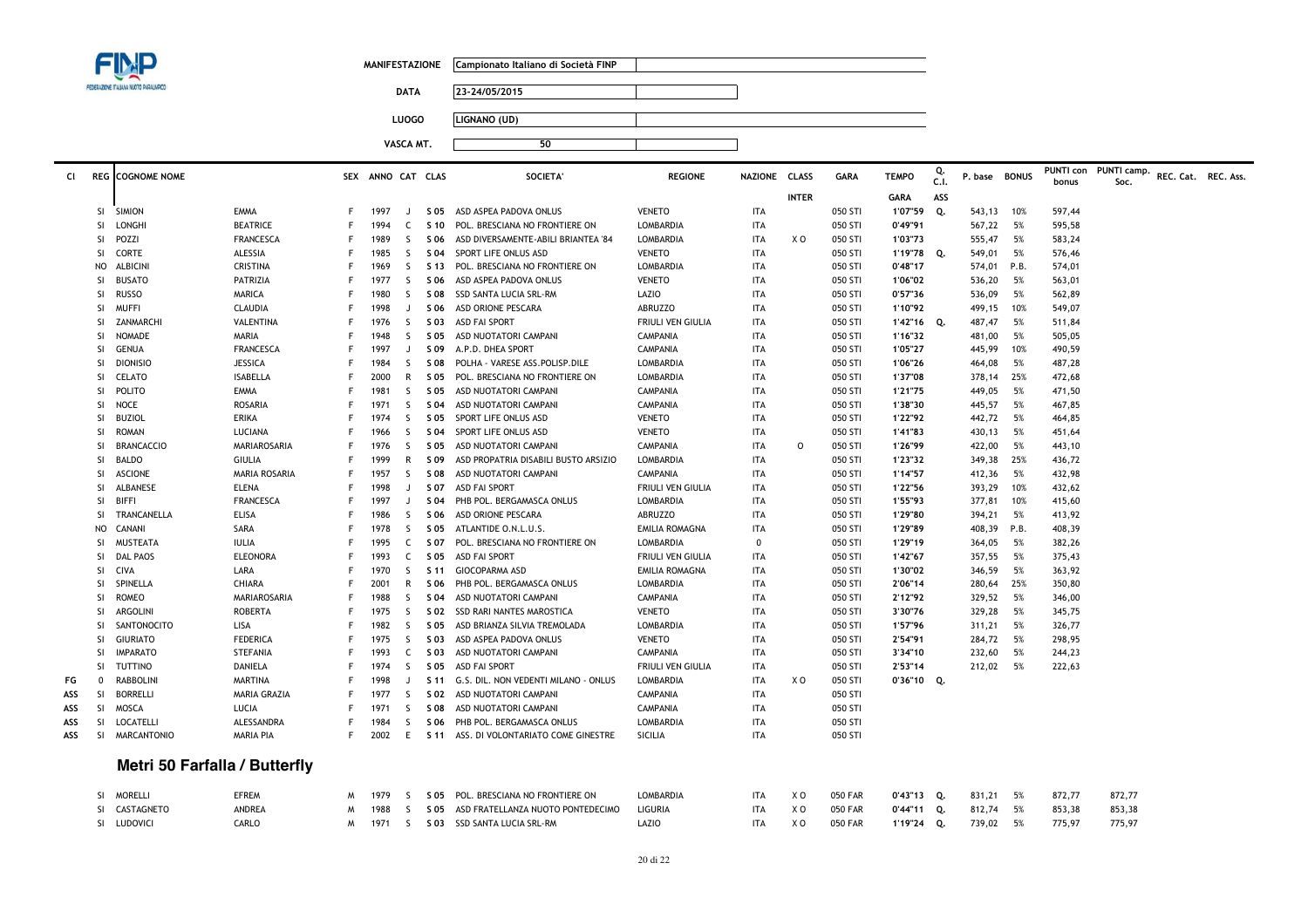|  | MANIFESTAZIONE       Campionato Italiano di Società FINP |  |
|--|----------------------------------------------------------|--|
|--|----------------------------------------------------------|--|

**LUOGO LIGNANO (UD)**

| CI. | <b>REG</b> | <b>COGNOME NOME</b>            |                      |    |      |              | SEX ANNO CAT CLAS | SOCIETA'                              | <b>REGIONE</b>        | NAZIONE CLASS |                              | <b>GARA</b>    | <b>TEMPO</b>           | Q.        | P. base BONUS |      |         | PUNTI con PUNTI camp. | REC. Cat. REC. Ass. |        |
|-----|------------|--------------------------------|----------------------|----|------|--------------|-------------------|---------------------------------------|-----------------------|---------------|------------------------------|----------------|------------------------|-----------|---------------|------|---------|-----------------------|---------------------|--------|
|     |            |                                |                      |    |      |              |                   |                                       |                       |               |                              |                |                        | C.I.      |               |      | bonus   | Soc.                  |                     |        |
|     | <b>SI</b>  | <b>FRISON</b>                  | <b>WILLIAM</b>       |    | 1978 | -S           | S 03              | ASD ASPEA PADOVA ONLUS                | <b>VENETO</b>         | ITA           | <b>INTER</b><br>$\mathsf{X}$ | <b>050 FAR</b> | <b>GARA</b><br>1'29"55 | ASS<br>Q. | 653,94        | 5%   | 686,63  | 686,63                |                     |        |
|     |            | NO DI LUCA                     | RAFFAELE VICENTE     | M  | 1968 | S.           | S 07              | CIRCOLO CANOTTIERI ANIENE             | LAZIO                 | <b>ITA</b>    |                              | <b>050 FAR</b> | 0'44"78                | Q.        | 676,86 P.B.   |      | 676,86  | 676,86                |                     |        |
|     | SI.        | COTTICELLI                     | <b>GIUSEPPE</b>      |    | 2000 | R            | S 05              | ASD NUOTATORI CAMPANI                 | <b>CAMPANIA</b>       | <b>ITA</b>    |                              | <b>050 FAR</b> | 1'06"35 Q.             |           | 540,32 25%    |      | 675,40  | 675,40                |                     |        |
|     | <b>SI</b>  | LOMBARDINI                     | <b>SERGIO</b>        | M  | 1977 | S.           | S 05              | PHB POL. BERGAMASCA ONLUS             | LOMBARDIA             | ITA           |                              | <b>050 FAR</b> | 0'57"81                | Q.        | 620,13        | 5%   | 651,14  | 651,14                |                     |        |
|     | SI         | <b>MAGENES</b>                 | CARLO                |    | 1985 | S.           | S 06              | PHB POL. BERGAMASCA ONLUS             | LOMBARDIA             | ITA           |                              | <b>050 FAR</b> | 0'49"96                | Q.        | 613,89        | 5%   | 644,59  | 644,59                |                     |        |
|     | <b>SI</b>  | PAOLA                          | LUIGI                |    | 1980 | S.           | S 05              | ASD NUOTATORI CAMPANI                 | <b>CAMPANIA</b>       | <b>ITA</b>    |                              | <b>050 FAR</b> | 1'12"16                | Q.        | 496,81        | 5%   | 521,65  |                       |                     |        |
|     | SI.        | GIAVAZZI                       | <b>IGOR</b>          |    | 1971 | -S           | S 06              | PHB POL. BERGAMASCA ONLUS             | LOMBARDIA             | ITA           |                              | <b>050 FAR</b> | 1'49"07                |           | 281,20        | 5%   | 295,26  |                       |                     |        |
| ASS | <b>SI</b>  | <b>TARAS</b>                   | <b>VALERIO</b>       |    | 1988 | <sub>S</sub> | S 07              | SSD SANTA LUCIA SRL-RM                | LAZIO                 | <b>ITA</b>    | X O                          | <b>050 FAR</b> |                        |           |               |      |         |                       |                     |        |
| FG  | NO         | <b>DOLFIN</b>                  | <b>MARCO MARIA</b>   | M  | 1981 | S.           | S 06              | ASD DIVERSAMENTE-ABILI BRIANTEA '84   | LOMBARDIA             | <b>ITA</b>    | X O                          | 050 FAR        | 0'42''33Q.             |           |               |      |         |                       |                     |        |
|     |            |                                |                      |    |      |              |                   |                                       |                       |               |                              |                |                        |           |               |      |         |                       |                     |        |
|     | <b>SI</b>  | <b>GHIRETTI</b>                | <b>GIULIA</b>        |    | 1994 | C.           | S 05              | EGO NUOTO ASD                         | <b>EMILIA ROMAGNA</b> | ITA           | X O                          | <b>050 FAR</b> | 0'51"74                | Q.        | 816,78        | 5%   | 857,61  | 857,61                | R.Cat.              |        |
|     | SI.        | GADOLA                         | GIULIA               |    | 1986 | <sub>S</sub> | S 03              | POL. BRESCIANA NO FRONTIERE ON        | LOMBARDIA             | <b>ITA</b>    | X O                          | <b>050 FAR</b> | 1'20"55                | Q.        | 729,98        | 5%   | 766,48  | 766,48                | R.Cat.              | R.Ass. |
|     | NO         | CHIARIONI                      | STEFANIA             |    | 1979 | S.           | S 05              | CIRCOLO CANOTTIERI ANIENE             | LAZIO                 | ITA           | X O                          | <b>050 FAR</b> | 0'55"76                | Q.        | 757,89        | P.B. | 757,89  | 757,89                |                     |        |
|     | SI         | AGOSTINI                       | <b>IRENE</b>         |    | 2001 | R            | S 05              | ASD ASPEA PADOVA ONLUS                | <b>VENETO</b>         | ITA           |                              | <b>050 FAR</b> | 1'10"22 Q.             |           | 601,82 25%    |      | 752,28  | 752,28                | R.Cat.              |        |
|     | <b>SI</b>  | <b>BOGGIONI</b>                | <b>MONICA</b>        |    | 1998 | $\cdot$      | S 06              | A.I.C.S. PAVIA NUOTO ASD              | LOMBARDIA             | <b>ITA</b>    |                              | <b>050 FAR</b> | 0'57"19                | Q.        | 652,39        | 10%  | 717,63  | 717,63                |                     |        |
|     |            | NO BROLLI                      | <b>ALICE</b>         |    | 1997 | $\perp$      | S 06              | ASD DELFINI CREMONA ONLUS             | LOMBARDIA             | ITA           | X O                          | <b>050 FAR</b> | 0'58"96                | Q.        | 632,80        | 10%  | 696,08  | 696,08                |                     |        |
|     | SI.        | AERE                           | KATIA                |    | 1971 | -S           | S 07              | <b>ASD FAI SPORT</b>                  | FRIULI VEN GIULIA     | <b>ITA</b>    |                              | <b>050 FAR</b> | 0'53"83                | О.        | 645,74        | 5%   | 678,02  | 678,02                |                     |        |
|     | SI         | <b>SCIPIONE</b>                | <b>SERENA</b>        |    | 1989 | -S           | S 03              | SSD SANTA LUCIA SRL-RM                | LAZIO                 | <b>ITA</b>    | X O                          | <b>050 FAR</b> | 1'35"93                | Q.        | 612,95        | 5%   | 643,59  | 643,59                |                     |        |
|     | SI.        | PASSUELLO                      | GIULIA               |    | 1986 | -S           | S 07              | SSD RARI NANTES MAROSTICA             | <b>VENETO</b>         | <b>ITA</b>    | X <sub>0</sub>               | <b>050 FAR</b> | 1'21"23                | Q.        | 427,92        | 5%   | 449,32  |                       |                     |        |
|     | SI.        | <b>NOMADE</b>                  | <b>MARIA</b>         |    | 1948 | -S           | S 05              | ASD NUOTATORI CAMPANI                 | <b>CAMPANIA</b>       | ITA           |                              | <b>050 FAR</b> | 1'53"11                |           | 373,62        | 5%   | 392,30  |                       |                     |        |
|     | <b>SI</b>  | SPINELLA                       | CHIARA               |    | 2001 | R            | S 06              | PHB POL. BERGAMASCA ONLUS             | LOMBARDIA             | ITA           |                              | 050 FAR        | 2'03"52                |           | 302,06        | 25%  | 377,57  |                       |                     |        |
|     | SI.        | <b>MUFFI</b>                   | CLAUDIA              | E  | 1998 | $\perp$      |                   | S 06 ASD ORIONE PESCARA               | ABRUZZO               | <b>ITA</b>    |                              | <b>050 FAR</b> | 1'48"97                |           | 342,39        | 10%  | 376,63  |                       |                     |        |
|     |            | Metri 100 Farfalla / Butterfly |                      |    |      |              |                   |                                       |                       |               |                              |                |                        |           |               |      |         |                       |                     |        |
|     | SI.        | LOBBA                          | ANDREA               | M  | 1999 | R            | S 09              | SSD RARI NANTES MAROSTICA             | <b>VENETO</b>         | ITA           | X O                          | <b>100 FAR</b> | 1'13"83 Q.             |           | 810,51        | 25%  | 1013,14 | 1013,14               |                     |        |
|     |            | NO CIULLI                      | <b>SIMONE</b>        | м  | 1986 | S.           | S 10              | <b>CIRCOLO CANOTTIERI ANIENE</b>      | LAZIO                 | <b>ITA</b>    | X O                          | <b>100 FAR</b> | 1'01"13                | Q.        | 930,48 P.B.   |      | 930,48  | 930,48                |                     |        |
|     |            | NO PREZZI                      | <b>YURI</b>          | M  | 1994 | C.           | S 09              | CIRCOLO CANOTTIERI ANIENE             | LAZIO                 | <b>ITA</b>    | X O                          | <b>100 FAR</b> | 1'10"10 Q.             |           | 853,64 5%     |      | 896,32  | 896,32                |                     |        |
|     | SI         | <b>VENERUSO</b>                | <b>EMANUELE</b>      |    | 1992 | -S           | S 09              | ASD NUOTATORI CAMPANI                 | CAMPANIA              | <b>ITA</b>    | $\circ$                      | <b>100 FAR</b> | 1'17"13                | Q.        | 775,83        | 5%   | 814,62  | 814,62                |                     |        |
|     | SI.        | SPAIRANI                       | CLAUDIO              |    | 1986 | -S           | S 10              | POL. BRESCIANA NO FRONTIERE ON        | LOMBARDIA             | ITA           | $\boldsymbol{\mathsf{X}}$    | <b>100 FAR</b> | 1'15"34                | Q.        | 754,98        | 5%   | 792,73  | 792,73                |                     |        |
|     | <b>SI</b>  | ALIBRANDI                      | <b>LORENZO</b>       |    | 1994 | C.           | S 08              | SSD SANTA LUCIA SRL-RM                | LAZIO                 | ITA           | X O                          | <b>100 FAR</b> | 1'21"43                | Q.        | 746,90        | 5%   | 784,24  | 784,24                |                     |        |
|     | SI.        | ABETE                          | <b>VITTORIO</b>      | M  | 1980 | -S           | S 10              | ASD NUOTATORI CAMPANI                 | <b>CAMPANIA</b>       | ITA           | $\circ$                      | <b>100 FAR</b> | 1'26"50                |           | 657.57        | 5%   | 690,45  | 690,45                |                     |        |
|     | SI         | CACCIAMANO                     | <b>GIANLUCA</b>      |    | 1971 | S.           | S 10              | SSD SANTA LUCIA SRL-RM                | LAZIO                 | ITA           | X O                          | <b>100 FAR</b> | 1'31"35                |           | 622,66        | 5%   | 653,79  | 653,79                |                     |        |
|     | <b>NO</b>  | POGGI                          | CARLOS               | м  | 1976 | -S           | S 08              | ATLANTIDE O.N.L.U.S.                  | <b>EMILIA ROMAGNA</b> | <b>ITA</b>    |                              | <b>100 FAR</b> | 1'39"36                | Q.        | 612,12 P.B.   |      | 612,12  |                       |                     |        |
|     | ςı         | VALENTINO                      | <b>MATTIA</b>        |    | 1988 | $\varsigma$  | S 08              | ASD BRIANZA SILVIA TREMOLADA          | <b>LOMBARDIA</b>      | <b>ITA</b>    | $\mathsf{x}$                 | <b>100 FAR</b> | 1'45"71                |           | 575,35        | 5%   | 604,12  |                       |                     |        |
| ASS | NO         | <b>CESARONI</b>                | <b>SIMONE</b>        |    | 1978 | S.           | S 09              | CIRCOLO CANOTTIERI ANIENE             | LAZIO                 | <b>ITA</b>    |                              | <b>100 FAR</b> |                        |           |               |      |         |                       |                     |        |
| FG  | <b>NO</b>  | SCARDONI                       | MARCO                |    | 1992 | S.           |                   | S 14 SSV BRIXEN                       | TRENTINO ALTO ADIGE   | <b>ITA</b>    |                              | <b>100 FAR</b> | $1'16''56$ Q.          |           |               |      |         |                       | R.Cat.              | R.Ass. |
|     |            |                                |                      |    |      |              |                   |                                       |                       |               |                              |                |                        |           |               |      |         |                       |                     |        |
|     | SI         | <b>BERRA</b>                   | ALESSIA              |    | 1994 | $\mathsf{C}$ | S 13              | POLHA - VARESE ASS.POLISP.DILE        | LOMBARDIA             | ITA           | X O                          | <b>100 FAR</b> | 1'09"23 Q.             |           | 960,13 5%     |      | 1008,14 | 1008,14               | R.Cat.              | R.Ass. |
|     | SI.        | SECCI                          | <b>FRANCESCA</b>     |    | 1990 | S.           | S 09              | ASD SARDEGNA SPORT                    | SARDEGNA              | <b>ITA</b>    | X O                          | <b>100 FAR</b> | $1'16''44$ Q.          |           | 894,95        | 5%   | 939,70  | 939,70                |                     |        |
|     | SI.        | DEL MASTRO                     | <b>MARIKA</b>        |    | 2003 | E            | S 09              | AS.SO.RI FOGGIA                       | <b>PUGLIA</b>         | ITA           |                              | <b>100 FAR</b> | 1'37"42                | Q.        | 702,22 30%    |      | 912,88  | 912,88                | R.Cat.              |        |
|     | SI.        | BELLIN                         | <b>MARIA ROZALIA</b> |    | 1994 | C            | S 09              | ASD ASPEA PADOVA ONLUS                | <b>VENETO</b>         | ITA           | $\circ$                      | <b>100 FAR</b> | 1'52"30                | Q.        | 609,17        | 5%   | 639,63  | 639,63                |                     |        |
|     |            | NO ALBICINI                    | <b>CRISTINA</b>      | F. | 1969 |              |                   | S S 13 POL. BRESCIANA NO FRONTIERE ON | LOMBARDIA             | <b>ITA</b>    |                              | <b>100 FAR</b> | 2'26"68                |           | 453,16 P.B.   |      | 453,16  |                       |                     |        |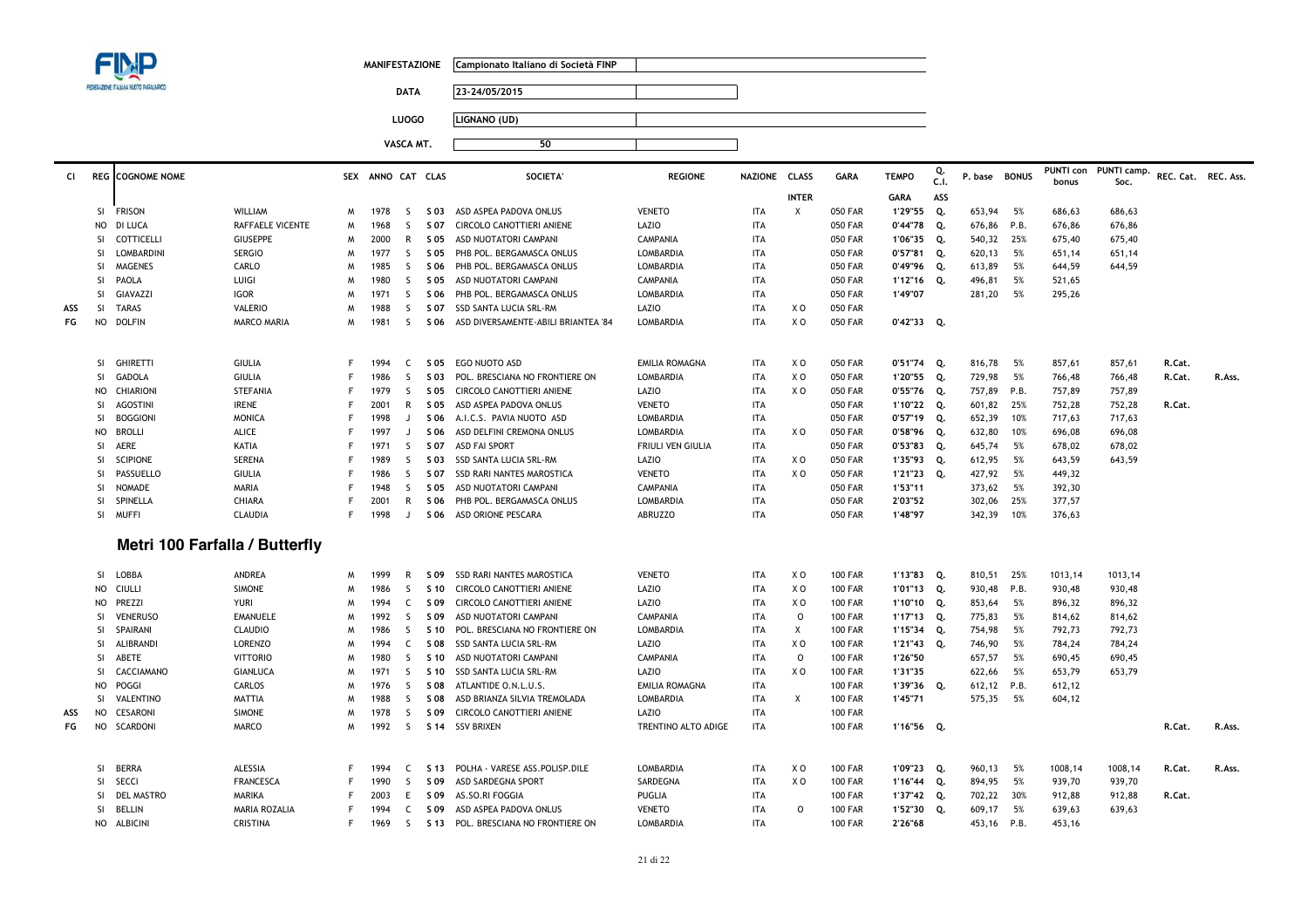|     |              |                                                |              |     | <b>MANIFESTAZIONE</b> |              |             | Campionato Italiano di Società FINP |                          |               |              |             |              |            |               |      |        |                               |                     |        |
|-----|--------------|------------------------------------------------|--------------|-----|-----------------------|--------------|-------------|-------------------------------------|--------------------------|---------------|--------------|-------------|--------------|------------|---------------|------|--------|-------------------------------|---------------------|--------|
|     |              | EDERAZIONE ITALIANA NUOTO PARALMPIO            |              |     |                       | <b>DATA</b>  |             | 23-24/05/2015                       |                          |               |              |             |              |            |               |      |        |                               |                     |        |
|     |              |                                                |              |     |                       | <b>LUOGO</b> |             | LIGNANO (UD)                        |                          |               |              |             |              |            |               |      |        |                               |                     |        |
|     |              |                                                |              |     |                       |              |             |                                     |                          |               |              |             |              |            |               |      |        |                               |                     |        |
|     |              |                                                |              |     |                       | VASCA MT.    |             | 50                                  |                          |               |              |             |              |            |               |      |        |                               |                     |        |
| CL  | <b>REG</b>   | <b>COGNOME NOME</b>                            |              |     | SEX ANNO CAT CLAS     |              |             | <b>SOCIETA</b>                      | <b>REGIONE</b>           | NAZIONE CLASS |              | <b>GARA</b> | <b>TEMPO</b> | Q.<br>C.1. | P. base BONUS |      | bonus  | PUNTI con PUNTI camp.<br>Soc. | REC. Cat. REC. Ass. |        |
|     |              |                                                |              |     |                       |              |             |                                     |                          |               | <b>INTER</b> |             | <b>GARA</b>  | ASS        |               |      |        |                               |                     |        |
|     |              | Staffetta 4x50 Misti / Medley Relays P.20      |              |     |                       |              |             |                                     |                          |               |              |             |              |            |               |      |        |                               |                     |        |
|     | $\Omega$     | SSD SANTA LUCIA SRL-RM                         | $\mathbf{0}$ | M   | STAFF                 | S.           |             | PT20 SSD SANTA LUCIA SRL-RM         | LAZIO                    | ITA           |              | 4X050 MIS   | 3'23"54      | Q.         | 769,28 P.B.   |      | 769,28 | 769,28                        |                     |        |
|     | $\Omega$     | ASD ASPEA PADOVA ONLUS                         | $\mathbf 0$  | M   | <b>STAFF</b>          | S            |             | PT20 ASD ASPEA PADOVA ONLUS         | <b>VENETO</b>            | <b>ITA</b>    |              | 4X050 MIS   | 4'06"63      | Q.         | 634,88 P.B.   |      | 634,88 | 634,88                        |                     |        |
|     |              | <b>BRESCIANA NO FRONTIE</b><br><b>POL</b>      | $\mathbf{0}$ |     | <b>STAFF</b>          | S.           |             | PT20 POL. BRESCIANA NO FRONTIERE ON | LOMBARDIA                | ITA           |              | 4X050 MIS   | 4'07"49      | Q.         | 632,67 P.B.   |      | 632,67 | 632,67                        |                     |        |
|     | $\Omega$     | <b>SSD NUOTATORI GENOVESI</b>                  | $\mathbf 0$  | M   | <b>STAFF</b>          | S.           |             | PT20 SSD NUOTATORI GENOVESI         | LIGURIA                  | ITA           |              | 4X050 MIS   | 4'07"94      | Q.         | 631,52 P.B.   |      | 631,52 | 631,52                        |                     |        |
|     | $\Omega$     | PHB POLISPORTIVA BERGAMA                       | $\Omega$     |     | <b>STAFF</b>          | S.           | <b>PT20</b> | PHB POL. BERGAMASCA ONLUS           | <b>LOMBARDIA</b>         | <b>ITA</b>    |              | 4X050 MIS   | 4'08"66      | Q.         | 629,70 P.B.   |      | 629,70 | 629,70                        |                     |        |
|     | $\Omega$     | SPORT LIFE ONLUS ASD                           | $\Omega$     | M   | <b>STAFF</b>          | S.           |             | PT20 SPORT LIFE ONLUS ASD           | <b>VENETO</b>            | <b>ITA</b>    |              | 4X050 MIS   | 4'44"65      | Q.         | 550,08        | P.B. | 550,08 |                               |                     |        |
|     | $\Omega$     | ATLANTIDE O.N.L.U.S.                           | $\Omega$     |     | <b>STAFF</b>          | S.           | <b>PT20</b> | ATLANTIDE O.N.L.U.S.                | <b>EMILIA ROMAGNA</b>    | <b>ITA</b>    |              | 4X050 MIS   | 4'45"67      |            | 548,11 P.B.   |      | 548,11 |                               |                     |        |
|     | $\Omega$     | ASD. BRIANTEA 84                               | $\mathbf 0$  |     | <b>STAFF</b>          | S.           | <b>PT20</b> | ASD DIVERSAMENTE-ABILI BRIANTEA '84 | LOMBARDIA                | <b>ITA</b>    |              | 4X050 MIS   | 4'46"36      |            | 546,79        | P.B. | 546,79 |                               |                     |        |
|     | $\Omega$     | ASD NUOTATORI CAMPANI                          | $\Omega$     |     | <b>STAFF</b>          | S.           | <b>PT20</b> | ASD NUOTATORI CAMPANI               | <b>CAMPANIA</b>          | <b>ITA</b>    |              | 4X050 MIS   | 5'04"09      |            | 514,91        | P.B. | 514,91 |                               |                     |        |
| ASS | $\mathbf{0}$ | CIRCOLO CANOTTIERI ANIENE                      | $\mathbf{0}$ | M   | STAFF S               |              | <b>PT20</b> | CIRCOLO CANOTTIERI ANIENE           | LAZIO                    | <b>ITA</b>    |              | 4X050 MIS   |              |            |               | P.B. |        |                               |                     |        |
|     | $\mathbf{0}$ | <b>BRESCIANA NO FRONTIE</b><br>POL.            | $\mathbf 0$  |     | STAFF                 | S.           | <b>PT20</b> | POL. BRESCIANA NO FRONTIERE ON      | LOMBARDIA                | <b>ITA</b>    |              | 4X050 MIS   | 4'15"70      | Q.         | 728,24 P.B.   |      | 728,24 | 728,24                        | R.Cat.              | R.Ass. |
|     | $\Omega$     | ASD NUOTATORI CAMPANI                          | $\mathbf{0}$ |     | <b>STAFF</b>          | S.           | <b>PT20</b> | ASD NUOTATORI CAMPANI               | CAMPANIA                 | <b>ITA</b>    |              | 4X050 MIS   | 4'56"03      | Q.         | 629,02        | P.B. | 629,02 | 629,02                        |                     |        |
|     | $\Omega$     | ASD ASPEA PADOVA ONLUS                         | $\mathbf{0}$ | - F | <b>STAFF</b>          | $\mathsf{S}$ | <b>PT20</b> | ASD ASPEA PADOVA ONLUS              | <b>VENETO</b>            | <b>ITA</b>    |              | 4X050 MIS   | 5'58"49      | Q.         | 519,43 P.B.   |      | 519,43 |                               |                     |        |
| ASS | $\Omega$     | PHB POLISPORTIVA BERGAMA                       |              | 0 F | STAFF S               |              | <b>PT20</b> | PHB POL. BERGAMASCA ONLUS           | LOMBARDIA                | <b>ITA</b>    |              | 4X050 MIS   |              |            |               | P.B. |        |                               |                     |        |
|     |              | Staffetta 4x100 Stile Libero / Free Style P.34 |              |     |                       |              |             |                                     |                          |               |              |             |              |            |               |      |        |                               |                     |        |
|     | $\Omega$     | SSD SANTA LUCIA SRL-RM                         | $\mathbf{0}$ | M   | STAFF                 | S.           |             | PT34 SSD SANTA LUCIA SRL-RM         | LAZIO                    | ITA           |              | 4X100 STI   | 4'45"93      | Q.         | 807,26 P.B.   |      | 807,26 | 807,26                        |                     |        |
|     |              | CIRCOLO CANOTTIERI ANIENE                      | $\Omega$     | M   | <b>STAFF</b>          | S.           | <b>PT34</b> | CIRCOLO CANOTTIERI ANIENE           | LAZIO                    | <b>ITA</b>    |              | 4X100 STI   | 4'57"26      | Q.         | 776,49 P.B.   |      | 776,49 | 776,49                        |                     |        |
|     |              | POL<br><b>BRESCIANA NO FRONTIE</b>             | $^{\circ}$   |     | <b>STAFF</b>          | S.           | <b>PT34</b> | POL. BRESCIANA NO FRONTIERE ON      | <b>LOMBARDIA</b>         | <b>ITA</b>    |              | 4X100 STI   | 4'58"68      | Q.         | 772,80 P.B.   |      | 772,80 | 772,80                        |                     |        |
|     | $\Omega$     | ASD NUOTATORI CAMPANI                          | $\mathbf{0}$ | M   | <b>STAFF</b>          | $\mathsf{S}$ | PT34        | ASD NUOTATORI CAMPANI               | CAMPANIA                 | <b>ITA</b>    |              | 4X100 STI   | 5'38"95      | Q.         | 680,99        | P.B. | 680,99 | 680,99                        |                     |        |
|     | $\Omega$     | <b>POL</b><br><b>HA VARESE</b>                 | $^{\circ}$   |     | <b>STAFF</b>          | S.           | PT34        | POLHA - VARESE ASS.POLISP.DILE      | LOMBARDIA                | ITA           |              | 4X100 STI   | 5'43"63      | Q.         | 671,71 P.B.   |      | 671,71 | 671,71                        |                     |        |
|     | $\Omega$     | PHB POLISPORTIVA BERGAMA                       | $\mathbf{0}$ | M   | <b>STAFF</b>          | S.           |             | PT34 PHB POL. BERGAMASCA ONLUS      | LOMBARDIA                | ITA           |              | 4X100 STI   | 5'43"98      | Q.         | 671,03 P.B.   |      | 671,03 | 671,03                        |                     |        |
|     | $\Omega$     | ASD. BRIANTEA 84                               | $^{\circ}$   |     | <b>STAFF</b>          | -S           | <b>PT34</b> | ASD DIVERSAMENTE-ABILI BRIANTEA '84 | LOMBARDIA                | <b>ITA</b>    |              | 4X100 STI   | 5'48"45      | Q.         | 662,42 P.B.   |      | 662,42 | 662,42                        |                     |        |
|     | $\Omega$     | ASD BRIANZA SILVIA TREMOL                      | $\mathbf{0}$ |     | <b>STAFF</b>          | -S           | <b>PT34</b> | ASD BRIANZA SILVIA TREMOLADA        | LOMBARDIA                | <b>ITA</b>    |              | 4X100 STI   | 5'51"81      | Q.         | 656,09 P.B.   |      | 656,09 | 656,09                        |                     |        |
|     |              | ASD ASPEA PADOVA ONLUS                         | $^{\circ}$   |     | <b>STAFF</b>          | -S           | <b>PT34</b> | ASD ASPEA PADOVA ONLUS              | <b>VENETO</b>            | <b>ITA</b>    |              | 4X100 STI   | 6'02"24      | Q.         | 637,20 P.B.   |      | 637,20 | 637,20                        |                     |        |
|     | $\Omega$     | ASD FAI SPORT                                  | $\Omega$     | M   | STAFF <sub>S</sub>    |              |             | PT34 ASD FAI SPORT                  | <b>FRIULI VEN GIULIA</b> | <b>ITA</b>    |              | 4X100 STI   | 7'38"04      |            | 503,93 P.B.   |      | 503,93 |                               |                     |        |
|     | $\Omega$     | <b>BRESCIANA NO FRONTIE</b><br>POL             | $\mathbf 0$  |     | <b>STAFF</b>          | - S          | PT34        | POL. BRESCIANA NO FRONTIERE ON      | LOMBARDIA                | ITA           |              | 4X100 STI   | 6'48"81      | Q.         | 654,93 P.B.   |      | 654,93 | 654,93                        |                     |        |
|     | $^{\circ}$   | ASD NUOTATORI CAMPANI                          | $\mathbf 0$  |     | STAFF                 | S.           | <b>PT34</b> | ASD NUOTATORI CAMPANI               | <b>CAMPANIA</b>          | <b>ITA</b>    |              | 4X100 STI   | 8'13"92 Q.   |            | 542,07 P.B.   |      | 542,07 |                               |                     |        |
|     | $\Omega$     | ASD ASPEA PADOVA ONLUS                         | $\mathbf 0$  |     | <b>STAFF</b>          | S.           | <b>PT34</b> | ASD ASPEA PADOVA ONLUS              | <b>VENETO</b>            | ITA           |              | 4X100 STI   | 9'05"41      |            | 490,90 P.B.   |      | 490,90 |                               |                     |        |
|     | $\Omega$     | PHB POLISPORTIVA BERGAMA                       | $\mathbf{0}$ |     | <b>STAFF</b>          | -S           | <b>PT34</b> | PHB POL. BERGAMASCA ONLUS           | LOMBARDIA                | ITA           |              | 4X100 STI   | 10'50"40     |            | 411,65 P.B.   |      | 411,65 |                               |                     |        |
|     |              | ASD FAI SPORT                                  | $\Omega$     |     | <b>STAFF</b>          | S.           |             | PT34 ASD FAI SPORT                  | <b>FRIULI VEN GIULIA</b> | <b>ITA</b>    |              | 4X100 STI   | 11'15"63     |            | 396,28        | P.B. | 396,28 |                               |                     |        |
|     | $\Omega$     | ASD ORIONE PESCARA                             |              | 0 F | STAFF <sub>S</sub>    |              |             | PT34 ASD ORIONE PESCARA             | ABRUZZO                  | <b>ITA</b>    |              | 4X100 STI   | 11'24"68     |            | 391.04 P.B.   |      | 391.04 |                               |                     |        |